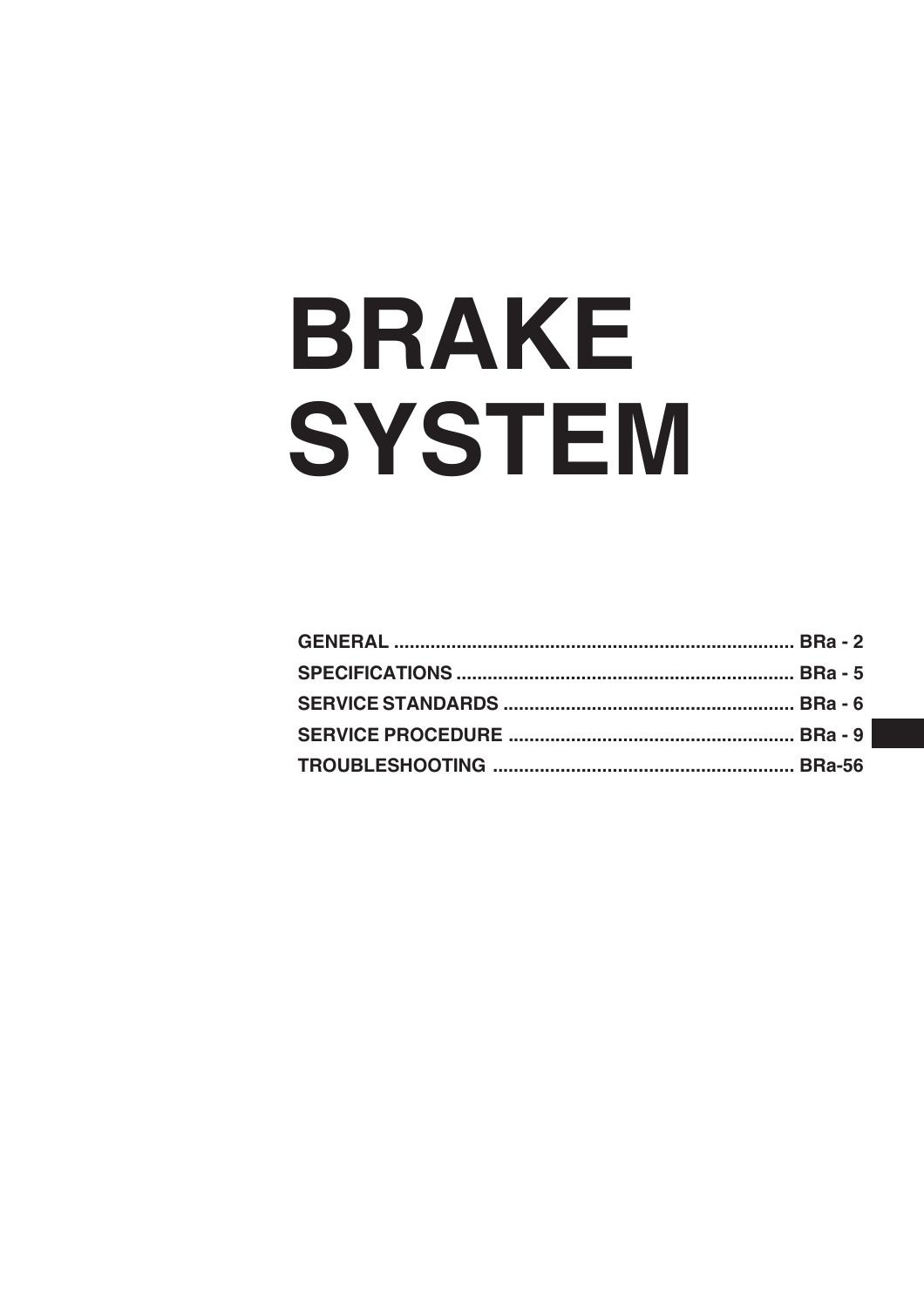# **GENERAL SERVICE BRAKE**



The service brakes are vacuum servo hydraulic brake consisting of devices such as brake master cylinder, brake booster (hydromaster) and wheel cylinders and are used to decelerate or stop the traveling vehicle.

When the pedal is depressed, the depression force is converted into a hydraulic pressure, which is then amplified by the brake booster (hydromaster) and acts on the wheel cylinders. The wheel cylinders press the brake shoes against the brake drums to produce a frictional force

# **Vacuum Pump**

1) The vacuum pump which is installed on the back of the alternator has its rotor coupled with the alternator shaft so that it rotates with the alternator. Within its cylindrical housing, as the rotor rotates, its three movable vanes are made to move toward the housing inside surface by centrifugal force, thereby producing pumping action. The resultant vacuum pressure keeps the inside of the vacuum tank at vacuum.

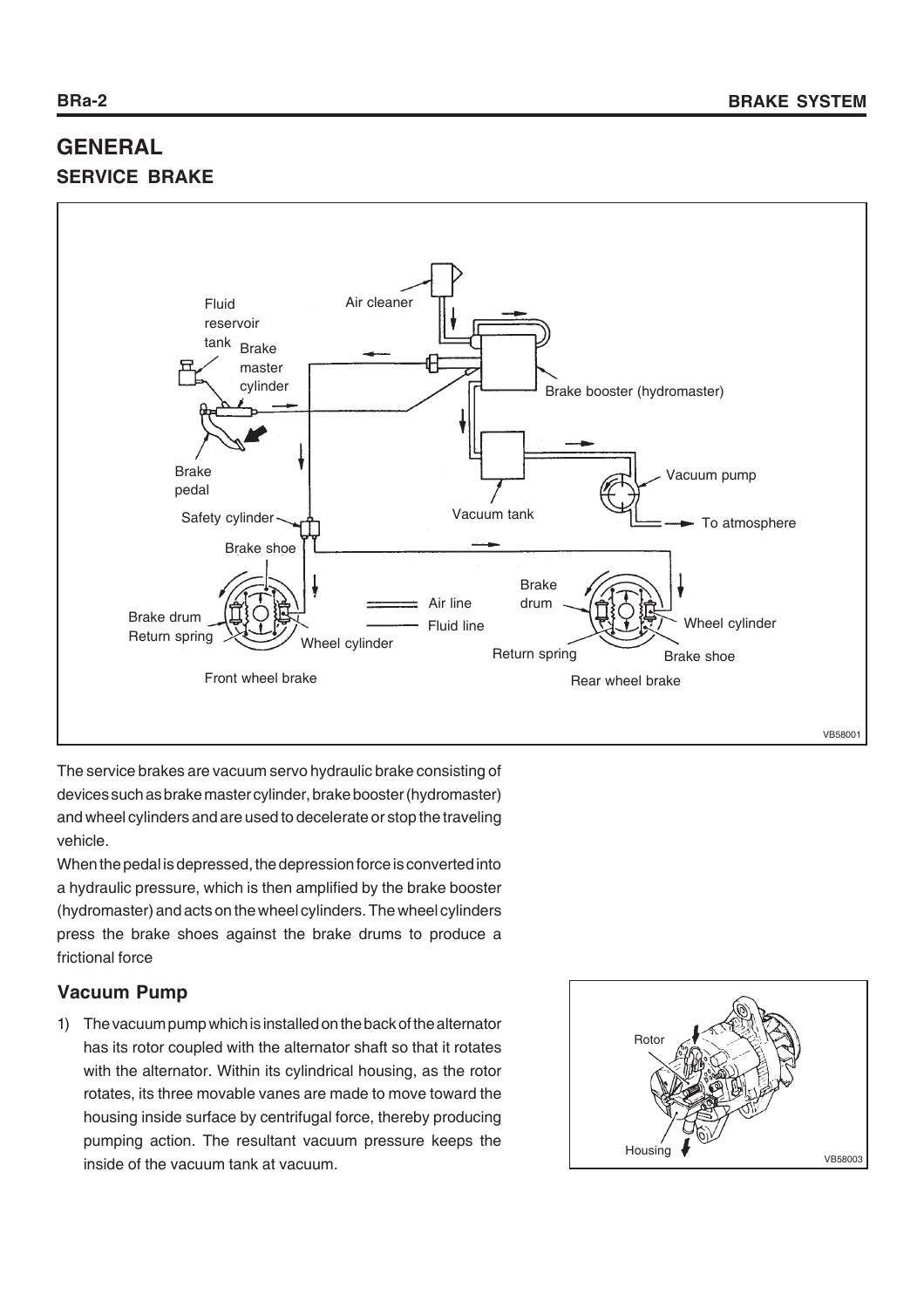# **GENERAL**

2) The rotor and housing cylinder are eccentrically arranged and air from the vacuum tank is taken through the inlet port into the pump and gradually compressed before it is discharged from the outlet port. Engine oil enters the pump through the oil port and keeps the housing oil tight and lubricates and cools the housing inside. The oil is then discharged from the outlet port with compressed air and returns to the oil pan.







3) A check valve is provided at the inlet port to prevent air and engine oil from flowing back from the vacuum pump to the vacuum tank when the engine is stopped.

# **BRAKE BOOSTER (Hydromaster)**

1) When brake booster is not operated

Since no fluid pressure acts on the relay valve piston, the vacuum valve is in opened position and the atmosphere valve in closed position.

Since the diaphragm air hole is clear, both chambers A and B of the power cylinder are evacuated and the power piston pressed toward the chamber B by the return spring.

With the hydraulic piston also pulled an the ball check valve opened, the brake fluid passes through the center hole of the hydraulic piston and flows into the hydraulic cylinder.

When the brake booster is not in operation, therefore, the hydraulic piston serves only as a fluid path.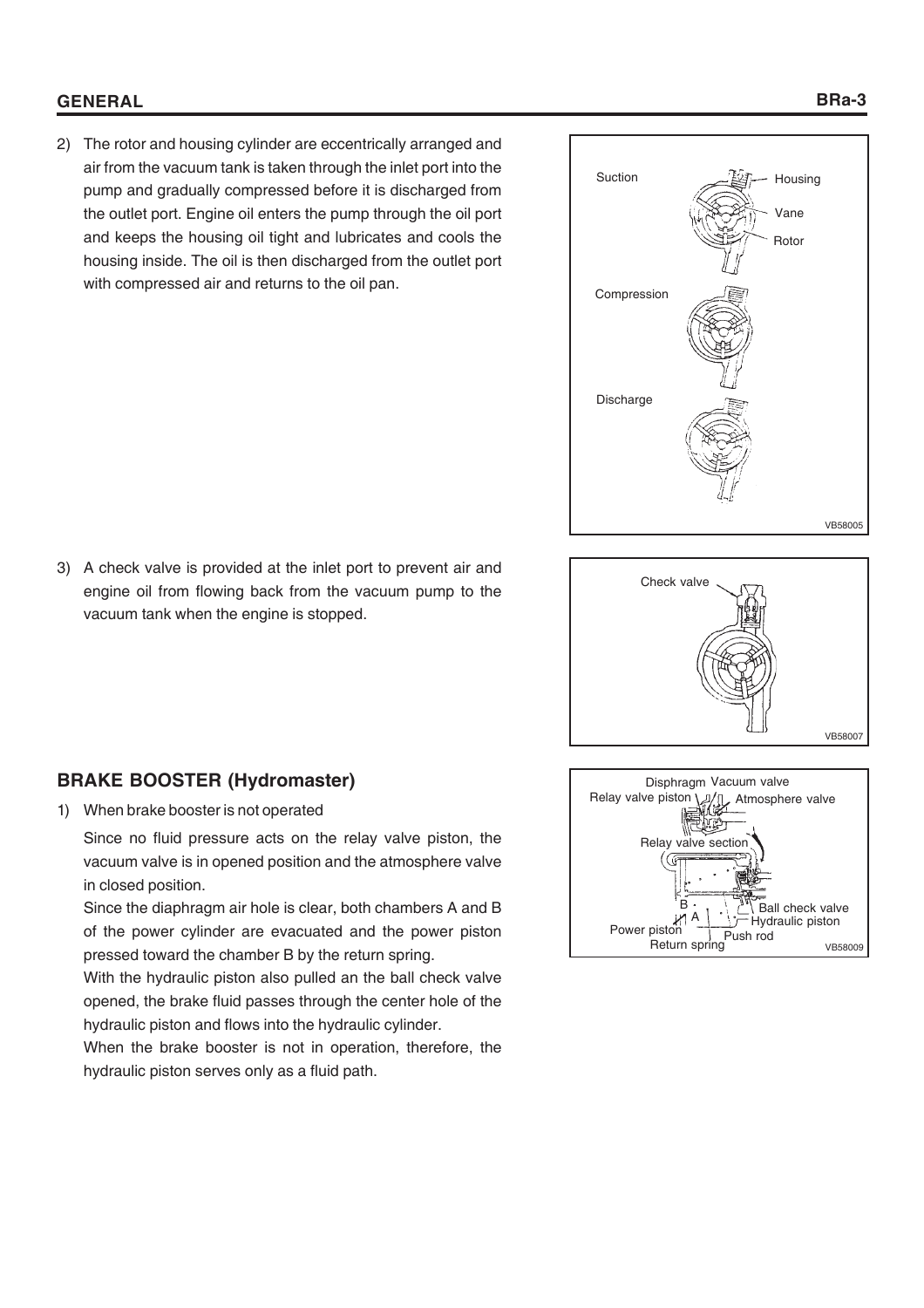# **BRa-4 BRAKE SYSTEM**

# 2) When brake booster is operated

When the pedal is depressed, the fluid pressure from the master cylinder acts on the relay valve piston and hydraulic piston. The diaphragm, pushed by the fluid pressure acting on the back surface of the relay valve piston, closes the vacuum valve. As soon as the vacuum valve is closed, the atmosphere valve is opened, so the atmospheric air from the air cleaner enters the power cylinder.

At the time, a pressure difference is produced between the chambers A and B. The force produced by the pressure difference overcomes the return spring and the power piston moves the push rod to push the hydraulic piston.

When the hydraulic piston operates, the ball check valve is closed and the brake fluid passage between the master cylinder and the hydraulic cylinder is closed, preventing backflow of the high pressure fluid generated in the hydraulic cylinder to the master cylinder and instead transmitting the hydraulic pressure to the wheel cylinder. The hydraulic pressure developing in the hydraulic cylinder is the sum of the thrust transmitted from the power piston to the hydraulic piston and the pressure acting directly on the hydraulic piston from the brake master cylinder.

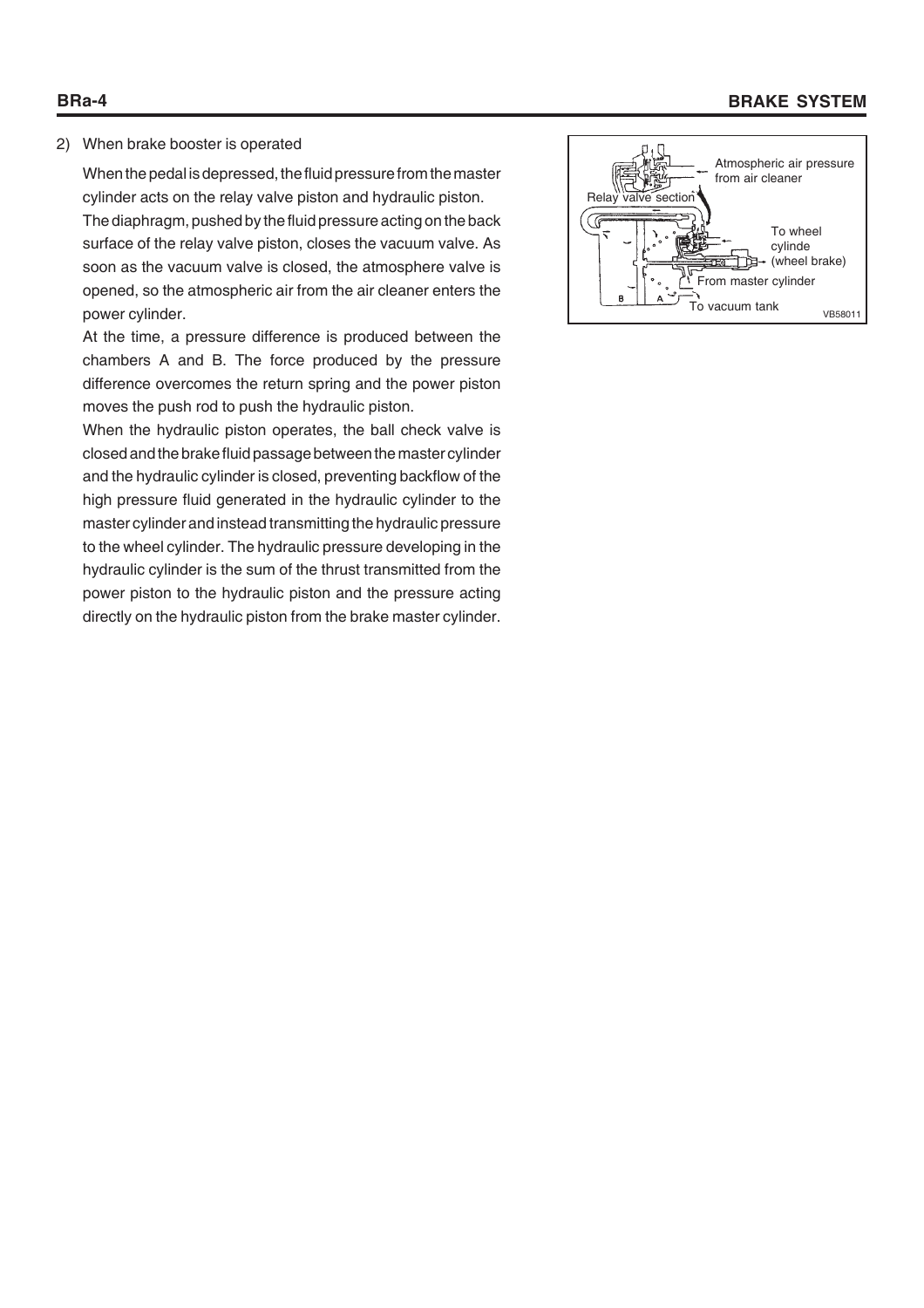# **SPECIFICATIONS**

Unit:mm

| Vehicle model                          | HD120                                                             |  |
|----------------------------------------|-------------------------------------------------------------------|--|
| Item                                   |                                                                   |  |
| <b>Brake type</b>                      | Hydro-vacuum servo hydraulic brake acting on all wheels, internal |  |
|                                        | expansion type                                                    |  |
| Front                                  | 2-leading type                                                    |  |
| Rear                                   | Dual 2-leading type                                               |  |
| Vacuum pump                            |                                                                   |  |
| <b>Type</b>                            | Vane type                                                         |  |
| Delivery rate                          | 120 cc                                                            |  |
| Brake booster (hydromaster)            |                                                                   |  |
| Power cylinder                         |                                                                   |  |
| I.D. x stroke                          | 241.3 x 163                                                       |  |
| Hydraulic cylinder                     |                                                                   |  |
| I.D. x stroke                          | 19.05 x 159                                                       |  |
| Relay valve piston                     |                                                                   |  |
| O.D.                                   | 25.4                                                              |  |
| Safety cylinder                        |                                                                   |  |
| I.D. x stroke                          | 30 x 32                                                           |  |
| Vacuum tank                            |                                                                   |  |
| Capacity                               | 30lit.                                                            |  |
| Wheel brake                            |                                                                   |  |
| Brake drum I.D. (limit)                | 320 (322)                                                         |  |
| Brake lining width x thickness (limit) |                                                                   |  |
| Front                                  | 120 x 11.6 (5.0)                                                  |  |
| Rear                                   | 150 x 11.6 (5.0)                                                  |  |
| Brake shoe clearance                   | $0.2 \sim 0.3$                                                    |  |
| Wheel cylinder I.D.                    |                                                                   |  |
| Front                                  | 36.51°                                                            |  |
| Rear                                   | 38.1                                                              |  |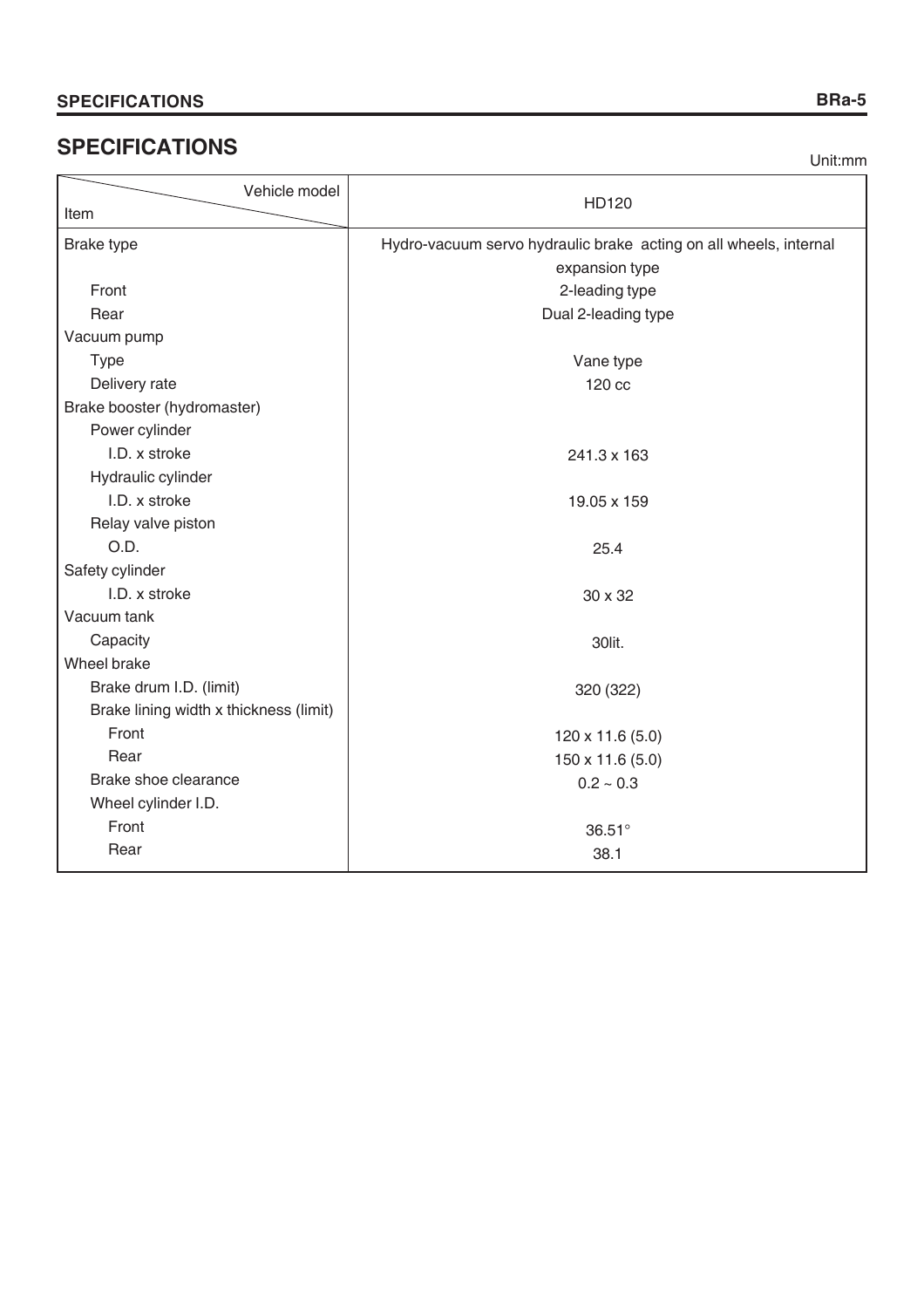# **SERVICE STANDARDS SERVICE STANDARDS TABLE**

# **Service brakes**

| Maintenance item       |                                        | Nominal<br>(Basic diameter in [])                                                                                                                                                                                                        | Limit                                                      | Remedy and remarks                                         |                                    |
|------------------------|----------------------------------------|------------------------------------------------------------------------------------------------------------------------------------------------------------------------------------------------------------------------------------------|------------------------------------------------------------|------------------------------------------------------------|------------------------------------|
| <b>Brake</b>           | Free travel of brake pedal             |                                                                                                                                                                                                                                          | 3.5 to 9.2                                                 |                                                            | Adjust by push                     |
| pedal                  |                                        |                                                                                                                                                                                                                                          |                                                            |                                                            | rod of brake                       |
|                        |                                        |                                                                                                                                                                                                                                          |                                                            |                                                            | master cylinder                    |
|                        |                                        | Pedal shaft to bushing clearance                                                                                                                                                                                                         | [20] 0.06 to 0.24                                          | 0.4                                                        | Replace bushing                    |
|                        | Return spring                          | Load/installed length                                                                                                                                                                                                                    | 45 N (4.6 kgf)/124.2                                       | 38 N (3.9 kgf)/124.2                                       | Replace                            |
| <b>Brake</b><br>master | Cylinder to piston clearance           |                                                                                                                                                                                                                                          | [38.1] 0.05 to 0.14                                        | 0.2                                                        | Replace piston                     |
| cylinder               | Return spring                          | Free lenngth                                                                                                                                                                                                                             | 125                                                        | 100                                                        | Replace                            |
| <b>Brake</b>           | Valve seat                             | Load N (kgf)/                                                                                                                                                                                                                            | 54 to 64                                                   | 49 (5.0)/30.2                                              | Replace                            |
| booster                | spring                                 | installed length                                                                                                                                                                                                                         | (5.5 to 6.5)/30.2                                          |                                                            |                                    |
| (hydro-<br>master)     | Piston return                          |                                                                                                                                                                                                                                          | 160 to 195                                                 | 140 (14.5)/181                                             |                                    |
|                        | spring                                 |                                                                                                                                                                                                                                          | (16.2 to 19.8)/181                                         |                                                            |                                    |
|                        |                                        | Valve fitting to relay valve piston                                                                                                                                                                                                      | [25.4] 0.04 to 0.11                                        | 0.13                                                       | Replace piston                     |
|                        | clearance                              |                                                                                                                                                                                                                                          |                                                            |                                                            |                                    |
|                        |                                        | Hydraulic piston to cylinder clearance                                                                                                                                                                                                   | [19.5] 0.05 to 0.13                                        | 0.15                                                       | Replace piston                     |
|                        | Valve body guide wear depth            |                                                                                                                                                                                                                                          |                                                            | 0.5                                                        | Replace                            |
|                        | Bend of push rod                       |                                                                                                                                                                                                                                          | 0.13 or less                                               | 0.3                                                        | Replace                            |
|                        | Fluid<br>tightness                     | Apply 11.8 MPa<br>$(120 \text{ kgf/cm}^2)$<br>fluid pressure to<br>hydraulic cylinder<br>and measure amount<br>fluid pressure<br>falls in 15 seconds                                                                                     | 1.47MPa (15kgf/cm <sup>2</sup> )<br>or less                |                                                            | Check and replace<br>related parts |
|                        | Air tightness<br>when not<br>operating | Set vacuum pressure<br>in brake booster to<br>67 kPa (500 mmHg),<br>close cock, and<br>measure amount<br>vacuum pressure<br>falls in 15 seconds                                                                                          | 3.3kPa (25mmHg)<br>or less                                 |                                                            |                                    |
|                        | Operation<br>starting<br>pressure      | Set vacuum pressure<br>in brake booster to<br>67 kPa (500mmHg).<br>Slowly apply<br>presure from<br>master cylinder and<br>read pressure<br>indicated by master<br>cylinder pressure<br>gauge when pointer<br>of vacuum gauge<br>deflects | 125 to 225 kPa<br>$(1.3 \text{ to } 2.3 \text{ kgf/cm}^2)$ | 105 to 245 kPa<br>$(1.1 \text{ to } 2.5 \text{ kgf/cm}^2)$ |                                    |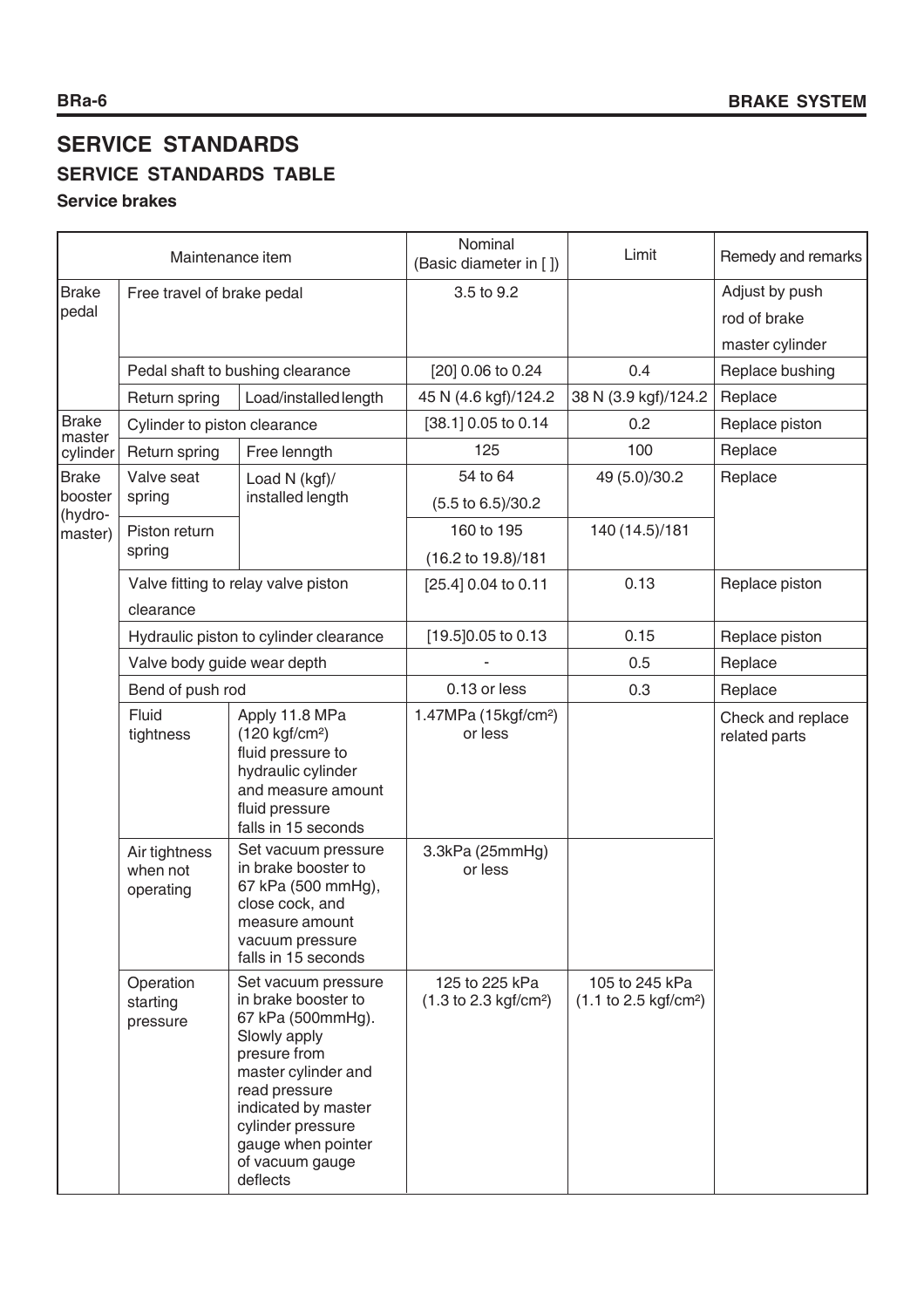|                                                                                                                                                                                                                                                                                                                   | Maintenance item                            |                                                                                                                                                                                                                                                         | Nominal<br>(Basic diameter in [])                                                            | Limit                                              | Remedy and remarks                                                                       |  |
|-------------------------------------------------------------------------------------------------------------------------------------------------------------------------------------------------------------------------------------------------------------------------------------------------------------------|---------------------------------------------|---------------------------------------------------------------------------------------------------------------------------------------------------------------------------------------------------------------------------------------------------------|----------------------------------------------------------------------------------------------|----------------------------------------------------|------------------------------------------------------------------------------------------|--|
| <b>Brake</b><br>Operation<br>Set vacuum pressure<br>booster<br>at full load<br>in brake booster to<br>(hydro-<br>67 kPa (500mmHg).<br>master)<br>Slowly depress pedal<br>of master cylinder<br>and read pressure<br>indicated by<br>hydraulic cylinder<br>pressure gauge for<br>master cylinder<br>pressure gauge |                                             | 1.57 kPa (16 kgf/cm <sup>2</sup> )/<br>10.1 to 11.1 kPa<br>(103 to 113kgf/cm <sup>2</sup> )                                                                                                                                                             | 1.57 kPa (16 kgf/cm <sup>2</sup> )/<br>9.81 to 11.4 kPa<br>(100 to 116 kgf/cm <sup>2</sup> ) |                                                    |                                                                                          |  |
|                                                                                                                                                                                                                                                                                                                   | Air tightness<br>at full load               | Block vacuum supply<br>at full load and<br>read amount vacuum<br>pressure falls in<br>15 seconds thereafter                                                                                                                                             | 3.3 kpa (25mmHg)<br>or less                                                                  |                                                    |                                                                                          |  |
|                                                                                                                                                                                                                                                                                                                   | Residual<br>pressure                        | Set master cylinder<br>pressure to 490 kPa<br>(5 kgf/cm <sup>2</sup> ), loosen<br>air bleeder screw at<br>end of hydraulic<br>cylinder to release<br>master cylinder<br>pressure, and read<br>pressure indicated by<br>wheel cylinder<br>pressure gauge | 78 to 125 kPa<br>(0.8 to 1.3 kgf/cm <sup>2</sup> )                                           | 59 to 155 kPa<br>(0.6 to 1.6 kgf/cm <sup>2</sup> ) | Check and replace<br>related parts                                                       |  |
| Safety<br>cylinder                                                                                                                                                                                                                                                                                                | Return spring                               | Load/installed length                                                                                                                                                                                                                                   | 18 to 2 N<br>(1.81 to 2.21 kgf)/48                                                           | 15 N (1.5 kgf)/48                                  | Replace                                                                                  |  |
|                                                                                                                                                                                                                                                                                                                   | Cylinder to piston clearance                |                                                                                                                                                                                                                                                         | [30] 0.06 to 0.12                                                                            | 0.17                                               | Replace piston                                                                           |  |
| <b>Brake</b><br>drum                                                                                                                                                                                                                                                                                              | Inside<br>Vehicle with 320 drum<br>diameter |                                                                                                                                                                                                                                                         | 320                                                                                          | 322<br>$*321$                                      | Replace<br>Mark * shows<br>standard inside<br>diamter when<br>oversize lining<br>is used |  |
|                                                                                                                                                                                                                                                                                                                   | Cylindricity                                |                                                                                                                                                                                                                                                         | 0.05                                                                                         | 0.2                                                | Correct                                                                                  |  |
| <b>Brake</b>                                                                                                                                                                                                                                                                                                      | Front                                       | Load/installed length                                                                                                                                                                                                                                   | 325 N (33 kgf)/192                                                                           | If gaps between                                    | Free length<br>Re-                                                                       |  |
| shoe<br>return<br>spring                                                                                                                                                                                                                                                                                          |                                             |                                                                                                                                                                                                                                                         | 380 N (39 kgf)/228.4                                                                         | coils or between<br>coil and cover<br>are evident  | 180.5<br>place<br>Free length<br>215.2                                                   |  |
|                                                                                                                                                                                                                                                                                                                   | Rear                                        | Load/installed length                                                                                                                                                                                                                                   | 390 N (40 kgf)/217                                                                           | If gaps between                                    | Replace                                                                                  |  |
|                                                                                                                                                                                                                                                                                                                   |                                             |                                                                                                                                                                                                                                                         | 380 N (39 kgf)/228.4                                                                         | coils or between<br>coil and cover                 |                                                                                          |  |
|                                                                                                                                                                                                                                                                                                                   |                                             |                                                                                                                                                                                                                                                         | 420 N (43 kgf)/266.5                                                                         | are evident                                        |                                                                                          |  |
| <b>Brake</b><br>shoe                                                                                                                                                                                                                                                                                              | <b>Brake lining thickness</b>               |                                                                                                                                                                                                                                                         | 12.0                                                                                         | 5                                                  | Replace linings<br>Side shoulder<br>means werar limit                                    |  |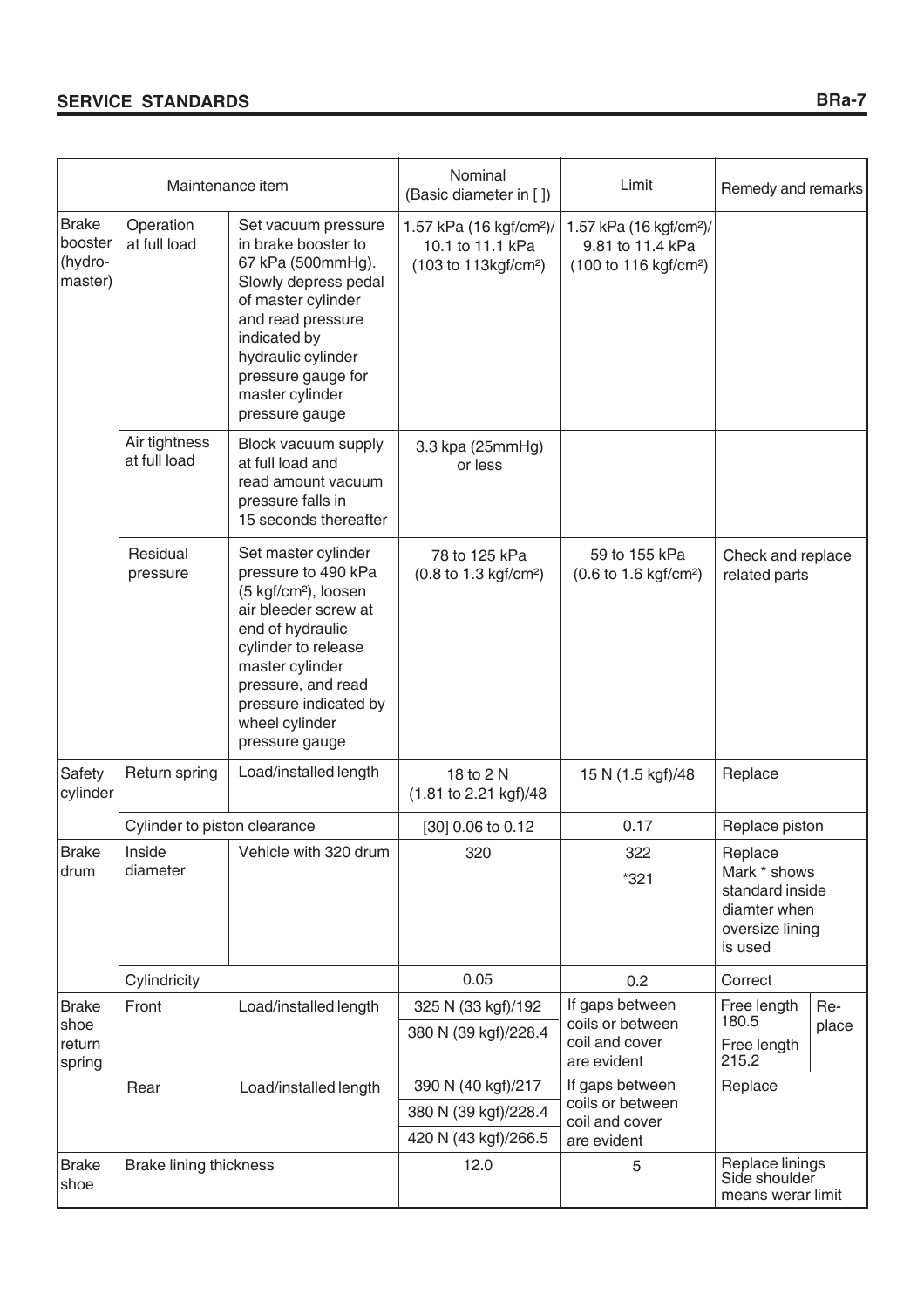| Maintenance item         |                             | Nominal<br>(Basic diameter in []) | Limit                | Remedy and remarks  |             |       |
|--------------------------|-----------------------------|-----------------------------------|----------------------|---------------------|-------------|-------|
| <b>Wheel</b><br>cylinder | Piston to body<br>clearance | Front                             | [34.93] 0.03 to 0.09 | 0.2                 | Replace     |       |
|                          |                             | Rear                              | [36.51] 0.03 to 0.09 |                     |             |       |
|                          | Piston to body              | Load/installed                    | 15 N (1.5 kgf)/14.2  | 12 N (1.2 kgf)/14.2 | Free length | Re-   |
|                          | clearance                   | length                            |                      |                     | 47.5        | place |
|                          | Brake shoe clearance        |                                   | 0.2                  | 1.0                 | Adjust      |       |

# **TIGHTENING TORQUE TABLE**

# **Service brakes**

| Location tightened           |                                   |                          | Screw size<br>O.D. x pitch(mm)                | Tightening torque<br>Nm (kgfm) |                           |
|------------------------------|-----------------------------------|--------------------------|-----------------------------------------------|--------------------------------|---------------------------|
| Brake pedal                  | Brake pedal shaft bolt and nut    |                          |                                               | M <sub>12</sub> x 1.25         | 48 (4.9)                  |
|                              |                                   |                          | Brake pedal to master cylinder attaching bolt | M12 x 1.25                     | 72(7.3)                   |
|                              | and nut                           |                          |                                               |                                | 60(6.1)                   |
|                              | Brake master cylinder bolt        |                          |                                               | M12 x 1.25                     | 48 (4.9)                  |
|                              |                                   |                          | Brake master cylinder push rod adjusting nut  | M <sub>12</sub> x 1.25         | 25 to 34 (2.5 to 3.5)     |
| Brake master cylinder nipple |                                   |                          |                                               | M12 x 1.5                      | 44 to 64 (4.5 to 6.5)     |
| <b>Brake booster</b>         | Valve fitting                     |                          |                                               | M36 x 1.5                      | 3.9 to 9.8 (0.4 to 1)     |
| (hydromaster)                | Hook bolt and nut                 |                          |                                               | M10 x 1.25                     | 1 to 2 (0.1 to 0.2)       |
|                              | Valve body screw                  |                          |                                               | M4 x 10.7                      | 145 to 245 (15 to 25)     |
|                              | Cylinder cap                      |                          |                                               | M33 x 1.5                      | 59 to 98 (6 to 10)        |
|                              | Cylinder lock nut                 |                          |                                               | M33 x 1.5                      | 39 to 54 (4 to 5.5)       |
|                              | Power piston nut                  |                          |                                               | M14 x 1.5                      | 15 to 39 (1.5 to 4)       |
|                              | Elbow assembly                    |                          |                                               | PT 1/2                         | 15 to 39 (1.5 to 4)       |
|                              | Hose connector                    |                          |                                               | PT 1/2                         | 0.3 to 0.8 (0.03 to 0.08) |
|                              | Poppet valve assembly nut         |                          |                                               | M3.5 x 0.6                     | 6.9 to 8.8 (0.7 to 0.9)   |
|                              | Air bleeder screw                 |                          |                                               | M10 x 1.25                     | 235 to 265 (24 to 27)     |
| Safety cylinder              | Cylinder cap                      |                          |                                               |                                | 78 to 98 (8 to 10)        |
|                              | Check bolt and nut                |                          |                                               | M20 x 1.5                      | 35 to 53 (3.6 to 5.4)     |
| Wheel brake                  | Wheel                             | Front                    |                                               | M10 x 1.5                      | 63 to 94 (6.4 to 9.6)     |
|                              | cylinder bolt                     |                          |                                               | M12 x 1.75                     | 63 to 94 (6.4 to 9.6)     |
|                              |                                   | Rear                     |                                               | M12 x 1.75                     | 63 to 94 (6.4 to 9.6)     |
|                              |                                   | Pipe assembly tightening |                                               | $M10 \times 1.0$               | 12 to 16 (1.2 to 1.6)     |
|                              | Pipe connec-<br>Front<br>tor bolt |                          |                                               | M8 x 1.25                      | 7.8 to 12 (0.8 to 1.2)    |
|                              | Pipe clamp bolt                   |                          | Vehicle with 320 drum                         | M6 x 1.0                       | 3.9 to 5.9 (0.4 to 0.6)   |
|                              | <b>Bleeder</b> screw              |                          | $M10 \times 1.0$                              | 7.8 to 12 (0.8 to 1.2)         |                           |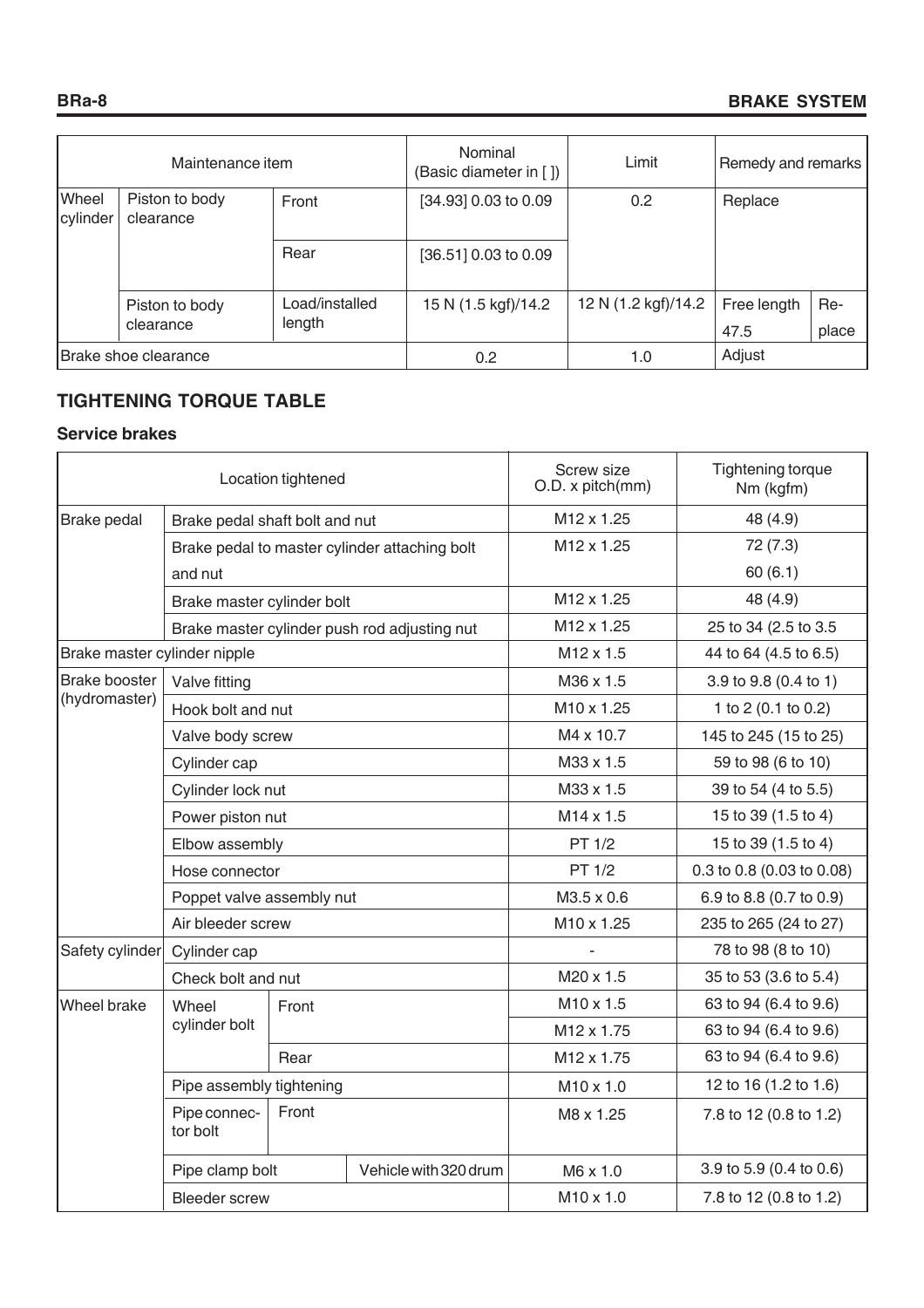# **SERVICE PROCEDURE**

|                               | Location tightened                     |                  | Screw size<br>O.D. x pitch<br>(mm) | Tightening torque<br>Nm (kgfm) |
|-------------------------------|----------------------------------------|------------------|------------------------------------|--------------------------------|
| Wheel brake                   | Wheel cylinder<br>Stop perspring screw |                  | $M6 \times 1.0$                    | 5.9 to 9.8 (0.6 to 1)          |
| Brake pipe tightening<br>4.76 |                                        | $M10 \times 1.0$ | 12 to 16 (1.2 to 1.6)              |                                |
|                               |                                        | 6.35             | $M12 \times 1.0$                   | 19 to 25 (1.9 to 2.6)          |

# **SERVICE PROCEDURE BRAKE SYSTEM DIAGRAM**



5TBR-005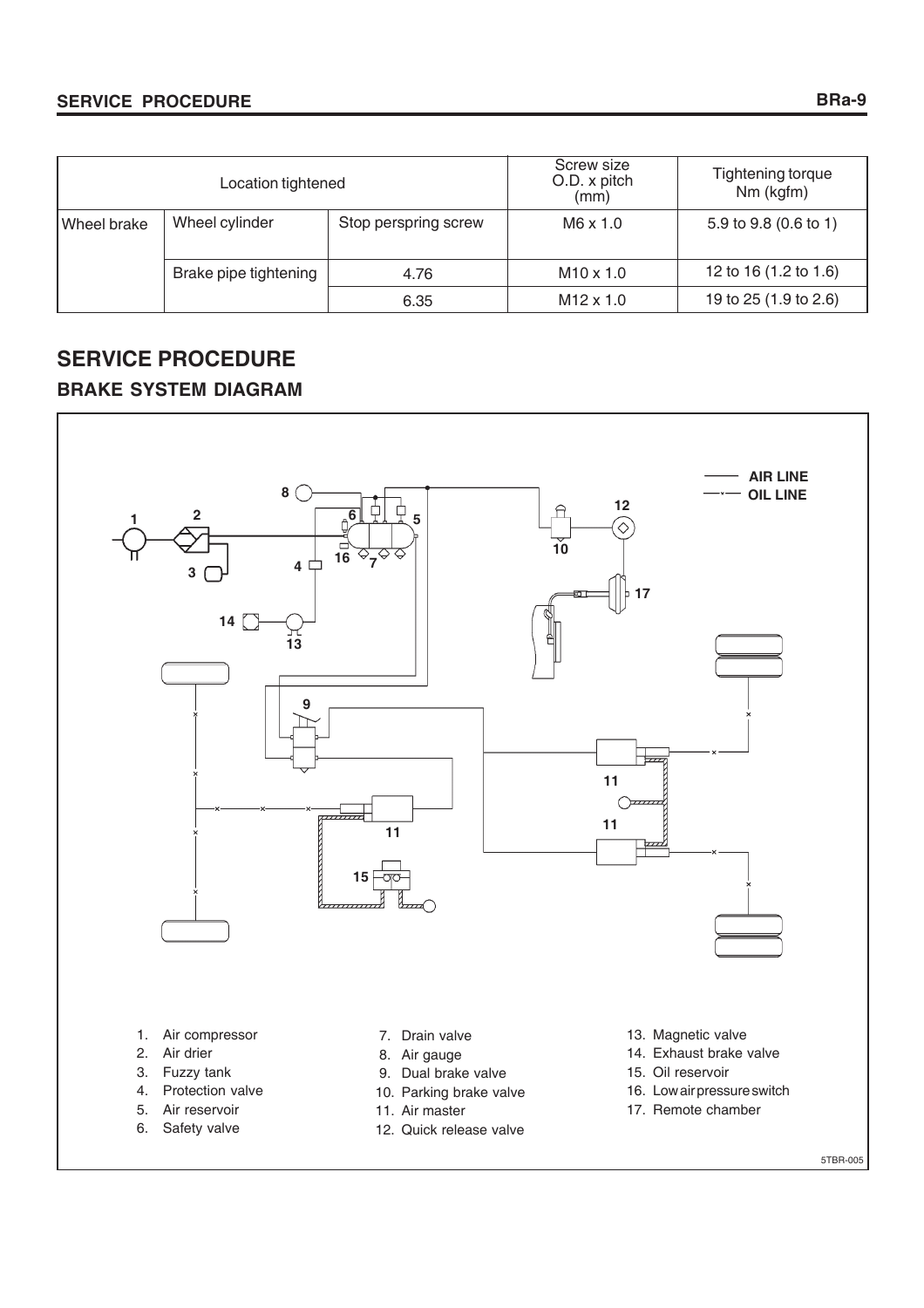# **VACUUM PUMP**

# **Disassembly, inspection and reassembly**



# **Testing**

a) Set up as illustrated and turning the alternator pulley, measure performance of the vacuum pump. If the measured value is less than the nominal value, disassemble and check for vane damage, housing, rotor and plate contact surface damage. Replace if any defect is found.

Ultimate vacuum

| Nominal value | Vacuum | 91 kPa (680 mmHg) or more |
|---------------|--------|---------------------------|
|               | Speed  | 3000 rpm                  |

Evacuation characteristic after 20 seconds (with 10 lit. tank load)

| Nominal value! | At<br>Iow |             | Vacuum 73 kPa (550 mmHg) or more |
|----------------|-----------|-------------|----------------------------------|
|                |           | speed Speed | 1500 rpm                         |
|                | At<br>Iow |             | Vacuum 80 kPa (600 mmHg) or more |
|                | speed     | Speed       | 3000 rpm                         |

# **BRAKE FLUID TANK**

# **Inspection of reed switch function**

- 1) Draining of brake fluid
	- a) Remove the radiator grille from the front of the cab and remove the brake fluid pipes for brake and clutch.

# **NOTE**

**Brake fluid will mar the paint. Wipe out quickly if spilled.**



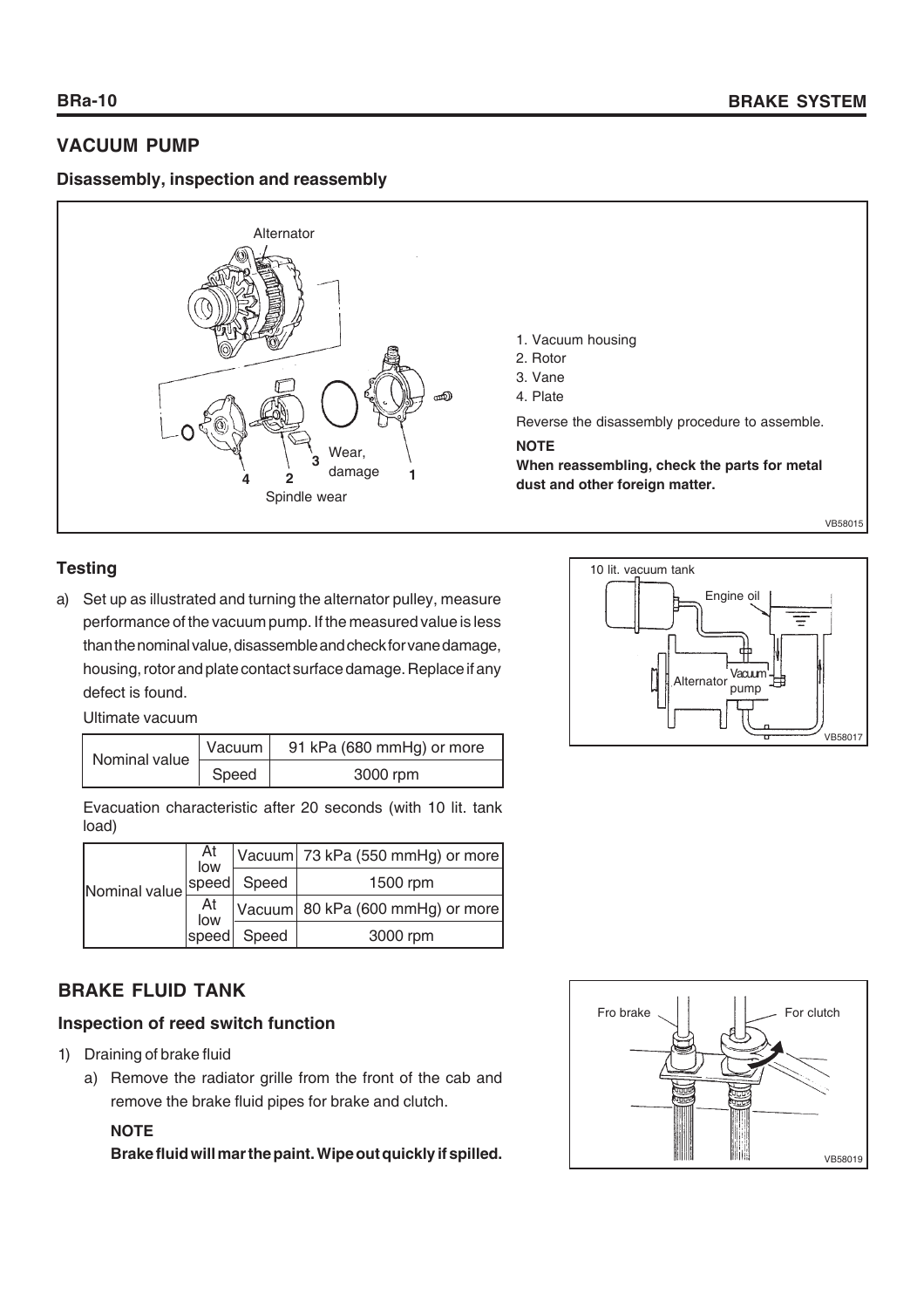# **SERVICE PROCEDURE**

b) With one end of the removed pipes placed in a container, depress the brake pedal repeatedly until the fluid level in the brake fluid tank falls to "L" level line.





Check that the warning lamp in the meter cluster lights up when the brake fluid level falls to the "L" level. If not, replace the brake fluid tank assembly.

# **NOTE**

**Check with the engine running.**



# **Removal**

- 1) Depress the brake pedal and clutch pedal repeatedly to drain brake fluid from the brake fluid tank.
- 2) Remove the meter hood, meter cluster, instrument corner, panel an instrument control panel side cover.





# **BRa-11**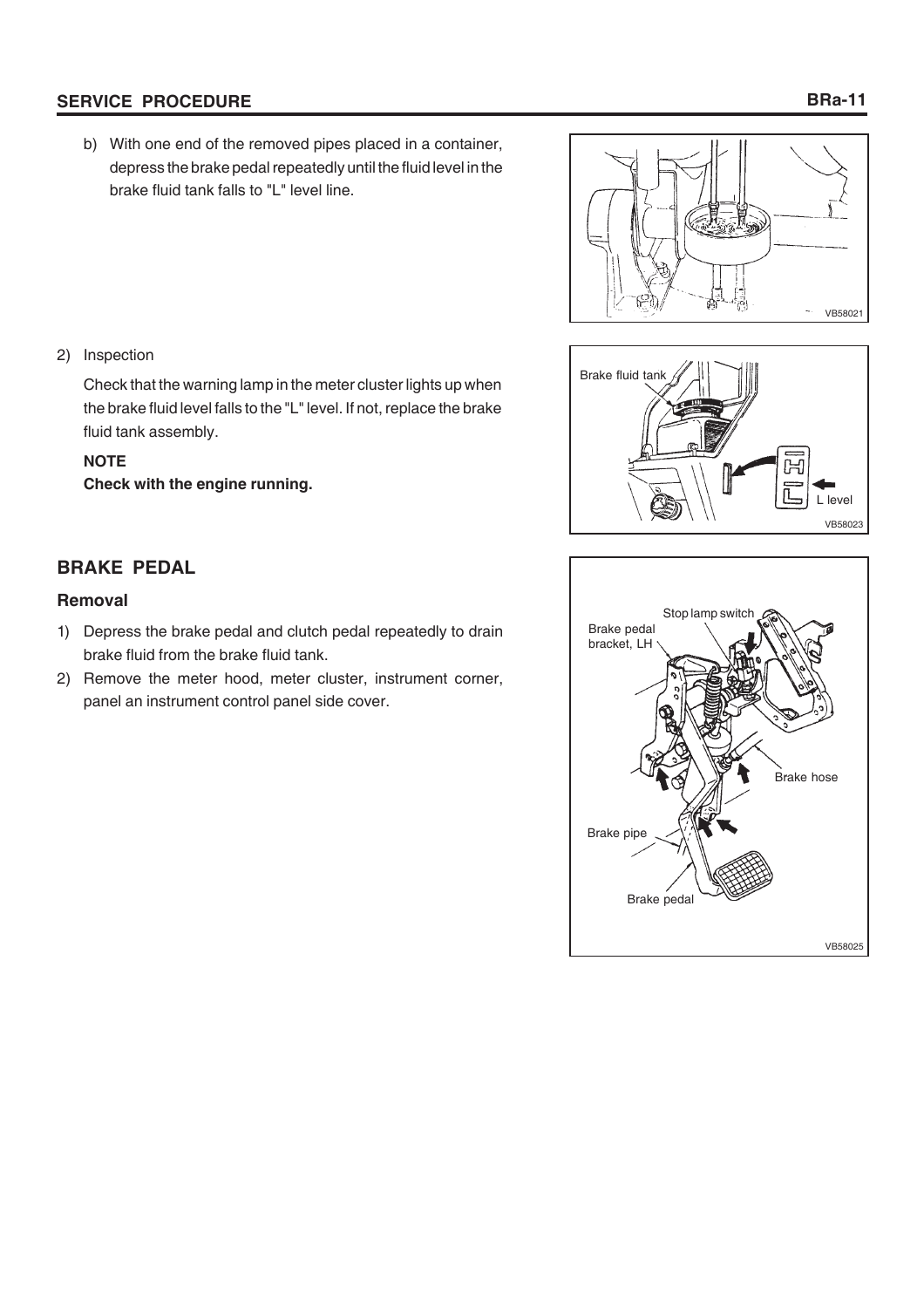# **Disassembly, inspection and correction**



Disassembly sequence

- 1. Return spring
- 2. Bolt
- 3. Brake master cylinder
- 4. Brake pedal
- 5. Brake pedal
- 6. Pedal pad
- 7. Bushing
- 8. Pedal shaft
- 9. Brake pedal bracket, RH
- 10. Stop lamp switch
- 11. Meter cluster bracket

VB58027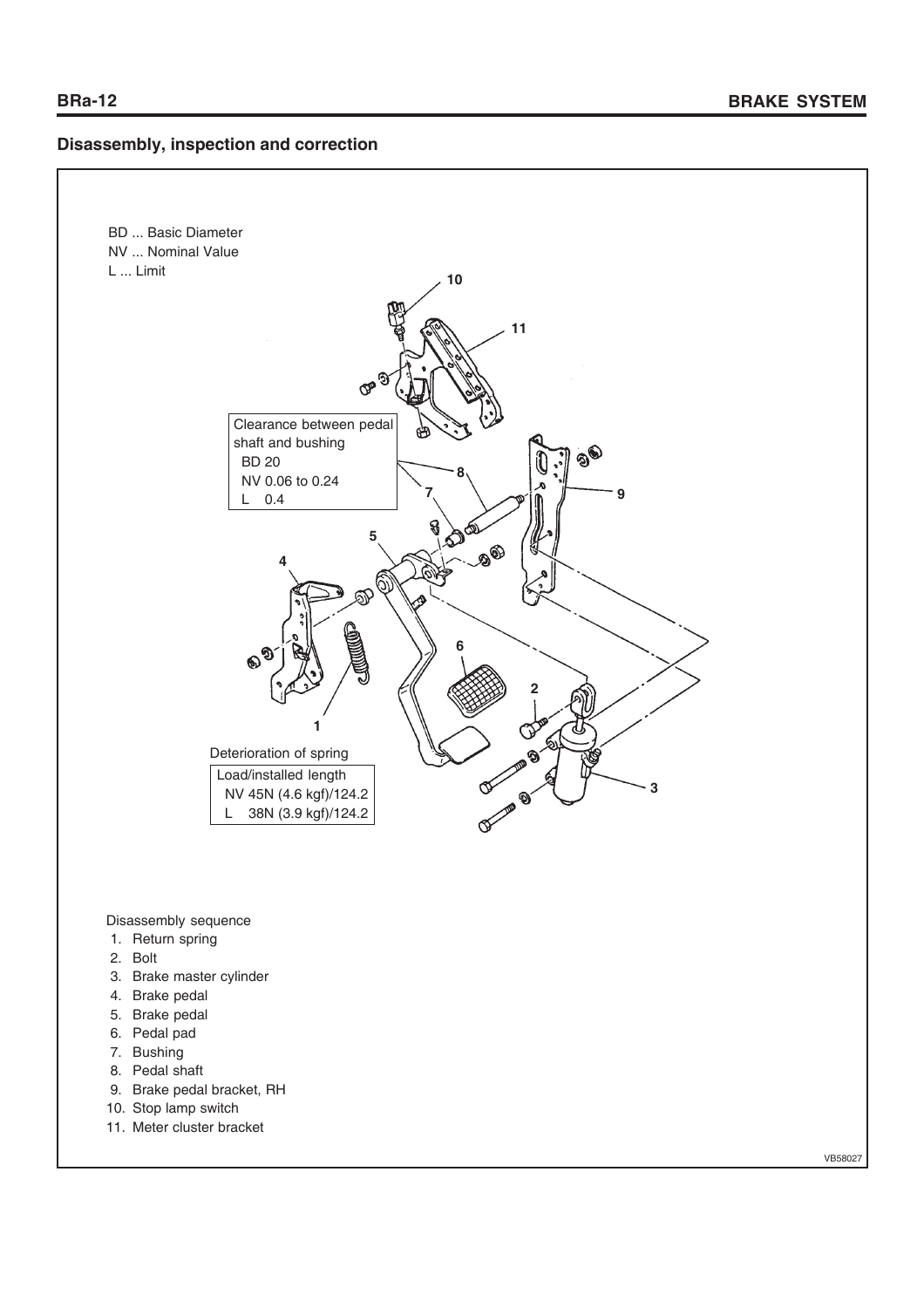# **Reassembly and adjustment**



1) Rotate the stop lamp switch to adjust the brake pedal pad center position (point Z) to the dimension marked \*, and then secure it with the lock nut.

At this point, check to ensure that the stop lamp switch is in the OFF state.

- 2) Check to ensure that when the brake pedal is depressed all the way, the full stroke is 200mm.
- 3) Rotate the brake master cylinder push rod to adjust the free travel of the brake pedal pad center position (point Z) to 3 to 9mm, and tighten the lock nut to the specified torque.
- 4) After adjustments, remove the air from inside the brake system and clutch system (refer to Group 41 clutch). After bleeding, depress the brake pedal several times to check for air leaks from the brake pipe and brake hose connections.
- 5) Clearance between brake pedal and floor board Start the engine and depress the brake pedal by 590N (60kgf) to check that the clearance between the brake pedal and floor board is 65mm or more.

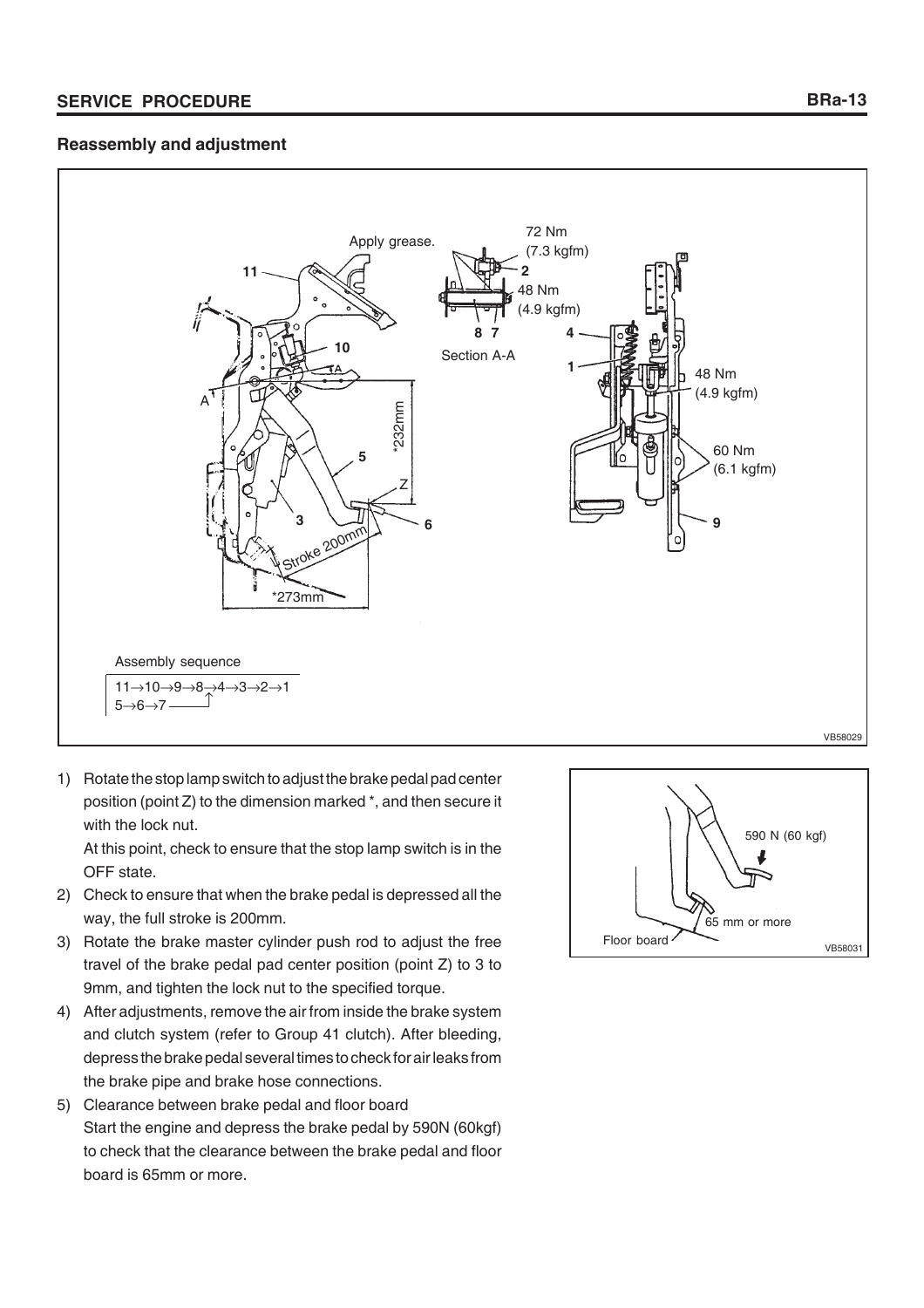# **BRAKE MASTER CYLINDER**

# **Disassembly and Inspection**



# **Reassembly**

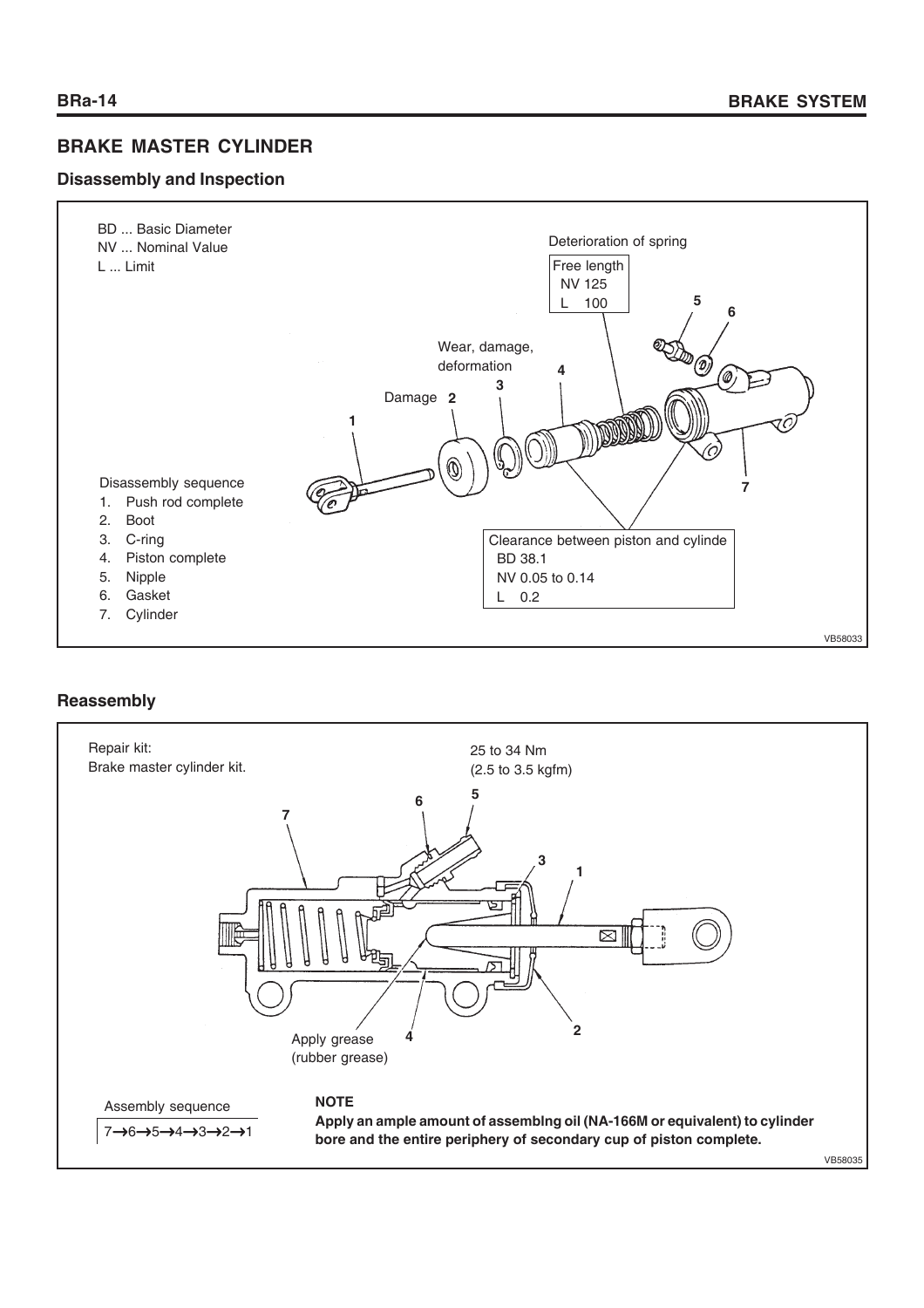# **Removal and installation**

# **NOTE**

**When the oil pipe is removed, use care to make sure that brake fluid is not split on the frame or bracket.**

# **Disassembly, inspection and correction**

# **NOTE**

- **1. Before disassembly, remove dirt and dust from the surface and use care not to allow foreign matter, dust, dirt or water to enter.**
- **2. Put alignment marks before disassembly.**
- **3. Never immerse rubber parts in cleaning solvent.**
- 1) For inspection and correction, disassemble the brake booster into the relay valve piston section, the hydraulic cylinder section, the power cylinder section and the end plate section.
- 2) Wipe or wash to clean to disassembled parts as described below.
	- a) Rubber parts or parts containing rubber parts

Wipe with cloth wetted by brake fluid or alcohol.

b) Metallic parts

Clean with cleaning fluid (trichlene or metal cleanser), dry with compressed air and completely remove cleaning fluid.

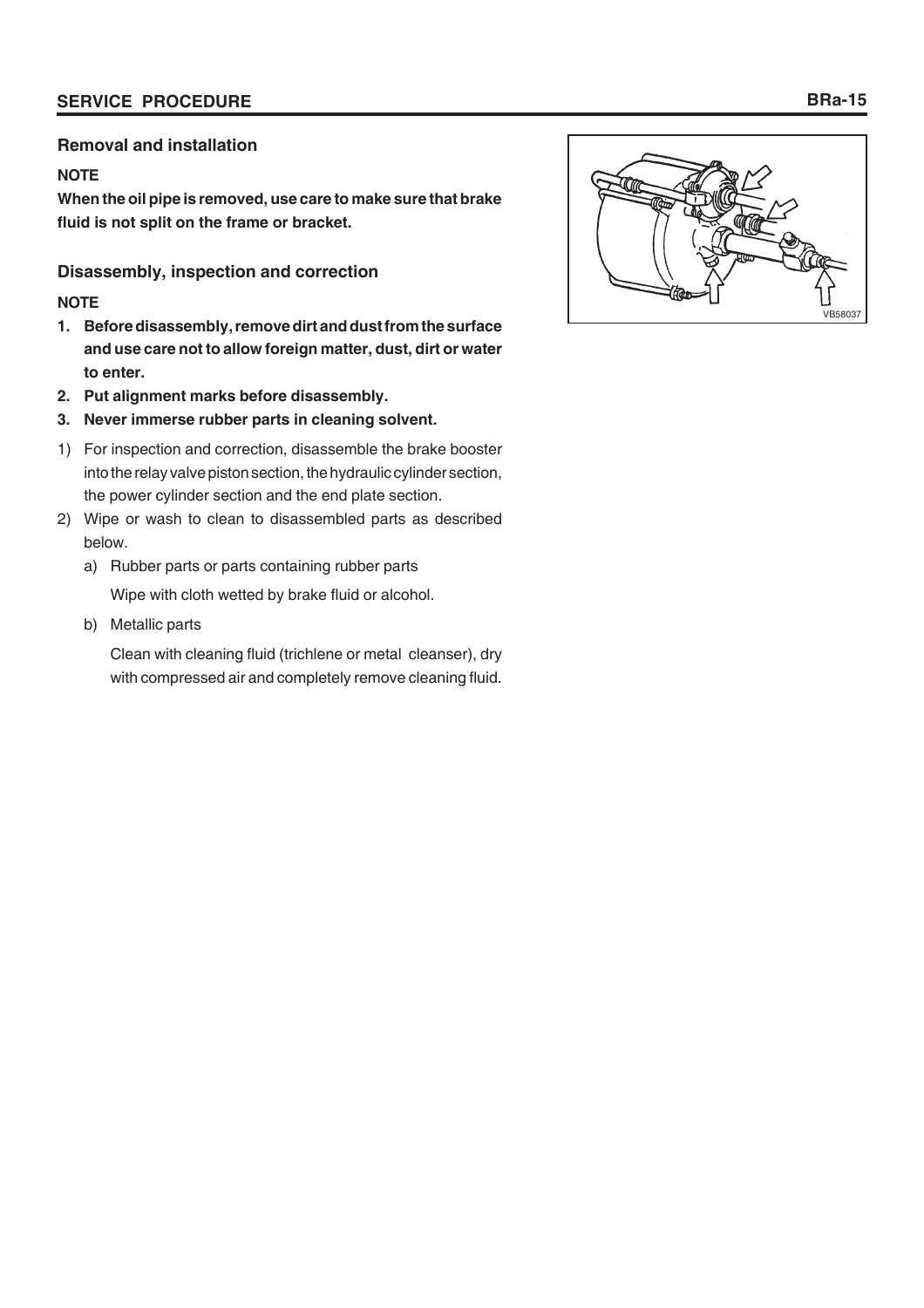

- 7. Diaphragm assembly
- 8. Gasket
- 9. Nut
- 10. Gasket
- 11. Poppet
- 12. Air valve
- 13. Vacuum valve assembly
- 14. Elbow assembly
- 21. Cap
- 22. Gasket
- 23. Retaining ring
- 24. Washer
- 25. Spring
- 26. Outlet valve assembly
- 27. Plug
- 28. Lock nut
- 35. Return spring
- 36. Retaining ring
- 37. Washer
- 
- 38. Retainer
- 39. Cup packing
- 40. Washer
- 41. Oil seal
	- 42. Gasket
- 49. Rubber packing
- 50. Gasket
- 51. Piston plate
- 52. Push rod assembly
- 53. Clamp
- 54. Hose
- 55. Cylinder shell assembly
	- VB58039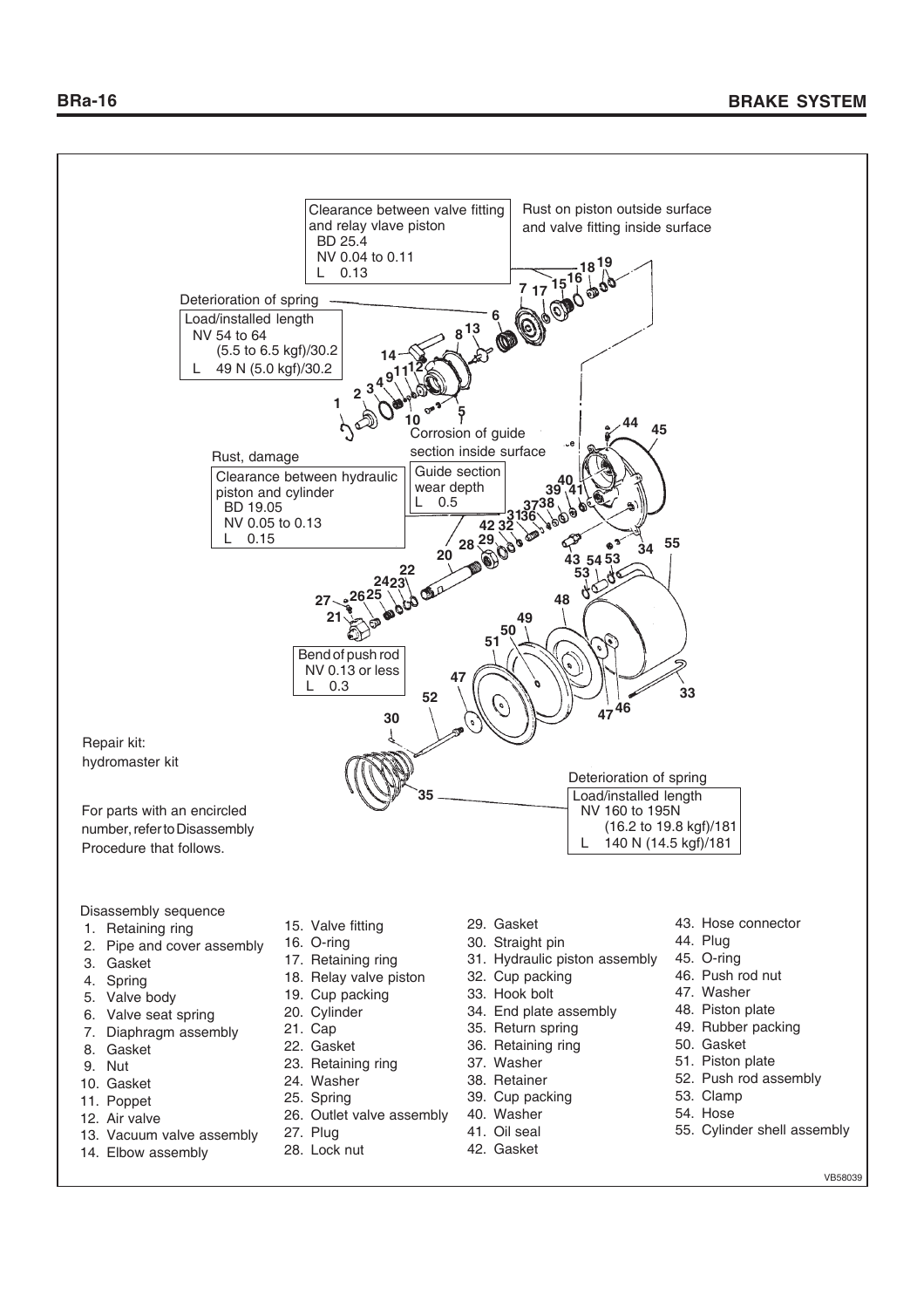# **NOTE**

- **1. Before disassembly, remove dirt thoroughly from the outside of the hydromaster.**
- **2. Before disassembly, put matching marks on mating sections.**
- **3. Wipe or wash clean the disassembled parts as described below.**
	- **a) Rubber parts and components with rubber parts. Wipe the parts using clutch wetted with brake fluid or alcohol.**
	- **b) Metal parts Wash in cleaning agent (trichlene or metachlene) and remove cleaning agent completely using the compressed air and dry.**
- **4. Check rubber parts visually for damage, wear, swelling, etc. and replace them if any defect is found.**

# **Disassembly Procedure**

1) Fixing of brake booster

Hold the special tool, Work Bench, in a vice and install four hook bolts of the brake booster, aligning with the guide position of the work bench.



**Retaining** ring VB58043 Pliers



3) Removal and installation of relay valve section valve fitting

2) Remove and installation of relay valve section retaining ring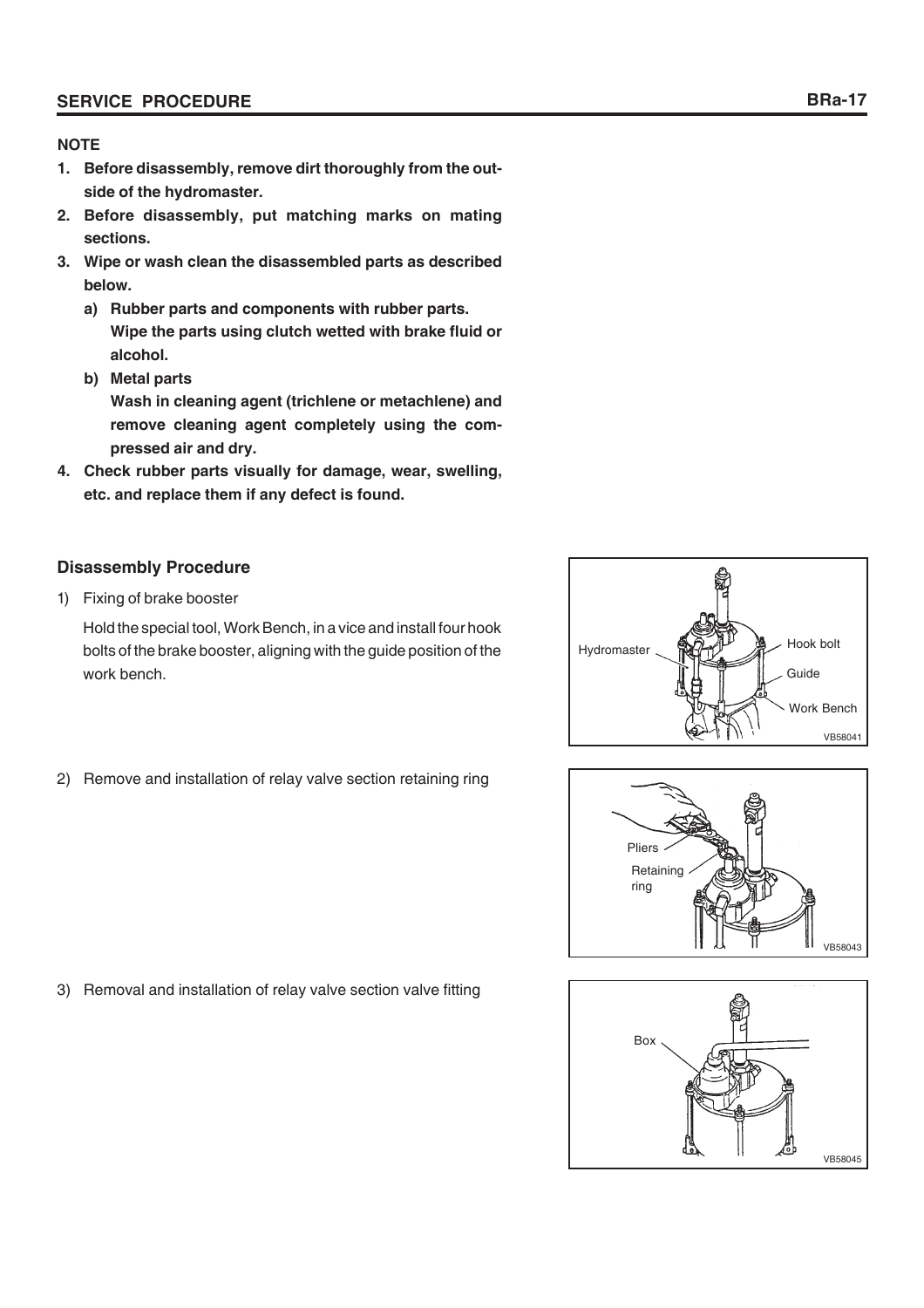# **BRa-18 BRAKE SYSTEM**

4) Removal of hydraulic cylinder

Loosen the lock nut and then loosen the cylinder by holding it with the special tool, Spanner, on flats.



Pliers VB58049



- 
- 6) Removal of hydraulic piston a) When compressed air is not used

5) Removal of retaining ring from outlet valve

With the return spring compressed using the special tool,

Hook Clamp. Remove the straight pin from the hydraulic piston using a needle or the like.

b) When compressed air is used

With compressed air supplied through the cylinder shell pipe to push to the hydraulic piston, remove the straight pin from the hydraulic piston using a needle or the like.

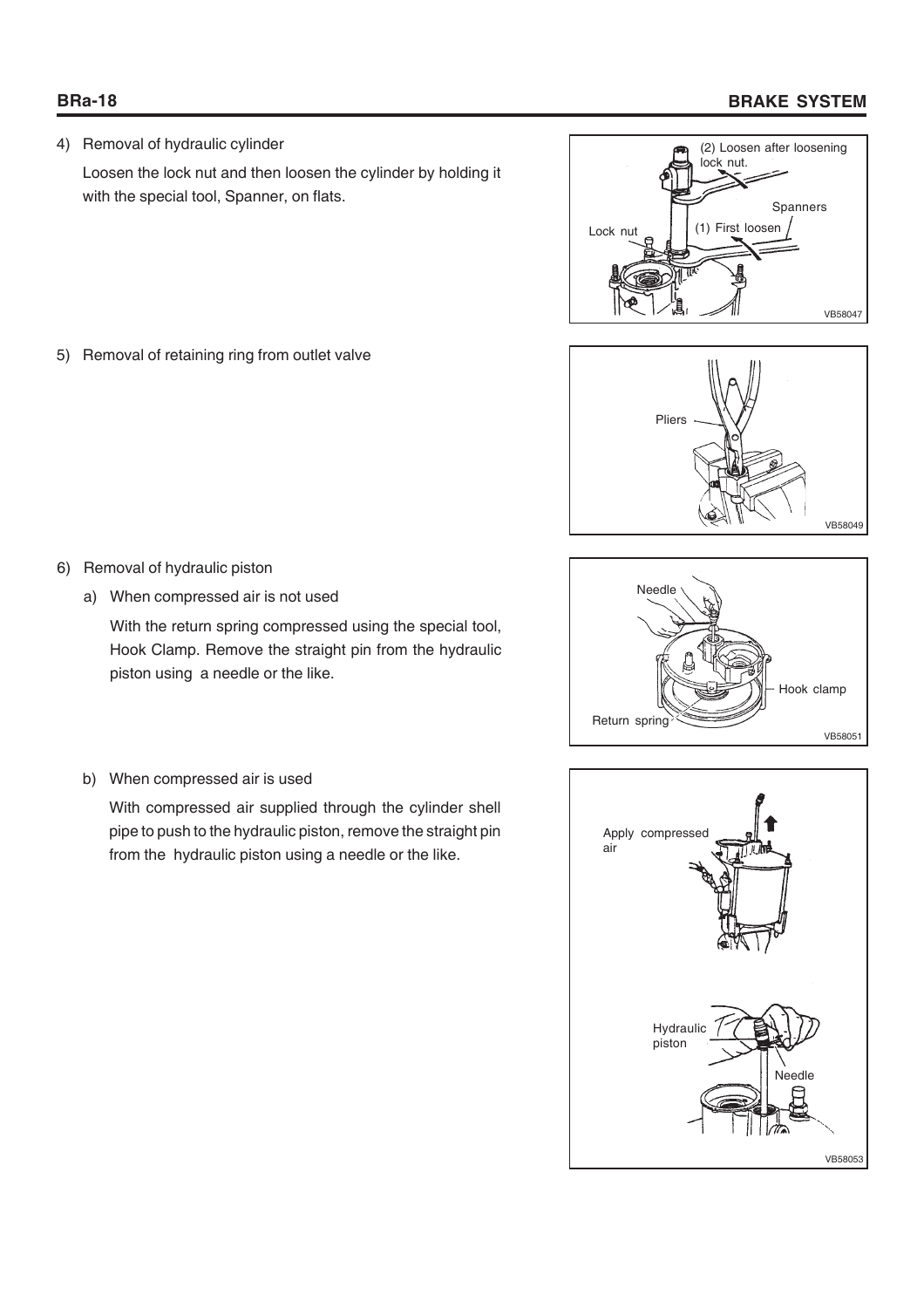7) Remove of push rod nut from power piston

With the special tool, Ring Assembly, held in a vice, install the power piston, aligning its push rod nut with the flat portion of the ring assembly. Then align the push rod nut with the flat portion of the special tool. Socket, and remove the push rod nut.

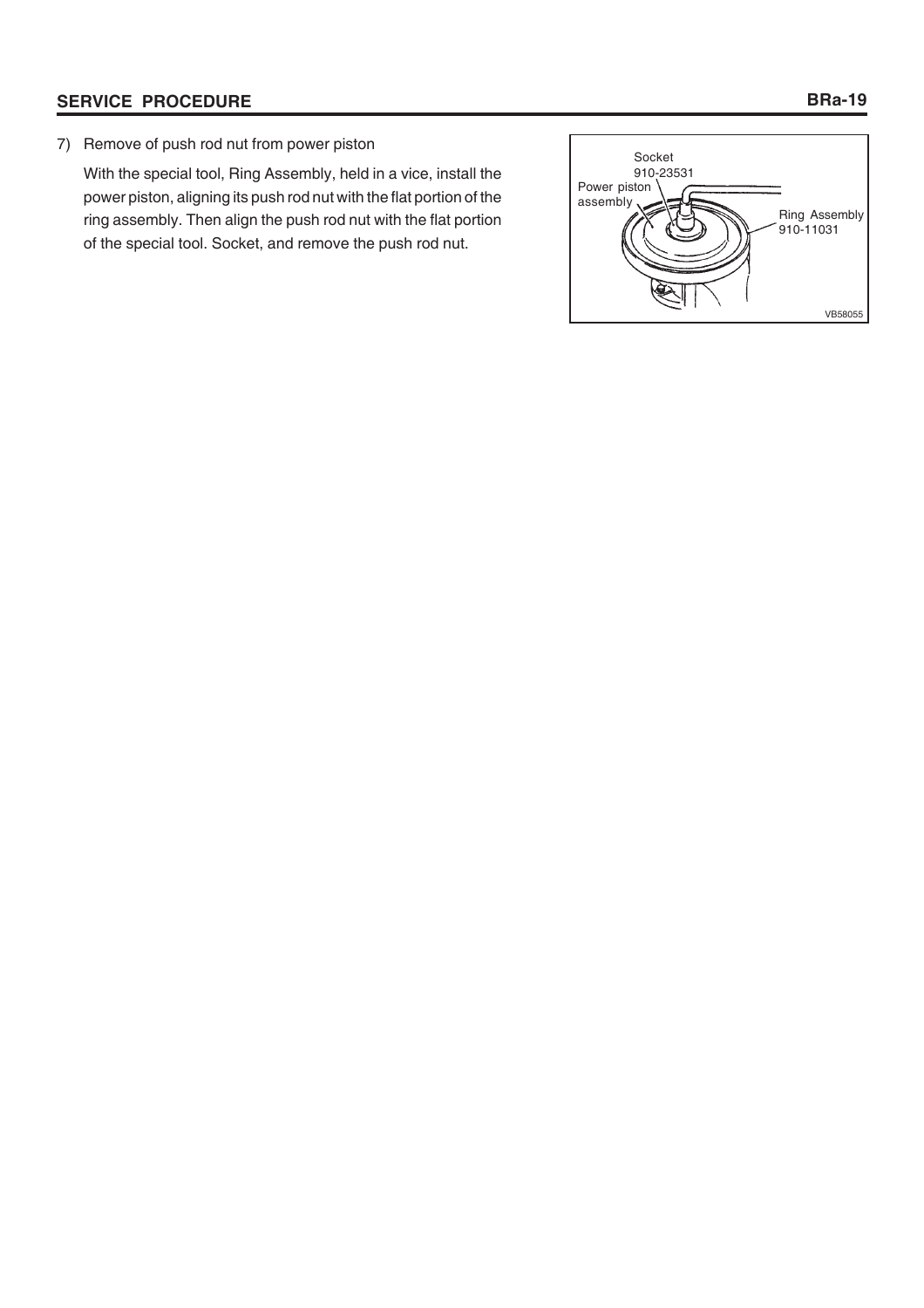# **Reassembly**

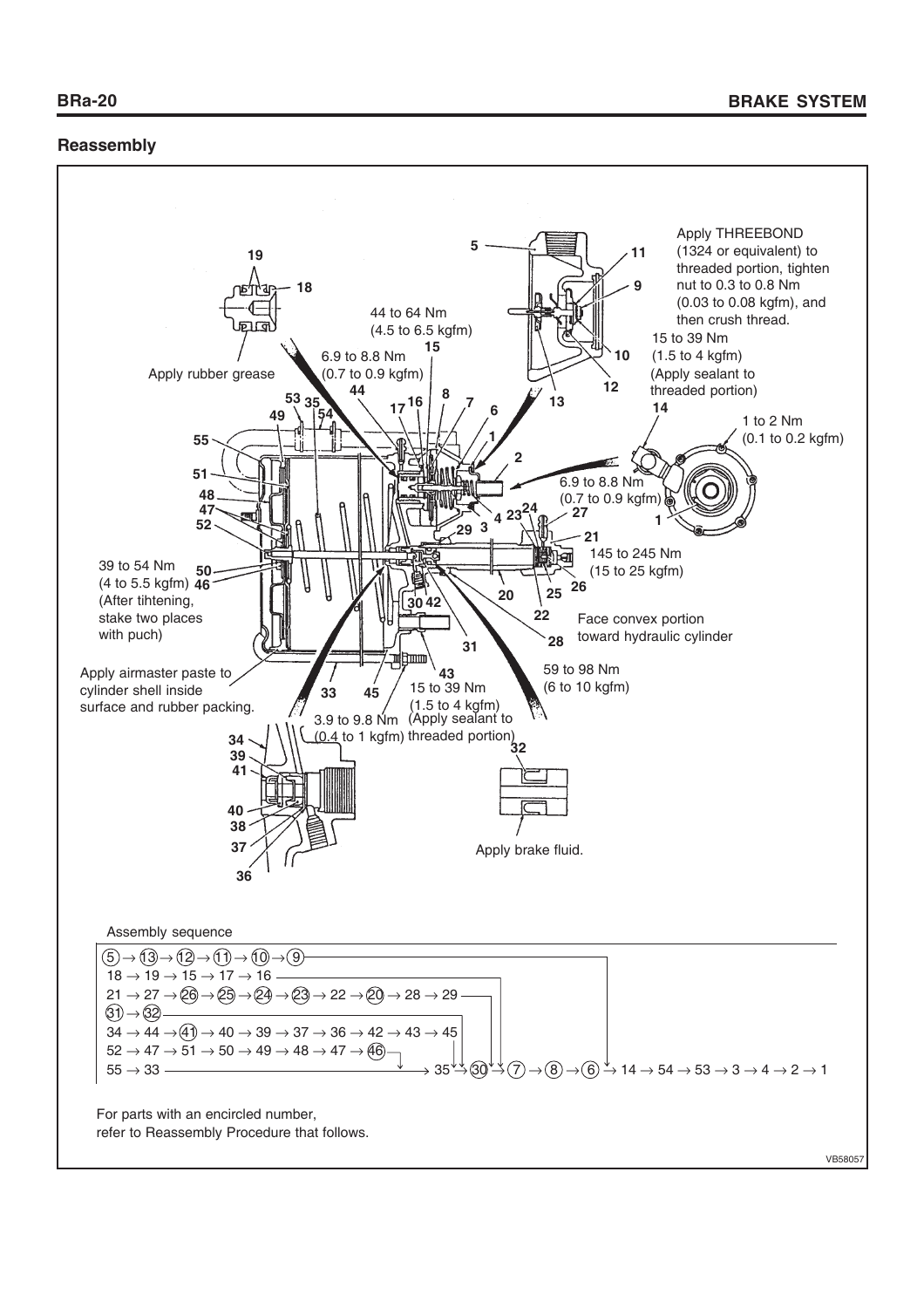# **Reassembly Procedure**

1) Installation of power piston section push rod nut

With the special tool, Ring Assembly, held in a vice, install the power piston, aligning its push rod nut with the flat portion of the ring assembly.

Install the washer, piston plate, rubber packing, piston plate and washer over the push rod and tighten the push rod nut to specified torque using the special tool, Socket.

2) Installation of outlet valve retaining ring









3) Insertion of cup packing into hydraulic piston

4) Installation of end plate oil seal

# **NOTE**

**When installing, face the oil seal lip toward the hydraulic cylinder.**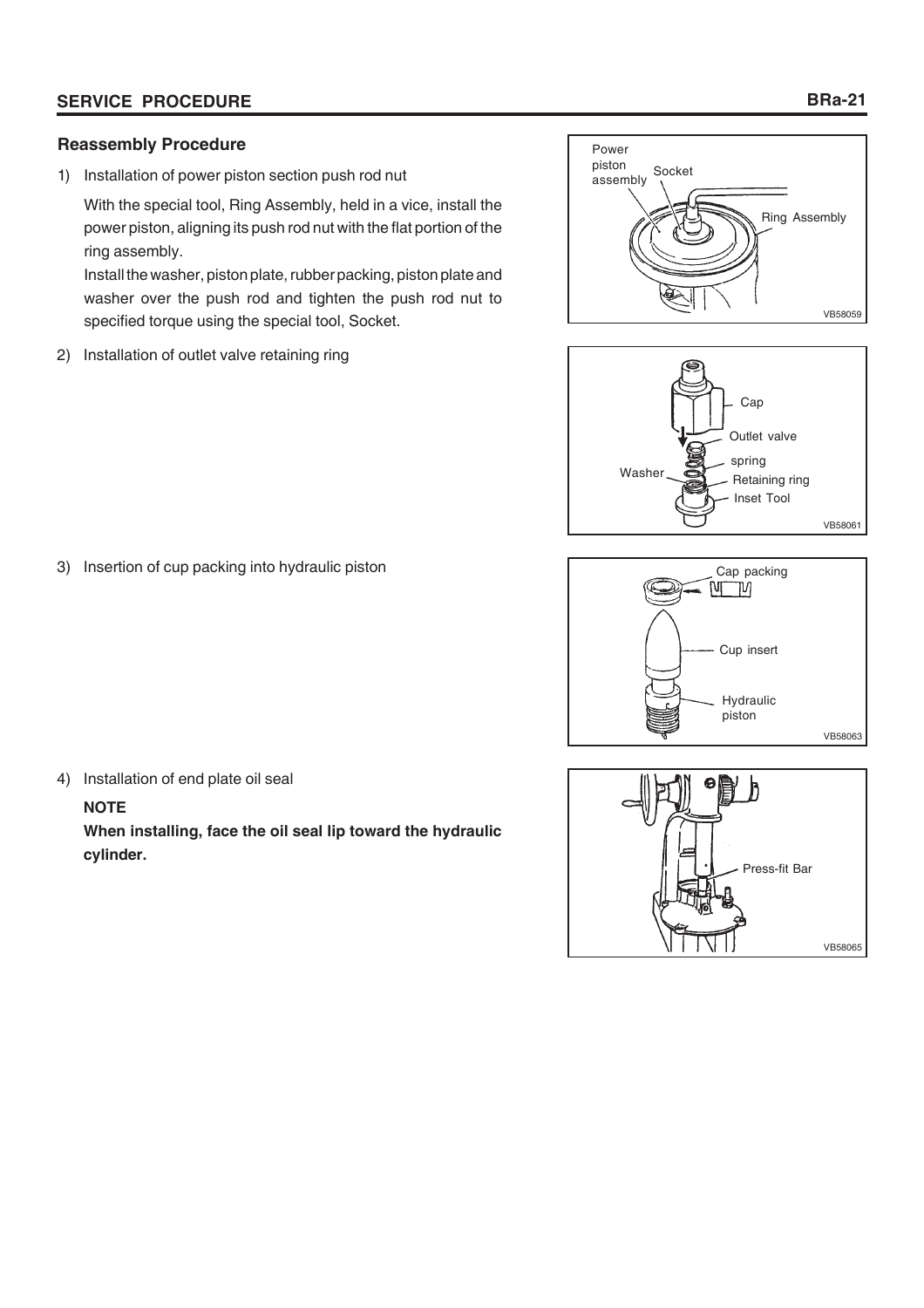5) Installation of poppet valve to relay valve section





b) When compressed air is used

6) Installation of hydraulic piston

insert the straight pin.

a) When compressed air is not used

With the push rod pushed up by compressed air supplied through the cylinder shell pipe, align the hydraulic piston and push rod holes and insert the straight pin.

With the return spring compressed by the special tool, Hook Clamp, and the hydraulic piston and push rod holes aligned,

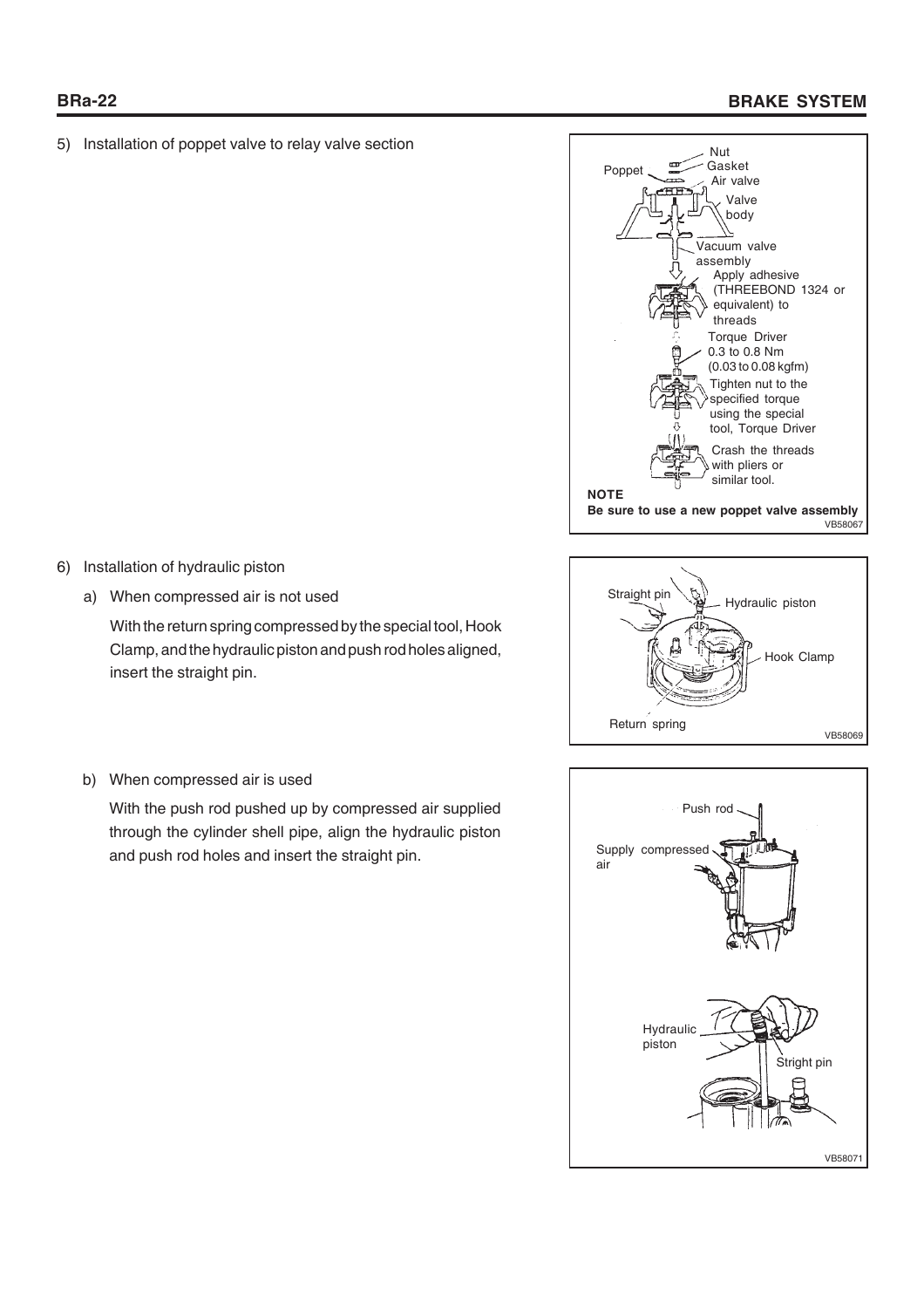7) Installation of hydraulic cylinder

Tighten the lock nut, making sure that the cap plug and the end plate plug are 30° out of alignment.



8) Installation of valve fitting





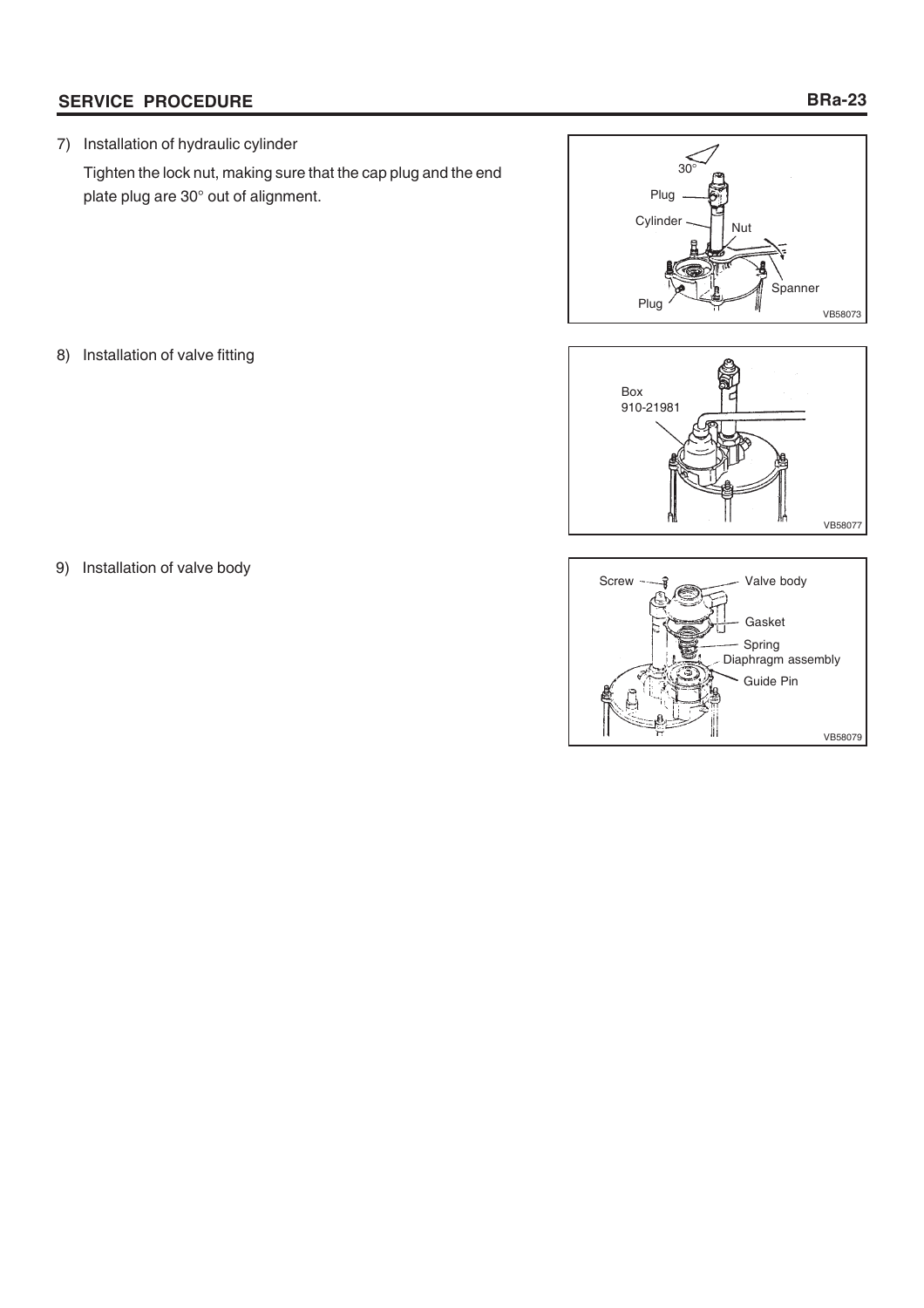# **Inspection after installation**

## 1) Performance check

Simple Test as installed on Vehicle

This is a check method without use of instruments. If there is any doubt to the test results, check performance of individual units using a tester.

a) Overall check

With the brake booster negative pressure set at 0, depress the brake pedal as you would in ordinary braking and start the engine and run idle. If the brake pedal moves down slightly after about two or three seconds, the brake booster is performing well.

b) Oil tightness check

With the engine running at idle, depress the brake pedal fully, if the pedal is pushed back, the hydraulic piston cup and ball check valve are not oil tight.

c) Air tightness check of poppet valve (atmospheric air valve)

With the engine running at idle, put a thread near the poppet valve atmosphere side pipe without depressing the brake pedal.

If the thread is drawn in, the poppet valve atmospheric air valve is leakly.

Then depress the brake pedal. If the thread is rapidly drawn in at the moment, the relay valve piston and poppet valve are performing well.

d) Poppet valve (vacuum valve) and rubber packing check

With the engine running at idle, depress the brake pedal. If you feel suction at your finger applied to the end of atmospheric air valve side pipe of the poppet valve, the poppet valve vacuum valve or the power cylinder rubber packing is not air tight.



# **BRa-24 BRAKE SYSTEM**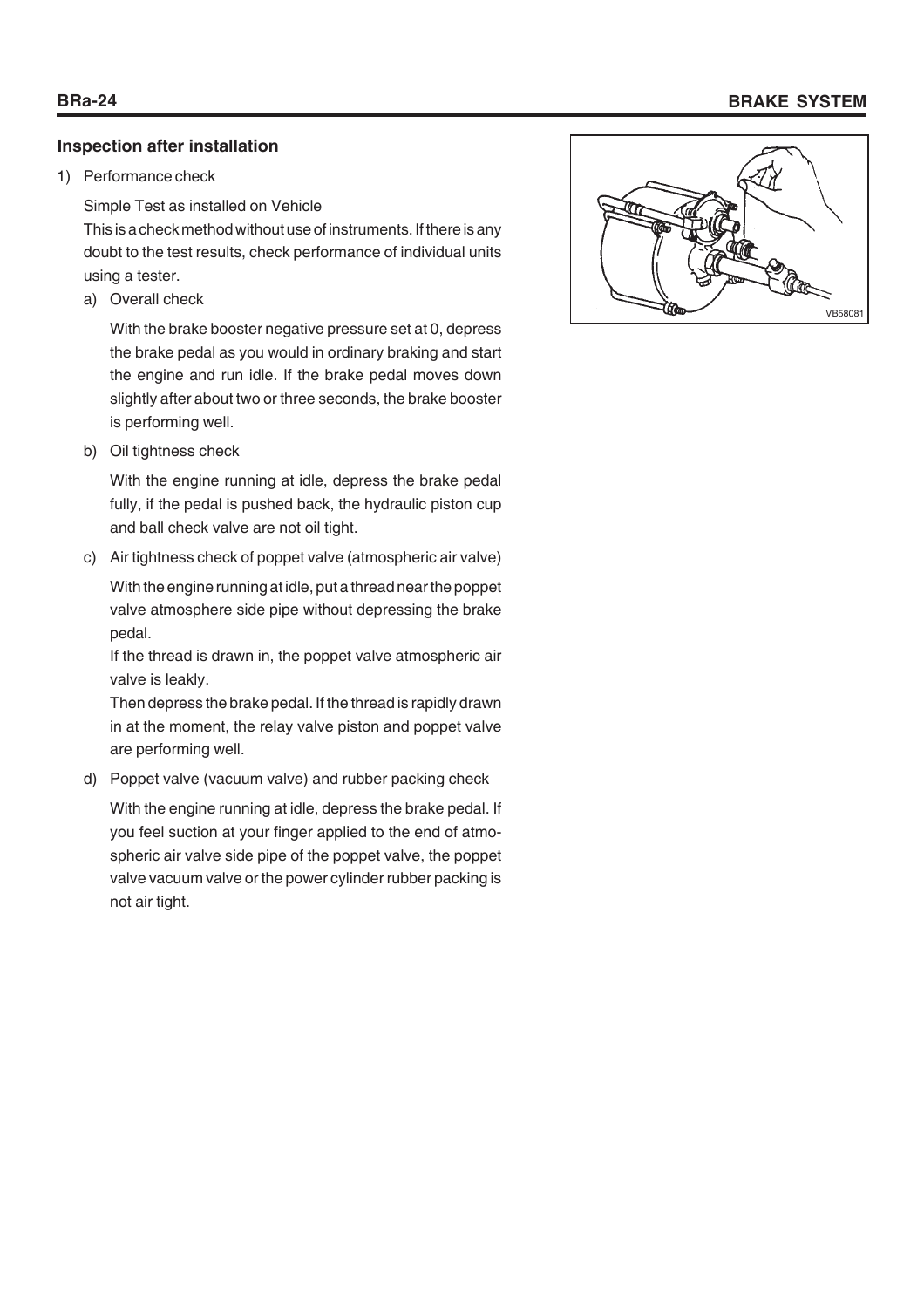# 2) Performance check

Performance check of brake booster proper

Check the body performance in details using the Stationary Tester (Jidosha Kiki Part No.911-0020). After all preparations for the test have been completed, bleed the fluid pressure system and test the following items. If the results of tests show values out of the assembly standard or limit, check and replace related parts.



| Test item                                 | <b>Test condition</b>                                                                                                                                                                                                                                      | Assembly standard                                                                                  | Limit                                                                                              |
|-------------------------------------------|------------------------------------------------------------------------------------------------------------------------------------------------------------------------------------------------------------------------------------------------------------|----------------------------------------------------------------------------------------------------|----------------------------------------------------------------------------------------------------|
| Fluid<br>tightness                        | Apply fluid pressure of 11.8 MPa (120 kgf/cm <sup>2</sup> ) (PG2)<br>to hydraulic cylinder and measure the amount of pressure<br>drop in 15 seconds.<br>(In this test no vacuum state is created in brake booster.)                                        | 1470 kPa (15 kgf/cm <sup>2</sup> )<br>or less                                                      |                                                                                                    |
| Air tightness<br>when not in<br>operation | Set vacuum pressure in brke booster to 67 kPa<br>(500 mmHg), close cock, and measure amount of vacuum<br>pressure falls in 15 seconds.<br>Vacuum gauge (VG1)                                                                                               | 3.3 kPa (25 mmHg)<br>or less                                                                       |                                                                                                    |
| Operation<br>start<br>pressure            | Set vacuum pressure in brake booster to 67 kPa<br>(500 mmHg). Gradually apply pressure from master cylinder<br>and read pressure indicated by mastr cylinder side<br>pressure gauge (PG1) when pointer of vacuum gauge<br>(VG1) swings.                    | 125 to 225 kPa<br>$(1.3 \text{ to } 2.3 \text{ kgf/cm}^2)$                                         | 105 to 245 kPa<br>$(1.1 \text{ to } 2.5 \text{ kgf.cm}^2)$                                         |
| Operation at<br>full load                 | Set vacuum pressure in brake booster to 67 kPa (500 mmHg).<br>Slowly depress pedal of master cylinder and read<br>pressure indicated by hydraulic cylinder side pressure<br>gauge (PG2) for master cylinder side pressure gauge (PG1).                     | 1570 kPa (16 kgf/cm <sup>2</sup> )<br>10.1 to 11.1 MPa<br>$(103 \text{ to } 113 \text{ kgf/cm}^2)$ | 1570 kPa (16 kgf/cm <sup>2</sup> )<br>9.81 to 11.4 MPa<br>$(100 \text{ to } 116 \text{ kgf/cm}^2)$ |
| Air tightness<br>at full load             | During operation at full load, cut off vacuum supply and<br>read amount of vacuum pressure falls in 15 seconds<br>thereafter. Vacuum gauge (VG1)                                                                                                           | 3.3 kPa (25 mmHg)<br>or less                                                                       |                                                                                                    |
| Residual<br>pressure                      | Set pressure of master cylinder to 490 kPa (5 kgf/cm <sup>2</sup> ) (PG1),<br>loosen air bleeder screw at end of hydraulic cylinder,<br>release master cylinder side pressure, and read pressure<br>indicated by wheel cylinder side pressure gauge (PG2). | 78 to 125 kPa<br>$(0.8 \text{ to } 1.3 \text{ kgf.cm}^2)$                                          | 59 to 155 kPa<br>$(0.6 \text{ to } 1.6 \text{ kgf/cm}^2)$                                          |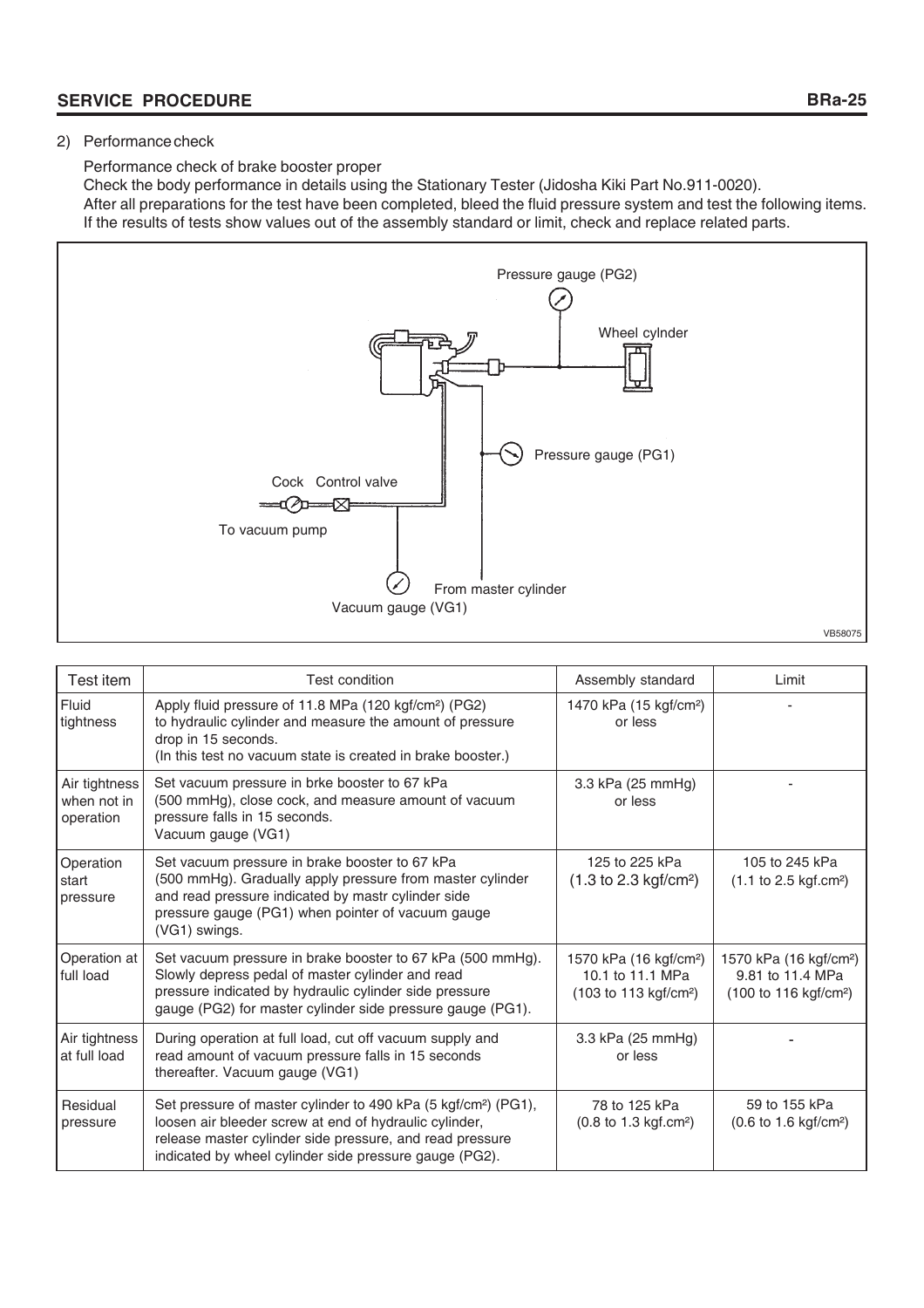# **SAFETY CYLINDER**

# **Disassembly and Inspection**



# **Reassembly**

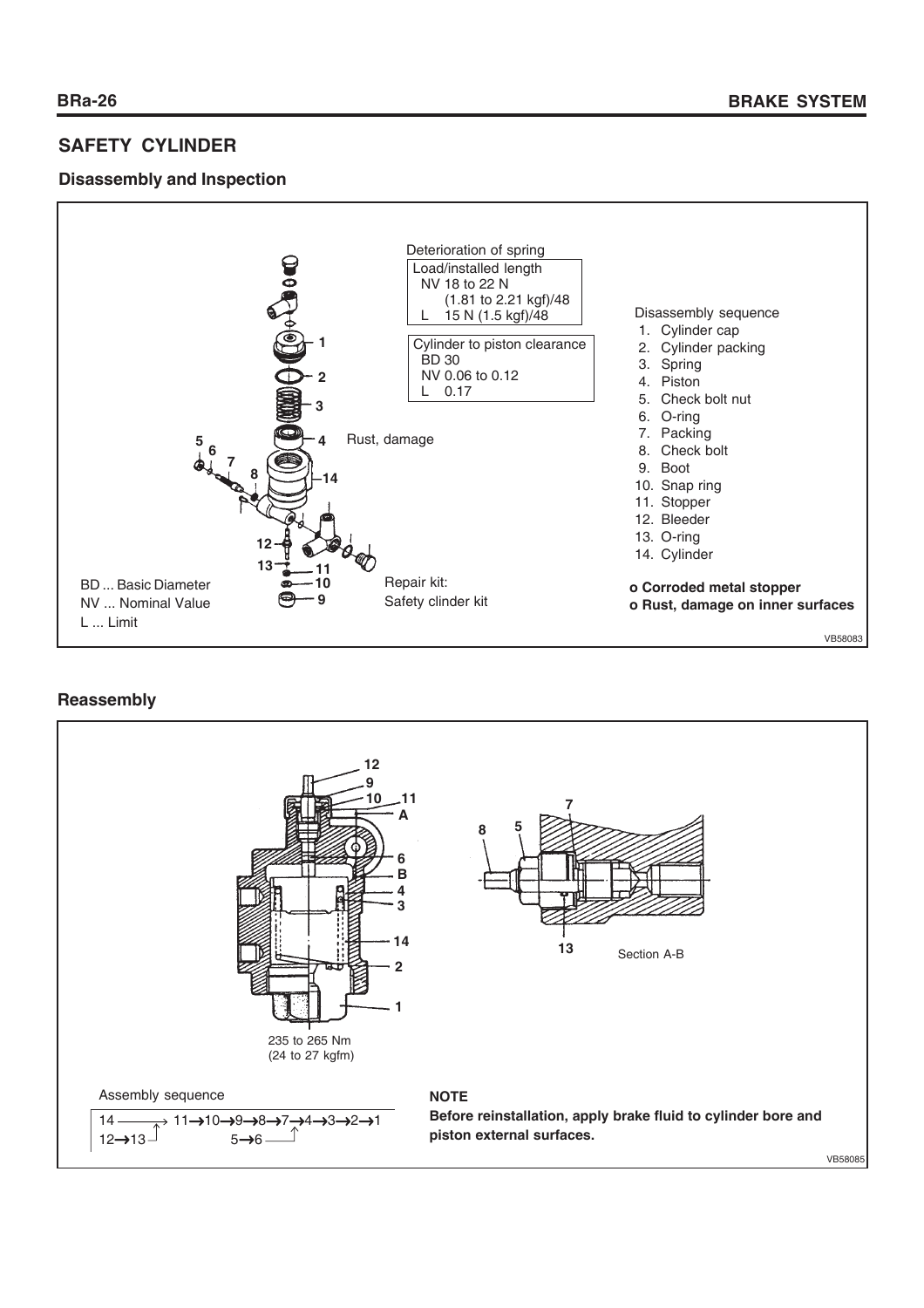# **WHEEL BRAKE**

# **Front wheel brake**

1) Brake hose

To remove the brake hose, first disconnect the bracket side end (frame side) and then disconnect the wheel brake side end. To install, reverse this procedure.

# **NOTE**

**Install the brake hose taking care not to twist it.**

- 2) Removal and installation
- 3) Disassembly, inspection and correction

# **NOTE**

- **1. Wash the disassembled metallic parts in a cleaning solvent or gas oil. Wash the rubber parts in an alcohol solution (do not immerse for more than 30 seconds) and blow dry with compressed air.**
- **2. Never immerse the rubber parts in a cleaning solvent or gas oil.**
- **3. If the brake lining required replacement, replace as a brake lining kit.**





## Disassembly sequence

- 1. Pipe assembly
- 2. Pipe assembly
- 3. Hose and pipe joint assembly
- 4. Return spring
- 5. Split pin
- 6. Nut
- 7. Washer A
- 8. Brake shoe assembly
- 9. Wheel cylinder
- 10. Backing plate assembly

For parts with an encircled number, refer to Disassembly Procedure that follows.

## **NOTE**

- **1. For repair limit of the brake drum, see 3) Correction of drum, Disassembly Procedure.**
- **2. The shoe squareness adjust bolt of the backing plate maintains shoe squareness. Do not loosen this bolt.**

VB58089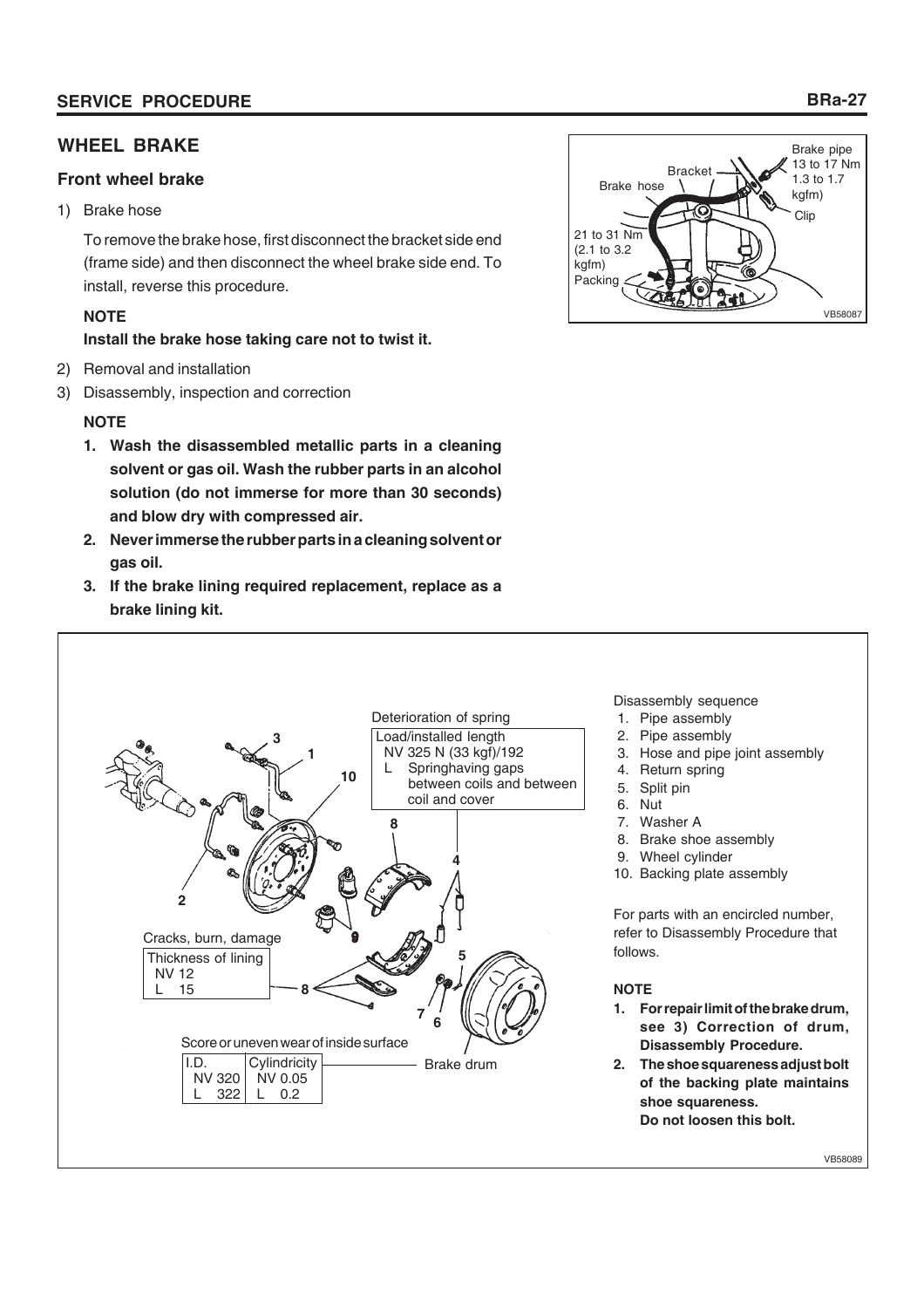# **BRa-28 BRAKE SYSTEM**

# **Disassembly procedure**

- 1) Removal of return spring Using a screwdriver, remove the return spring.
- 2) Replacement of brake lining
	- a) Service points of removal When drilling out the brake lining rivets, use care not to
	- b) Service points of installation
	- o Rivet starting from the center portion and working toward the ends. Make sure that no gap is produced between the shoe and lining.
	- o Stake the rivets to 17 to 19 kN (1700 to 1900 kgf).
	- o Select the lining according to the operating conditions of the vehicle. Use linings of the same size and paint color on right and left wheels of the same axle.
	- o After relining, check contact with the drum inside and correct poor contact if any. Correct the lining as incorporated into the wheel and brake assembly.
- 3) Correction of drum

If the drum has a cylindricity of 0.2 mm or poorer or is scratched, correct to the repair limit. After machining, use an oversize lining.

| Drum diameter | Repair limit | Service limit |
|---------------|--------------|---------------|
|               |              |               |



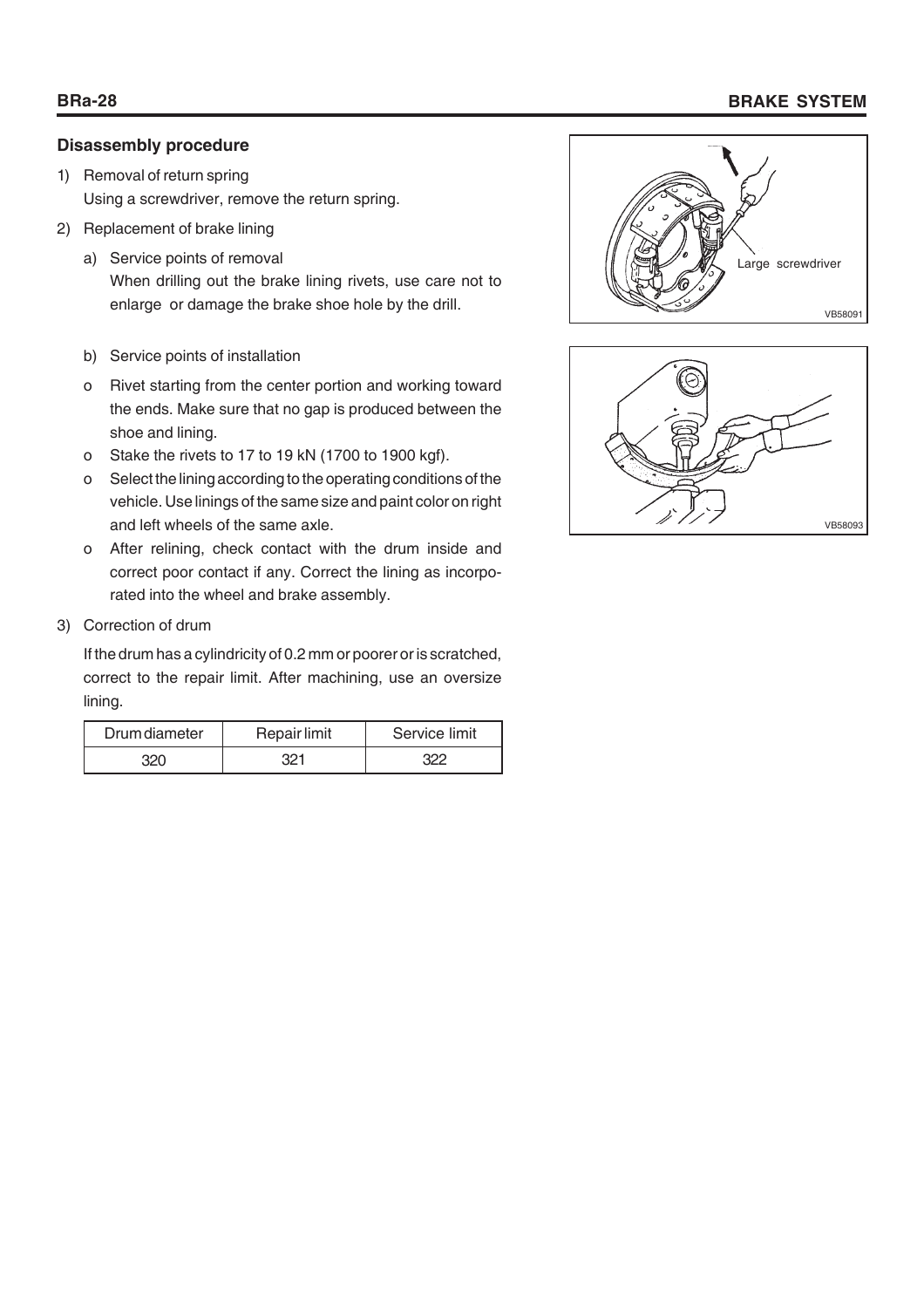# 4) Reassembly

a) Vehicle with 320 drum brake



VB58095

# **Reassembly procedure**

1) Wheel cylinder installation position

The wheel cylinder body has an identification mark to indicate the installation position. Install according to the mark

| Identification mark | Installation position    |  |  |  |
|---------------------|--------------------------|--|--|--|
| RF                  | <b>Right front wheel</b> |  |  |  |
| RR                  | Right rear wheel         |  |  |  |
|                     | Left front wheel         |  |  |  |
|                     | Left rear wheel          |  |  |  |

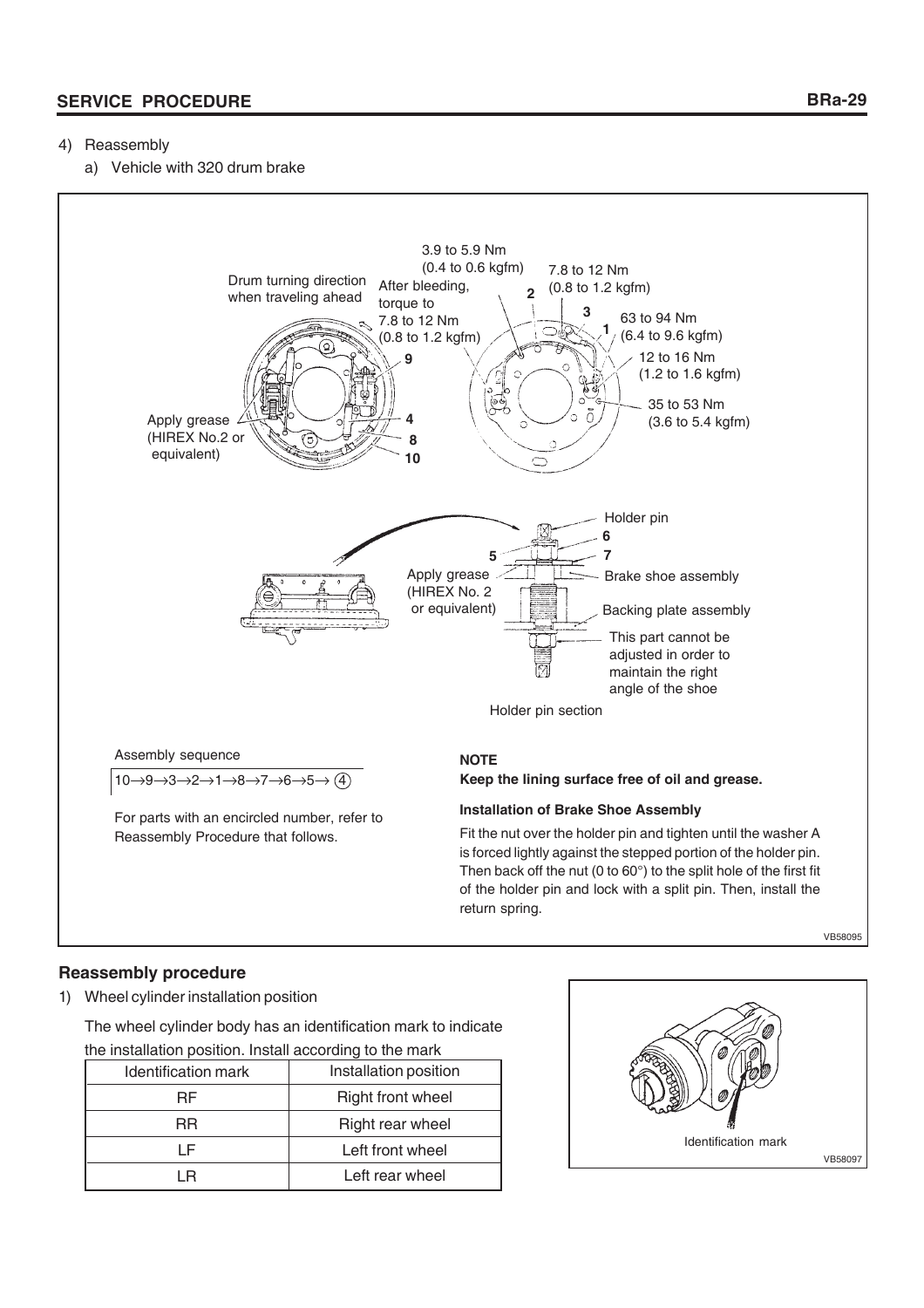# **BRa-30 BRAKE SYSTEM**

2) Installation of return spring Using a screwdriver, fit the return spring.



This adjustment is not required under normal circumstances. When the holder pin has been replaced and when the brake drags despite the adjustment of correct brake shoe clearance performed immediately after the lining has been replaced, the following adjustment is necessary as brake shoe squareness is probably incorrect.

a) Accessing from the back of backing plate, turn the wheel cylinder adjust so that the O.D. of brake shoe assembly measures about 319±0.5 mm.

Also, centrally align the brake shoe assembly.

b) Referring to Front Axle, install the wheel hub and brake drum.

# **NOTE**

**If the wheel hub and brake drum is hard to install all the way into position because of the brake shoe assembly excessively tilted, turn the holder pin to correct the tilt.**

- c) Bleed the brake system of air.
- d) Through the check hole, insert a 0.2-mm feeler gauge into the space between the drum and lining. Then, turn the wheel cylinder adjuster in the direction indicated by the stamped arrow to expand the brake shoe assembly so that the feeler gauge cannot be removed easily.
- e) Loosen the nut on the holder pin. Turn the holder pin clockwise or counterclockwise so that the feeler gauge can easily be removed and inserted.
- f) Repeat steps d) and e) until the feeler gauge becomes hard to remove.
- g) Lightly depress the brake pedal two to three times to center the brake shoe assembly.
- h) Repeat steps d) and e) again.
- i) Remove the feeler gauge when it contacts the lining to the full width. Then, reinsert it and adjust the holder pin so that you feel the gauge binding in the depths. Now, tighten the nut to specification.

## **NOTE**

**In step h), when the feeler gauge becomes hard to remove or insert indicates that the gauge contacts the lining to the full width.**





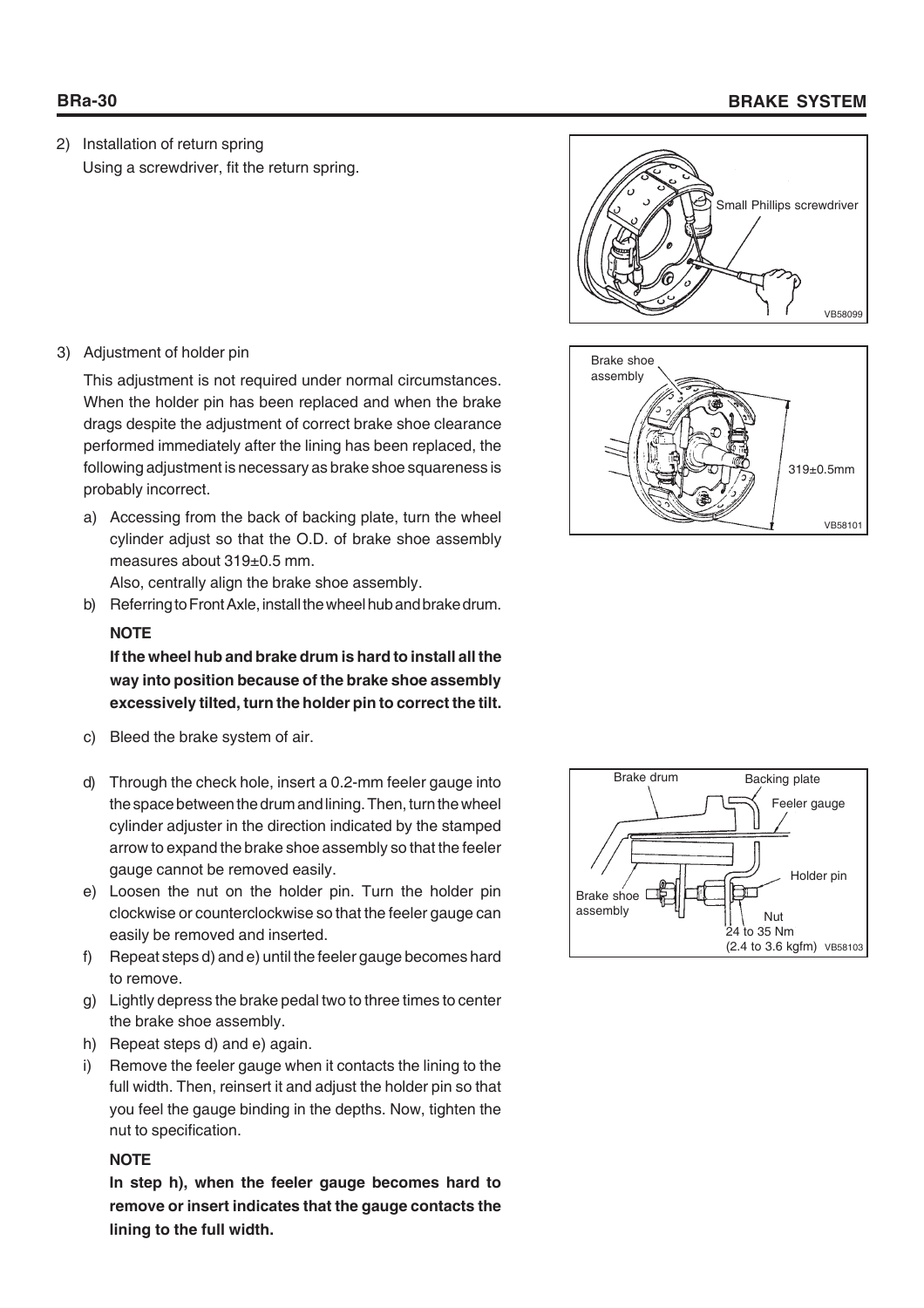# **Front wheel cylinder**

1) Disassembly and inspection



# 2) Reassembly

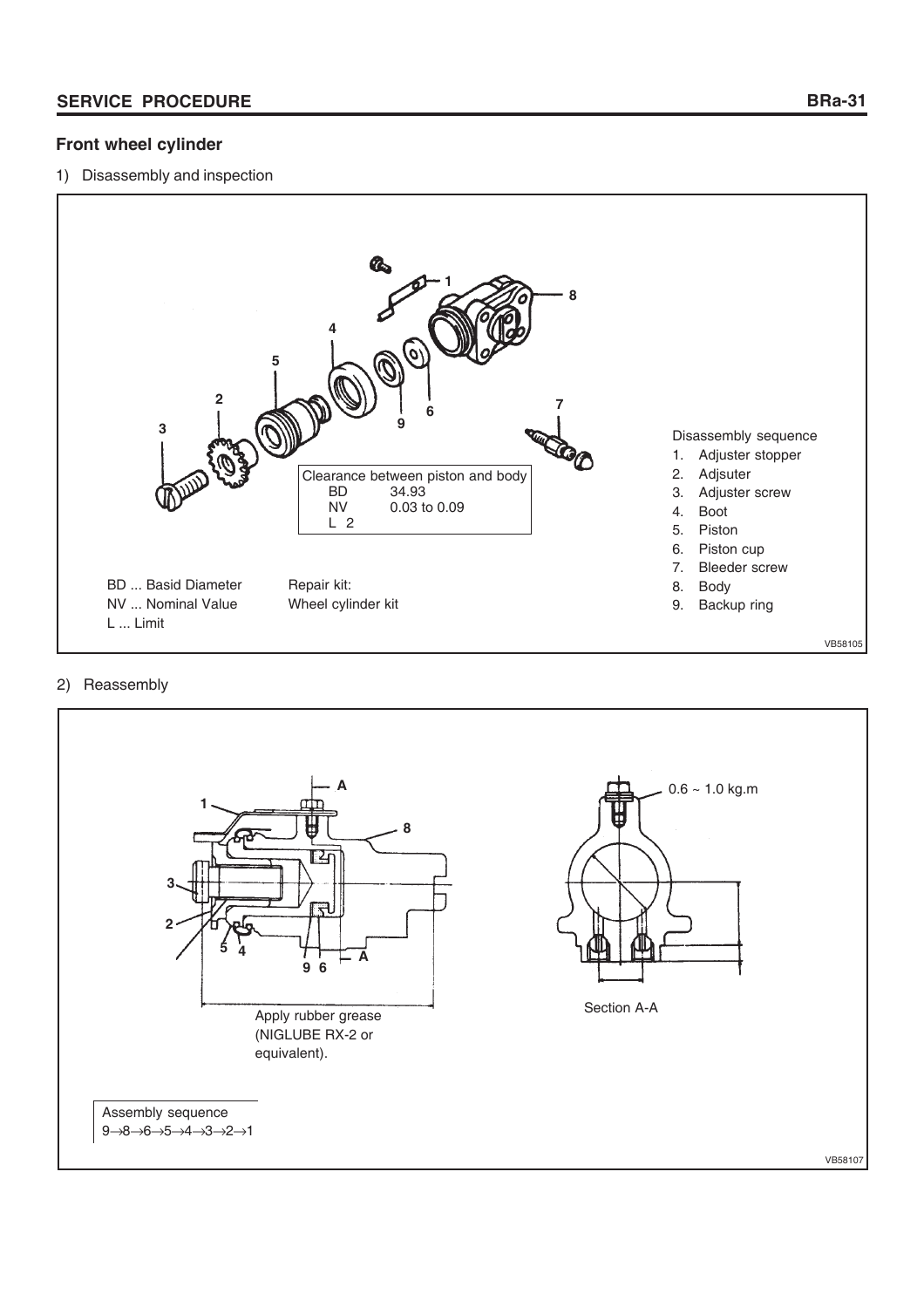# **Rear wheel brake**

# 1) Brake hose

To remove the brake hose, first disconnect the bracket side end (frame side) and then disconnect the rear axle housing side end. To install, reverse this procedure.

# **NOTE**

# **Install the brake hose taking care not to twist it.**

- 2) Removal and installation
- 3) Disassembly, inspection and correction

# **NOTE**

- **1. Wash the disassembled metallic parts in a cleaning solvent or gas oil. Wash the rubber parts in an alcohol solution (do not immerse for more than 30 seconds) and blow dry with compressed air.**
- **2. Never immerse the rubber parts in a cleaning solvent or gas oil.**
- **3. If the brake lining required replacement replace as a brake lining kit.**





# **BRa-32 BRAKE SYSTEM**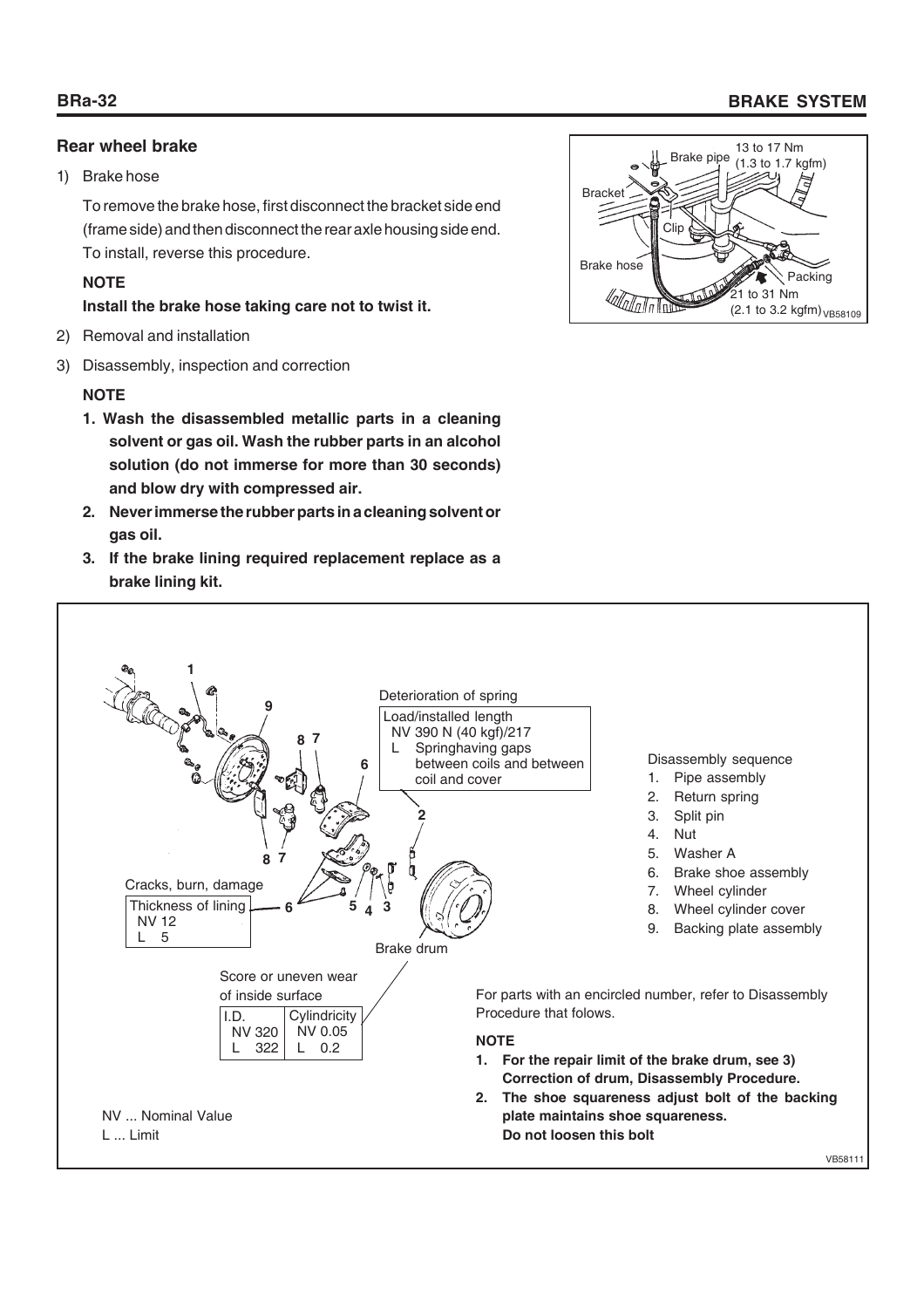# **Disassembly procedure**

- 1) Removal of return spring Using a screwdriver, remove the return spring.
- 2) Replacement of brake lining
	- a) Service points of removal When drilling out the brake lining rivets, use care not to enlarge or damage the brake shoe hole by the drill.
	- b) Service points of installation
		- o Rivet starting from the center portion and working toward the ends. Make sure that no gap is produced between the shoe and lining.
		- o Stake the rivets to 17 to 19 kN (1700 to 1900 kgf).
		- o Select the lining according to the operating conditions of the vehicle. Use linings of the same size and paint color on right and left wheels of the same axle.
		- o After relining, check contact with the drum inside and correct poor contact if any. Correct the lining as incorporated into the wheel and brake assembly.

# **NOTE**

# **On FL series, never use the lining other than the standard lining. (LP1023)**

3) Correction of drum

If the drum has a cylindricity of 0.2 mm or poorer or is scratched, correct to the repair limit. After machining, use an oversize lining.

| Drum diameter | Repair limit | Service limit |
|---------------|--------------|---------------|
|               | ാറ≁          |               |



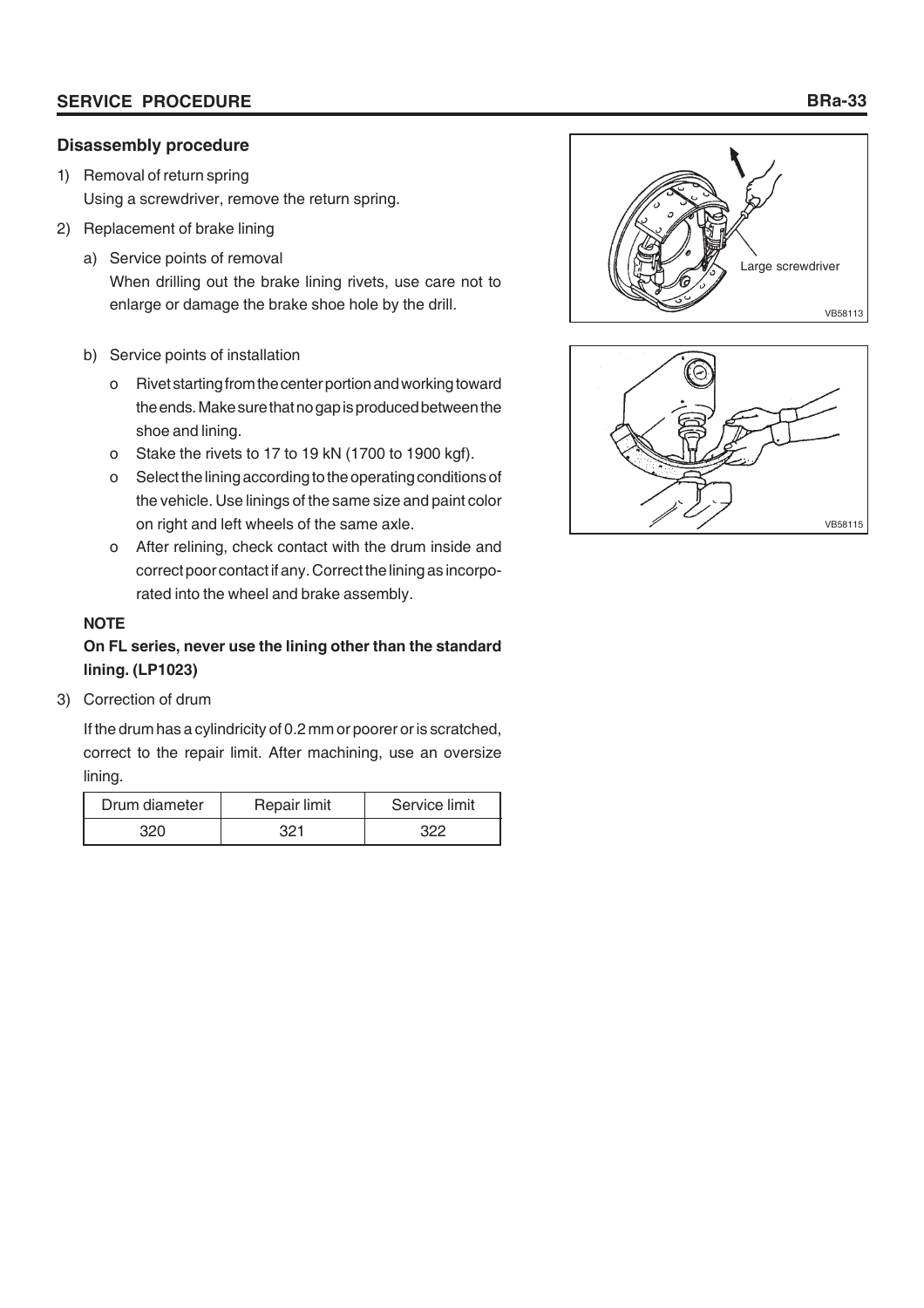# 4) Reassembly

a) Vehicle with 320 drum brake



Assembly sequence

 $9 \rightarrow 8 \rightarrow 1 \rightarrow 6 \rightarrow 5 \rightarrow 4 \rightarrow 3 \rightarrow (4)$ 

For parts with an encircled number, refer to Reassembly Procedure that follows.

## **NOTE**

# **Keep the lining surface free of oil and grease.**

# **Installation of Brake Shoe Assembly**

Fit the nut over the holder pin and tighten until the washer A is forced lightly against the stepped portion of the holder pin. Then back off the nut (0 to 60°) to the split hole of the first fit of the holder pin and lock with a split pin. Then, install the return spring.

VB58117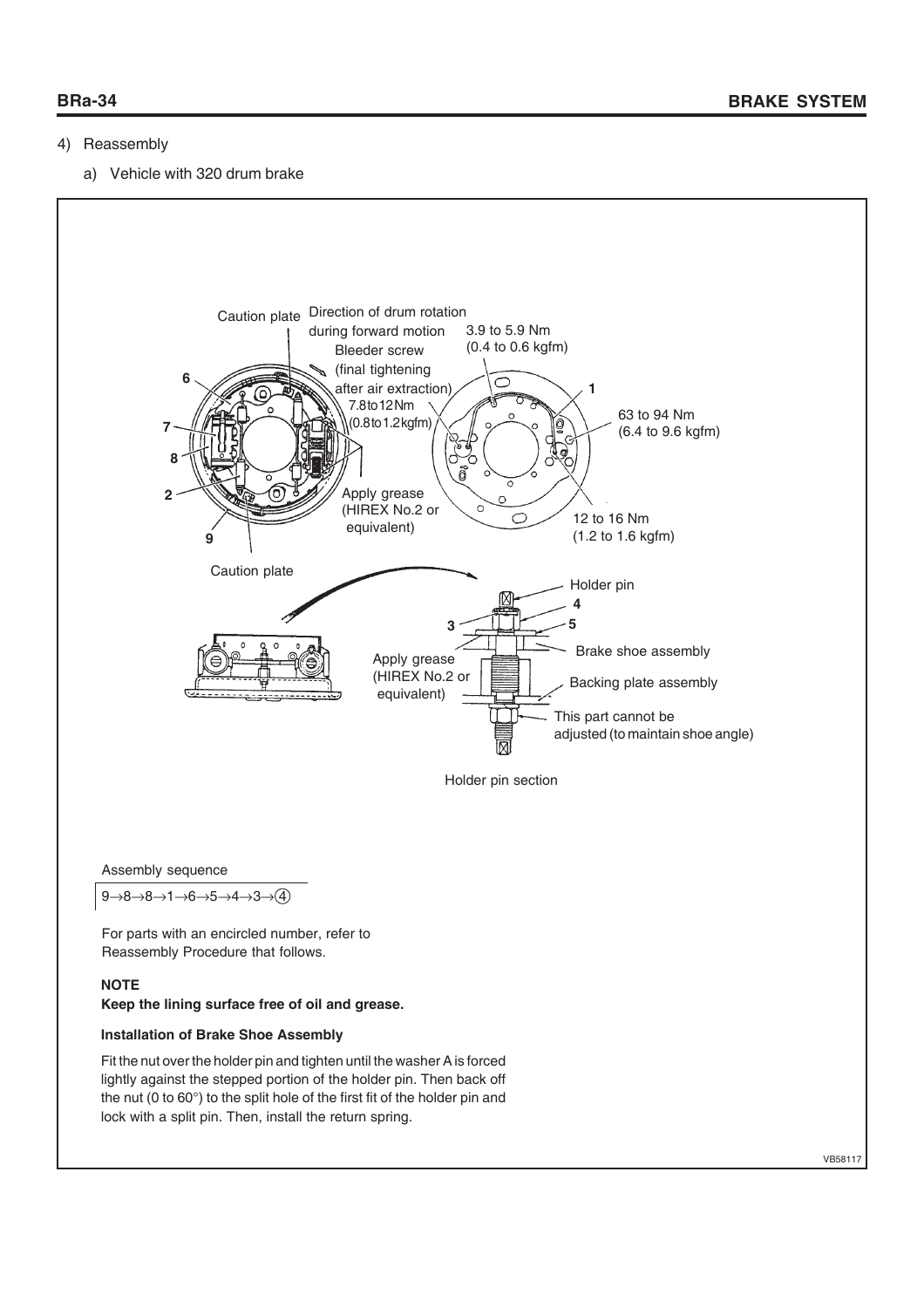# **SERVICE PROCEDURE**

# **Reassembly procedure**

1) Installation of return spring (drum dia. 320)

Catch the shorter hook of the return spring onto the brake shoe assembly as shown on the caution plate attached to the brake shoe assembly. Catch the other hook with a small Phillips screwdriver and insert the tip of the screwdriver into the return spring mounting hole in the brake shoe assembly. Then, pry the hook into the hole.

2) Adjustment of holder pin <Vehicles with 320 drum brake only>

This adjustment is not required under normal circumstances. When the holder pin has been replaced and when the brake drags despite the adjustment of correct brake shoe clearance performed immediately after the lining has been replaced, the following adjustment is necessary as brake shoe squareness is probably incorrect.

- a) Accessing from the backing plate, turn the wheel cylinder adjuster so that the O.D. of brake shoe assembly measures about 319±0.5 mm. Also, centrally align the brake shoe assembly.
- b) Install the wheel hub and brake drum.

# **NOTE**

**If the wheel hub and brake drum is hard to install all the way into position because of the brake shoe assembly excessively tilted, turn the holder pin to correct the tilt.**





# **BRa-35**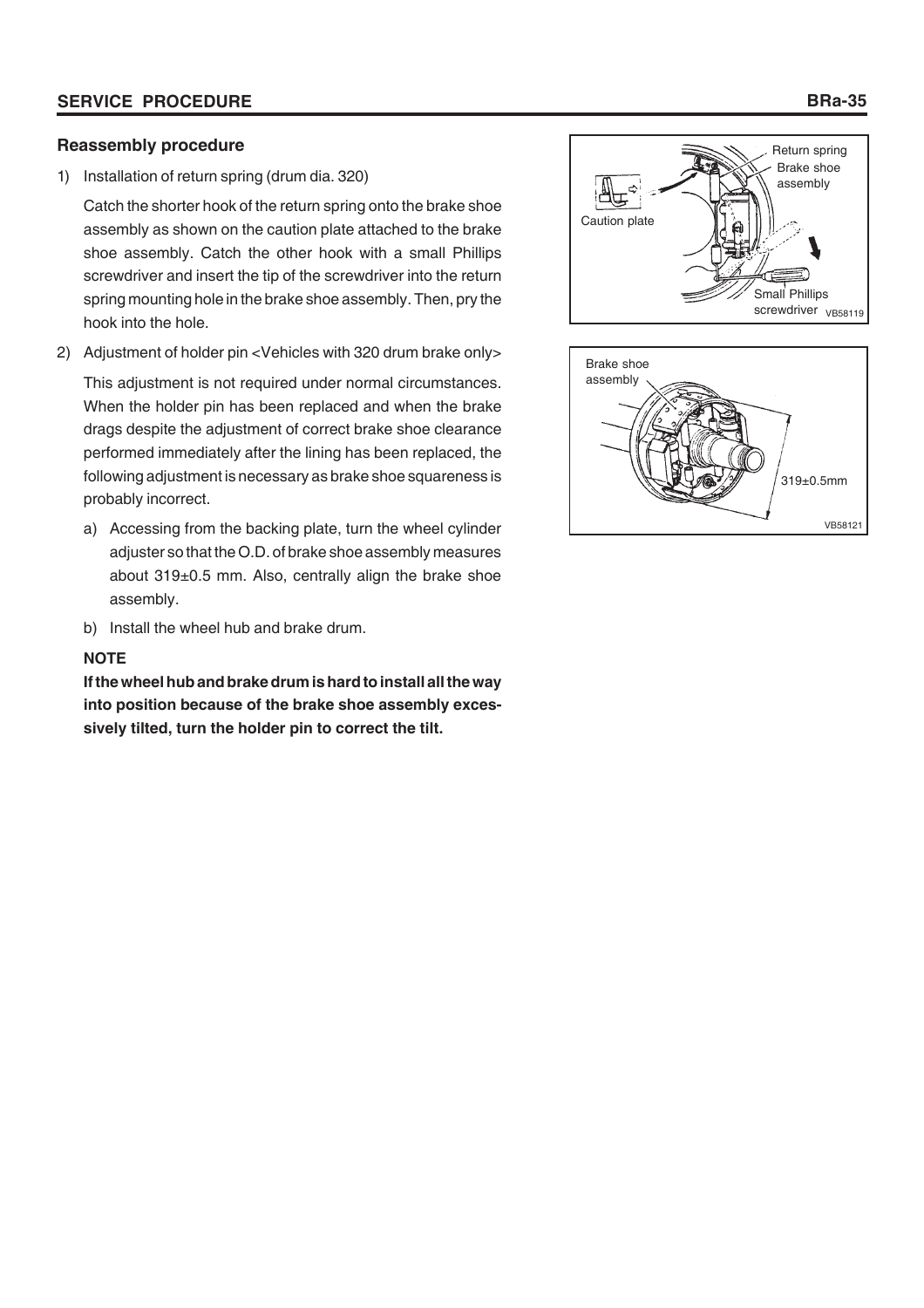# **Rear wheel cylinder**

## 1) Disassembly and inspection



## 2) Reassembly

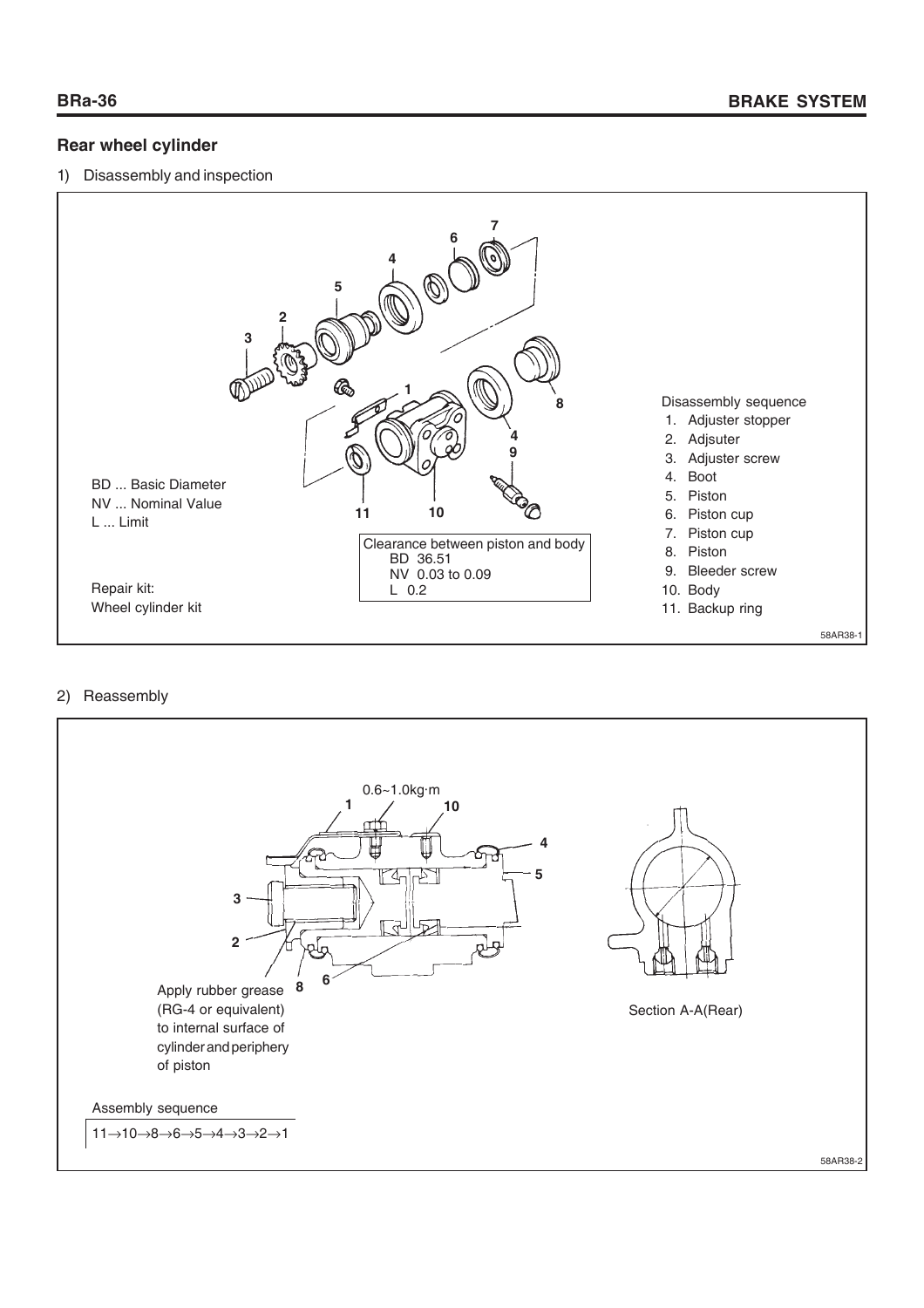# **Inspection and Adjustment after Installation**

# **Shoe clearance adjustment**

Before adjustment, referring to Item (2).

- 1) Jack up the axle and check to ensure that the hub is free from looseness.
- 2) Remove the adjusting hole plug from the backing plate. Using Shoe Gap Adjuster, turn the adjuster of the wheel cylinder in the direction of an arrow stamped on the backing plate, until the tire drags a little when turned by hand.

# **NOTE**

- **1. The arrow in stamped on the area near the adjusting hole plug of the backing plate.**
- **2. Make adjustment at two places on each wheel.**
- 3) After depressing the brake pedal several times, make sure that the tire drags a little when turned by hand. If the tire turns lightly repeat the above procedures beginning with step 2).
- 4) Bake off the adjuster of the wheel cylinder 8 to 9 notches in the direction opposite to that of the arrow.

# **NOTE**

# **Make adjustment at two places on each wheel.**

- 5) Turn the tire by hand and make sure that the tire does not drag. If the tire drag, repeat the procedure begining with steps (2).
- 6) Remove the check hole plug from the backing plate. Insert a filler gauge between the brake drum and the lining. Make sure that the clearance when slight resistance is left while withdrawing the gauge is 0.2 mm.

# **NOTE**

**Make the check at two places on each wheel.**



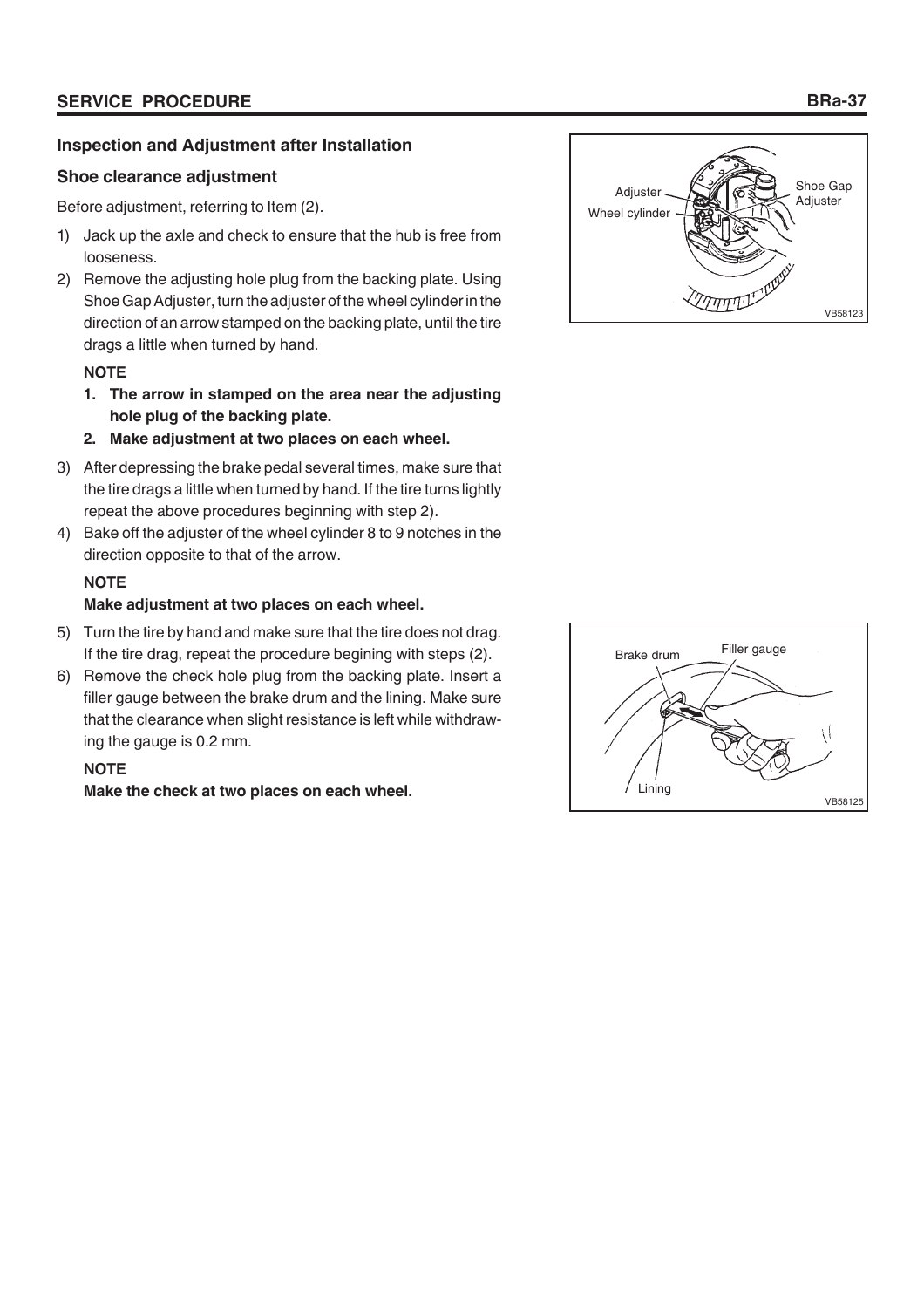# **Replacement of brake fluid and bleeding of brake system**



#### **NOTE**

**Before replacing the brake fluid or bleeding the brake system, stop the engine and depress the brake pedal several times to reduce the negative pressure in the vacuum tank until warning lamp lights.**

- 1) Replacement of brake fluid
	- a) Mount the special tool, vinyl Pipe to the bleeder screw of the wheel cylinder.
	- b) Loosen the air bleeder and depress the brake pedal several times until brake fluid ceases to run out.
	- c) Mount a vinyl pipe to the air bleeder of the brake booster.
	- d) Loosen the air bleeder and depress the brake pedal repeatedly several times until there is no more brake fluid in the reservoir tank and brake fluid ceases to run out from the air bleeder.
	- e) Bleed the clutch system by the same procedures.
	- f) While pouring in fresh brake fluid (fluid in fully-enclosed container free from water, dust, etc.) into the reservoir tank, depress the pedal repeatedly until the fluid in the brake system is replaced with the fresh fluid.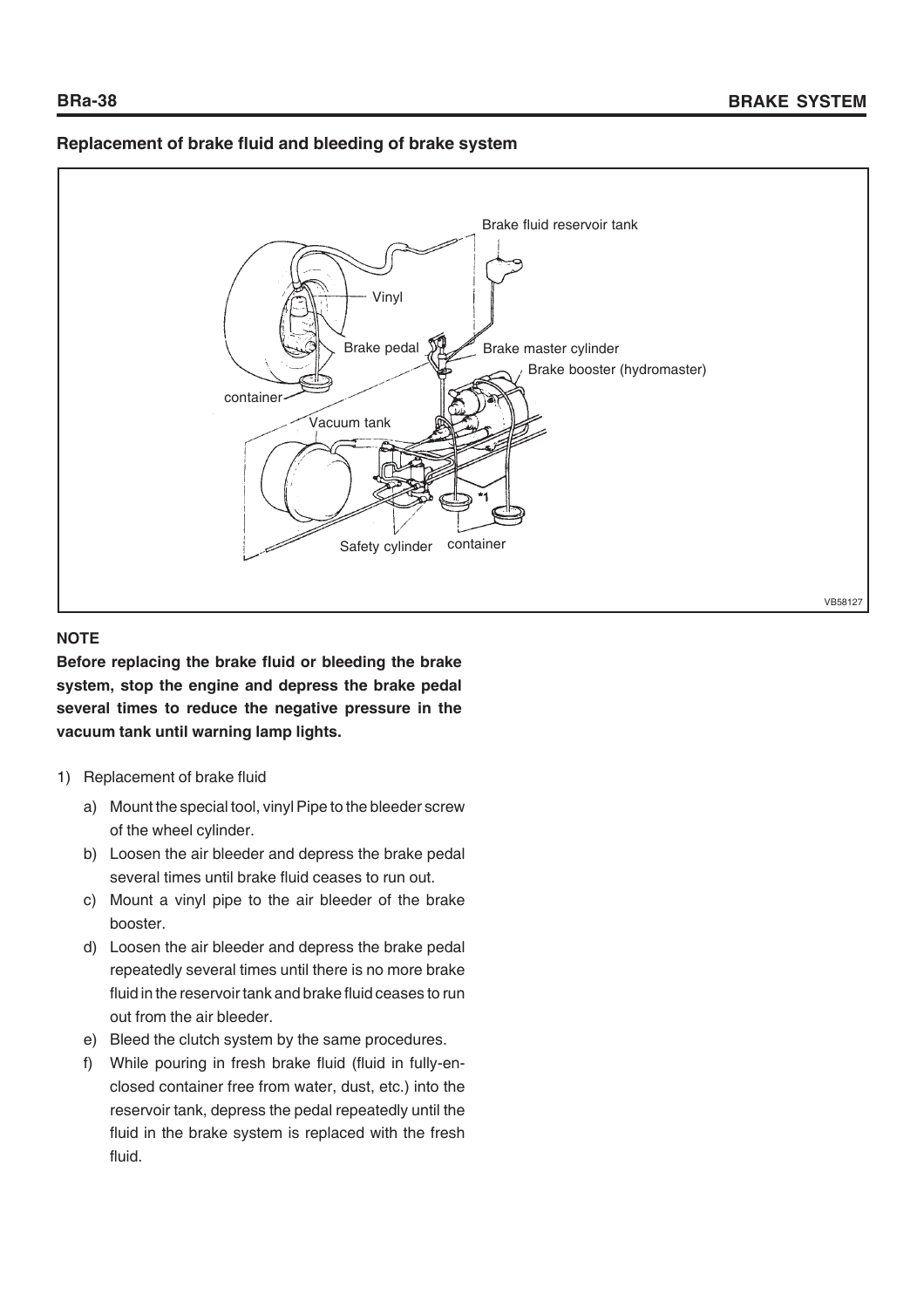#### **SERVICE PROCEDURE BRa-39**

#### **NOTE**

- **1. Use brake fluid that conforms to SAE J1703f or FMVSS No. 116 DOT3. Never mix different kinds of brake fluid as such a mixture can cause brake drag.**
- **2. If the fluid in the brake system is replaced with fresh fluid, the fluid that runs out will change in color. Keep close watch on the fluid that runs out.**

At the time, thread the air bleeder valve of the safety cylinder back until the valve is lightly blocked by the stopper.

- g) Tighten all the air bleeders, fill the reservoir tank with the specified quantity of brake fluid, and bleed the brake and clutch.
- 2) Bleeding of brake system
	- a) Make sure that the brake fluid in the fluid reservoir tank is at H level.

#### **NOTE**

**The brake fluid level will fall curing bleeding operation. Perform bleeding operation while pouring fresh brake fluid (which is kept in the fully-enclosed container and is free of dust, water, etc.) into the fluid reservoir tank.**

- b) Tighten the front and rear check bolts of safety cylinder to block up the fluid passages from the brake booster.
- c) Install one end of transparent vinyl pipe to the air bleeder of hydraulic cylinder of brake booster and place the other end of the vinyl pipe in the container filled with brake fluid.
- d) Depress the brake pedal all the way several times. Then, with the pedal kept depressed, loosen the air bleeder to bleed air together with brake fluid. Immediately after bleeding, close the air bleeder and re-
- lease the pedal. e) Repeat this operation until there is no more air bubble in
- brake fluid flowing out from the air bleeder.
- f) Bleed air from the air bleeder of relay valve of brake booster in the same manner as described in d) and e).
- g) Return the front check bolt of safety cylinder to the original position and back off the front air bleeder valve until it comes in contact with the stopper.
- h) Bleed air from the air bleeder of front wheel cylinder in the same manner as described in d) and e).



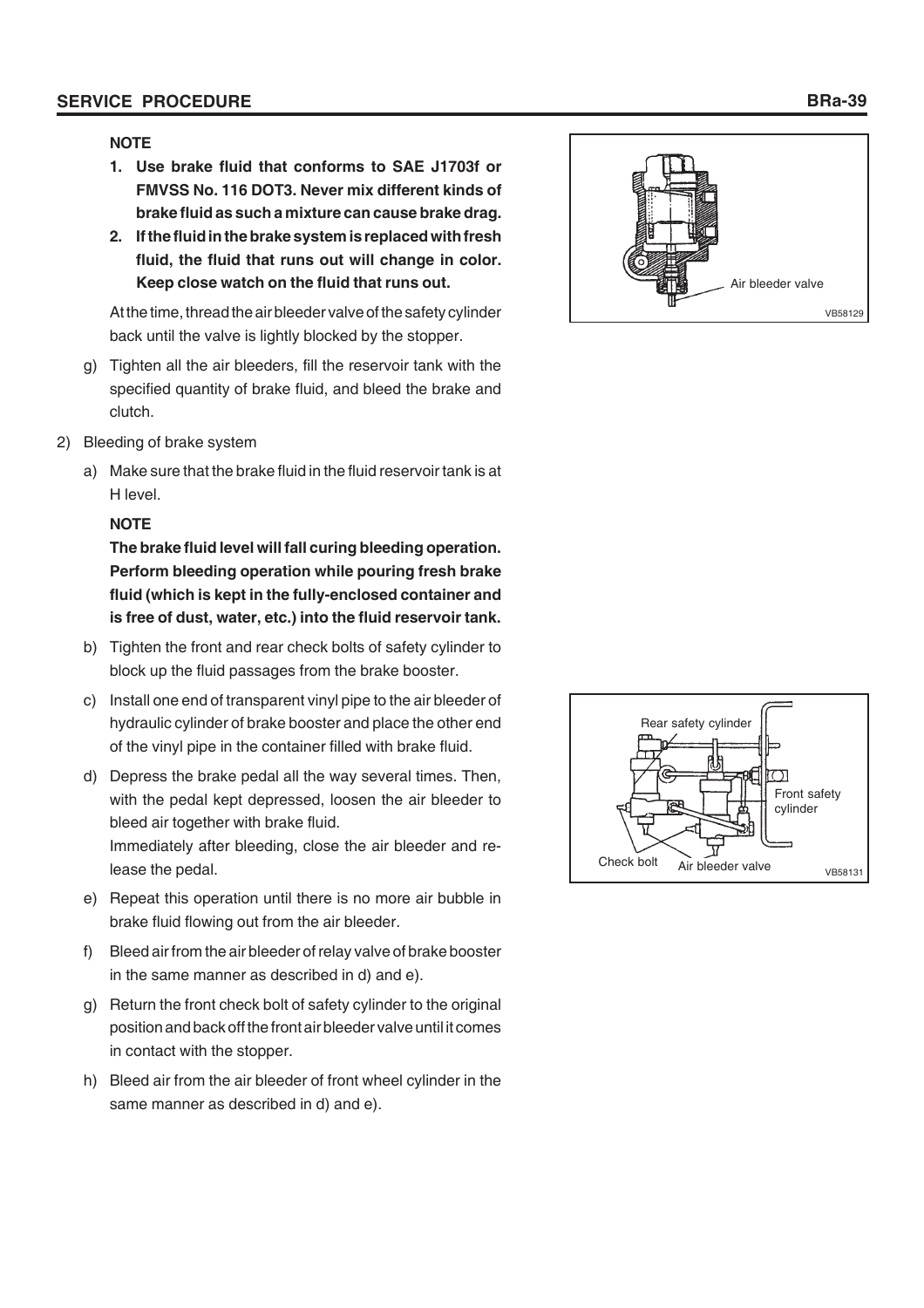- i) Depress the brake pedal all the way repeatedly (Depress the pedal 5 to 6 times continuously until the pedal cause a reaction. Then, depress the pedal three times repeatedly). Repeat the air bleeding of master cylinder until there is no more air bubble produced in fluid reservoir tank. (It takes 4 to 8 seconds between releasing of pedal and formation of air bubble at the surface of fluid in the fluid reservoir tank.)
- j) Return the rear check bolt of safety cylinder to the original position and back off the rear air bleeder valve until it comes in contact with the stopper.
- k) Bleed air from the air bleeder of rear wheel cylinder in the same manner as described in d) and e).
- l) Make sure that wheel brake shoe clearance has been adjusted to 0.2mm. Then, depress the brake pedal with a force of about 590N (60 kgf) and make sure that a clearance of 65mm or more is provided between the pedal and toeboard.
- m) If a pedal-to-toeboard clearance is not within the nominal value, bleed air again from the following parts in the order of mention until the clearance is within the nominal value.
	- 1) Brake booster relay valve
	- 2) Front wheel cylinder
	- 3) Brake booster hydraulic cylinder
	- 4) Rear wheel cylinder
- n) After completion of air bleeding, tighten the front and rear air bleeder valves until they come in contact with the respective stoppers.
- o) Check the fluid level in the fluid reservoir tank and add brake fluid until the fluid reach the H level.
- p) Start the engine and increase negative pressure until warning lamp goes out. Then, depress the brake pedal and check each part for fluid leaks.

# **Tightening of brake pipes**

| Mouthpiece shape | Pipe diameter<br>(mm) | Thread diameter<br>(mm) | Pitch (mm) | Tightening torque |
|------------------|-----------------------|-------------------------|------------|-------------------|
|                  | 4.76                  | 10                      | 1.0        | 12 to 16 Nm       |
|                  |                       |                         |            | (1.2 to 1.6 kgfm) |
|                  | 6.35                  | 12                      | 1.0        | 19 to 25 Nm       |
|                  |                       |                         |            | (1.9 to 2.6 kgfm) |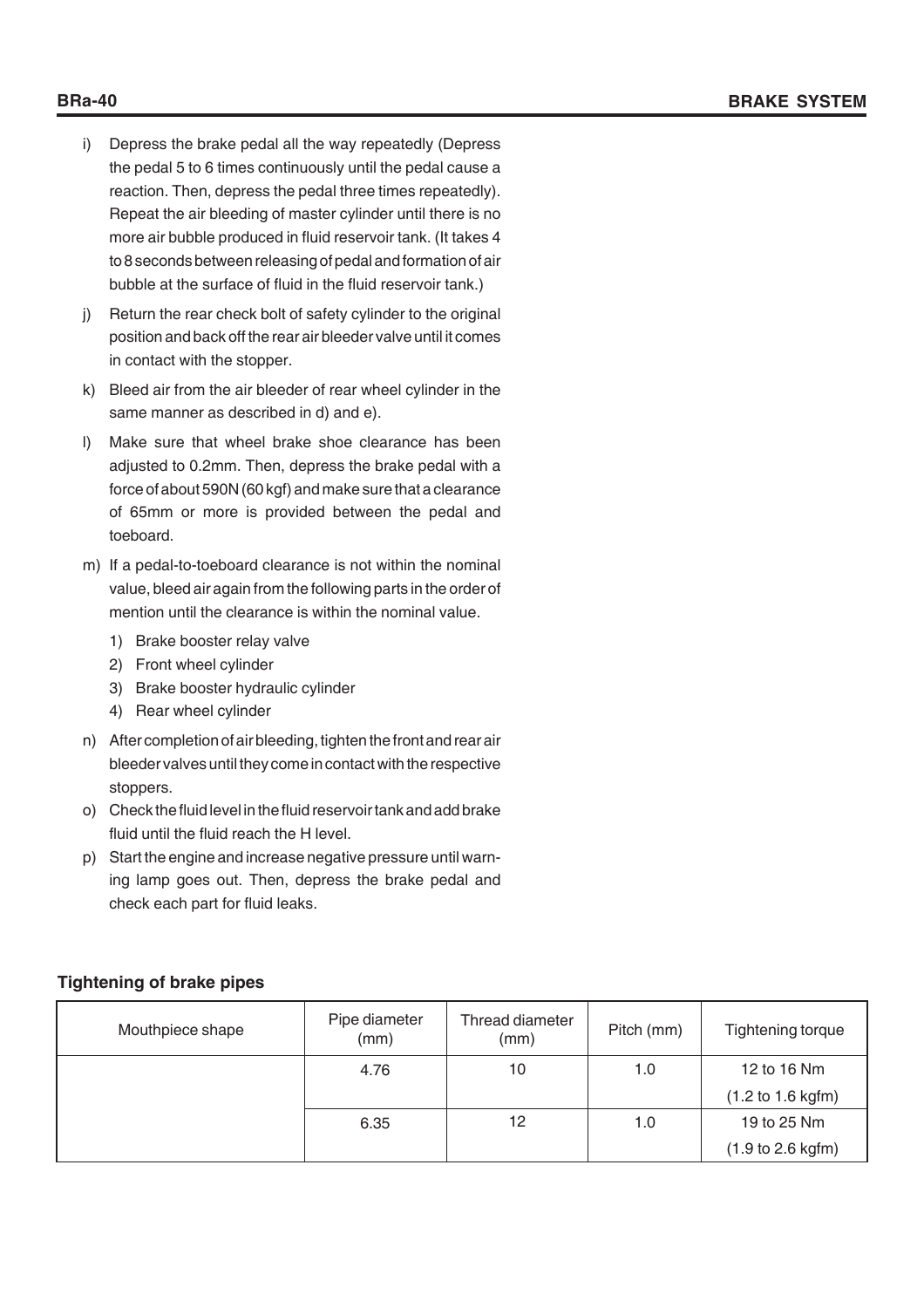# **FULL AIR BRAKE (WEDGE BRAKE)**

# **General**



# **Specification**

| <b>Item</b>             | <b>Front</b>          | Rear         |
|-------------------------|-----------------------|--------------|
| Specification           | 360 X 160             | $\leftarrow$ |
| Brake type              | Leading & Trailing    | $\leftarrow$ |
| Effective radius        | 180 mm                | $\leftarrow$ |
| Lining usable thickness | $10 \, \text{mm}$     | $\leftarrow$ |
| Liningarea              | $1106 \, \text{cm}^2$ | $\leftarrow$ |
| Brake chamber           | Type 12               |              |
| Spring chamber          |                       | Type 12 / 16 |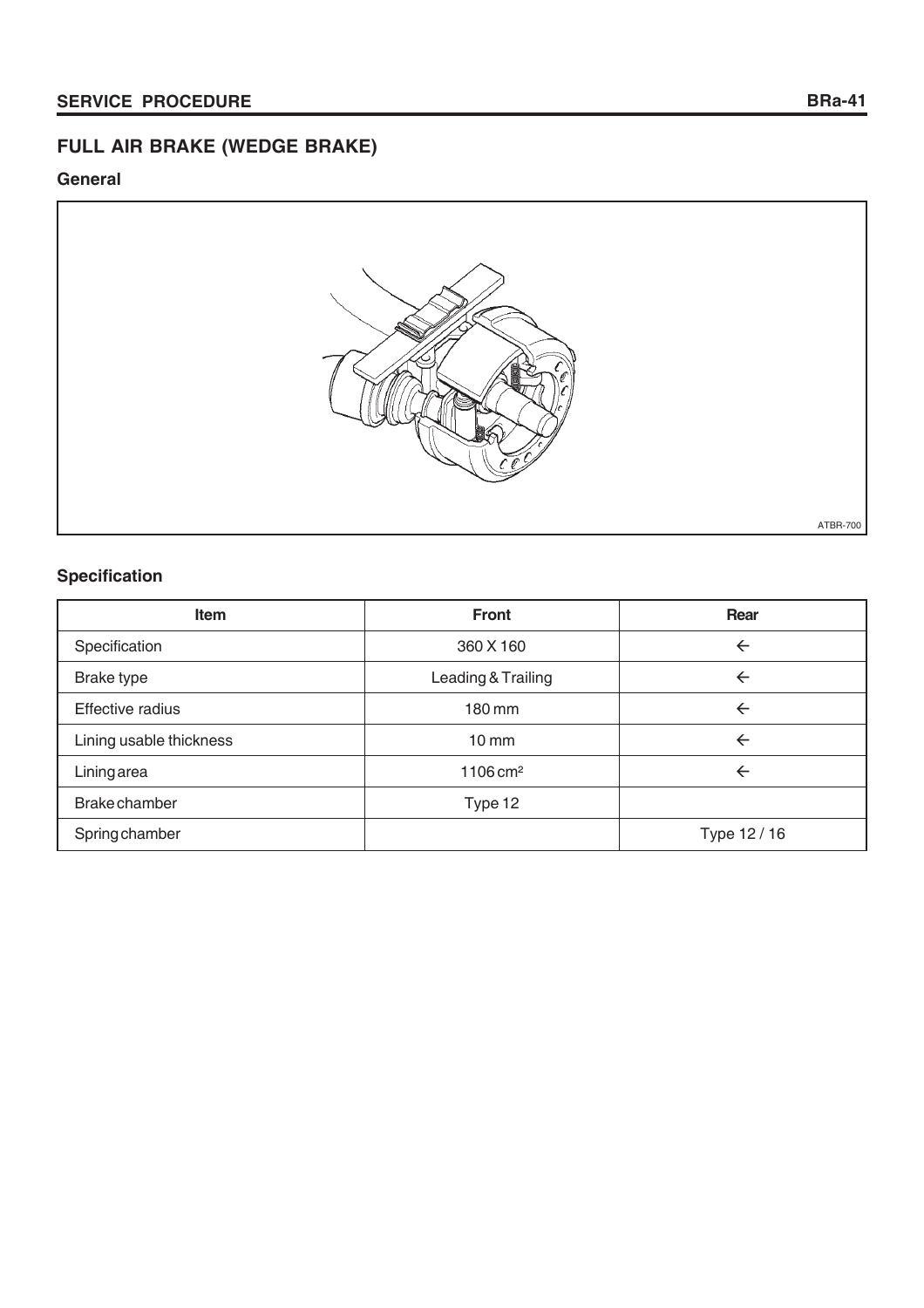# **Schematic diagram**



ATBR001A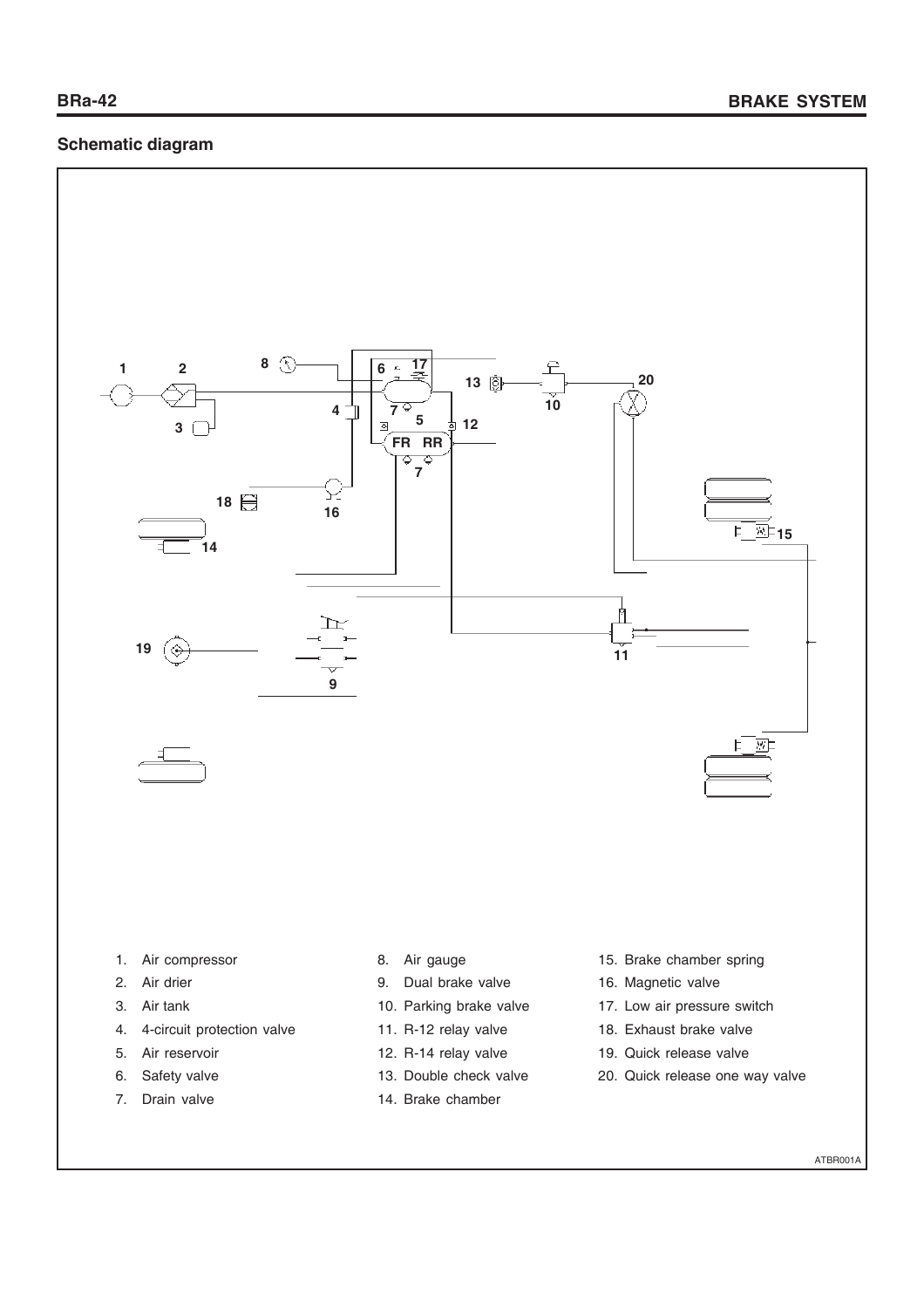# **Description of operation**

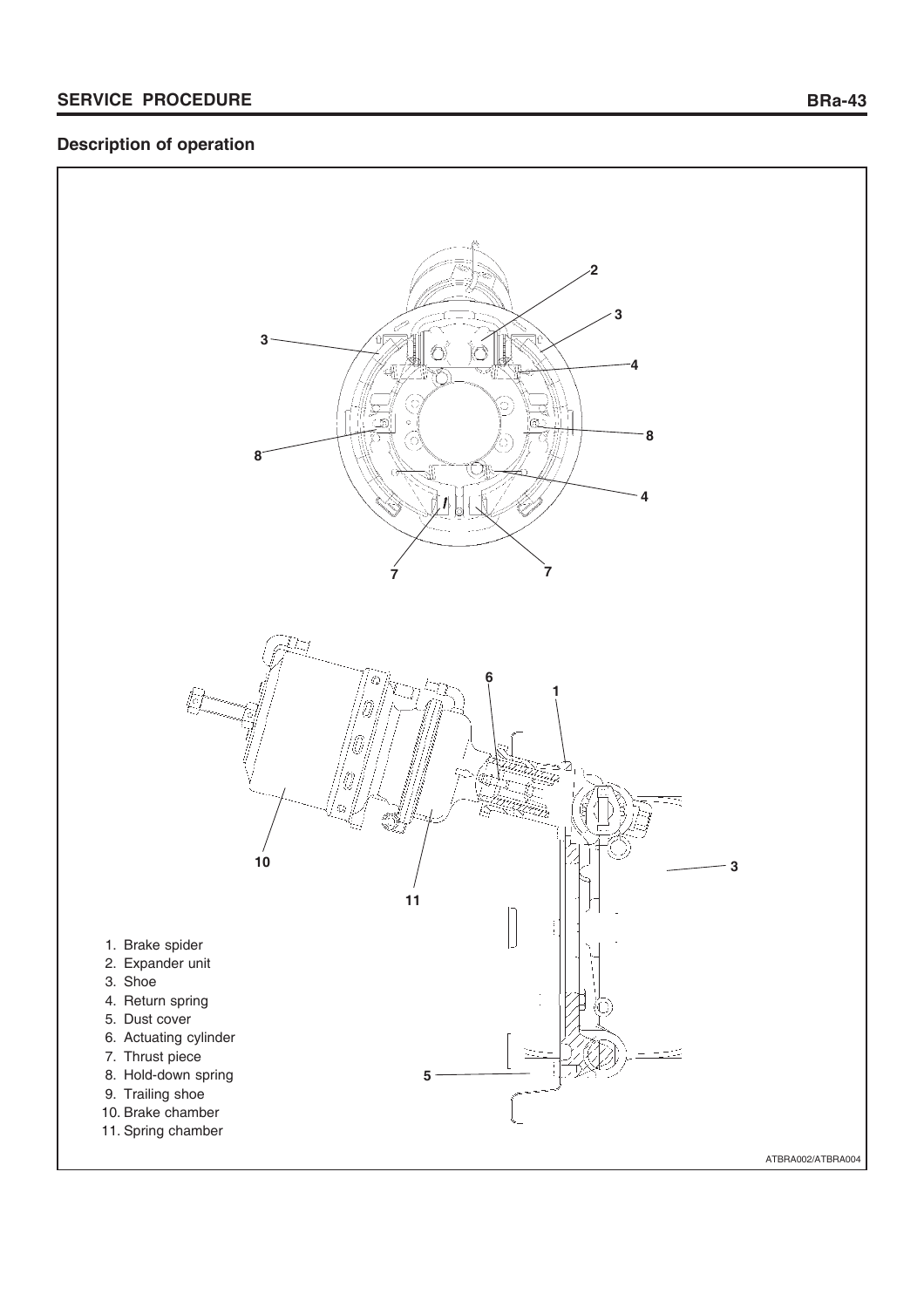# **BRa-44 BRAKE SYSTEM**

#### **Brake actuation**

Activation of the brake, see illustration, is by the actuation cylinder which pushes the wedge (9) down between the two cage guided rollers (11) and the pistons (12), thereby displacing them sideways and so pushing the brake shoes (3) against the brake drum. The brake drum drags the brake shoes by the forward driving direction in the turning direction, see illustration. Thereby the front brake shoe or leading shoe and the rear brake shoe or trailing shoe are supported by the thrust pieces (7) in the abutment. Both brake shoes air sliding shoes, i. e. they glide on the abutment thrust pieces (7).

The brake force ration for the leading and trailing shoes is approximately 3:1. The brake performance in the forward and the reverse directions is virtually the same.

When the braking operation is ended the wedge (9) is pushed back to its initial position by the spring (10). At the same time the shoe return springs (4) pull the brake shoes (3) back from the brake drum and the piston (12) into the housing (2) are pushed back into the idle position.



#### **Automatic adjuster**

Each piston (12) in the expander unit is provided with an automatic adjustment mechanism, which individually and continually and adjusts, thereby ensuring adequate clearance between the brake drum and lining.

Upon actuating, see above, the wedge (9) is pushed between the rollers (11) against the preloaded spring (10) and the rollers (11) roll on the wedge incline and the piston (12). Thereby each piston (12) with the adjuster ring (13) and the adjuster nut (14) are pushed outwards, thus beginning the braking operation.

Through the sideways displacement of the pistons (12), the spring loaded pin (16) comes against the flank of the spiral groove (17) in the adjuster ring (13), see above, causing the adjuster ring (13) to turn by a degree corresponding to the travel of the piston (12). By termination of the braking operation, the wedge (9) is pushed back to its initial position by spring (10). The shoe return springs (4) via the brake shoes (3) push the adjuster nut (14), adjuster ring (13), and piston (12) back into their initial position.  $12 \leftarrow \sqrt{2/11}$ 



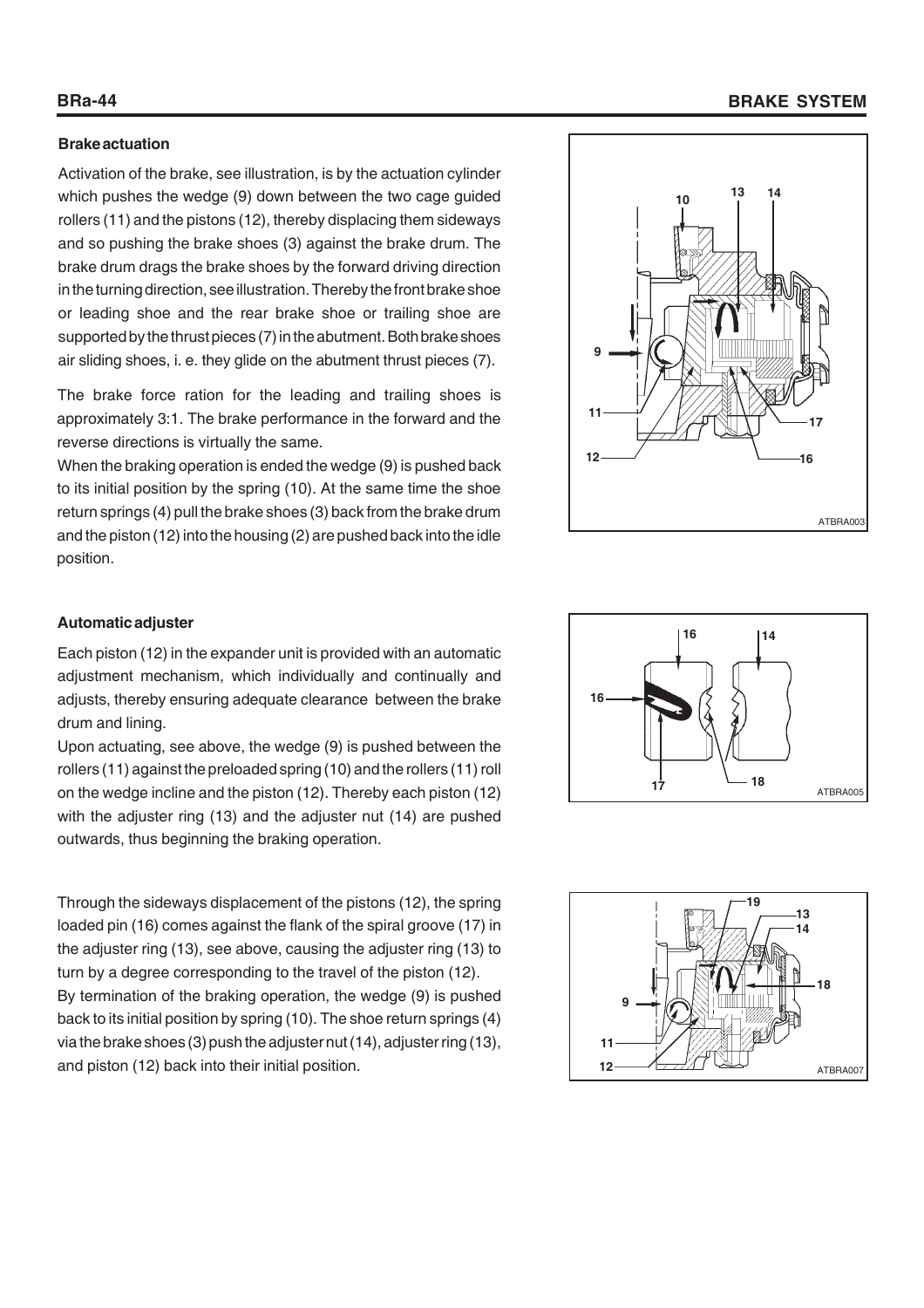#### **SERVICE PROCEDURE**

An increase in clearance resulting from lining wear in accordance with above increases the stroke of the wedge (12) and the piston (12) is pushed further outwards. Automatic adjustment occurs as soon as the rotation of the adjuster ring (13) is greater as the pitch of the serration's (18)-saw tooth from-between the adjuster ring (13) and the adjuster nut (14). Thereby the engagement of the serration's 18, loaded by curved wire spring (19), jump on tooth.

Upon releasing the brake, see right illustration, the adjuster screw (15), adjuster nut (14), adjuster ring (13) and piston (12) are pushed back by the shoe return springs (4).

The pin (16) is then pushed against the flank of the spiral groove (17) causing the adjuster nut (14) and the adjuster ring (13) to turn by a degree corresponding to the tooth pitch.

Through the thread in the adjuster nut (14), the adjuster screw (15) moves outwards thereby compensating the lining wear.

The adjuster screw (15) is fixed by leaf spring (31) and the brake shoe (3).

The optimized tooth pitch of the serration's (18) provide adjustment in very small-almost infinitesimal-uniform steps of 0.03 mm

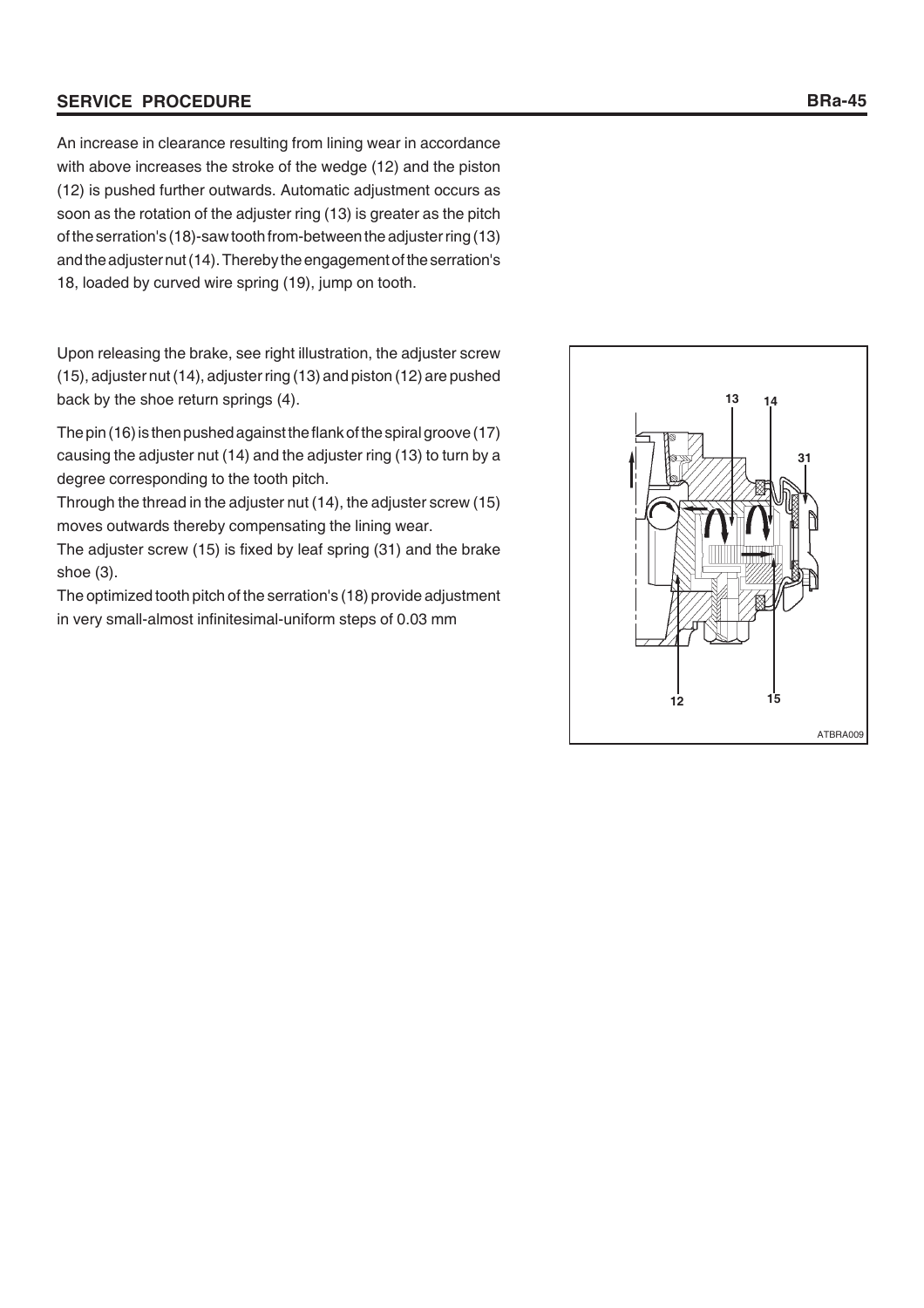# **Installation**



33. Toothed wheel

- 19. Curved wire spring
- 20. Roller cage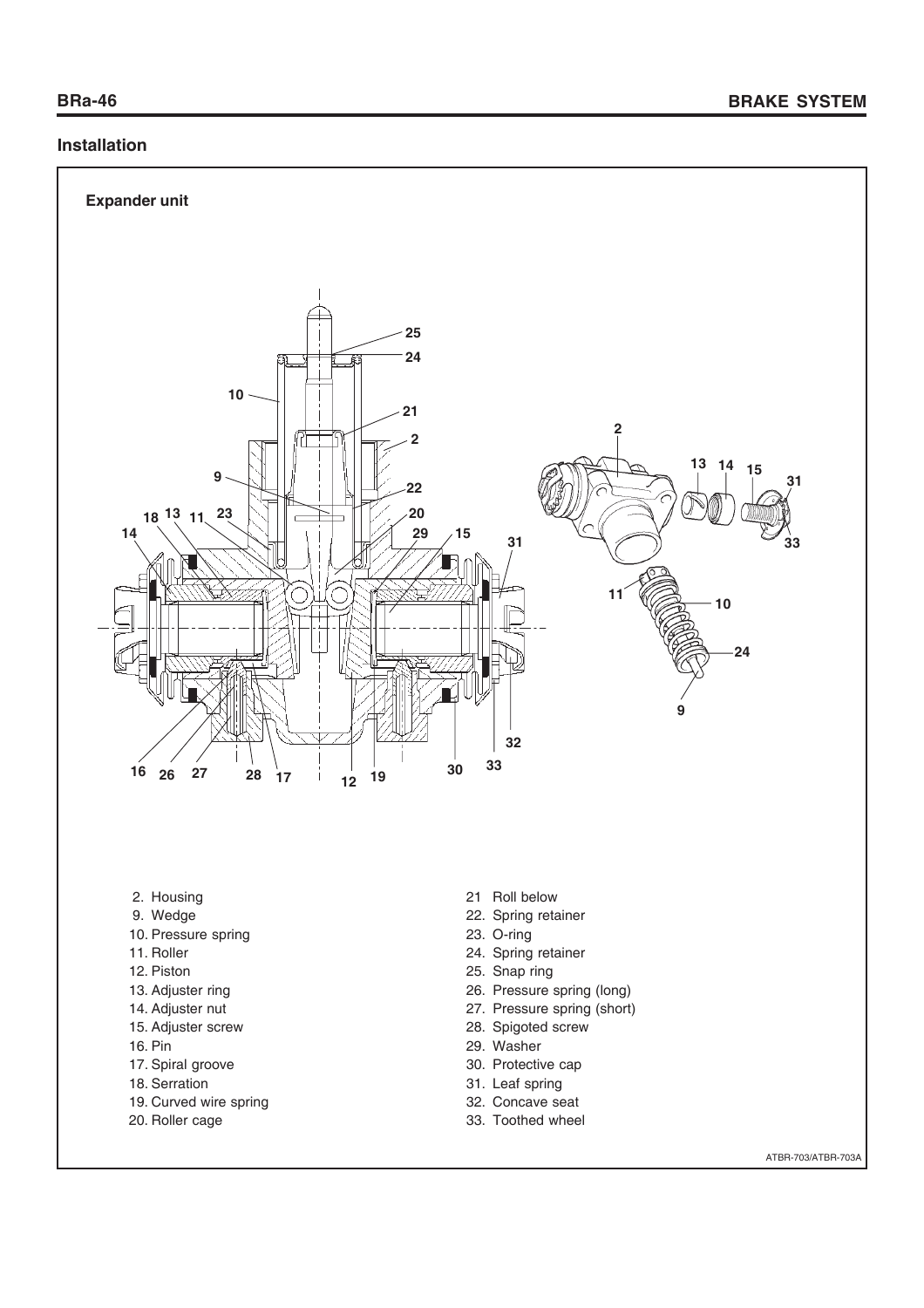# **SERVICE PROCEDURE**

2. Fasten cover 5 to brake spider 1with M8 bolts.

# **Tightening torque 22±2Nm.**

3. Set hold-down springs 8 and so that they are against the brake spider 1, and fasten with screw with hexagonal recessed hole M10 and washer.

# **Tightening torque 70±5Nm.**

# **NOTE**

- **? The opening of the hold-down spring must face brake shoe.**
- 4. Install thrust pieces 7 in brake spider 1.

# **NOTE**

- **? Lubricate thrust pieces before installation. The plane surface of the thrust pieces and the brake spider must be non-lubricated**
- **? The thrust piece with the angled shoe abutment (arrow) must be fitted to the leading shoe side. The slope of the abutment must point towards the centre of the brake.**
- **? The thrust piece with the straight shoe abutment must be fitted to the trailing shoe.**





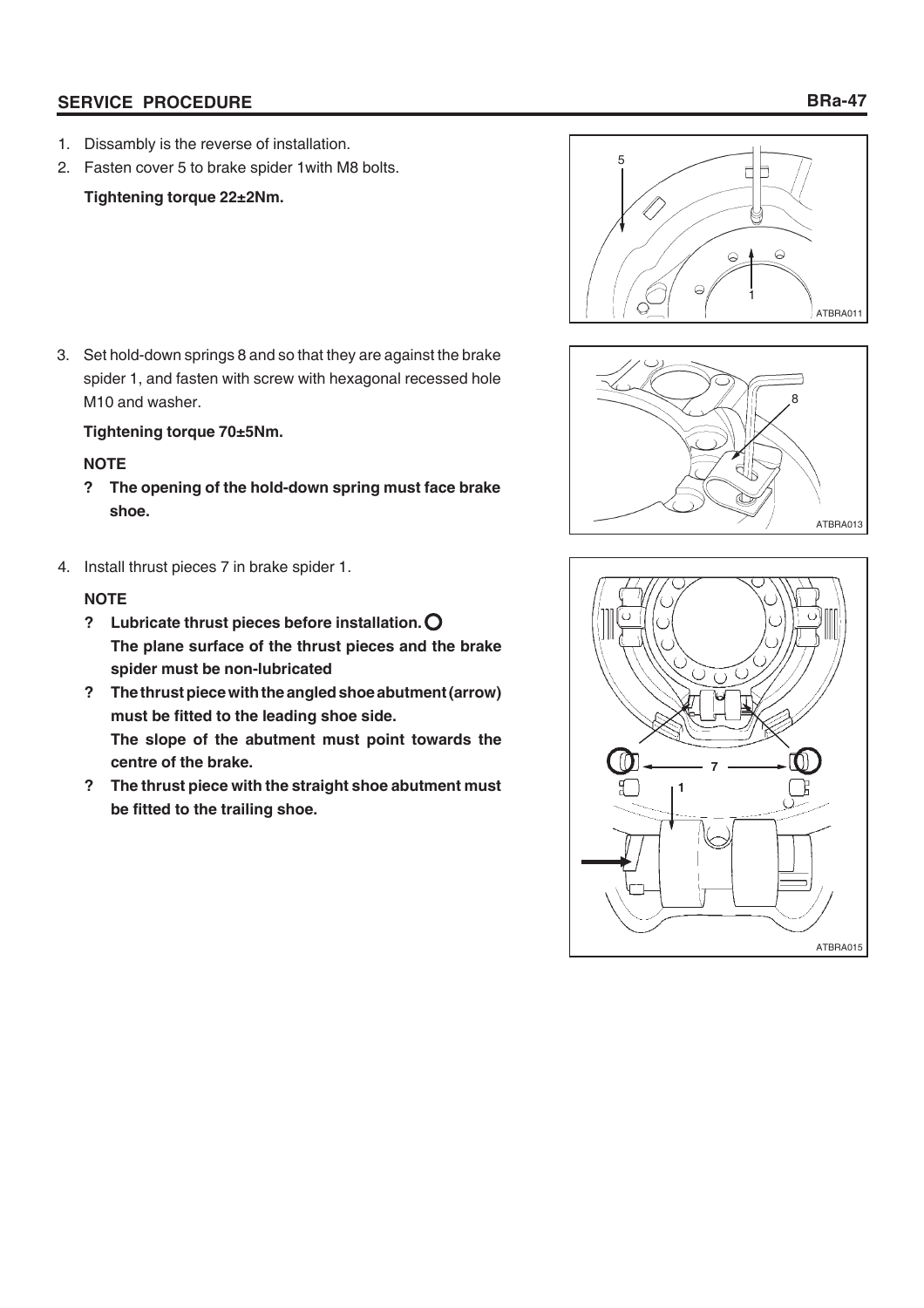# **BRa-48 BRAKE SYSTEM**

5. Moisten seat "Z" before installation, point 4. Set expander unit 2 in the brake spider 1, and fasten with M12 bolts.

**Tightening torque 135±11Nm.**

# **NOTE**

- **? The opening of the leaf spring 31 must face to the centre of the brake.**
- **? Head expander dimension "S" see below illustration.**
- 6. Smear the break shoe contact areas  $\bigcirc$  of the brake spider with grease.



# **NOTE :**

- **? Before assembly smear the brake shoe contact areas and the shoe webs in the area of the hold-down springs** with  $\bigcirc$  grease.
- 8. Fit shoe return springs 4 ensuring they are positioned correctly.

9. Fit the plugs (arrow) in the cover 5 openings.









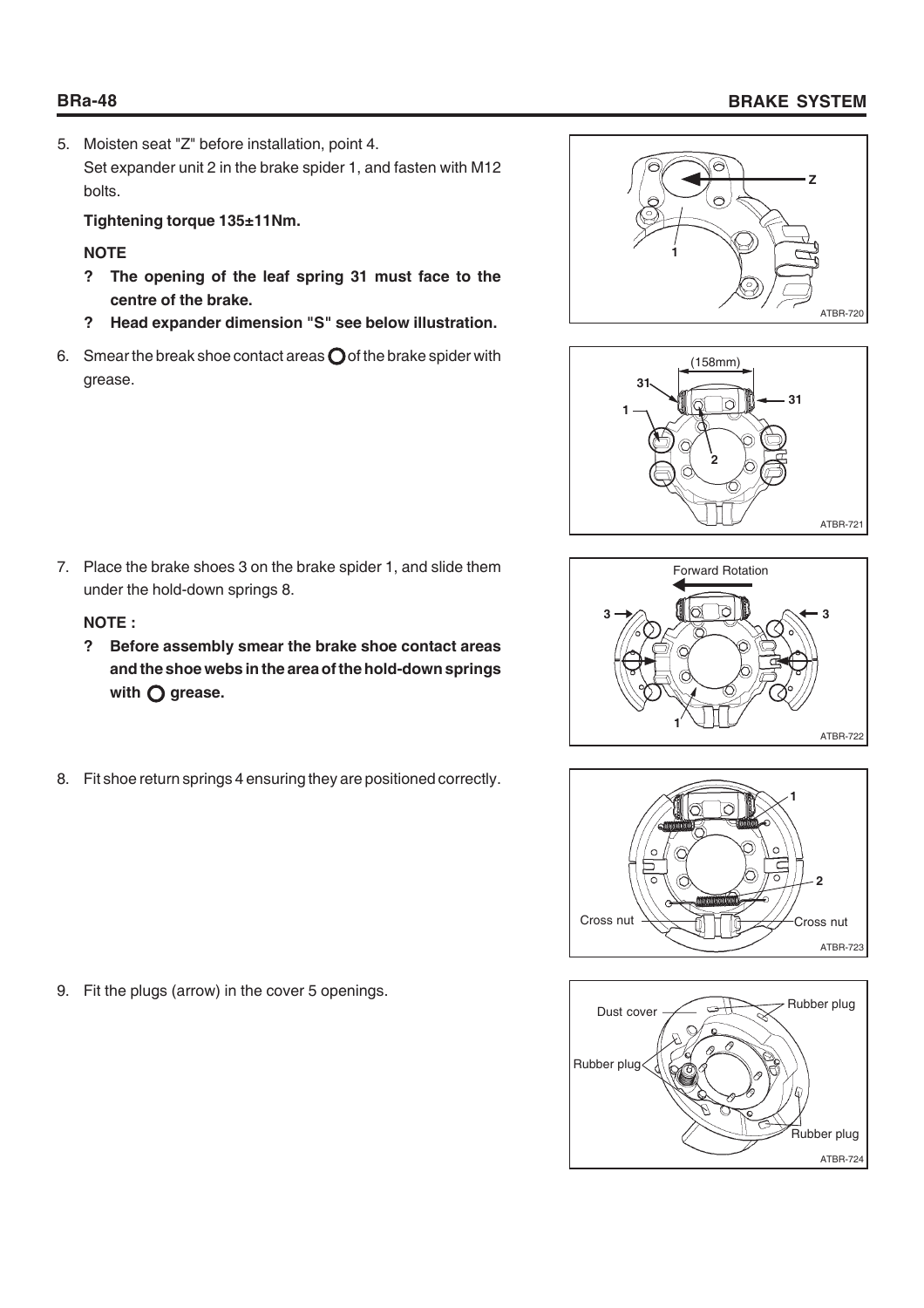#### **Maintenance and servicing**

#### **General remarks**

Brakes and brake drums must be maintained in good working conditions to ensure safe and proper vehicle operation.

It is very important that vehicle manufacturer preventive maintenance schedules be followed and that wear parts be replaced when needed. The replacement of wear parts is described in the following sections concretely.

- **The replacement of wear parts should be axle-wise, i.e. in both brakes.**
- **Only use original spare parts from the vehicle manufacturer.**
- **Repair and service functions to be carried out only by vehicle manufacturer authorized repair facilities employing trained and qualified personal.**

Only common shop tools are necessary for the servicing and repair.

# **Bedding procedure**

A new brake lining must be bedded in carefully in order that opimal brake effectiveness is attained. During the bedding period when the lining is not fully match with the drum, it is important to avoid heavy and continous use of the brakes, particularty from high speeds, otherwise local overheating the lining and the drum will a consequent detraction in brake performance.

# **Other brake parts**

All rubber parts are be renewed not later than every 2year. This also applies to the shoe return and hold-down springs (4,8). Should the springs become damaged, e.g. over extended, corroded, over heated etc. beforehand, an earlier replacement is necessary.

# **Brake lining replacement**

The brake lining must be renewed when its remaining thickness has reached 4,5 mm or the wear indicator step in the lining, or when they have become burned, glazed of contaminated with oil. The visual control should be carried out in defined intervals according to duty levels, the leading shoe lining has the higher wear rate.

- **Only brake lining material which is approved by the vehicle manufacturer may be used.**
- **When replacement is necessary then all linings in the brakes or the axle must be used.**

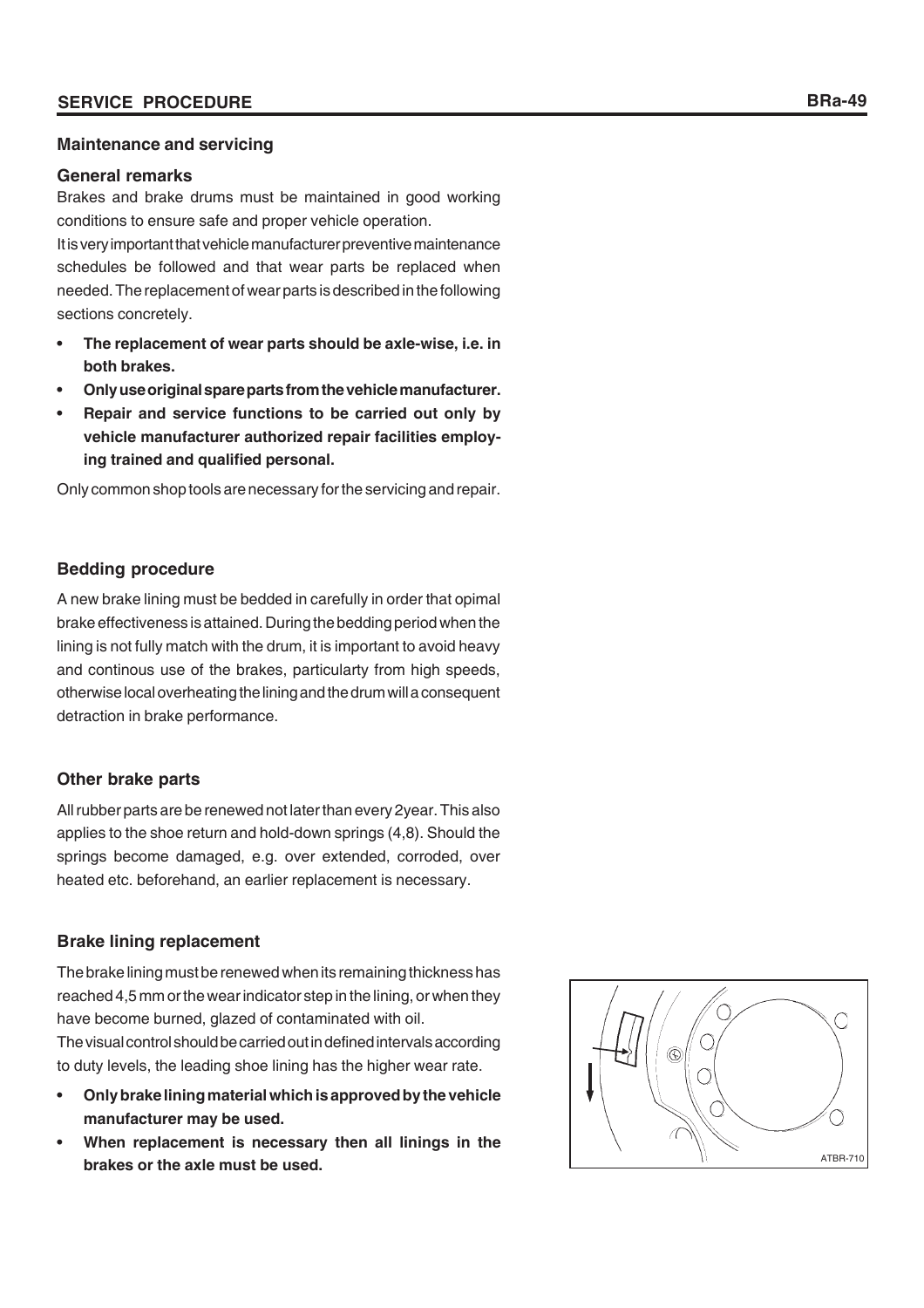Should the drum wear be greater than the lining to drum clearance thus preventing renewal of the drum, de-adjustment of the brake shoes will be necessary. This is carried out by engaging a screwdriver, in the toothed wheel 33 via the opening (arrow) in cover 5 and turning the toothed wheel 33 in the clockwise direction until sufficient clearance is attained.

Upon renewal of the drum the resetting of the adjuster screw 15 can be done by hand.

Remove the upper and lower return spring 4 with a suitable tool (Screwdriver) and withdraw the shoes from the hold-down spring 8. De-rivet the lining by removing the peened end of the rivet with a drill tacking care not to enlarge the rivet holes in the shoe. Clean shoe and ensure it is not damaged or deformed. Fit new linings holohedral to the shoes.

Before assembly of the brake the new lining should be turned or ground to a diameter of 359,5-1,5 mm by a drum diameter of 360mm, to ensure a correct lining/drum fit and facilitate the bedding process. By overturning observe the expander unit distance "S" of 158 mm. The thickness of the standard size lining is dimensioned accordingly. If machine equipment is not available, the thinner service lining should be used.

#### **Actuating cylinder replacement**

Release lock nut and remove cylinder. Screw lock nut onto new cylinder by at least 27mm, smear cylinder thread with TEROSON-ATMOSIT. Screw the cylinder in to the thread of the expander unit until abutment and then return so far to obtain the requisite position of the air connection.

The lowest drainage hole must be open and point as near as possible vertical to the ground.

# **It is very important that the lowest hole remains open and the other holes are sealed with a plug.**

#### **Tighten lock nut with a tightening torque 300±20Nm.**

During the assembly of the operation cylinder it has to be generally noted, that the free end of the wedge, which reaches out of the wedgd assembly housing is aligned according to the housing center A - see illustration and not sloping. If it is sloping it is possible, that the wedge is not in it's correct position, i.e. the rollers 11are not in contact with the pistons 12.

To avoid mistakes during the reassembly of the operation cylinder, it is necessary to follow the work sequences and notes below.



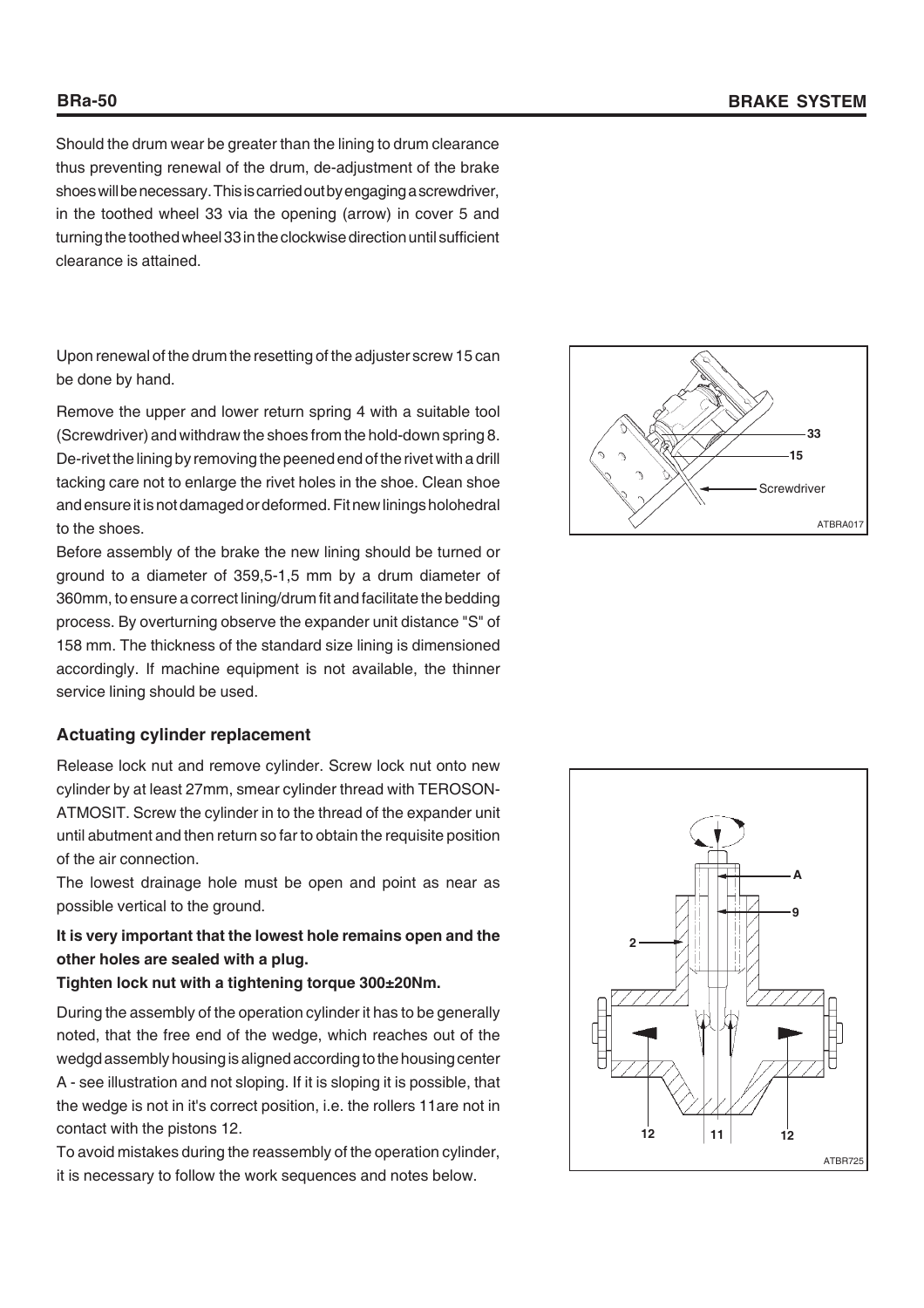#### **SERVICE PROCEDURE**

- 1. Align the wedge 9 with the axle A of the wedge assembly housing.
- 2. Push the wedge 9 in this position in the direction of the arrow into the housing 2. The rollers 11 must point in the direction of the pistons 12.
- 3. It has to be noted, that the rollers with their cage are not allowed to rest on the guide at the side of the housing.
- 4. Place the rollers carefully between the pistons. The roller cage shall not abut at the edge of the piston.

#### **NOTE**

**? It is possible to check the original position of the wedge. With a sight pressure of the hand rotate the outer end of the wedge. Does it more into the housing, the correct position was not reached.**

Continuing the assembly of the brake system, i.e. fixing of the operation cylinder at the brake, it must be sure, that the wedge keeps in its original position.

#### **Maintenance and assembly of the expander unit**

The adjuster is in principle maintenance free. The expander unit should be inspected for damage and waer after not more than 2 years in service. Should damage occur beforehand, or the expander unit or adjuster mechanism fail, then these pats should be replaced completely.

In any case the rubber parts must be renewed every 2 years. Damaged rubber parts must be replaced directly.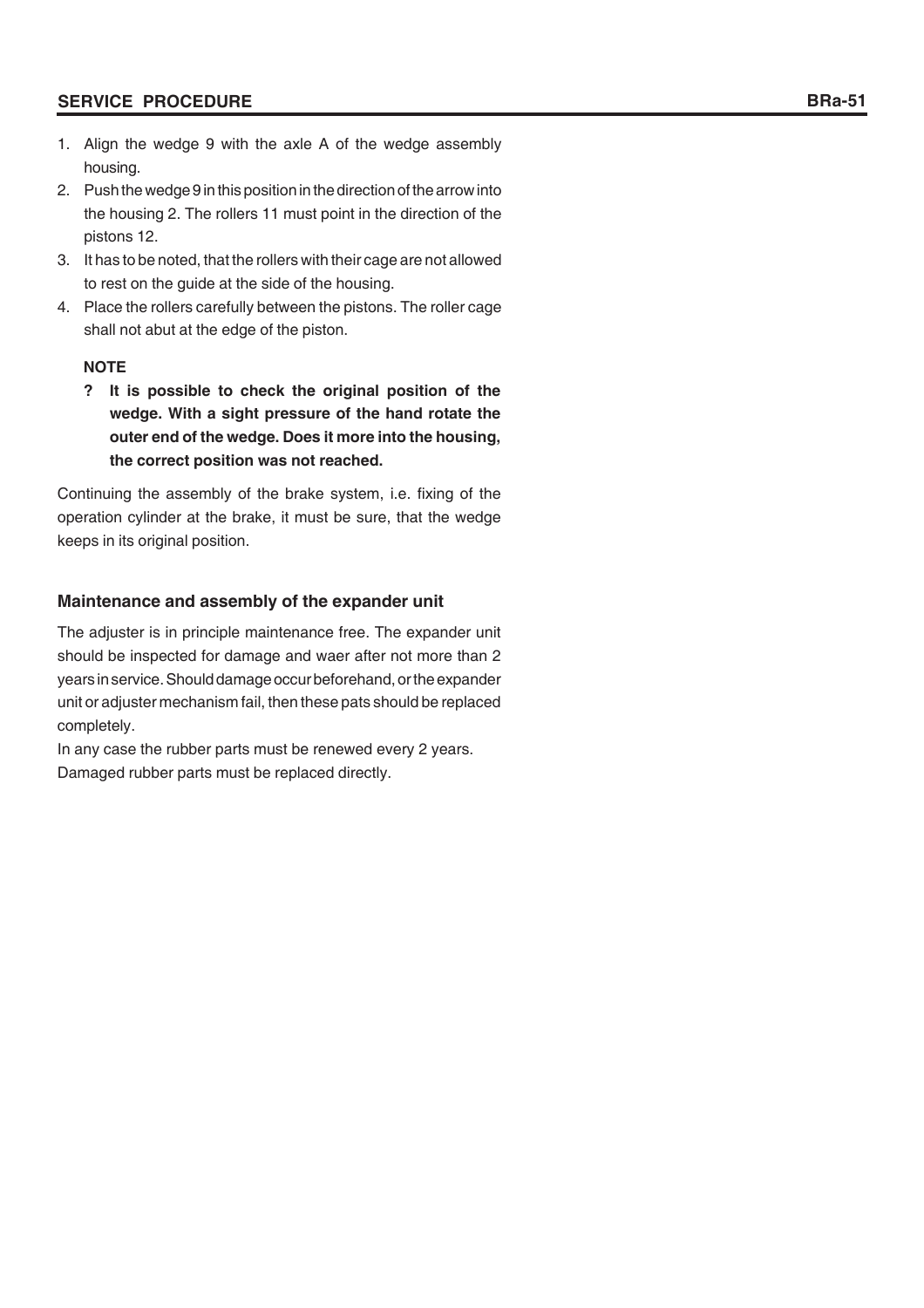# **Exhaust Brkae**



The exhaust brake system, functioning as an auxiliary brake for the foot brake, consists of the butterfly valve type exhaust brake unit and the intake silencer that minimizes intake noise occurring when the exhaust brake is activated.

When the exhaust brake switch is turned ON, the 3-way magnet valve actuates causing air pressure in the air tank to be delivered to the control cylinder of the exhaust brake unit. This closes the exhaust brake valve, thus activating the exhaust brake. At the same time, the air pressure is delivered to the control cylinder of the intake silencer, which closes the intake silencer valve. Depression of either clutch pedal or accelerator pedal, or shifting into natural turns OFF the electric circuit temporarily, deactivating the exhaust brake system.

The pressure inside the exhaust pipe building up when the exhaust pipe is closed is applied to the piston as a counteracting force during the exhaust stroke, which offers the braking force.

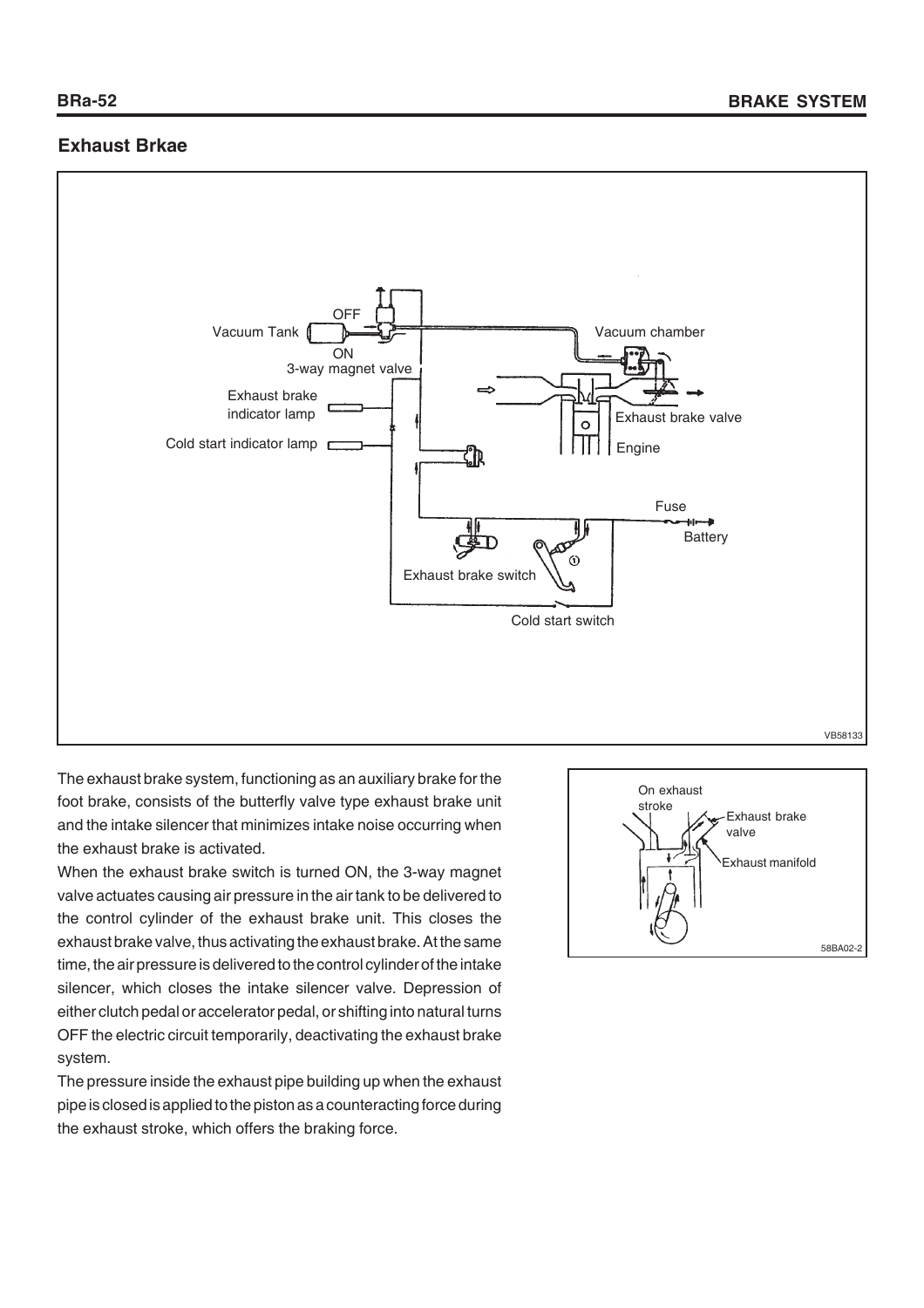# **EXHAUST BRAKE**

#### **Exhaust brake valve**



# **Inspection Airtightness check**

1) Apply vacuum of -500mmHg or more to power chamber and check wheather the vacuum gauge indicates nominal vlue after 15 seconds

Nominal value | 175mmHg or more

# **Assembly procedure**

1) Adjustment of fully opened butterfly valve.

Turn the adjusting bolt until the adjusting bolt head reaches the same height as of lever and tighten the bolt with lock nut.



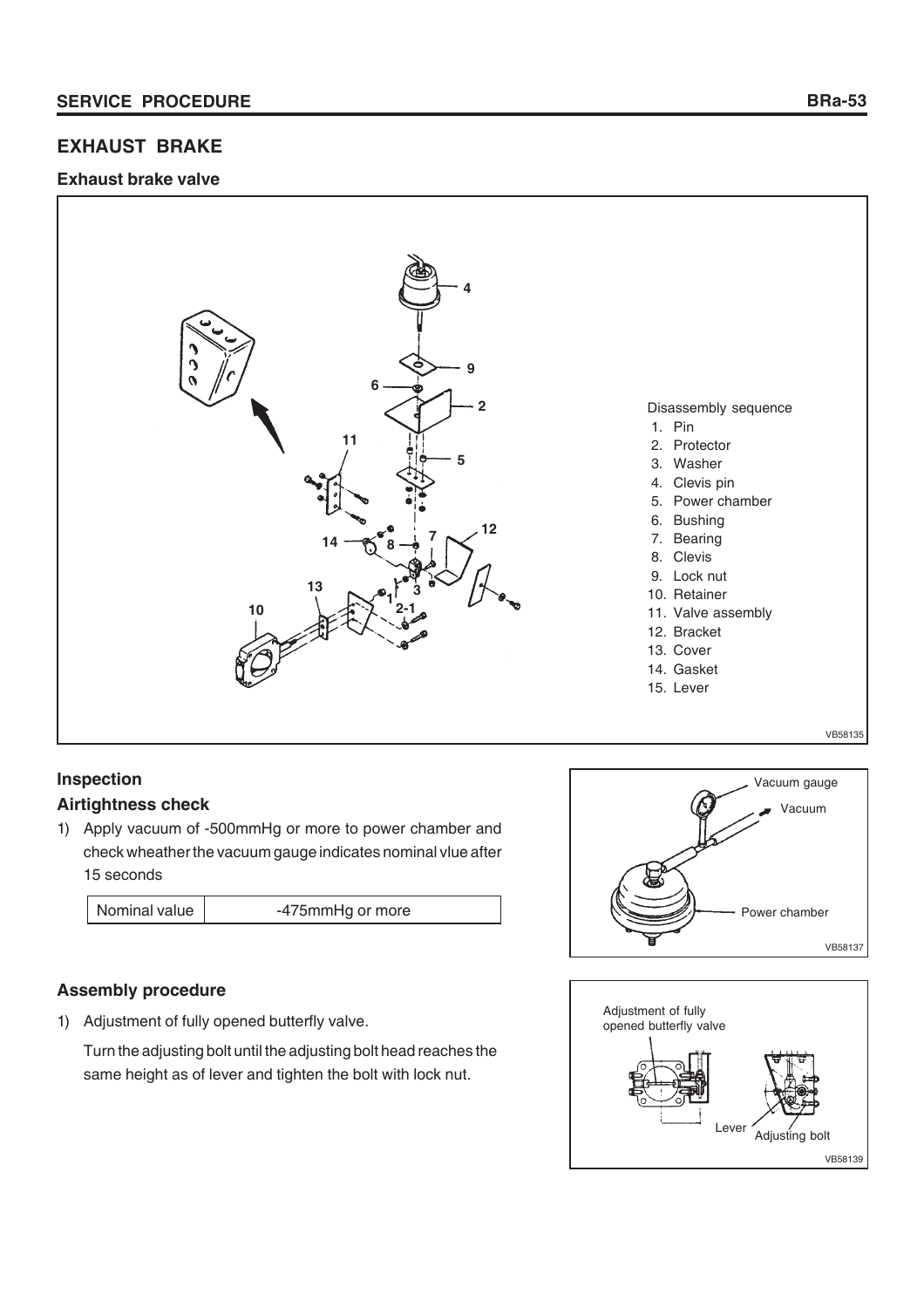# **BRa-54 BRAKE SYSTEM**

2) Adjustment of clevis length

Depress the power chamber to the adjusting bolt (of fully opened position) contacts with lever then adjust the clevis position as shown is illustration beside and tighten with lock nut.



3) Adjustment of closed butterfly valve

While applying -650mmHg of vacuum pressure, turn the adjusting bolt and make sure that the clearance between butterfly valve and body is to 0.4~0.6 mm then tight the lock nut.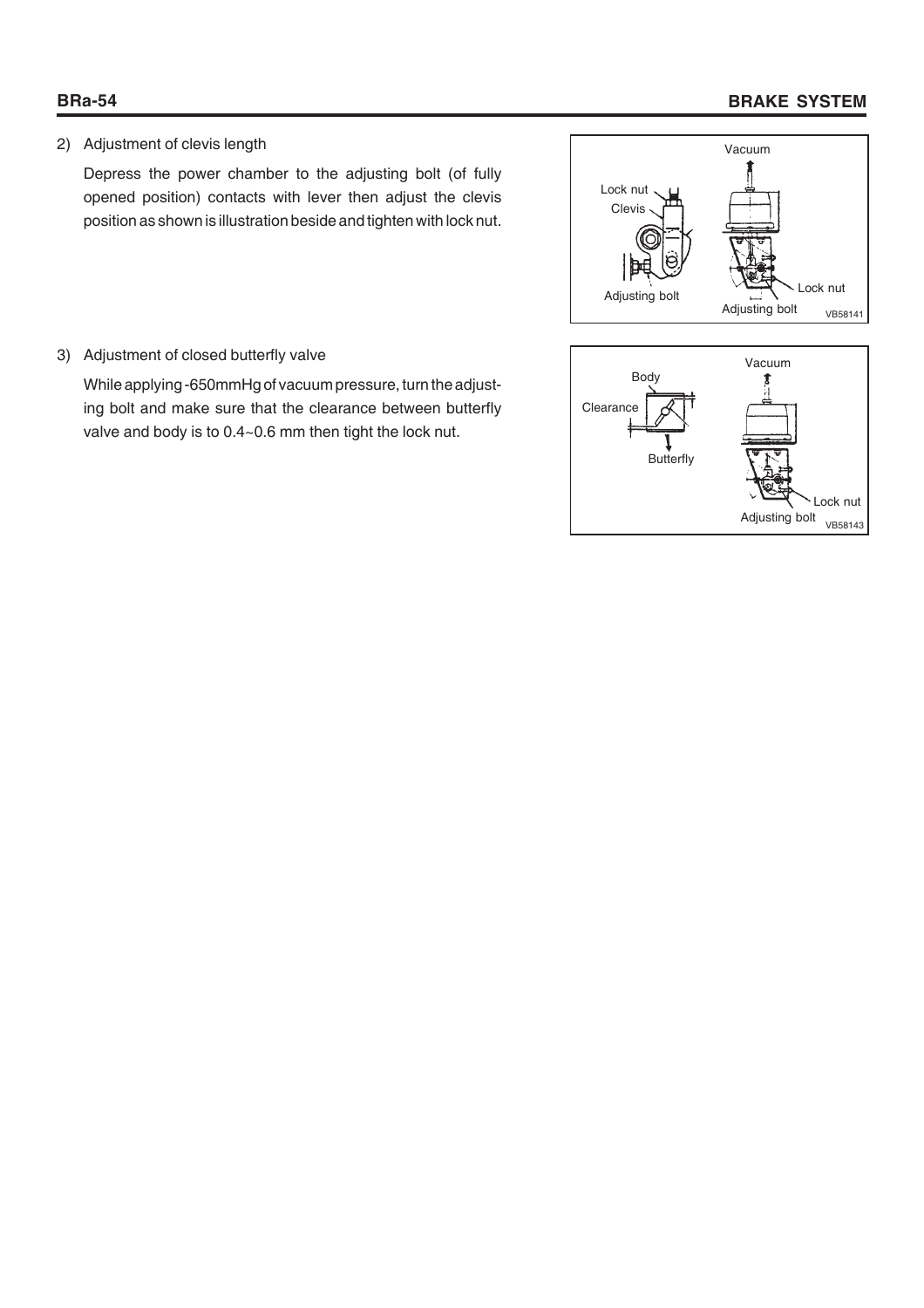# **SERVICE PROCEDURE BRa-55**

# **Reassembly**

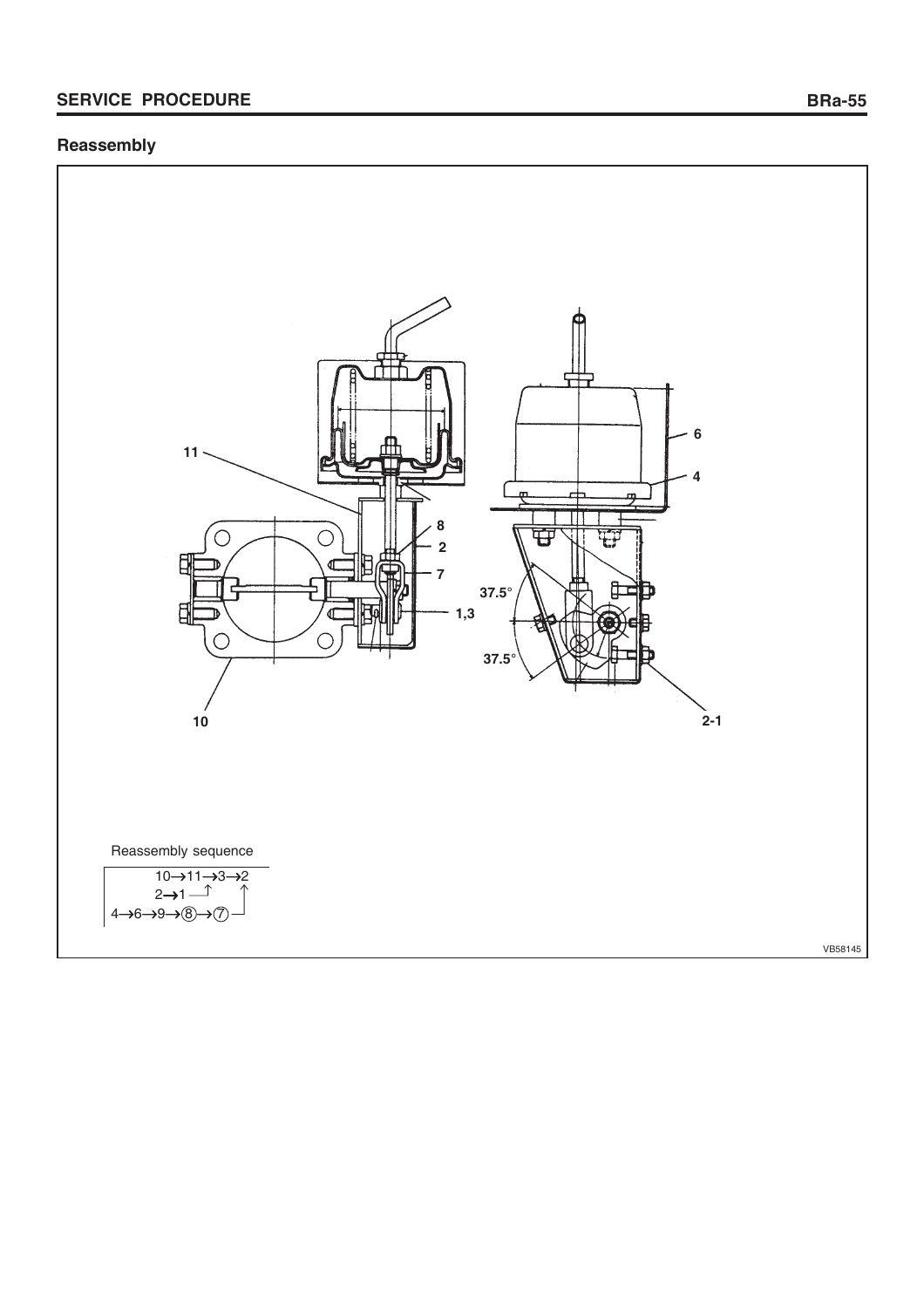# **TROUBLESHOOTING**

| Symptom                                      | Probable cause                                                                                 | Remedy                                                                                         |
|----------------------------------------------|------------------------------------------------------------------------------------------------|------------------------------------------------------------------------------------------------|
| Poor braking<br>action                       | Loosen of brake fluid                                                                          | Check for brake fluid<br>leaks, correct and add<br>brake fluid                                 |
|                                              | Air in system                                                                                  | Bleed the system                                                                               |
|                                              | Leaks in brake fluid line                                                                      | Correct the leaks and<br>add brake fluid                                                       |
|                                              | Leaky brake master cylinder and wheel cylinder                                                 | Correct or replace the<br>assembly                                                             |
|                                              | Excessive brake shoe clearance                                                                 | Adjust shoe clearance.<br>If brake lining wears<br>exceeding the limit,<br>replace the lining. |
|                                              | Worn brake lining                                                                              | Replace brake lining                                                                           |
|                                              | Defective master cylinder, wheel cylinder, and hydromaster                                     | Check the parts and<br>replace as necessary                                                    |
|                                              | Water or grease between the brake drum and brake lining                                        | Clean, or replace brake<br>lining                                                              |
|                                              | Burnt brake lining                                                                             | Replace brake lining                                                                           |
|                                              | Poorly lubricated brake booster power cylinder or air<br>leaking due to damaged rubber packing | Replace defective parts<br>and lubricate power<br>cylinder                                     |
| Excessive<br>pedal travel                    | Excessive brake shoe clearance                                                                 | Adjust shoe clearance.<br>If brake lining wears<br>exceeding the limit,<br>replace the lining. |
|                                              | Loss of brake fluid                                                                            | Check for brake fluid<br>leaks, correct and add<br>brake fluid                                 |
|                                              | Leaks in brake fluid line                                                                      | Correct the leaks and<br>add brake fluid                                                       |
|                                              | Leaky brake booster                                                                            | Check the parts and<br>replace as necessary                                                    |
|                                              | Defective brake master cylinder piston cup                                                     | Replace piston complete                                                                        |
|                                              | Air in system                                                                                  | Bleed the system                                                                               |
|                                              | Excessive brake pedal play                                                                     | Check and replace parts<br>as necessary                                                        |
| Vehicle pulls to<br>one side when<br>braking | Improper brake shoe clearance or brake lining contact                                          | Adjust shoe clearance.<br>Replace linings.                                                     |
|                                              | Grease on linings or drum internal surfaces                                                    | Remove contaminants or<br>replace linings                                                      |
|                                              | Brake drum runout or left loose                                                                | Correct runout.<br>Tighten drum to<br>specification.                                           |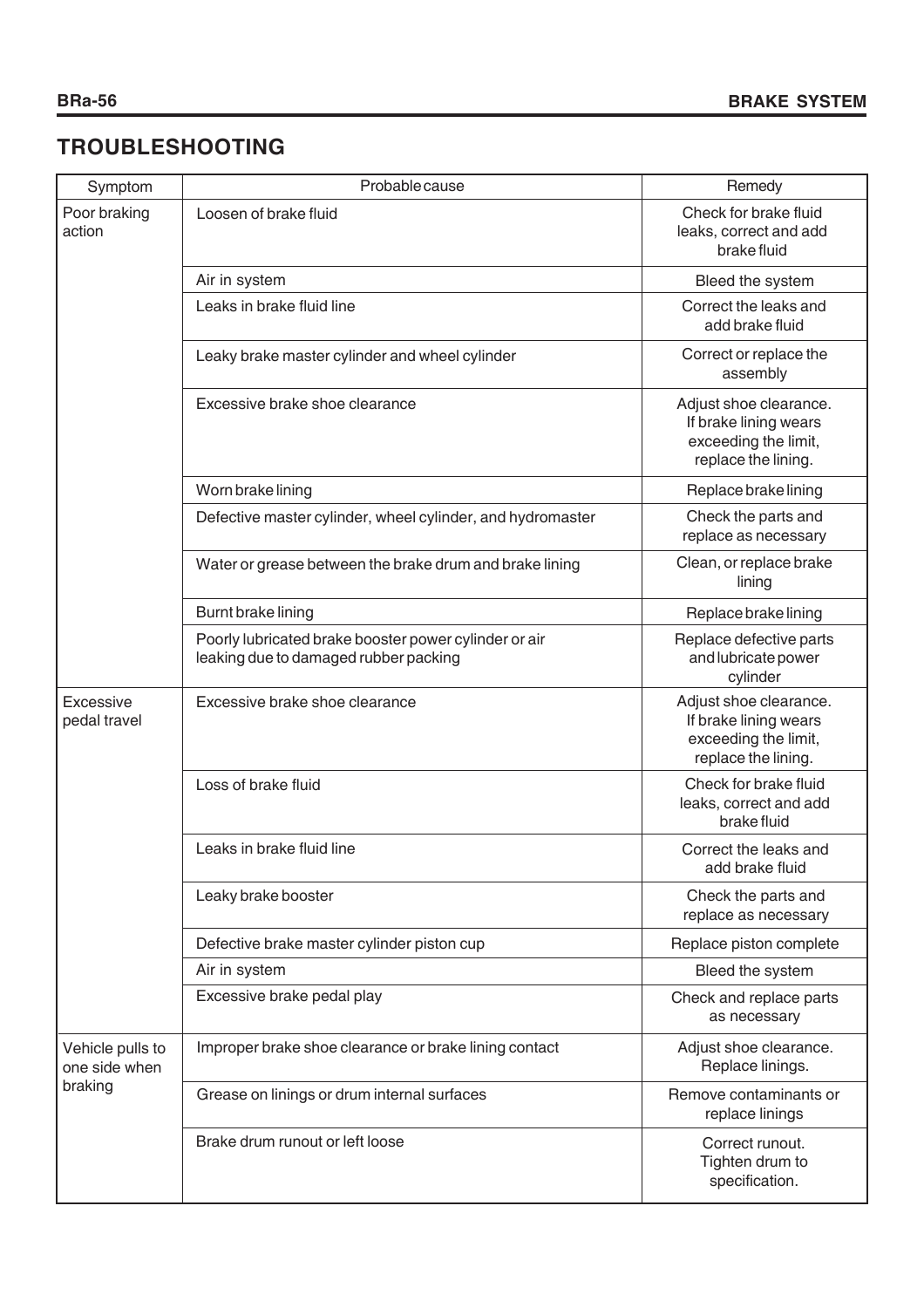# **TROUBLESHOOTING BRa-57**

| Symptom                  | Probable cause                                                                   | Remedy                                                                                                             |
|--------------------------|----------------------------------------------------------------------------------|--------------------------------------------------------------------------------------------------------------------|
| Vehicle pulls to         | Tires not uniformly inflated                                                     | Inflate correctly                                                                                                  |
| one side when<br>braking | Mismatched lining materials                                                      | Use same linings                                                                                                   |
|                          | Brake shoe return spring lost tension or broken                                  | Replace return spring                                                                                              |
|                          | Chassis spring U-bolt left loose                                                 | Tighten U-bolt nut to<br>specification                                                                             |
|                          | Distorted backing plate                                                          | Replace backing plate                                                                                              |
|                          | Defective wheel cylinder                                                         | Disassemble wheel<br>cylinder, check body,<br>piston, and cup, and<br>replace parts as necessary                   |
| All brakes drag          | Small brake shoe clearance                                                       | Adjust shoe clearance on<br>four wheels                                                                            |
|                          | No play in brake pedal; poor brake pedal return action                           | Adjust play in brake pedal.<br>Lubricate collar and bushing<br>internal surfaces for<br>smooth brake pedal action. |
|                          | Weak or broken brake pedal and brake master<br>cylinder return springs           | Check and replace as<br>necessary                                                                                  |
|                          | Plugged brake master cylinder return port                                        | Disassemble and clean                                                                                              |
|                          | Brake master cylinder piston cup deformed                                        | Replace piston complete                                                                                            |
|                          | Defective brake booster relay valve                                              | Replace binding relay<br>valve piston                                                                              |
|                          | Defective brake booster power piston                                             | Lubricate rubber packing<br>as necessary                                                                           |
| One brake drags          | Small brake shoe clearance                                                       | Adjust shoe clearance                                                                                              |
|                          | Weak or broken brake shoe return spring                                          | Replace                                                                                                            |
|                          | Restricted oil pipe                                                              | Clean or replace                                                                                                   |
|                          | Brake shoe assembly installed improperly                                         | Correct                                                                                                            |
|                          | Defective wheel cylinder                                                         | Check piston and piston cup<br>and replace as necessary                                                            |
| <b>Brakes squeak</b>     | Brake drum dragging                                                              | Check and correct by referring<br>to above                                                                         |
|                          | Brake linings are worn causing the drum to come<br>Into contact with rivet heads | Replace linings                                                                                                    |
|                          | Hardened lining surfaces                                                         | Replace linings                                                                                                    |
|                          | Rough or worn brake drum internal surfaces                                       | Corect surfaces or replace                                                                                         |
|                          | Brake drum becoming loose                                                        | Tighten to specification                                                                                           |
|                          | Brake shoe not in tight contact with lining                                      | Replace linings                                                                                                    |
|                          | Brake shoe assembly installed improperly                                         | Poor braking action or<br>sticking brake pedal                                                                     |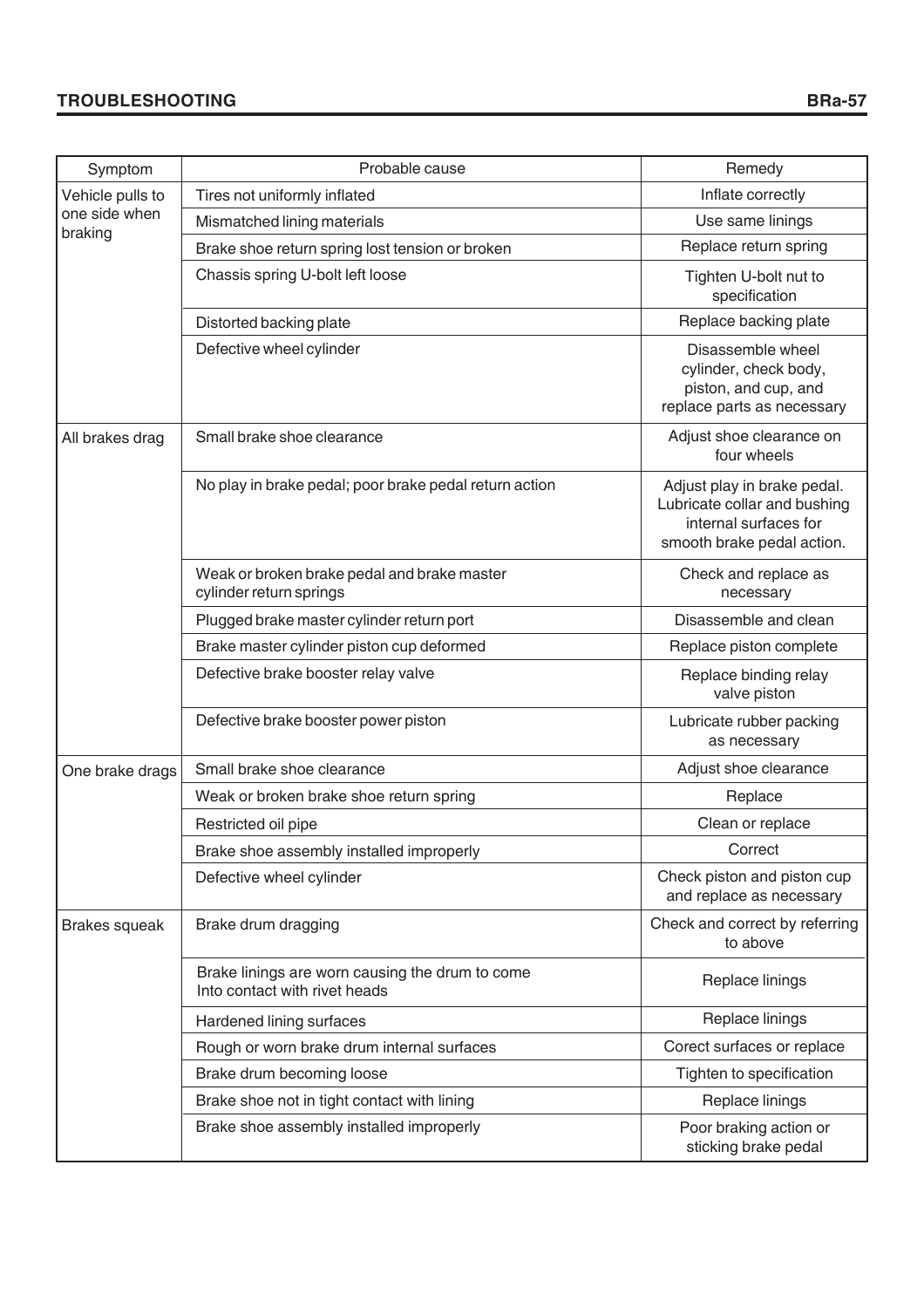| Symptom                                        |                                 | Probable cause                                                                                                                 | Remedy                                                                                                                                                                                                                                     |  |
|------------------------------------------------|---------------------------------|--------------------------------------------------------------------------------------------------------------------------------|--------------------------------------------------------------------------------------------------------------------------------------------------------------------------------------------------------------------------------------------|--|
| Poor braking action or<br>sticking brake pedal |                                 | Complete vacuum in not created                                                                                                 | Check connections and<br>pipings and replace as necessary.<br>Or check vacuum pump.                                                                                                                                                        |  |
|                                                |                                 | Vacuum is not held properly                                                                                                    | Check connections and<br>pipings and replace as<br>necessary. Or, check the<br>vacuum tank check valve,<br>brake booster poppet valves<br>(vacuum valve, air valve),<br>power piston packing, and<br>diaphragm and replace as<br>necessary |  |
|                                                |                                 | Defective brake booster relay valve                                                                                            | Check the brake booster<br>fluid line and clean and<br>replace as necessary                                                                                                                                                                |  |
| Poor braking action                            |                                 | Brake booster not airtight                                                                                                     | Check poppet valve (air<br>valve), power piston<br>packing, and diaphragm<br>for airtightness and<br>replace as necessary                                                                                                                  |  |
| Pedal springs back                             |                                 | Brake fluid on the wheel cylinder side flows back<br>to the master cylinder side at the hydraulic<br>cylinder of brake booster | Replace hydraulic piston<br>assembly or cup packing                                                                                                                                                                                        |  |
| Starting the engine<br>produces braking        |                                 | Defective brake booster relay valve                                                                                            | Check for relay valve<br>piston's return motion<br>and valve seals and<br>replace as necessary                                                                                                                                             |  |
| Exhaust<br>brake                               | Exhaust<br>brake<br>ineffective | Abnormal air pressure                                                                                                          | Check for air compressor<br>performance and piping and<br>correct as required<br>Check and repair clutch switch,<br>microswitch, and<br>exhaust brake harness                                                                              |  |
|                                                |                                 | Faulty electrical circuit                                                                                                      | Replace                                                                                                                                                                                                                                    |  |
|                                                |                                 | Air piping crushed                                                                                                             | Replace                                                                                                                                                                                                                                    |  |
|                                                |                                 | 3-way magnet valve inoperative                                                                                                 | Clean                                                                                                                                                                                                                                      |  |
|                                                |                                 | Exhaust brake valve inoperative                                                                                                | Replace                                                                                                                                                                                                                                    |  |
|                                                |                                 | Exhaust brake valve shaft sticking                                                                                             | Disassemble control cylinder<br>and replace defective parts                                                                                                                                                                                |  |
|                                                |                                 | Control cylinder inoperative                                                                                                   | Replace                                                                                                                                                                                                                                    |  |
|                                                | <b>Exhaust brake</b>            | 3-way magnet valve inoperative                                                                                                 | Clean                                                                                                                                                                                                                                      |  |
|                                                | cannot be                       | Exhaust brake valve inoperative                                                                                                | Replace                                                                                                                                                                                                                                    |  |
|                                                | released                        | Exhaust brake valve shaft sticking                                                                                             | Check and repair clutch<br>switch, microswitch, and<br>exhaust brake harness                                                                                                                                                               |  |
|                                                |                                 | Faulty electrical circuit                                                                                                      | Replace                                                                                                                                                                                                                                    |  |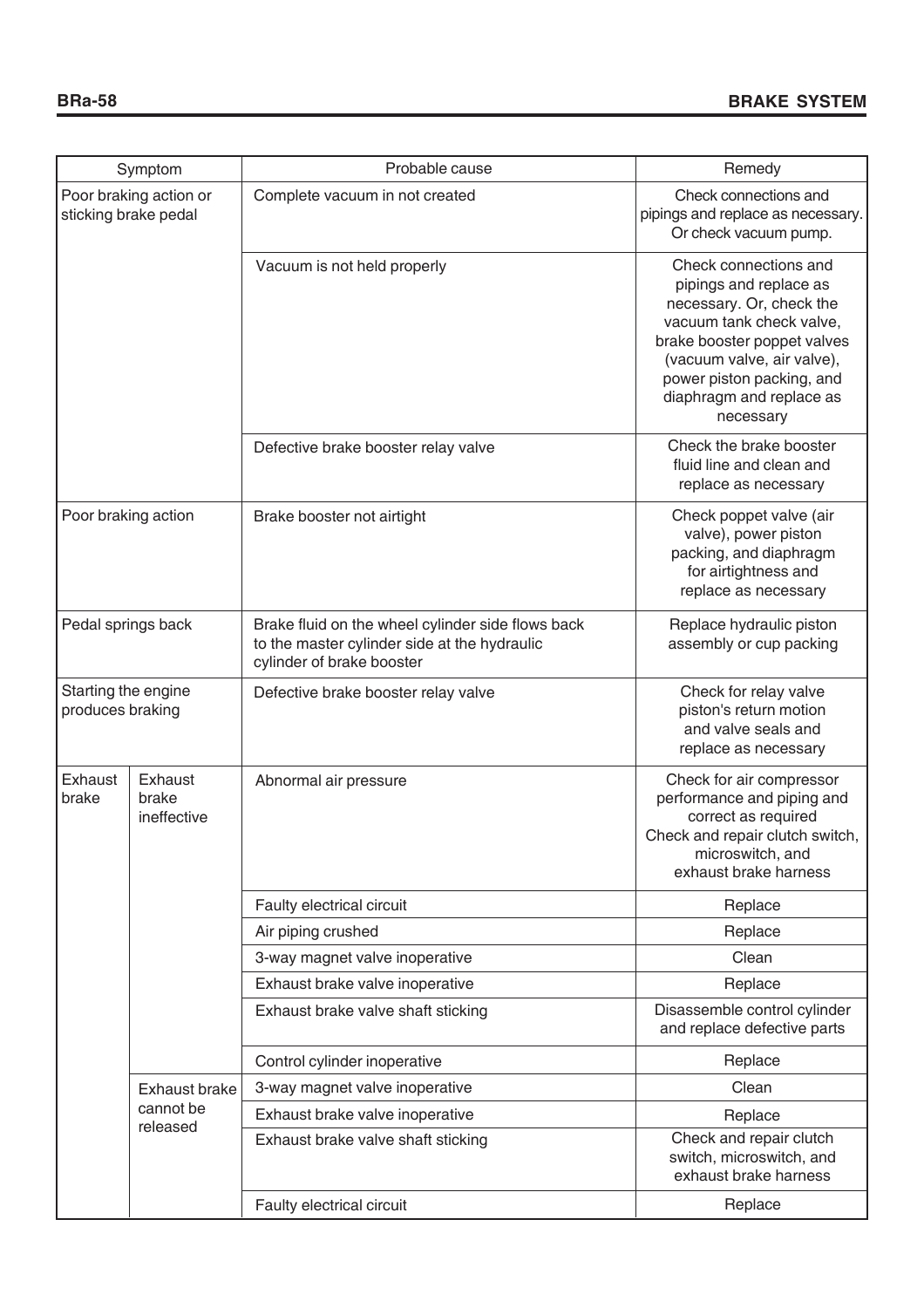# **TROUBLESHOOTING**

# (1) Wheel brakes

|                   | Symptom                     | Probable cause                                                                                               | Remedy                                                                                                      |
|-------------------|-----------------------------|--------------------------------------------------------------------------------------------------------------|-------------------------------------------------------------------------------------------------------------|
| Poor              | Air leaks when              | Loosen connectors                                                                                            | Tighten connectors                                                                                          |
| braking<br>action | brake pedal is<br>depressed | Leaky primary and secondary valves of dual brake<br>valve                                                    | Disassemble dual<br>brake valve to remove<br>foreign matter or<br>replace inlet valve                       |
|                   |                             | Damaged dual brake valve O-ring                                                                              | Disassemble dual brake<br>valve and replace O-ring                                                          |
|                   | Air leaks when              | Loosen connectors                                                                                            | Tighten connectors                                                                                          |
|                   | brake pedal is<br>released  | Leaky primary and secondary valves of dual brake<br>valve                                                    | Disassemble dual<br>brake valve to remove<br>foreign matter or<br>replace inlet valve                       |
|                   | Low air<br>pressure         | Air leak                                                                                                     | Check air line and<br>correct air leaks                                                                     |
|                   |                             | Air pressure governor improperly adjusted                                                                    | Adjust air pressure<br>governor                                                                             |
|                   |                             | Air compressor malfunctioning                                                                                | Overhaul air compressor                                                                                     |
|                   | No air leaks                | Brake booster power cylinder poorly lubricated or<br>rubber parking damaged                                  | Apply grease to cylinder<br>shell inner surface<br>and rubber packing.<br>Replace damaged<br>rubber parking |
|                   |                             | Poor sealing by the brake booster hydraulic piston<br>valve seal                                             | Replace the valve seal                                                                                      |
|                   |                             | Damage or wrong cup packing in brake booster<br>hydraulic piston. Or foreign matter deposited on<br>packing. | Replace and reinstall<br>correctly the cup<br>packings                                                      |
|                   |                             | Excessive brake shoe clearance                                                                               | Adjust shoe clearance.<br>Replace brake lining if<br>it has worn to limit.                                  |
|                   |                             | Oil or grease on brake lining                                                                                | Wash deposits off the surface<br>or replace<br>brake lining                                                 |
|                   |                             | Hardended lining surface                                                                                     | Machine brake lining<br>surface or replace<br>lining                                                        |
|                   |                             | Brake fluid leak from fluid circuit or loss of brake fluid                                                   | Correct the leaks and<br>bleed the system. Or<br>add brake fluid up to<br>"H" level.                        |
|                   |                             | Air in fluid line                                                                                            | Bleed the line                                                                                              |
|                   |                             | Worn wheel cylinder cup resulting in brake fluid leak                                                        | Replace cup                                                                                                 |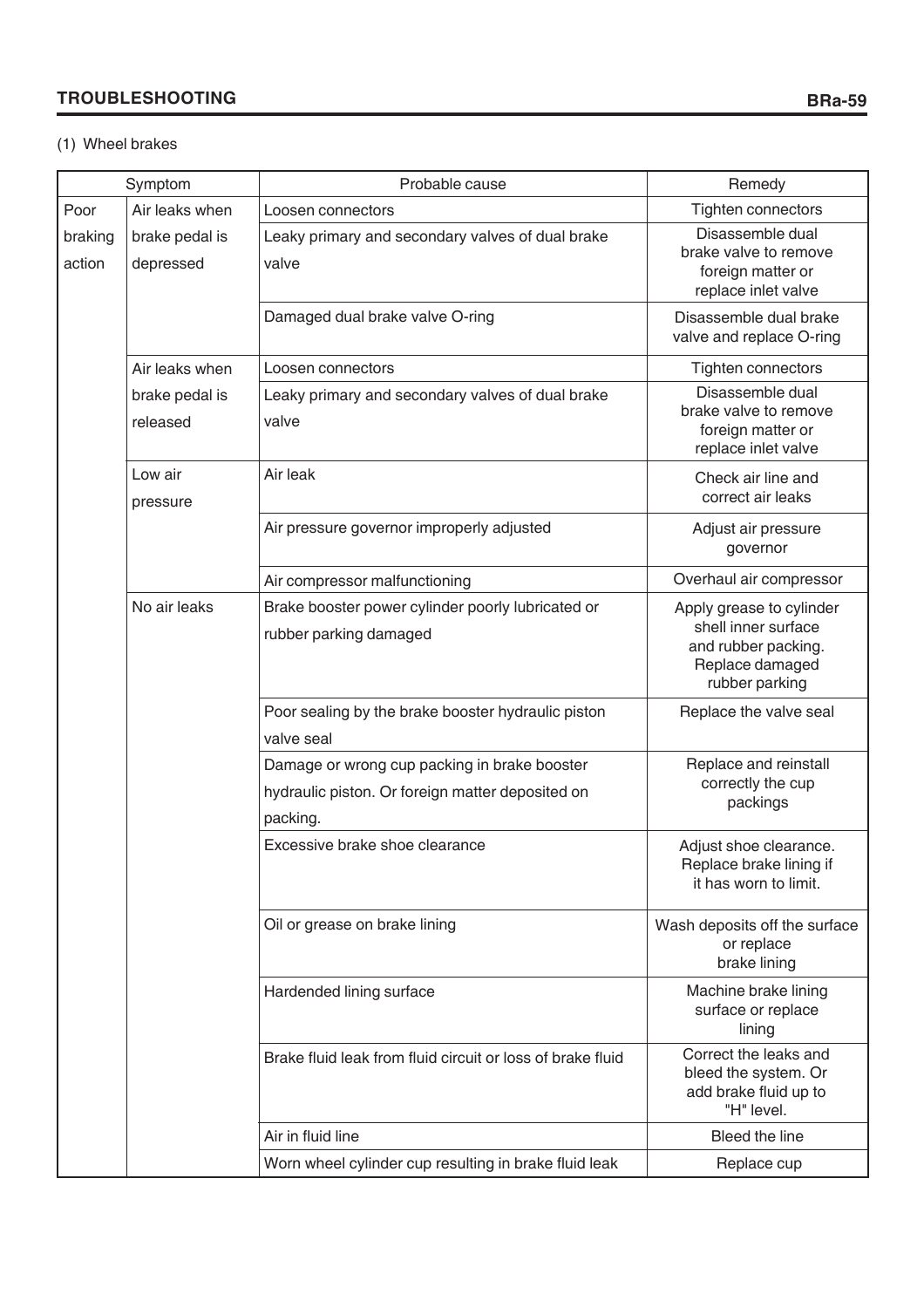|                           | Symptom                                                       | Probable cause                                             | Remedy                                                                                          |
|---------------------------|---------------------------------------------------------------|------------------------------------------------------------|-------------------------------------------------------------------------------------------------|
| <b>Brake</b>              | The brake                                                     | Improper return motion of the primary or                   | Disassemble, check,                                                                             |
| drum                      | shoes are not                                                 | secondary valve of the dual brake valve, or                | and clean dual brake<br>valve and correct                                                       |
| over-                     | exhaust port being plugged with foreign matter<br>moving away |                                                            | problem or replace                                                                              |
| heats                     | from the brake                                                | Brake booster exhaust port plugged with foreign mater      | Disassemble, check,                                                                             |
| drum when the             |                                                               |                                                            | and clean brake booster                                                                         |
|                           | brake pedal is                                                |                                                            | and correct problem<br>or replace                                                               |
|                           | released (brake                                               | Bent brake booster push rod                                | Replace push rod                                                                                |
|                           | dragging)                                                     | Brake booster power cylinder rubber packing poorly         | Apply grease to rubber                                                                          |
|                           |                                                               | lubricated                                                 | packing                                                                                         |
|                           |                                                               | Small brake shoe clearance                                 | Adjust shoe clearance                                                                           |
|                           |                                                               | Weak or broken brake shoe return spring                    | Replace return spring                                                                           |
|                           |                                                               | Poor return motion of wheel cylinder piston and cup        | Replace piston and cup                                                                          |
|                           |                                                               | Brake fluid not returning due to blocked brake pipe and    | Remove and flush with                                                                           |
|                           |                                                               | joint                                                      | brake fluid, or replace                                                                         |
| Brakes are noisy          |                                                               | Brake lining worn to allow rivet head to be exposed        | Replace brake lining                                                                            |
|                           | when pedal is depressed                                       | Hardened brake lining                                      | Replace brake lining                                                                            |
|                           |                                                               | Unevenly worn brake drum inner surface                     | Machine or replace<br>drum                                                                      |
|                           |                                                               | Brake shoe not in tight contact with brake lining          | Replace brake lining                                                                            |
|                           |                                                               | Brake drum left loose                                      | Retighten                                                                                       |
| Vehicle pulls to one side |                                                               | Improper brake shoe clearance or brake lining in poor      | Adjust shoe clearance.                                                                          |
|                           | when brake pedal is                                           | contact                                                    | Correct poor contact or<br>reline brake lining                                                  |
| depressed                 |                                                               |                                                            |                                                                                                 |
|                           |                                                               | Oil or grease on brake lining and brake drum inner surface | Completely remove deposits<br>or reline brake lining                                            |
|                           |                                                               | Brake drum runout, or left loose                           | Correct runout.<br>Retighten                                                                    |
|                           |                                                               | Uneven right and left inflation pressures                  | Adjust to specified<br>inflation pressure                                                       |
|                           |                                                               | Different brake lining materials used                      | Reline brake lining<br>or pad of the same material                                              |
|                           |                                                               | Weak or broken brake shoe return spring                    | Replace return spring                                                                           |
|                           |                                                               | Chassis spring U-bolt left loose                           | Retighten                                                                                       |
|                           |                                                               | Deformed backing plate                                     | Replace backing plate                                                                           |
|                           |                                                               | Wheel cylinder piston malfunctioning                       | Disassemble when cylinder,<br>check body, piston, and<br>cup, and replace any defective<br>part |
|                           | Abrupt braking action                                         | Small brake shoe clearance                                 | Adjust shoe clearance                                                                           |
| of wheel brakes           |                                                               | Large brake shoe clearance                                 | Adjust shoe clearance                                                                           |
|                           | $(1)$ indicator lamp                                          | Air in brake system                                        | Bleed system                                                                                    |
| lights up                 |                                                               | Brake fluid leak from fluid circuit                        | <b>Correct leaks</b>                                                                            |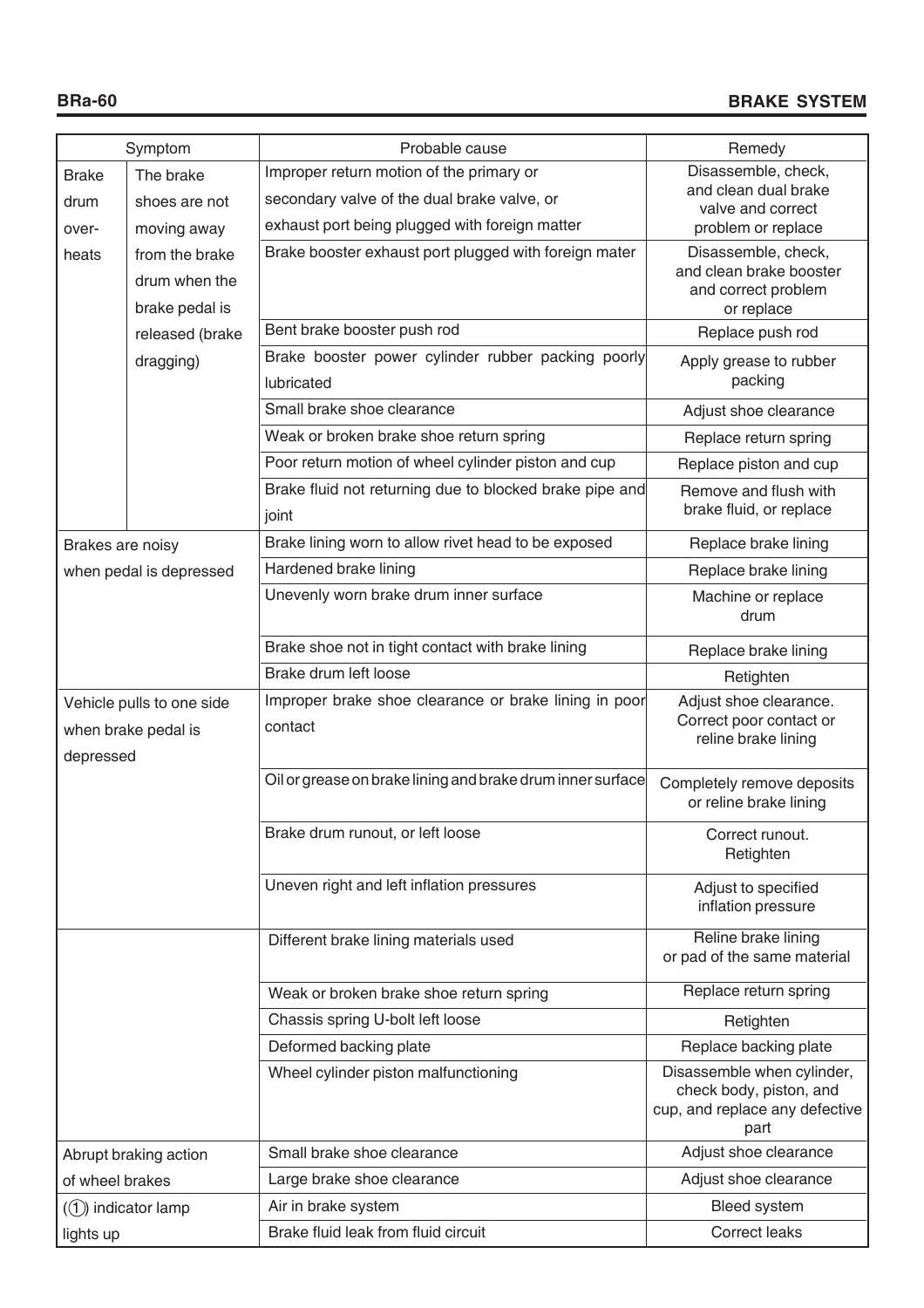# **TROUBLESHOOTING**

# (2) Air dryer

|              | Symptom                                             | Probable cause                                                             | Remedy                                                                                                                                                                                                                                                                                                 |  |
|--------------|-----------------------------------------------------|----------------------------------------------------------------------------|--------------------------------------------------------------------------------------------------------------------------------------------------------------------------------------------------------------------------------------------------------------------------------------------------------|--|
| Air<br>dryer | Air tank drain<br>cock drains                       | Desiccant becoming ineffective                                             | Replace desiccant,<br>oil filter, and filter                                                                                                                                                                                                                                                           |  |
|              | Exhaust port<br>does not drain                      | Heater fails to operate and air dryer is frozen                            | Replace heater if<br>defective. Replace<br>thermostat if defective                                                                                                                                                                                                                                     |  |
|              | Air dryer<br>interior is<br>frozen                  | Valve inoperative due to foreign matter trapped                            | Disassemble and check<br>valve and replace valve<br>complete as necessary                                                                                                                                                                                                                              |  |
|              |                                                     | An open-circuited heater aggravating heat<br>insulating effect             | Check heater for continuity<br>with a multimeter and replace<br>heater if there is an<br>open circuit                                                                                                                                                                                                  |  |
|              |                                                     | Heater inoperative due to defective thermostat                             | Use following procedure<br>to check thermostat<br>and replace if<br>found defective<br>o Leave thermostat<br>under environment<br>0°C or below and check for<br>continuity<br>using a multimeter.<br>o heat thermostat to<br>make sure that it<br>turns OFF at<br>temperature between<br>0°C and 20°C. |  |
|              |                                                     | Snow being packed on air dryer, lowering temperature<br>to an abnormal low | Remove snow and ice<br>with care not to<br>damage air dryer<br>and heater wires                                                                                                                                                                                                                        |  |
|              |                                                     | Heater inoperative due to heater and thermostat<br>wires left disconnected | Connect heater and<br>thermostat wires<br>properly                                                                                                                                                                                                                                                     |  |
|              | Air leaks from<br>exhaust port                      | Valve fails to seat properly due to foreign matter                         | Disassemble and check<br>valve and replace valve<br>complete. Or replace<br>valve body if its sliding<br>surface is damaged.                                                                                                                                                                           |  |
|              | Engine oil is<br>discharged<br>from exhaust<br>port | Oil working up in air compressor                                           | Replace piston rings<br>an cylinder liner                                                                                                                                                                                                                                                              |  |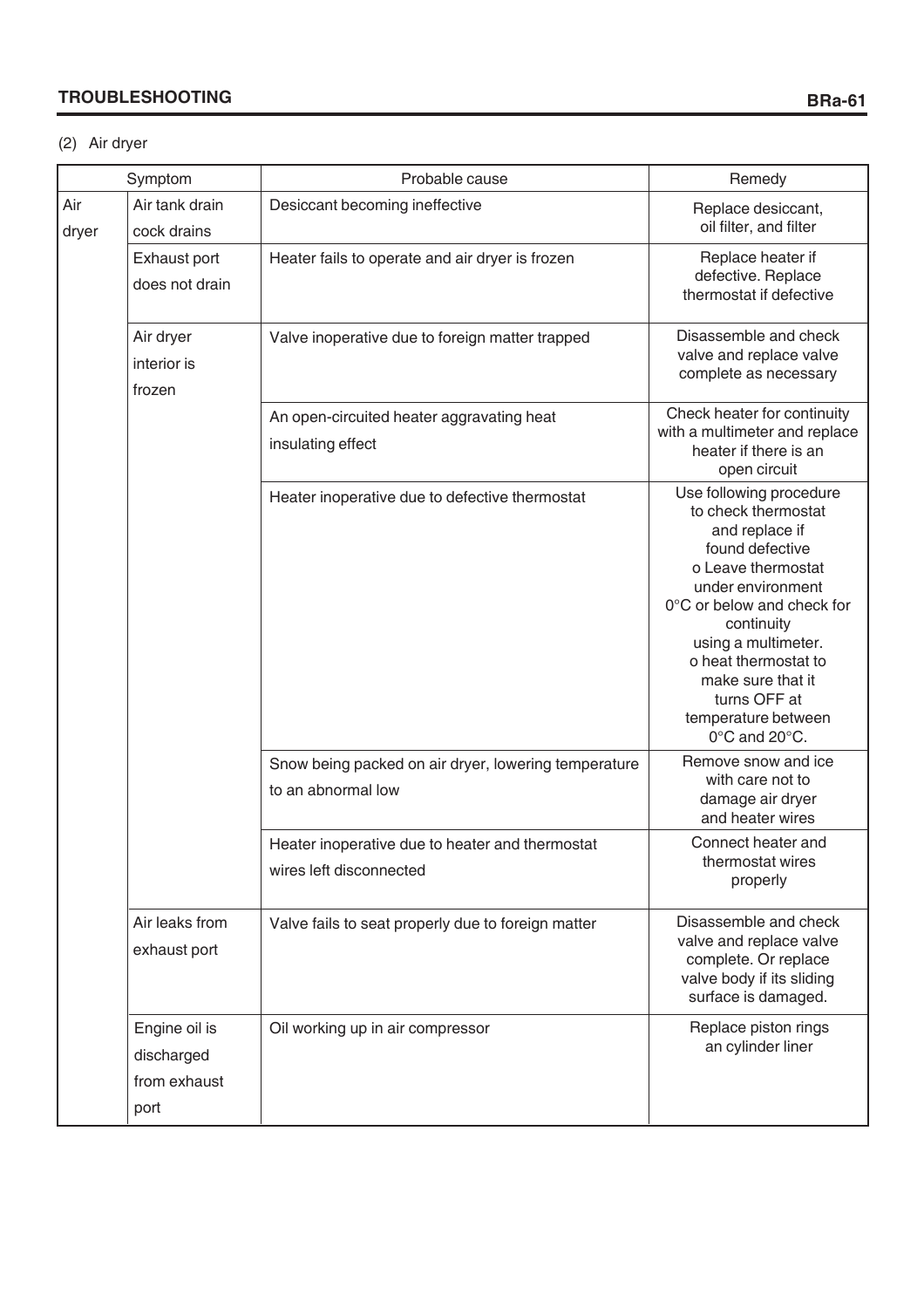# **ANTI-LOCK BRAKE SYSTEM**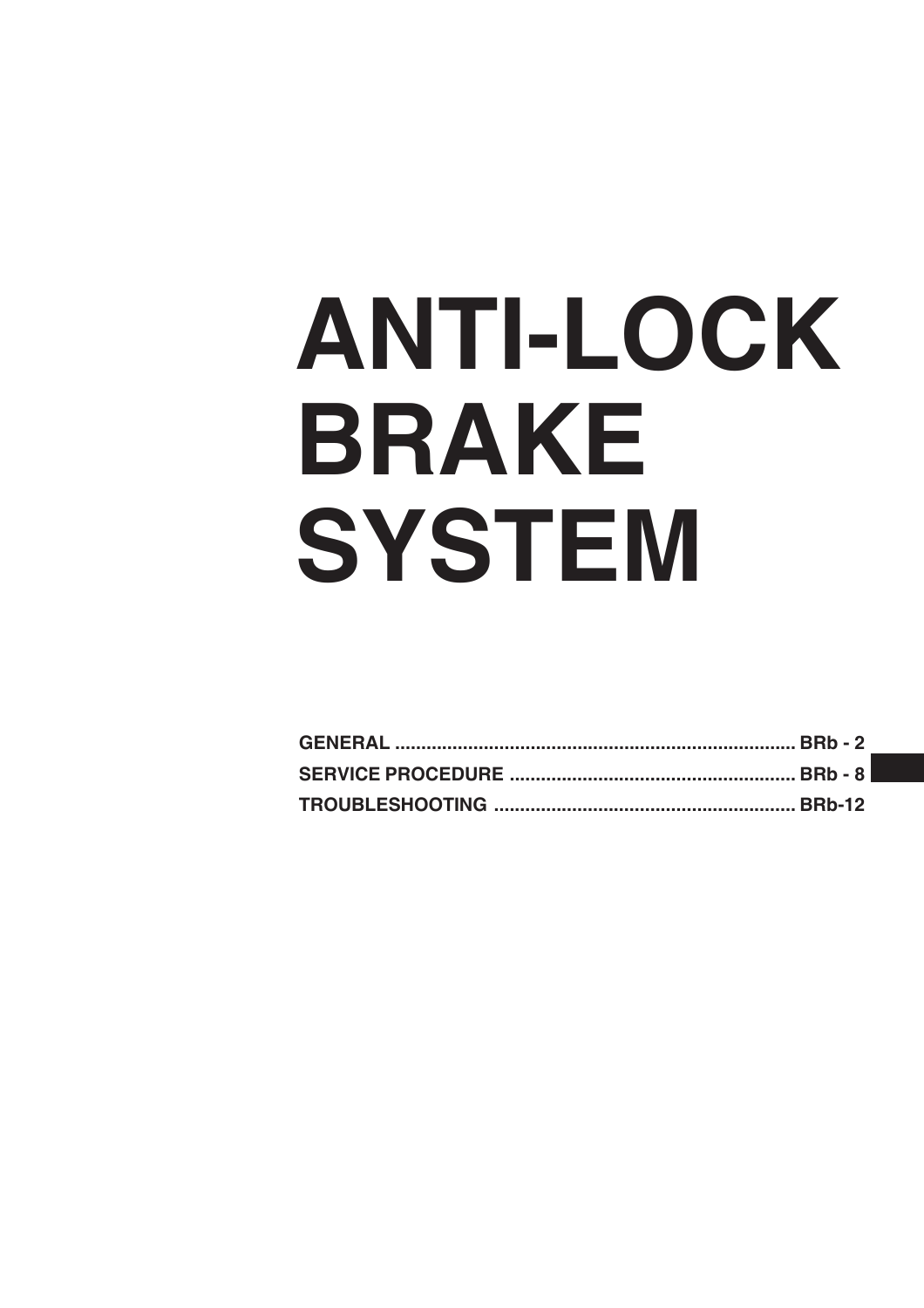# **GENERAL**

# **A.B.S**

1. A.B.S Function

When vehicle is braked while driving, or braked suddenly, or road is slippery due to rain or snow, skid happens easily, When skid happens, braking force is reduced and stopping distance is lengthened. Or it may cause an accident because the vehicle slips to the wrong direction and handle steering is worsened. So ABS is a safety seeking system that prevents wheel stuck or slips to maintain the vehicle direction stability and ensures the steering control and achieves optimum stopping distance.

- 2. Structure of A.B.S
	- 4S/3M (4 Wheel speed sensors, 3 Modulator valves) : AOH BRAKE
	- 4S/4M (4 Wheel speed sensors, 4 Modulator valves) : FULL AIR BRAKE



4S/4M is a basic structure diagram in this book.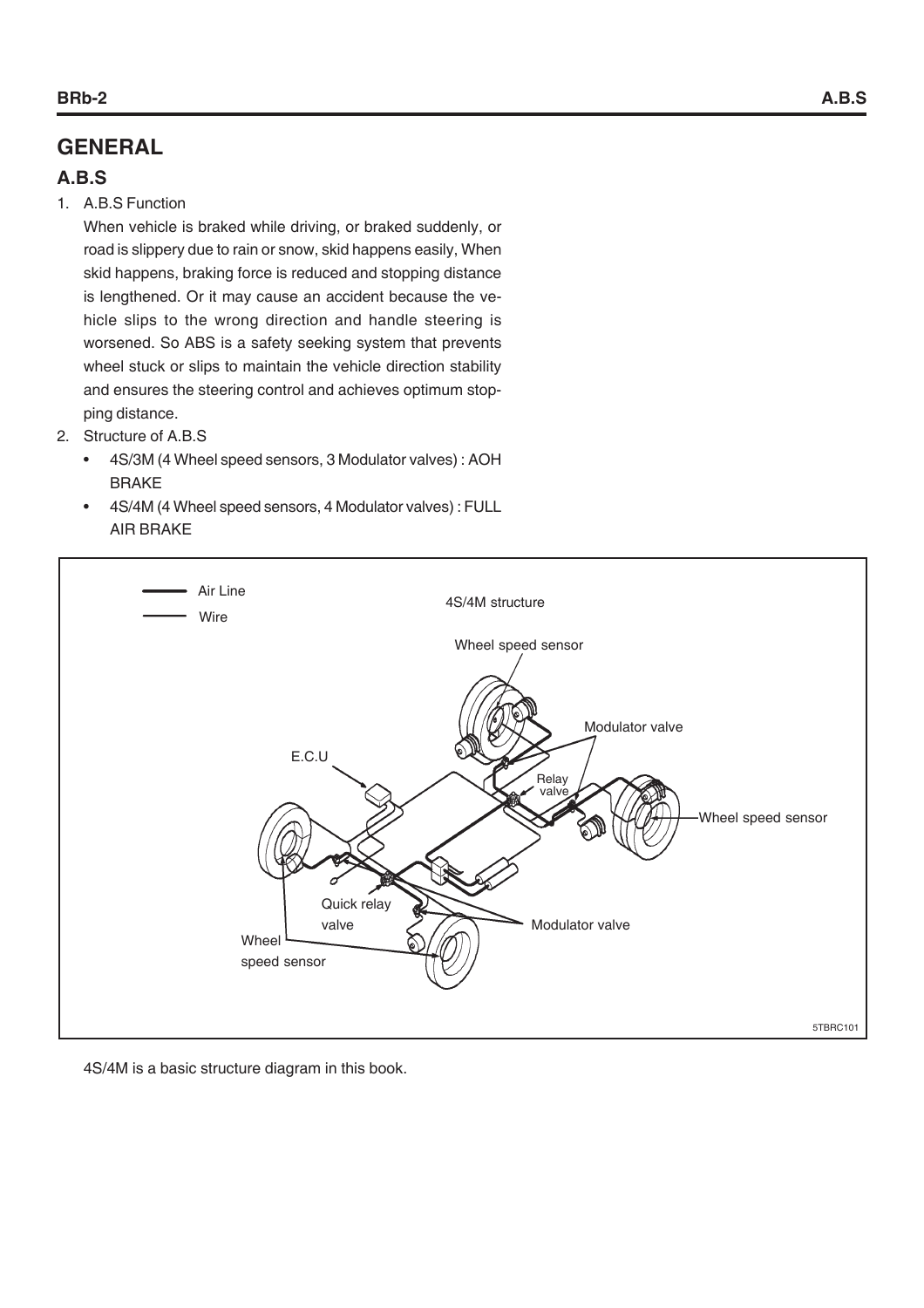# 3. A.B.S Warning lamp

ABS warning lamp operates as follows.

| Ignition<br>Switch<br>ON. | Normal<br>operation                    | A.B.S warning<br>light turns off<br>after flashing<br>instantly. | System is in normal<br>operation                                                                                              |
|---------------------------|----------------------------------------|------------------------------------------------------------------|-------------------------------------------------------------------------------------------------------------------------------|
| OFF<br>ON                 | After<br>repairs of<br>A.B.S<br>system | A.B.S warning<br>light remains<br>switch in the<br>ON position   | Lamp turns off if the<br>vehicle drives faster<br>on when ignition than 7 km/h and sys<br>tem is in normal<br>operation.      |
| <b>SPBR-005</b>           | Defective.                             | A.B.S warning<br>light remains<br>switch in the<br>ON position   | Warning light<br>remains on when<br>on when ignition the vehicle drives<br>faster than 7 km/h.<br>ABS system is<br>defective. |

If the ECU senses a fault when driving a vehicle, ABS warning light turns on.

# 4. ABS modulator valve

ABS modulator valve controls air pressure of corresponding brake. 2 modulator valves of rear axle wheel are installed at the right side frame of rearward,and 2 A.B.S modulator valves are installed at front axle frame. And relay valve is used to deliver air pressure to the A.B.S modulator valve.

#### \* Easy detection by sound

We can check ABS operation by the air breathing sound coming from ABS modulator valves.

- 1. Brake pedal is depressed
- 2. Turn on the Ignition switch
- 3. Wait for ABS warning light turns on
- 4. Listen to the valve cycle one by one at the diagonal direction.

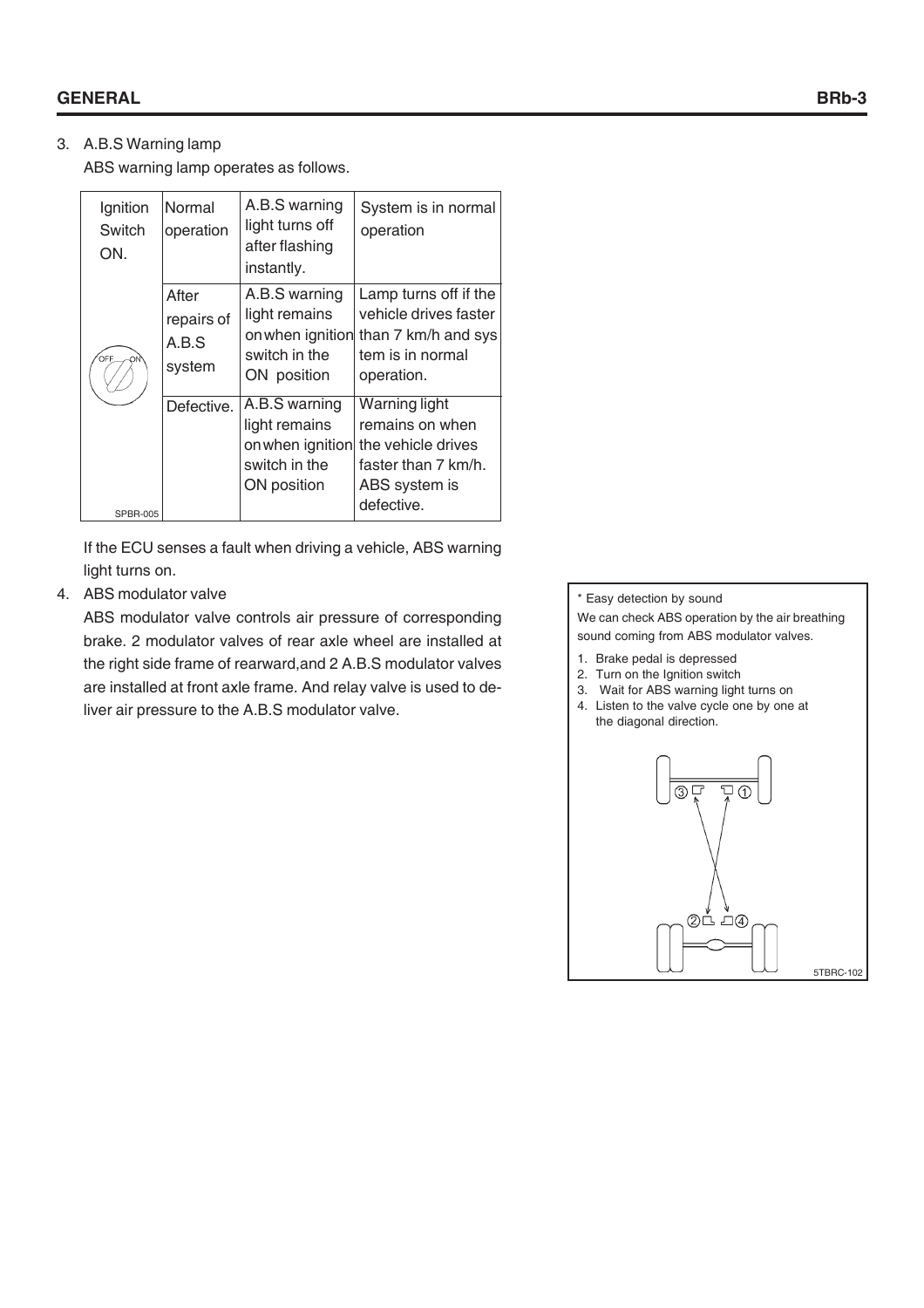5. ABS sensor

ABS system consists of pulse wheel installed at the wheel hub, and sensor at the opposite direction of the pulse wheel. Sensor feedback the information on the wheel speed to the ECU continuously. The shape of shafts sets sensor position.

- Steering shaft sensor is installed at the steering knuckle.
- Drive shaft sensor is installed at the shaft-housing block.





an<br>Simonana Installed inside the cap SPBR-002





# 6. Structure of E.C.U system

ECU corresponds to the brain of ABS system. This system receives the information from sensors and remits the signals to ABS modulator valve.

ECU version is displayed on the part number identification tag.

4S/4M (F/AIR) : 446 004 411 0 4S/3M(AOH) : 446 004 413 0

# **WHEEL SPEED SENSOR**

Pulse wheels (a) are installed at the wheel hubs facing the ends of sensors (b). Sensor is fixed with sensor clip (c).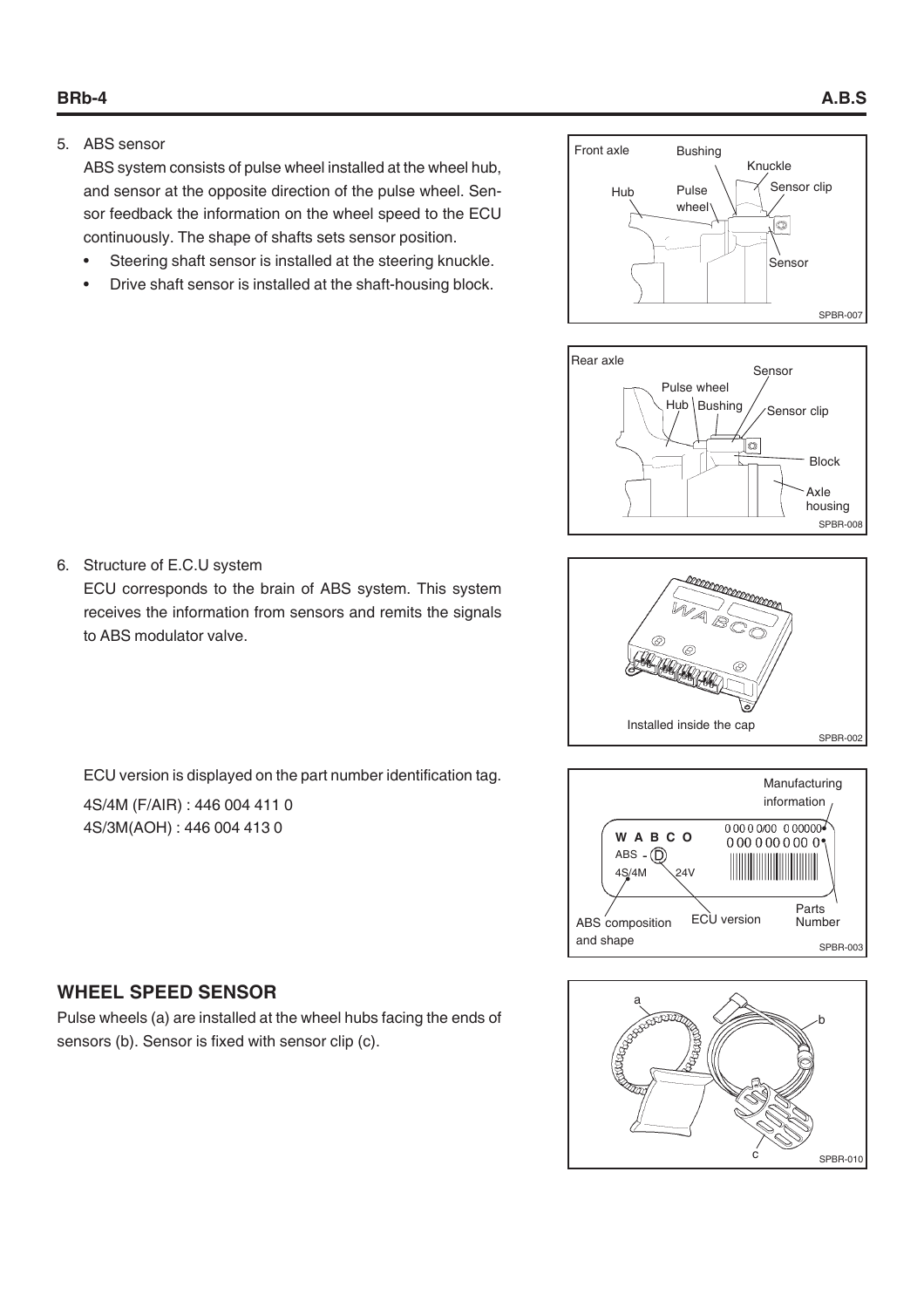# **A.B.S modulator valve**

ABS modulator valve controls the air pressure of the corresponding brake in ABS operation.

Generally speaking, modulator valve is placed on the cross member or frame side rail near brake chamber.



# **ASR operation principle**

- 1. This system reduces the slips of driving wheel when driving on a slippery road, and improves the towing capability. If one driving wheel starts slip, ASR applies air pressure to brake the wheel and then engine torque is delivered to the better towing wheel.
- 2. Since ASR operates by itself, driver doesn't have to select on/ off mode. When driving wheel slips in acceleration, ASR indication light turns on and it stops when slip stops.
- 3. When ASR is installed, ASR is displayed on the meter set as "ASR".
- ASR Valve SPBR-015  $\left| \cdot \right|$ ASF **ASR** ASF When normal  $\mathbf{I}$ When wheel driving (ASR ASR operates slip stops (ASR indication in excessive wheel indication light is light is slip (ASR indication OFF)

SPBR-014

light is ON)

OFF)

# **ASR OPERATION**

1. Differential Brake Control

If the slip rate of one drive wheel exceeds specified slip rate, ECU controls ASR valve and ABS modulator valve to brake the slipping wheel. If the slip rate lies within the specification, brake is released.

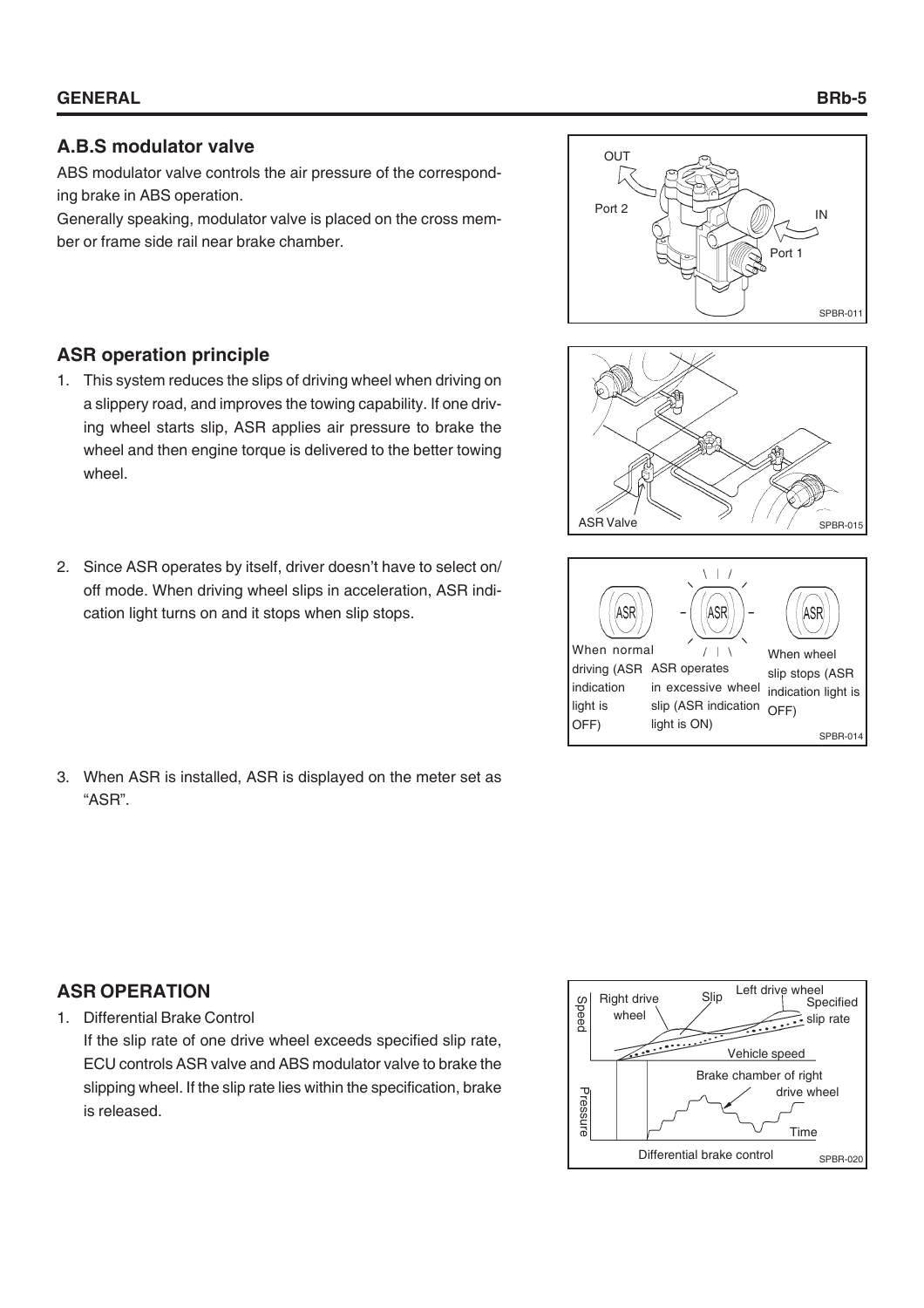# **DIAGRAM**

**Air over hydraulic brake**

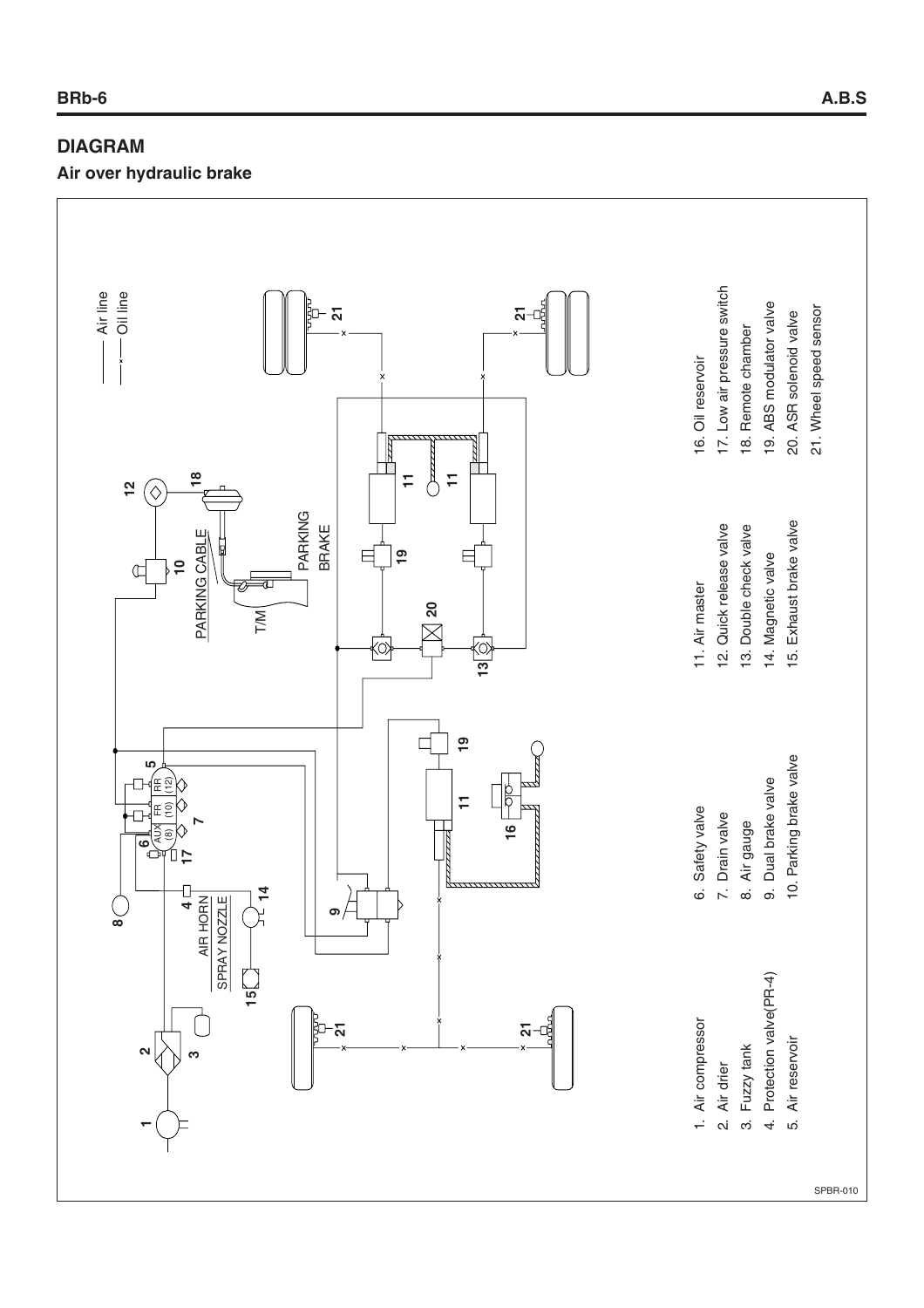# **Full air brake**

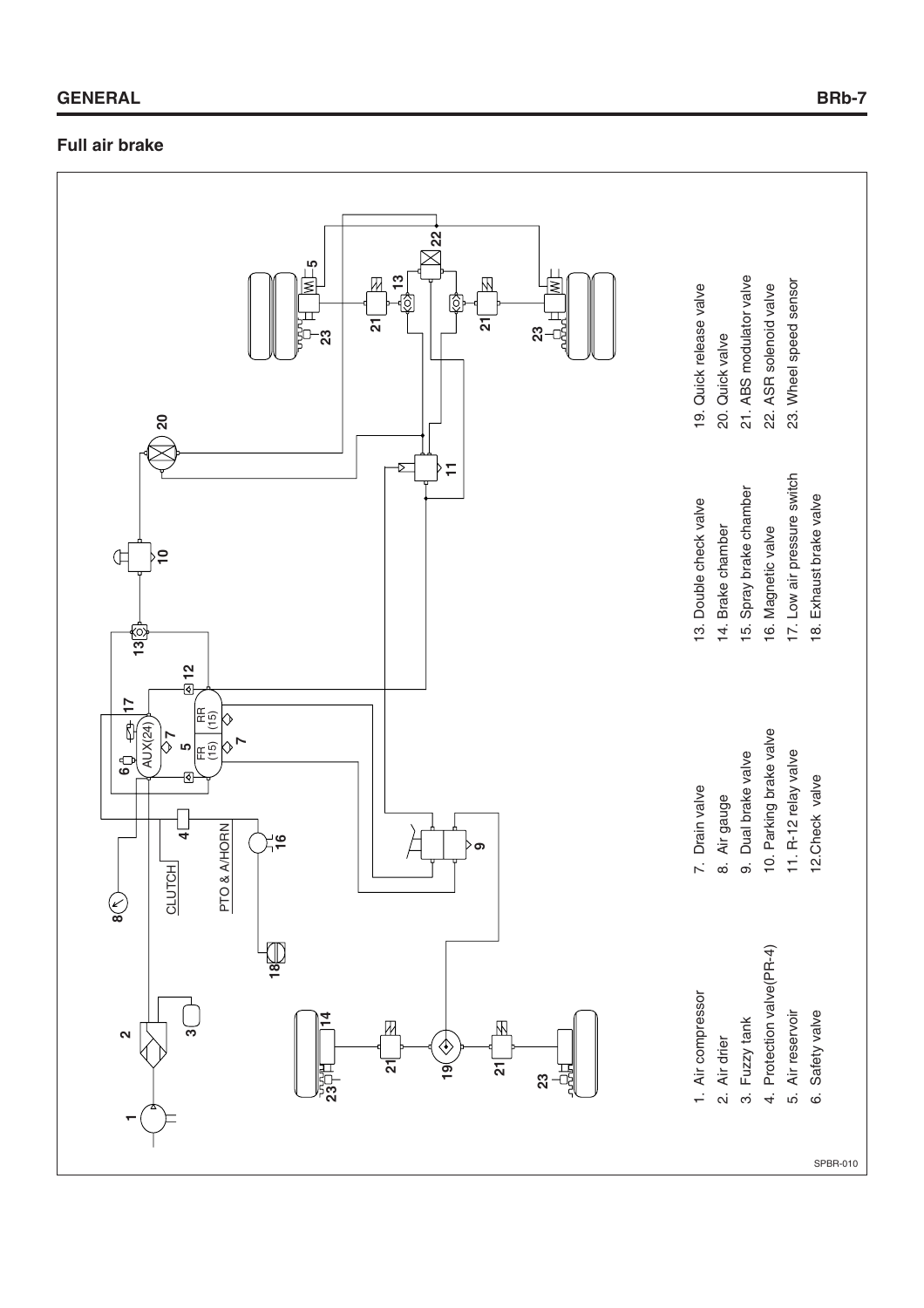# **SERVICE PROCEDURE**

# **WHEEL SPEED SENSOR**

- 1. Removal of wheel speed sensor-Front Axle
	- Block both the rear tires and apply the parking brake firmly.
	- Lift up the tire and put a safety support beneath the axle if needed.
	- Remove the wire clamp, which holds the sensor cable.
	- Remove the sensor cable from chassis wires.
	- Remove the sensor from sensor holder and rotate to remove if needed. Do not pull the cable
- 2. Installation of wheel speed sensor Front axle
	- Connect the sensor cable to chassis wires.
	- Install the wire clamp to fix the sensor cable.
	- Apply the lubricant recommended by WABCO on the sensor spring clip and sensors.
	- Install the clip onto the sensor spring. Check the spring clip tap to face inside of the vehicle.
	- Push to insert sensor spring clip to bushing of the steering knuckle until the clip stops.

# **[Caution]**

- **Push by hands without using the tools.**
- 3. Push the sensor fully inside the sensor spring clip until it touches pulse wheel.
- 4. Remove the block and supports.

# **Removal of the wheel speed sensor – Rear axle**

- 1. Block the tires so that the vehicle won't move
- 2. Lift up the rear tire and put a safety support beneath the axle
- 3. Release the parking brake, and rotate the slack adjuster to lengthen the lining clearance.
- 4. Remove wheel and tire assembly from the shaft.
- 5. Remove the brake drum and hub.
- 6. Remove sensor from the mounting block of the axle housing. Rotate it to remove if needed. Do not pull the cable.
- 7. Remove the sensor spring clip from mounting block.
- 8. Remove sensor cable clamp.
- 9. Remove the sensor cable from chassis wire.

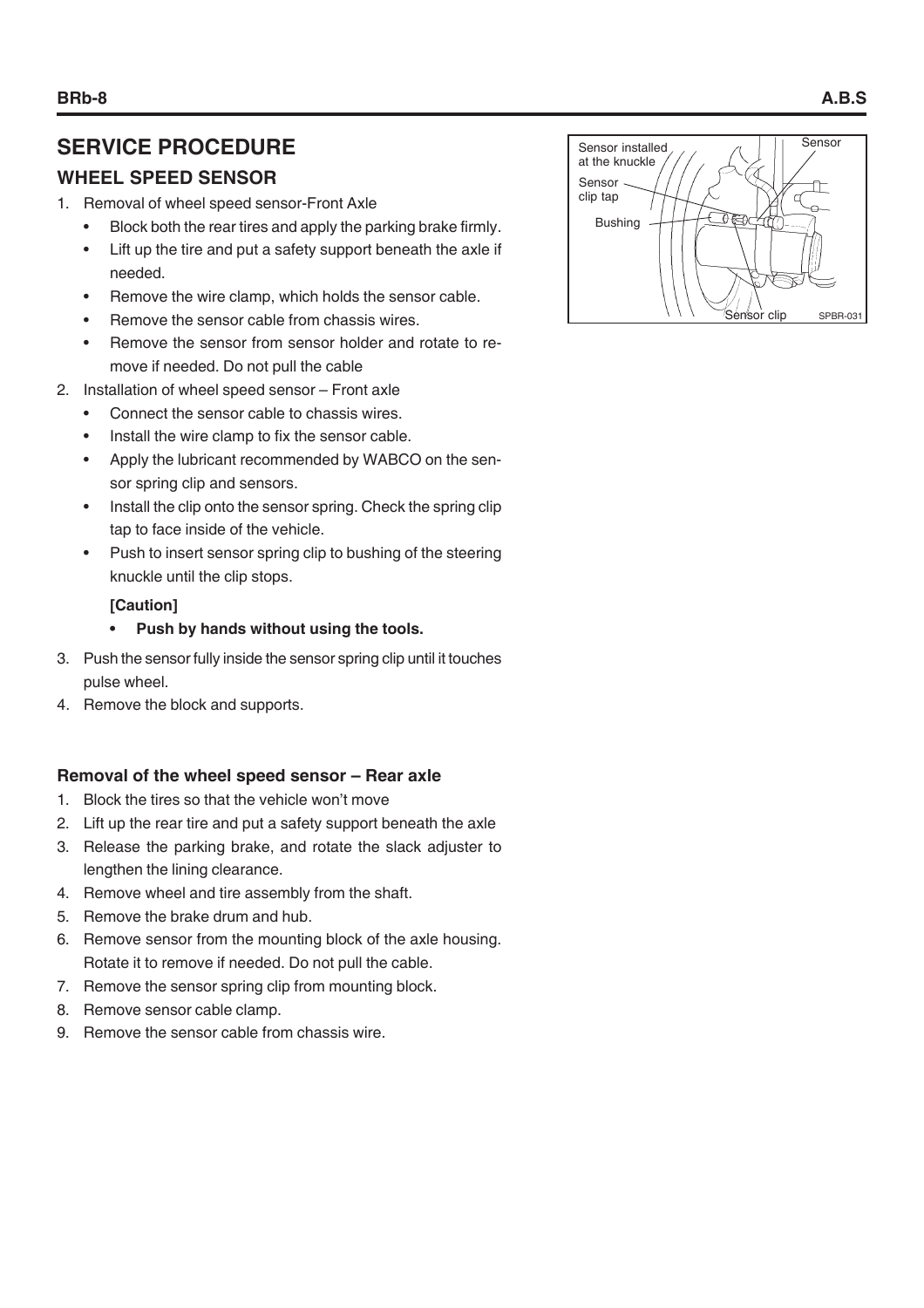# **Installation of wheel speed sensor - Rear Axle**

- 1. Apply the lubricant recommended by WABCO on the sensor spring clip and sensor.
- 2. Install sensor spring clip. Check whether spring tap clip faces inside vehicle.
- 3. Push to insert sensor spring clip to sensor holder until the clip stops.
- 4. Push the sensor fully inside the sensor spring clip until it touches pulse wheel.



- 5. Be careful with the sensor cable not to interfere with brake shoe.
- 6. Note that cable shouldn't be tightened too much nor cut off, and enough space should be assured for the moving of suspension system.
- 7. Connect sensor cable to chassis wire.
- 8. Install sensor cable clamp.
- 9. Install wheel hub and brake drum assembly.

# **CAUTION**

- **Be careful not to shock to the wheel speed sensor.**
- 10. Adjust the sensor using flange hole of axle if needed with the rod of ø5. When the adjustment is not enough, readjust it after removing drum assembly.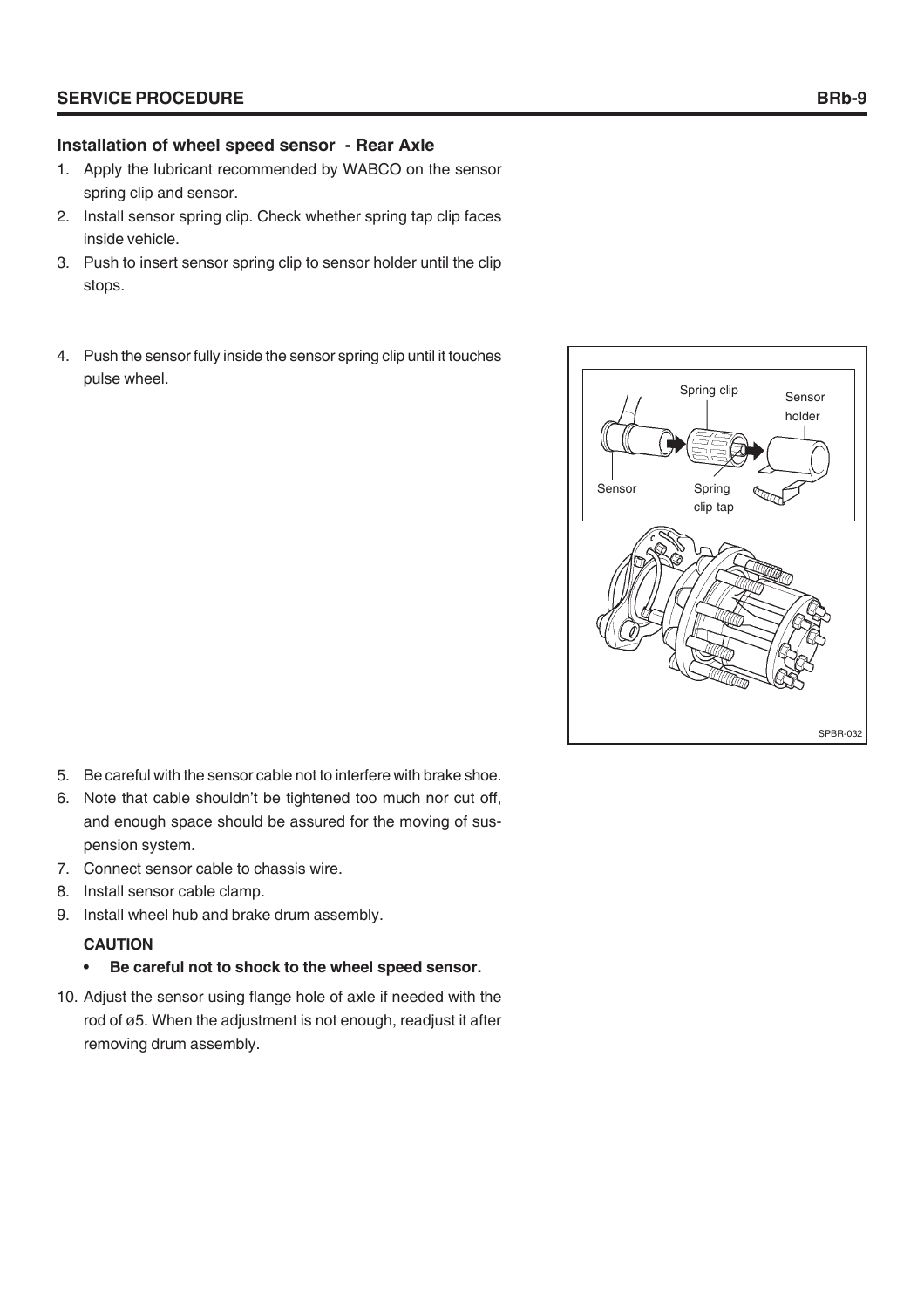# **A.B.S MODULATOR VALVE**

# **Removal of A.B.S modulator valve**

- 1. Set the ignition switch at "OFF" position and apply the parking brake firmly
- 2. Block both front and rear tires so that the vehicle do not move.
- 3. Lift up the tires and put a safety support beneath the axle if needed.
- 4. Remove the wire connector from ABS valve
- 5. Remove the air-line from ABS valve port 1 (inlet) and port 2 (outlet).
- 6. Remove 2 mounting screws and nuts.
- 7. Remove ABS valve.

# **Installation of ABS modulator valve**

- 1. Install ABS valve with 2 mounting screws and nuts. Tighten the screw with the specified torque.
- 2. Connect the brake chamber line to ABS port 2. Connect the air supply to ABS valve port 1.
- 3. Connect the wire connector to ABS valve and tighten it with bare hands.
- 4. Remove the block and safety support.
- 5. Check the installation state.

# **Installation check**

- 1. Apply the brake and listen to the air outlet sound from ABS modulator valve.
- 2. Check the electrical cable connection, when something is wrong with ABS modulator valve cycle after key switch on.
- 3. Check whether ABS warning light works properly while driving the vehicle.

# **ASR VALVE**

# **Working principle of ASR valve**

- 1. Turn the key switch "off':" and apply the parking brake.
- 2. Block the front and rear tires so that the vehicle won't move anyway.
- 3. Lift up the vehicle and safety support beneath the shaft, if needed.
- 4. Reduce the air pressure by releasing air from the air pressure tank.
- 5. Remove the key switch from ASR valve.

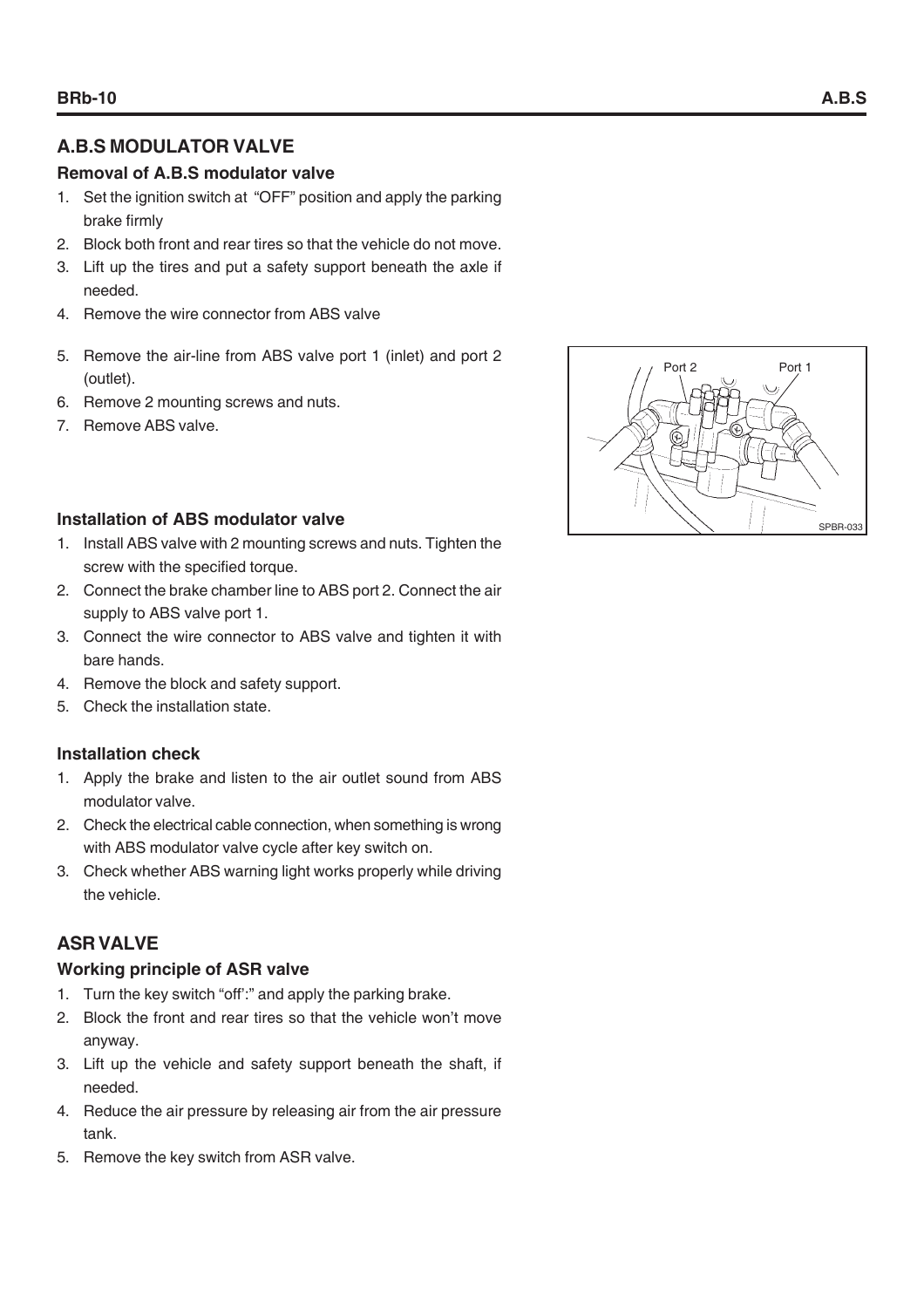# **SERVICE PROCEDURE**

- 6. Remove the air-line from the port 1 (inlet) and port 2 (outlet) of ASR valve.
- 7. Remove 2 mounting screws and nuts. Remove ASR valve.



#### **Installation of ASR valve**

- 1. Install ASR valve with 2 mounting screws and nuts and tighten the screws with the specified torques.
- 2. Connect the air inlet line and air outlet line to port 1 and port 2 respectively.
- 3. Connect the wire connector to ASR valve and tighten with the bare hand.
- 4. Remove the block and safety support.
- 5. Check the installation state.

#### **Installation check( Check for diagnostic device)**

- 1. Start the engine.
- 2. Fill the air tank fully and park the car.
- 3. Press the brake pedal.
- 4. Operate and check the ASR valve.
- 5. Listen to the exhaust sound of ASR valve.
- 6. Release the brake pedal.
- 7. Remove the diagnostic device.
- 8. Check whether ABS warning lamp turns off while driving.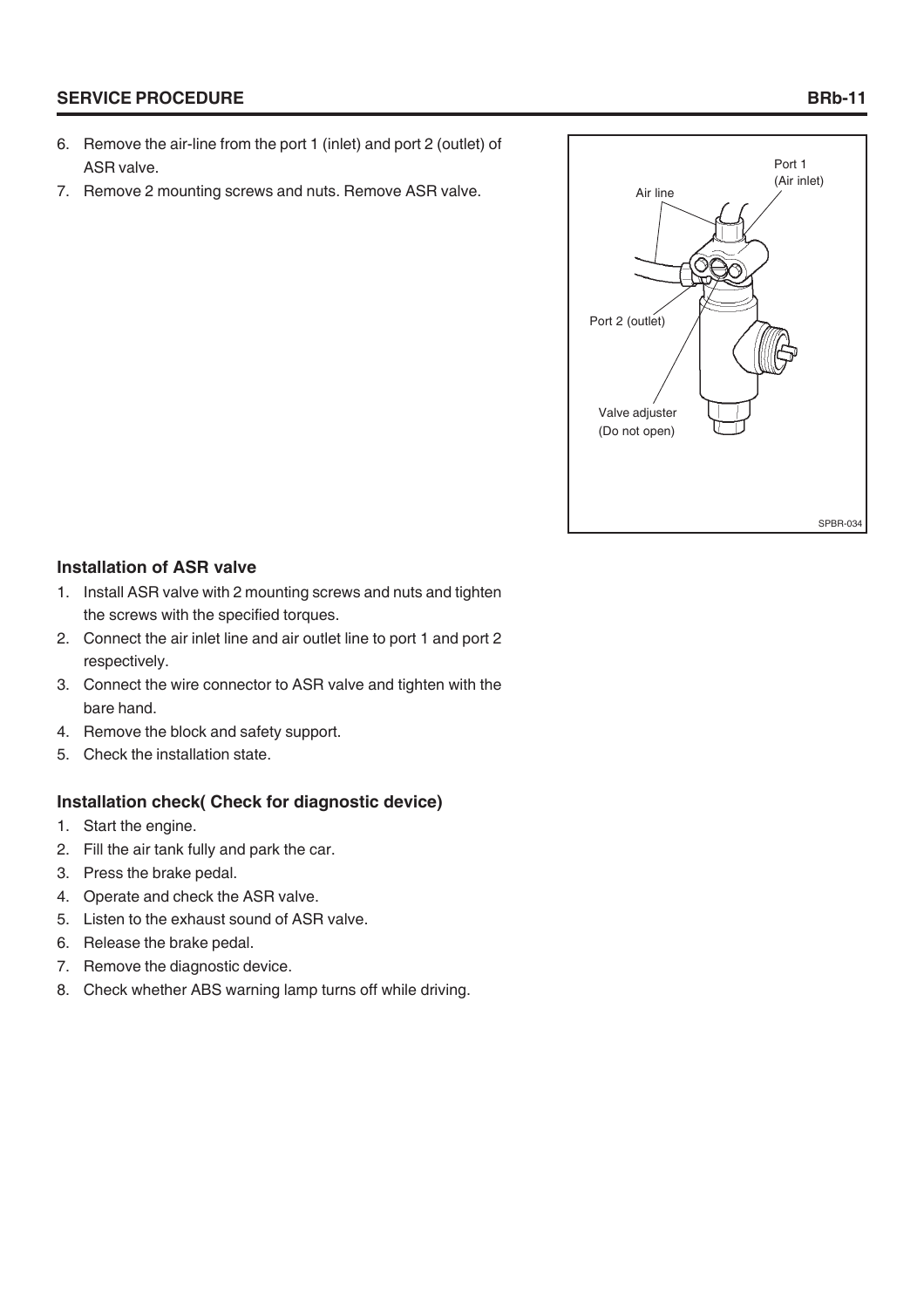# **FAULT DIAGNOSIS AND TROBLESHOOTING**

- 1. Diagnosis
	- Blink code diagnostic

Connect the connector under the instrument panel to the blink code switch. Diagnose any fault by operating the switch button as specified.

- Scan tool diagnostic Diagnose as the operation manual by connecting connector under the instrument panel to the connector of the diagnostic tool.
- When no tool is available. Connect the 2 wires to the connector as shown in the figure. Then you can diagnose by the blink code.





#### **KET TYPE**

|           |         | 2      | P            |              | ು      | O         |                | 8           | : RESERVED |
|-----------|---------|--------|--------------|--------------|--------|-----------|----------------|-------------|------------|
|           | Vehicle | CAN(L) | $LINK(-),B$  | <b>ABS</b>   | CAN-L  | L-LINE    | <b>K/ENTRY</b> |             |            |
|           | Speed   | SAE J  | SAE J        | <b>CHECK</b> | (Low   | IISO-9141 | <b>CODE</b>    |             |            |
|           |         | 1939   | 1708/1587    |              | speed) |           | <b>SAVING</b>  |             |            |
| <u> 9</u> |         | 10     |              | 12           | 13     | 14        | 15             | 16          |            |
|           |         | CAN(H) | $LINK(+), A$ |              | CAN-H  | l K-LINE  |                | <b>BATT</b> |            |
| GND       |         | SAE J  | SAE J        |              | (Low   | ISO-9141  |                | (12V, 24V)  |            |
|           |         | 1939   | 1708/1587    |              | speed) |           |                |             |            |
|           |         |        |              |              |        |           |                |             | 5TBE-101   |

#### 2. Operation of blink code

Press the blink code switch for a second and release it for the diagnosis.

One of the Following state can be the case in blink code diagnostic.

| <b>Symptom</b>                         | Cause                                    | Troubleshooting                   |
|----------------------------------------|------------------------------------------|-----------------------------------|
| ABS warning lamp doesn't turn on       | Bulb is not tightened enough or blown.   | Is the bulb blown?                |
| when the engine starts.                | Is the bulb blown?                       | Is the bulb disconnected?         |
|                                        | Improper battery voltage (it must be)    | Check ECU electrical wire of bat- |
|                                        | within 22 and 32v)                       | tery connector.                   |
|                                        |                                          | Measure the voltage.              |
| Blink code diagnostic failure          | Improper switch operation time           | Press the switch as specified.    |
| (ABS warning lamp is on after the op-  | Diagnosis = press it for a second        |                                   |
| eration of blink code diagnostic)      | Fault deletion = press it for 3 seconds. |                                   |
|                                        | Wire connection is wrong.                | Check the wire connection         |
| Warning lamp doesn't blink for 8 times | Fault still remains.                     | Find out and repair the fault.    |
| quickly after pressing the blink code  |                                          |                                   |
| switch for a minimum 3 seconds.        |                                          |                                   |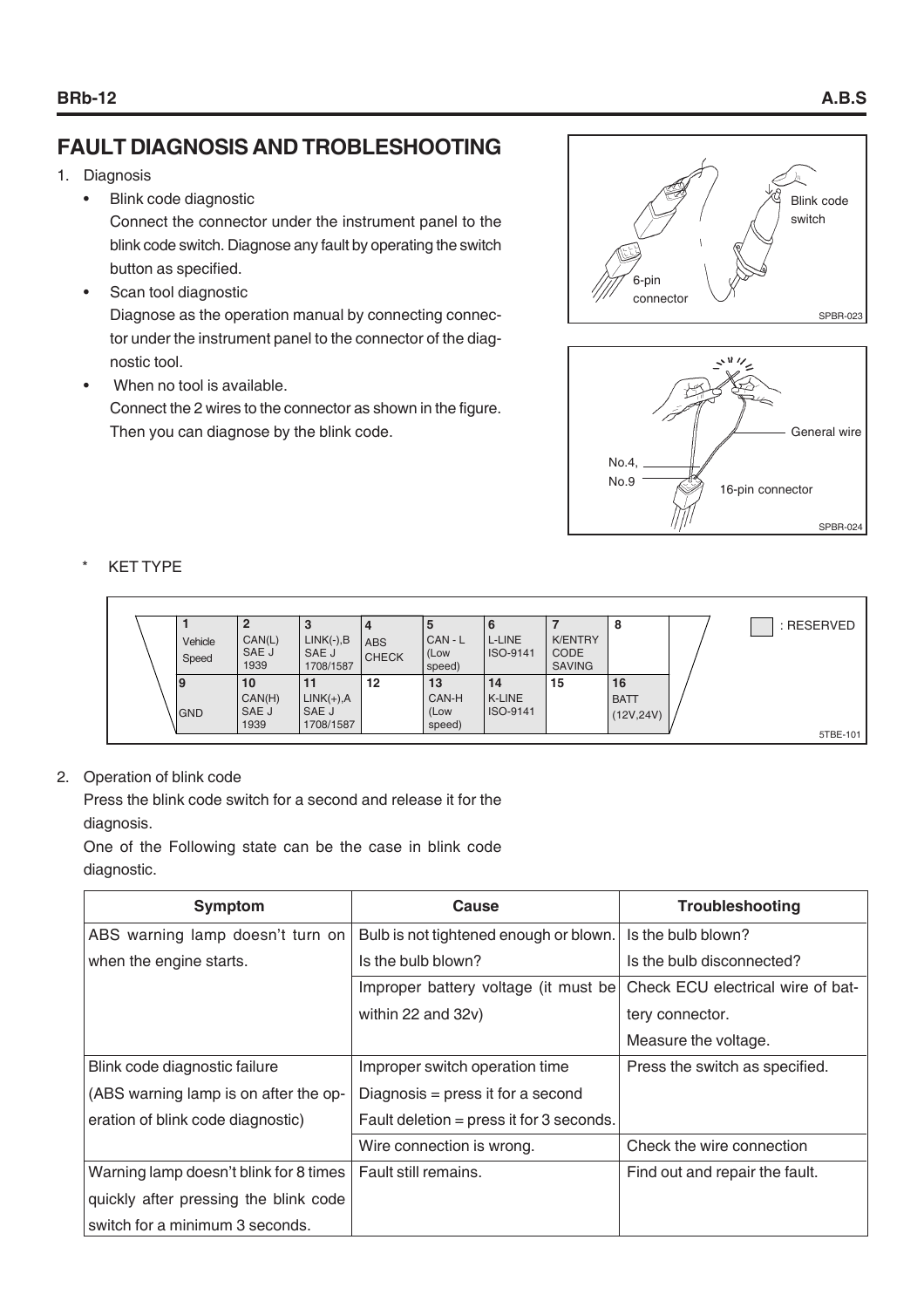### **TROUBLESHOOTING BRb-13**

#### 3. Diagnostic procedures

| <b>Description</b> | <b>Procedure</b>                                                         | <b>Warning lamp blinking</b>                | Troubleshooting                                                  |
|--------------------|--------------------------------------------------------------------------|---------------------------------------------|------------------------------------------------------------------|
| Diagnosis          | $\bullet$<br>Stage 1                                                     | 1. Normal if warning lamp turns on and      | Normal                                                           |
|                    | Turn the ignition key                                                    | turns off after a while.                    | (no troubleshooting is needed)                                   |
|                    | on                                                                       | 2. When warning lamp does not turn on,      | Check wire or bulb.                                              |
|                    |                                                                          | wire has fault or fuse is blown.            |                                                                  |
|                    |                                                                          | 3. If the warning lamp is on continuously,  | a. Proceed to stage 2                                            |
|                    |                                                                          | one of the following is the case,           | b. Proceed to stage 2.                                           |
|                    |                                                                          | a. Fault                                    | c. It's normal if the warning lamp turns                         |
|                    |                                                                          | Wheel speed sensor fault before<br>b.       | off after driving the vehicle with 7                             |
|                    |                                                                          | engine off.                                 | km/h (no troubleshooting is                                      |
|                    |                                                                          | c. Vehicle is not driven after ECU          | needed)                                                          |
|                    |                                                                          | troubleshooting.                            | d. Connect the connector                                         |
|                    |                                                                          | ECU connector is disconnected.<br>d.        |                                                                  |
|                    | Stage 2<br>$\bullet$                                                     | Warning lamp blinks with 2-digit blink      | Judge whether it is actual fault or                              |
|                    | Ground the terminal                                                      | code.                                       | memorized fault.                                                 |
|                    | No 4 of diagnosis                                                        |                                             | In case of actual fault.                                         |
|                    | connector for 0.5 or                                                     |                                             | Repeat the one blink code cycle.<br>$\qquad \qquad \blacksquare$ |
|                    | 3.0 seconds or con-                                                      |                                             | In case of memorized fault                                       |
|                    | nect it to the terminal                                                  |                                             | - Blinking stops after showing the                               |
|                    | No 9.                                                                    |                                             | memorized faults. (Displayed only                                |
|                    |                                                                          |                                             | once)                                                            |
|                    | $\bullet$ Stage 3                                                        | First unit blinking = blinking 1 to 8 times | Find out the faulty position reading the                         |
|                    | Check the blink code After 1.5 seconds                                   |                                             | fault codes.                                                     |
|                    | by counting the                                                          | $2nd$ unit blinking = blinking 1 to 6 times |                                                                  |
|                    | blinking                                                                 | Repeat the first unit blinking after 4 sec- |                                                                  |
|                    |                                                                          | onds                                        |                                                                  |
|                    | • Stage 4                                                                | In case of actual fault                     | Shoot the trouble and Repeat stage                               |
|                    | Turn the ignition key                                                    | In case of memorized fault                  | 1, 2 and 3 until it shows the normal                             |
|                    | off and shoot the fault.                                                 |                                             | $code(1-1)$                                                      |
|                    |                                                                          |                                             | Record the trouble for later use.                                |
|                    |                                                                          |                                             | (The last fault is displayed first code)                         |
| Fault              | $\bullet$ Stage 5                                                        | System code is displayed after warning      |                                                                  |
| deletion           | Turn the ignition key on<br>and ground the terminal                      | lamp blinking for 8 times.                  | All faults are deleted.                                          |
|                    | No 4 of diagnosis con-                                                   | In case it won't blink 8 times.             | Actual fault remains.                                            |
|                    | nectorfor 3.0 or 6.3 sec-<br>onds or connect it to the<br>terminal No 9. | (System code is displayed)                  | (Repeat the stage 1 through stage 5)                             |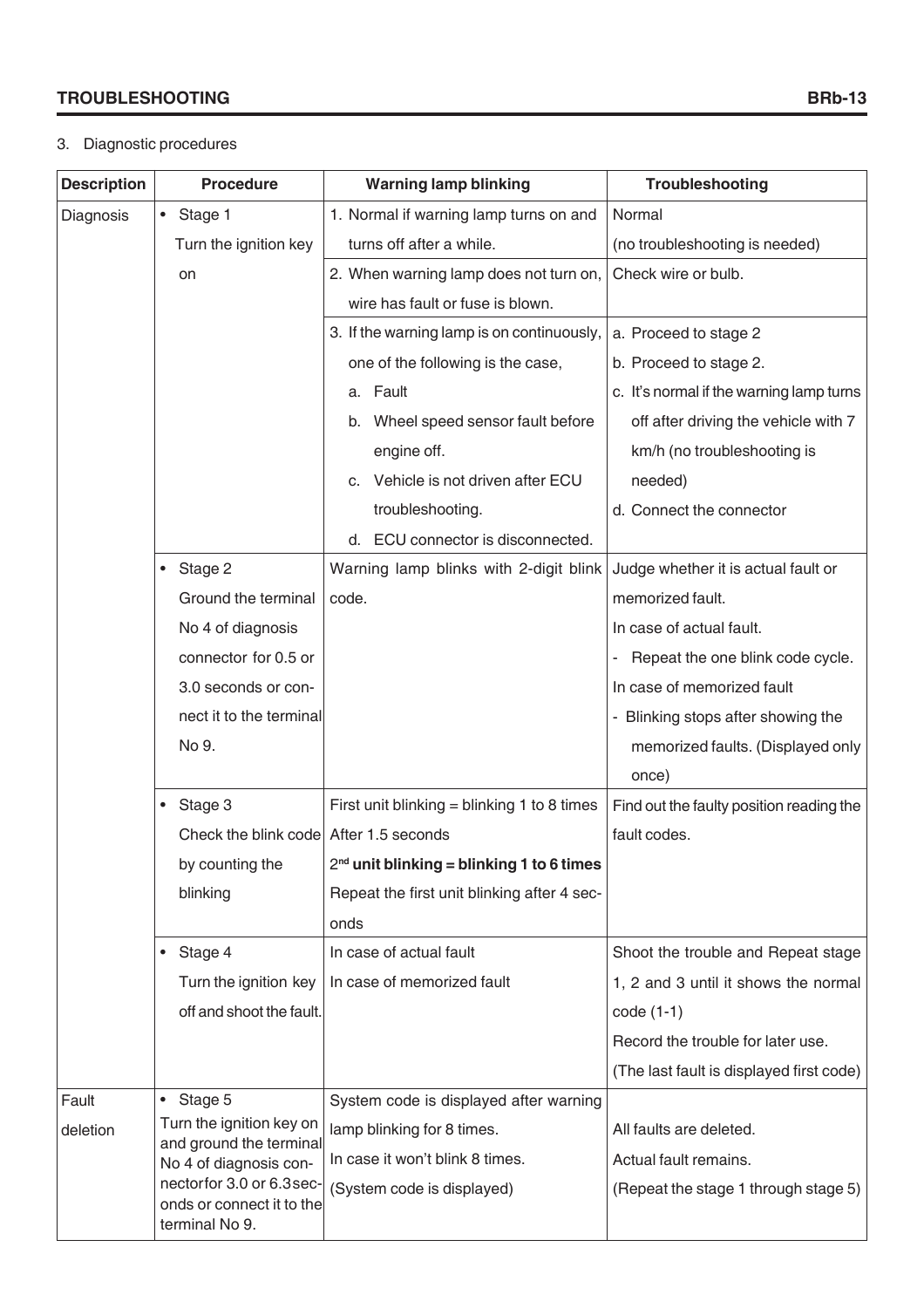#### **ABS warning lamp mode and blink mode**

- 1. Warning lamp operation
	- 1) When system is normal



2) When system is abnormal (now)



3) When sensor is abnormal in previous ignition on (normal now)



- 2. Fault diagnosis and fault code deletion using warning lamp
	- 1) Diagnosis mode
		- a. Self-diagnostic mode start
			- Turn on the self-diagnostic switch on for 0.5 to 3.0 seconds
			- If it is faulty now, it displays only 1 fault that happened lately.

 Turning on the self-diagnostic switch is the same as connecting the terminal No 4 and terminal No 9 of the KET type diagnosis connector.



If it is not faulty now, it displays the latest 4 fault codes in sequence from the latest one and the other fault codes more than 4 are displayed regardless of time sequence.



Self-diagnostic mode terminates once ignition switch is turned off or vehicle speed is detected.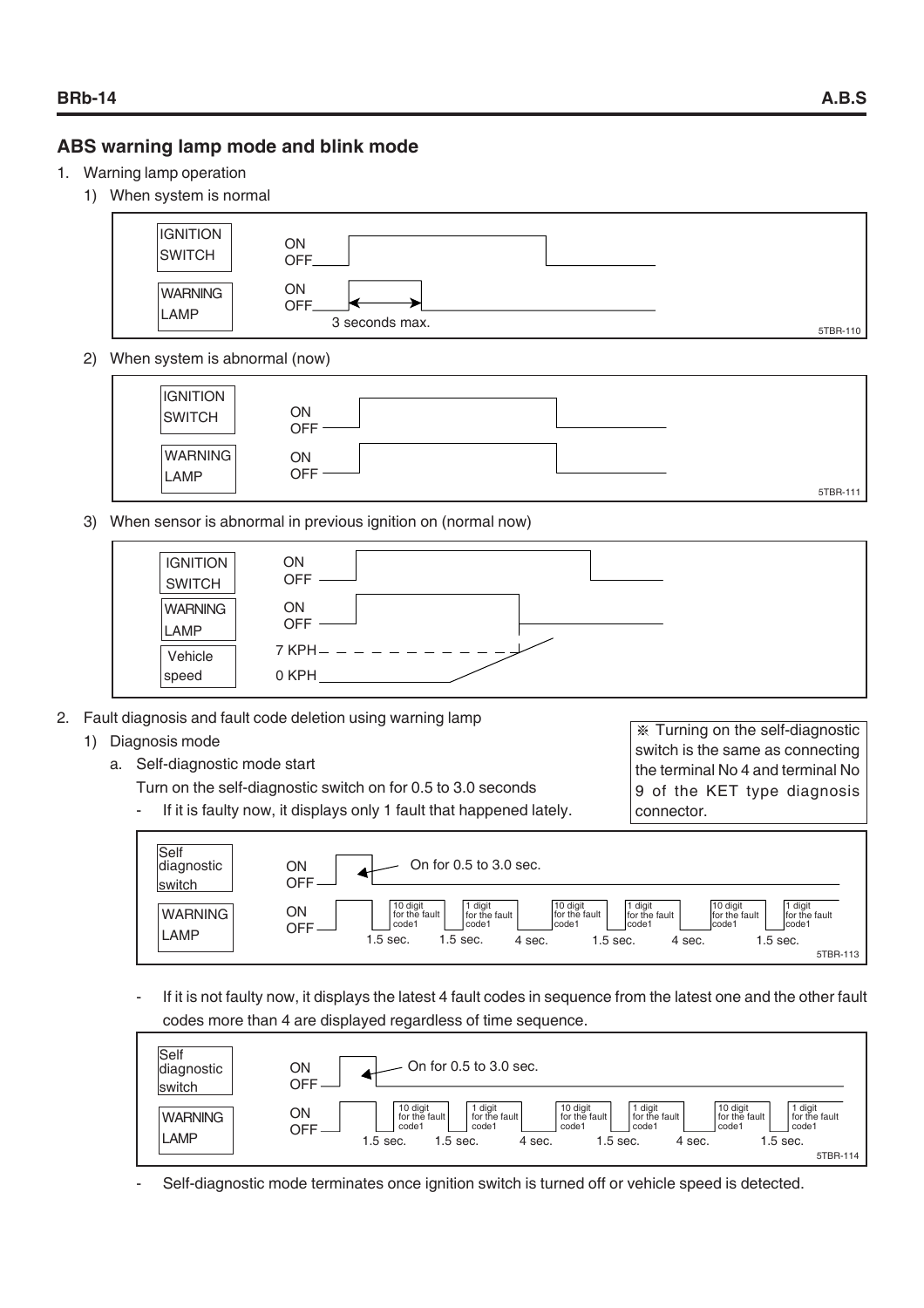#### **TROUBLESHOOTING BRb-15**

b. Blink stops if the ECU terminal of warning lamp is grounded for 6.3 to 15.0 seconds during blink code output.



- c. If self-diagnostic switch is on more than 15 seconds in ignition on state, it judges as lamp fails and stores the mode into EEPROM.
- 2) System mode (fault code deletion)
	- a. System mode start

Turn on the self-diagnostic switch for 3.0 to 6.3 seconds in ignition switch on state, and then system mode starts.

When system is faulty now: system code is displayed continuously without fault code deletion.



When system is not faulty now: fault code is deleted and system code is displayed after lamp blinking 8 times in a short intervals.

| Self<br>diagnostic<br>switch | ON<br>OFF-                     | On for 3 to 6 sec. |        |        |          |
|------------------------------|--------------------------------|--------------------|--------|--------|----------|
| <b>WARNING</b><br>LAMP       | ON<br><b>OFF</b><br>$1.5$ sec. | 4 sec.             | 4 sec. | 4 sec. |          |
|                              |                                | 8XFAST: CLEAR ALL  |        |        | 5TBR-117 |

System code

- No 1: 6S/6M (6X2ATC), No 2 : 4S/4M, No 3 : 4S/3M (MAR/VAR FRONT), No 4 : 6S/4M, No 5 : 6S/6M (6X4ATC), No 6 : 4S/3M (VAR REAR), No 7 : 4S/2M(VAR BOTH)
- b. Function test (retarder reconfiguration)

#### After system code output for 3 times

If the self-diagnostic switch is turned on 3 times with the interval of 0.5 and 3.0 seconds, retarder or exhaust relay is reset. In other words, retarder configuration is executed.



#### $\mathbb{X}$ blink code timing

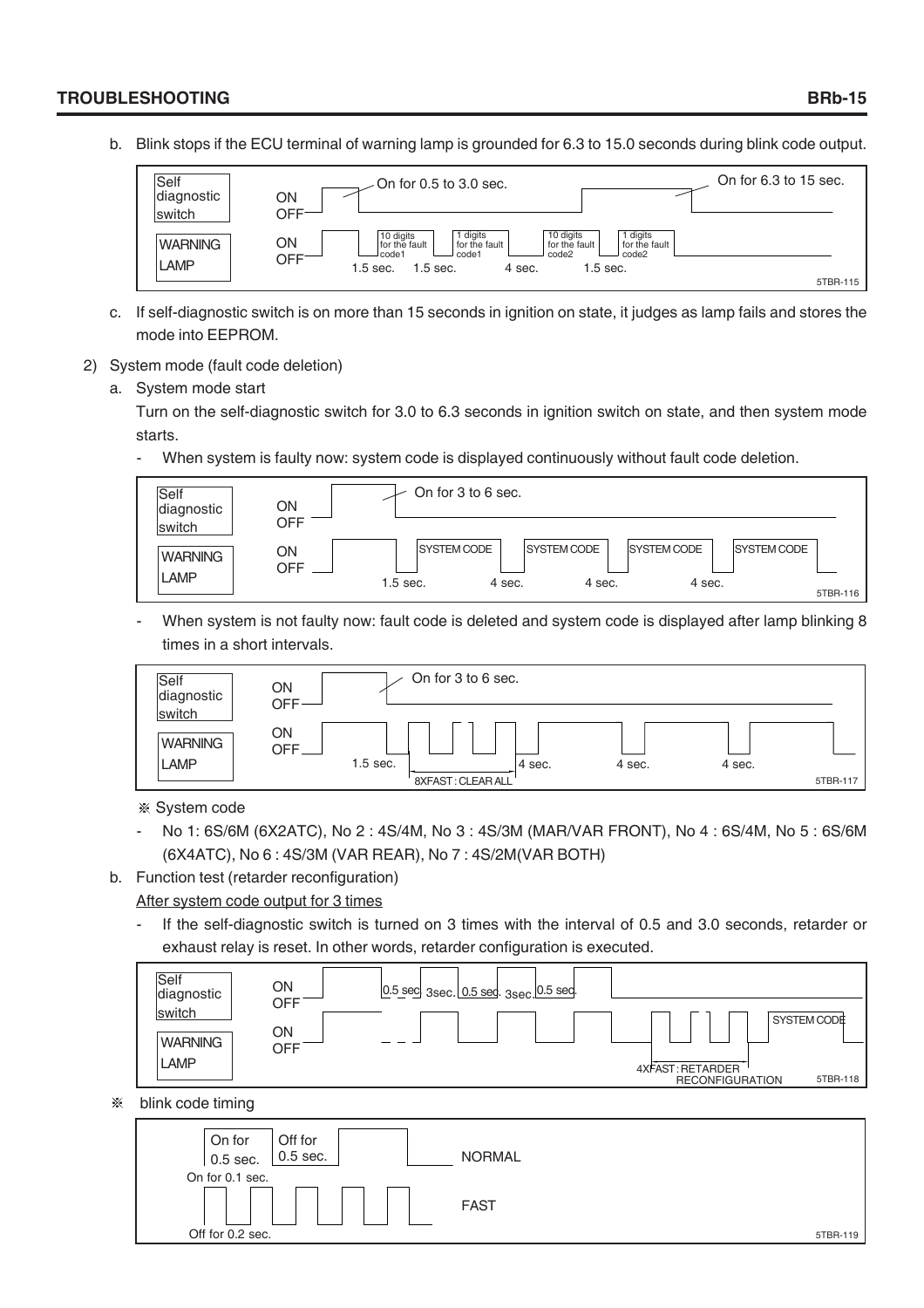#### 3. Specification of fault codes

| 1st digit (Fault type)                                        | 2nd digit (Fault location)      |
|---------------------------------------------------------------|---------------------------------|
| 1=No faulty                                                   | 1=No faulty                     |
| 2=ABS Modulator                                               | 1=FRT STEER AXLE RH             |
| 3=Too much air gap (Clearance between sensor and pulse wheel) | 2=FRT STEER AXLE LH             |
| 4=Short or disconnection of sensor harness                    | 3=REAR DRIVE AXLE RH            |
| 5=Sensor signal poor                                          | 4=REAR DRIVE AXLE LH            |
| 6=Pulse ring defect                                           |                                 |
| 7=System faulty                                               | 1=Data communication poor       |
|                                                               | 2=ASR valve faulty              |
|                                                               | 3=Exhaust brake relay faulty    |
|                                                               | 4=ABS warning lamp faulty       |
|                                                               | 5=Poor set up ASR               |
|                                                               | 6=Poor ASR engine control valve |
| 8=ECU                                                         | 1=Too low voltage               |
|                                                               | 2=Too high voltage              |
|                                                               | 3=Internal faulty               |
|                                                               | 4=System faulty                 |
|                                                               | 4=Ground faulty                 |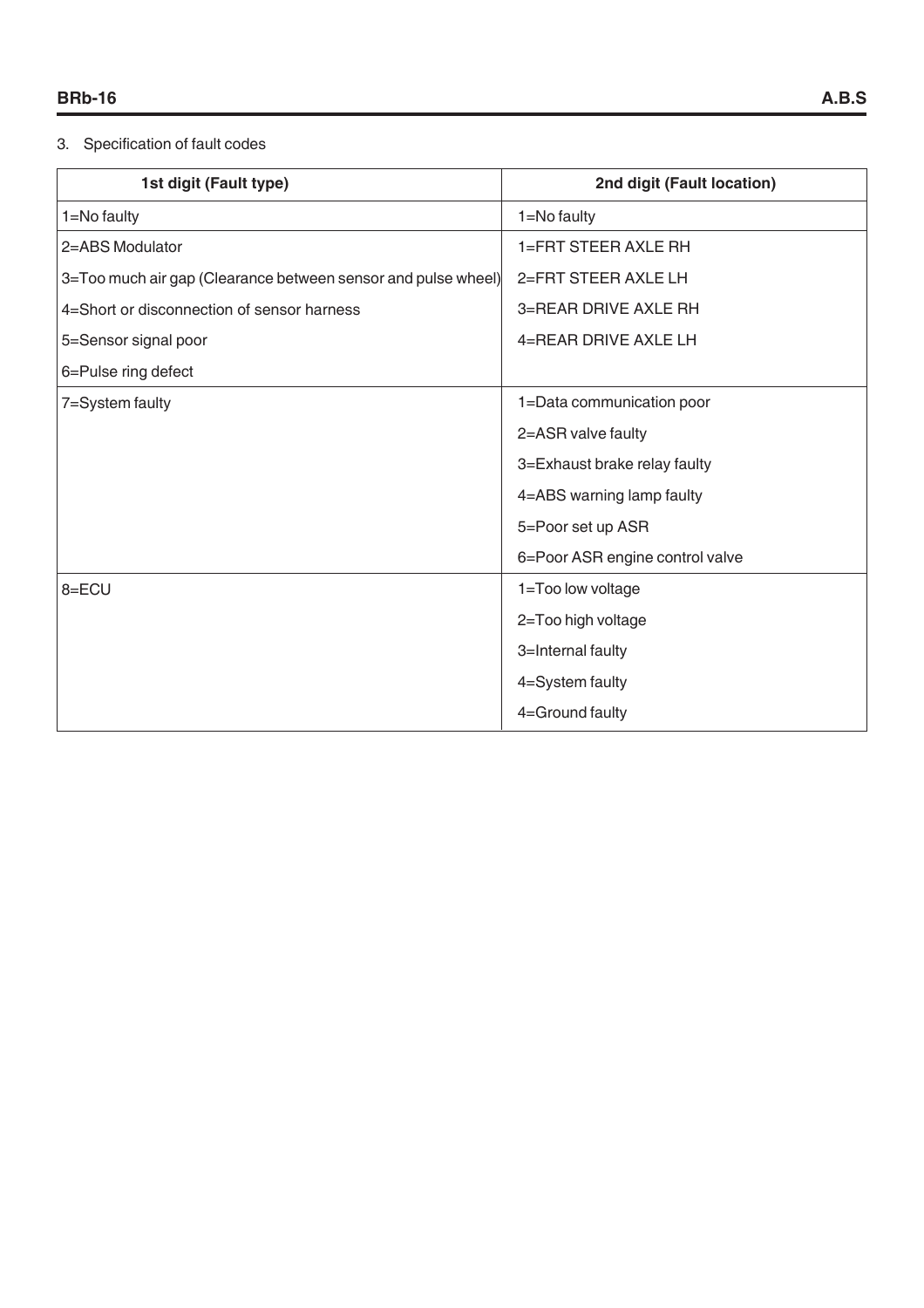| <b>Fault location</b> | <b>Faulty Description</b>  | <b>Fault</b><br>Code | <b>System reaction</b>     | Remedy<br>type   | <b>Remarks</b> |
|-----------------------|----------------------------|----------------------|----------------------------|------------------|----------------|
| <b>WSS FRT LH</b>     | Air gap                    | 32                   | ABS:                       | 1                |                |
|                       | Tire size                  | 52                   | Doesn't active at specific | $\overline{2}$   |                |
|                       | Short at power supply      | 42                   | wheel                      | 3                |                |
|                       | Short at ground            | 42                   |                            | $\overline{4}$   |                |
|                       | Circuit cut                | 42                   | ATC:                       | 5                |                |
|                       | Circuit short              | 42                   | Doesn't active             | 6                |                |
|                       | Pulse ring                 | 62                   |                            | $\overline{7}$   |                |
|                       | Slip                       | 32                   |                            | 8                |                |
|                       | Circuit problem            | 52                   |                            | $\boldsymbol{9}$ |                |
|                       | Speed signal poor          | 32                   |                            | 10               |                |
|                       | Abnormal speed(Chattering) | 52                   |                            | 11               |                |
|                       | Abnormal frequency         | 52                   |                            | 12               |                |
| <b>WSS FRT RH</b>     | Air gap                    | 31                   | ABS:                       | 1                |                |
|                       | Tire size                  | 51                   | Doesn't active at specific | $\overline{2}$   |                |
|                       | Short at power supply      | 41                   | wheel                      | 3                |                |
|                       | Short at ground            | 41                   |                            | $\overline{4}$   |                |
|                       | Circuit cut                | 41                   | ATC:                       | 5                |                |
|                       | Circuit short              | 41                   | Doesn't active             | 6                |                |
|                       | Pulse ring                 | 61                   |                            | $\overline{7}$   |                |
|                       | Slip                       | 31                   |                            | 8                |                |
|                       | Circuit problem            | 51                   |                            | $\boldsymbol{9}$ |                |
|                       | Speed signal poor          | 31                   |                            | 10               |                |
|                       | Abnormal speed(Chattering) | 51                   |                            | 11               |                |
|                       | Abnormal frequency         | 51                   |                            | 12               |                |
| WSS REAR LH           | Air gap                    | 34                   | ABS:                       | $\mathbf{1}$     |                |
|                       | Tire size                  | 54                   | Doesn't active at specific | $\overline{2}$   |                |
|                       | Short at power supply      | 44                   | wheel                      | 3                |                |
|                       | Short at ground            | $\overline{44}$      |                            | $\overline{4}$   |                |
|                       | Circuit cut                | 44                   | ATC:                       | $\mathbf 5$      |                |
|                       | Circuit short              | 44                   | Doesn't active             | 6                |                |
|                       | Pulse ring                 | 64                   |                            | $\overline{7}$   |                |
|                       | Slip                       | 34                   |                            | 8                |                |
|                       | Circuit problem            | 54                   |                            | 9                |                |
|                       | Speed signal poor          | 34                   |                            | 10               |                |
|                       | Abnormal speed(Chattering) | 54                   |                            | 11               |                |
|                       | Abnormal frequency         | 54                   |                            | 12               |                |
| WSS REAR RH           | Air gap                    | 36                   | ABS:                       | 1                |                |
|                       | Tire size                  | 56                   | Doesn't active at specific | $\overline{2}$   |                |
|                       | Short at power supply      | 46                   | wheel                      | 3                |                |
|                       | Short at ground            | 46                   |                            | $\overline{4}$   |                |
|                       | Circuit cut                | 46                   | ATC:                       | 5                |                |
|                       | Circuit short              | 46                   | Doesn't active             | 6                |                |
|                       | Pulse ring                 | 66                   |                            | $\overline{7}$   |                |
|                       | Slip                       | 36                   |                            | 8                |                |
|                       | Circuit problem            | 56                   |                            | 9                |                |
|                       | Speed signal poor          | 36                   |                            | 10 <sup>1</sup>  |                |
|                       | Abnormal speed(Chattering) | 56                   |                            | 11               |                |
|                       | Abnormal frequency         | 56                   |                            | 12               |                |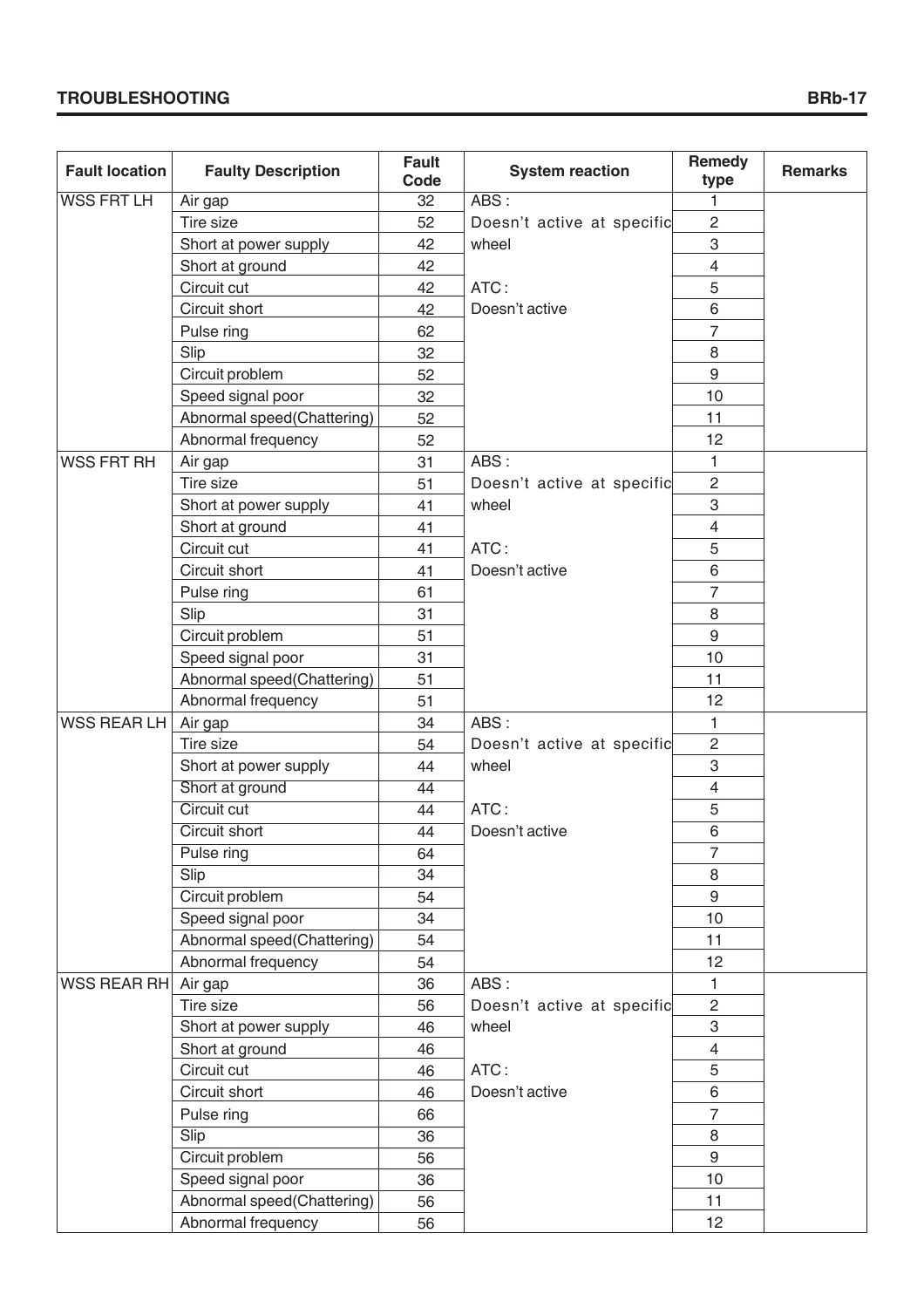| <b>Fault location</b> | <b>Faulty Description</b>       | <b>Fault</b><br>Code | <b>System reaction</b>     | Remedy<br>type  | <b>Remarks</b> |
|-----------------------|---------------------------------|----------------------|----------------------------|-----------------|----------------|
| <b>WSS 3RD LH</b>     | Air gap                         | 35                   | ABS:                       | 1               |                |
|                       | Tire size                       | 55                   | Doesn't active at specific | $\overline{c}$  |                |
|                       | Short at power supply           | 45                   | wheel                      | 3               |                |
|                       | Short at ground                 | 45                   |                            | 4               |                |
|                       | Circuit cut                     | 45                   | ATC:                       | 5               |                |
|                       | Circuit short                   | 45                   | Doesn't active             | 6               |                |
|                       | Pulse ring                      | 65                   |                            | $\overline{7}$  |                |
|                       | Slip                            | 35                   |                            | 8               |                |
|                       | Circuit problem                 | 55                   |                            | 9               |                |
|                       | Speed signal poor               | 35                   |                            | 10              |                |
|                       | Abnormal speed(Chattering)      | 55                   |                            | 11              |                |
|                       | Abnormal frequency              | 55                   |                            | 12              |                |
| <b>WSS 3RD RH</b>     | Air gap                         | 33                   | ABS:                       | 1               |                |
|                       | Tire size                       | 53                   | Doesn't active at specific | $\overline{c}$  |                |
|                       | Short at power supply           | 43                   | wheel                      | 3               |                |
|                       | Short at ground                 | 43                   |                            | 4               |                |
|                       | Circuit cut                     | 43                   | ATC:                       | 5               |                |
|                       | Circuit short                   | 43                   | Doesn't active             | 6               |                |
|                       | Pulse ring                      | 63                   |                            | $\overline{7}$  |                |
|                       | Slip                            | 33                   |                            | 8               |                |
|                       | Circuit problem                 | 53                   |                            | 9               |                |
|                       | Speed signal poor               | 33                   |                            | 10              |                |
|                       | Abnormal speed(Chattering)      | 53                   |                            | 11              |                |
|                       | Abnormal frequency              | 53                   |                            | 12              |                |
| <b>MODULATOR</b>      | Inlet, outlet valve circuit cut | 22                   | ABS:                       | 13              |                |
| <b>FRT LH</b>         | Circuit cut                     | 22                   | Doesn't active at specific | 15              |                |
|                       | Short at ground                 | 22                   | wheel                      | 16              |                |
|                       | Short at power supply           | 22                   | Does'nt active at FRT RH.  | 14              |                |
|                       |                                 |                      | REAR LH(3RD LH), ATC       |                 |                |
| <b>MODULATOR</b>      | Inlet, outlet valve circuit cut | 21                   | ABS:                       | $\overline{13}$ |                |
| FRT RH                | Circuit cut                     | 21                   | Doesn't active at specific | 15              |                |
|                       | Short at ground                 | 21                   | wheel                      | 16              |                |
|                       | Short at power supply           | 21                   | Does'nt active at FRT RH,  | 14              |                |
|                       |                                 |                      | REAR LH(3RD LH), ATC       |                 |                |
| <b>MODULATOR</b>      | Inlet, outlet valve circuit cut | 24                   | ABS:                       | 13              |                |
| <b>REARLH</b>         | Circuit cut                     | 24                   | Doesn't active at specific | 15              |                |
|                       | Short at ground                 | 24                   | wheel                      | 16              |                |
|                       | Short at power supply           | 24                   | Does'nt active at FRT RH,  | 14              |                |
|                       |                                 |                      | REAR LH(3RD LH), ATC       |                 |                |
| <b>MODULATOR</b>      | Inlet, outlet valve circuit cut | 23                   | ABS:                       | 13              |                |
| <b>REAR RH</b>        | Circuit cut                     | 23                   | Doesn't active at specific | 15              |                |
|                       | Short at ground                 | 23                   | wheel                      | 16              |                |
|                       | Short at power supply           | 23                   | Does'nt active at FRT RH,  | 14              |                |
|                       |                                 |                      | REAR LH(3RD LH), ATC       |                 |                |
| <b>MODULATOR</b>      | Inlet, outlet valve circuit cut | 26                   | ABS:                       | 13              |                |
| 3RD LH                | Circuit cut                     | 26                   | Doesn't active at specific | 15              |                |
|                       | Short at ground                 | 26                   | wheel                      | 16              |                |
|                       | Short at power supply           | 26                   | Does'nt active at FRT RH,  | 14              |                |
|                       |                                 |                      | REAR LH(3RD LH), ATC       |                 |                |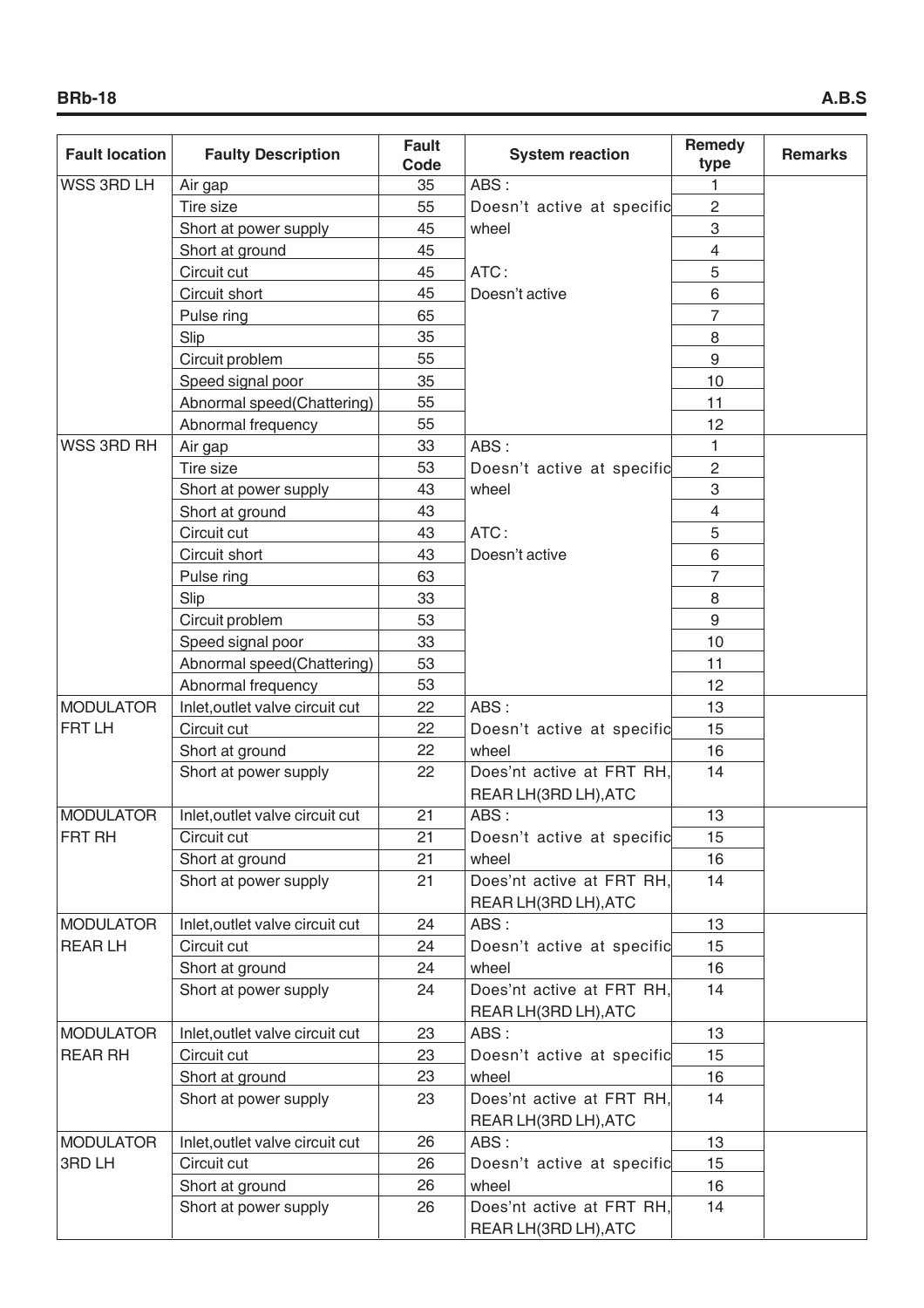#### **TROUBLESHOOTING**

| <b>Fault location</b> | <b>Faulty Description</b>                | <b>Fault</b><br>Code | <b>System reaction</b>                            | Remedy<br>type | <b>Remarks</b> |
|-----------------------|------------------------------------------|----------------------|---------------------------------------------------|----------------|----------------|
| <b>MODULATOR</b>      | Inlet, outlet valve circuit cut          | 25                   | ABS:                                              | 13             |                |
| 3RD LH                | Circuit cut                              | 25                   | Doesn't active at specific                        | 15             |                |
|                       | Short at ground                          | 25                   | wheel                                             | 16             |                |
|                       | Short at power supply                    | 25                   | Does'nt active at FRT RH.<br>REAR LH(3RD LH), ATC | 14             |                |
| Retardar              | Short at power supply                    | 73                   | Doesn't active at DBR                             | 17             |                |
| (DBR circuit)         | Circuit cut                              | 73                   |                                                   | 59             |                |
|                       | Short at ground                          | 73                   |                                                   | 19             |                |
| Power                 | DIAGONAL1 GND is disconnected from power | 85                   | ABS:                                              | 20             |                |
|                       | Low voltage (DIAGONAL1 POWER)            | 81                   | Does'nt active at FRT RH,                         | 21             |                |
|                       | DIAGONAL1 POWER CUT                      | 85                   | REAR LH, 3RD LH                                   | 22             |                |
|                       | Abnormal valve relay DIAGONAL1 Power     | 83                   | Doesn't active at ATC                             | 23             |                |
|                       | DIAGONAL1 GND is disconnected            | 85                   | ABS: Active, Warning lamp: ON                     | 24             |                |
|                       | DIAGONAL2 GND is disconnected from power | 85                   | ABS:                                              | 25             |                |
|                       | Low voltage (DIAGONAL2 POWER)            | 81                   | Does'nt active at FRT RH,                         | 26             |                |
|                       | DIAGONAL2 POWER CUT                      | 85                   | REAR LH, 3RD LH                                   | 27             |                |
|                       | Abnormal valve relay DIAGONAL2 Power     | 83                   | Doesn't active at ATC                             | 23             |                |
|                       | DIAGONAL2 GND is disconnected            | 85                   | ABS: Active, Warning lamp: ON                     | 29             |                |
|                       | DIAGONAL 1,2 Over voltage                | 82                   | Doesn't active at ATC, ABS                        | 49             |                |
| Diff Brake Valve      | Short at power supply                    | 72                   | ABS:                                              | 17             |                |
|                       |                                          |                      | Does'nt active at FRT RH,                         |                |                |
|                       | Circuit cut                              | 72                   | REAR LH, 3RD LH                                   | 18             |                |
|                       | Short at ground                          | 72                   | Doesn't active at DIFF.LOCK                       | 19             |                |
| Diff Lock             | Short at power supply                    | 76                   | ABS:                                              | 17             |                |
|                       |                                          |                      | Does'nt active at FRT RH.                         |                |                |
|                       | Circuit cut                              | 76                   | REAR LH, 3RD LH                                   | 18             |                |
|                       | Short at ground                          | 76                   | Doesn't active at ATC                             | 19             |                |
| <b>PROP Valve</b>     | Short at power supply                    | 76                   | Doesn't active at DIFF.LOCK                       | 17             |                |
|                       | Circuit cut                              | $\overline{76}$      |                                                   | 18             |                |
|                       | Short at ground                          | 76                   |                                                   | 19             |                |
| Warning lamp          | Abnormal warning lamp                    | 74                   | Always light on                                   | 40             |                |
| CAN                   | Abnormal                                 | 71                   | <b>ATC: Active</b>                                | 41             |                |
|                       | Cut                                      | 71                   | Doesn't active at ATC                             | 42             |                |
|                       | Short at ground                          | 71                   |                                                   | 43             |                |
|                       | Too much time                            | 71                   |                                                   | 44             |                |
|                       | Internal error                           | 83                   |                                                   | 45             |                |
| CONFIGURA-            | Abnormal ATC                             | 75                   | Doesn't active at ATC, ABS                        | 50             |                |
| <b>TION</b>           | Abnormal ABS                             | 84                   |                                                   | 51             |                |
| <b>EEPROM</b>         | Abnormal wheel parameter                 | 84                   | Doesn't active at ATC, ABS                        | 52             |                |
|                       | Abnormal check sum                       | 84                   |                                                   | 53             |                |
| ECU                   | Internal error                           | 83                   | Doesn't active at ATC, ABS                        | 54             |                |
|                       | Short at load                            | 84                   |                                                   | 55             |                |
|                       | Over slip/ dienamo test                  | 71                   |                                                   | 56             |                |
|                       | Modulater valve operating time           | 21                   |                                                   | 57             |                |
|                       | Internal error                           | 83                   |                                                   | 58             |                |

SID : Subsystem IDentifier

FMI : Fault mode IDentifier

WSS : Wheel Speed Sensor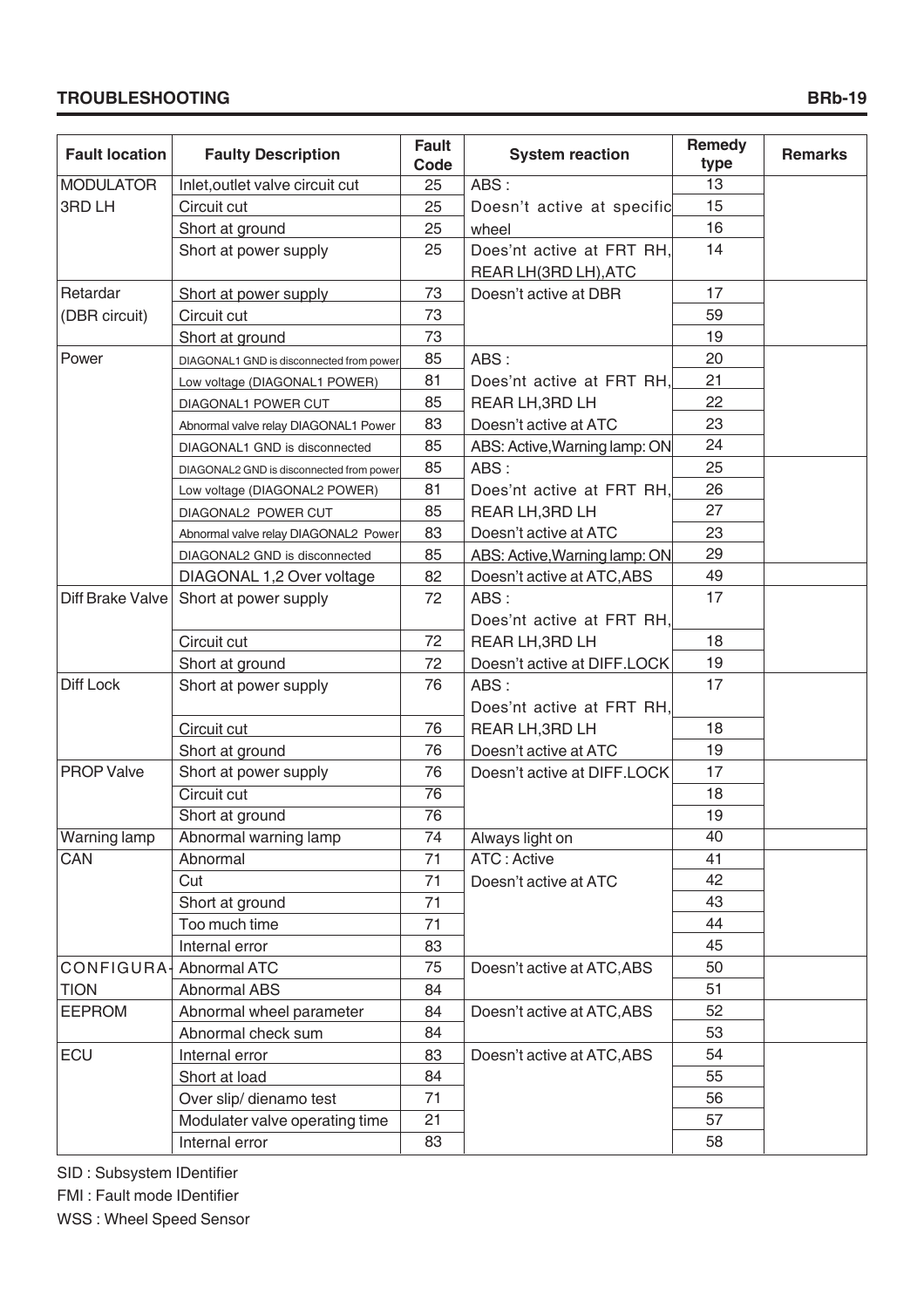| Code             | Fault cause / repair                                                                                                       |
|------------------|----------------------------------------------------------------------------------------------------------------------------|
| $\mathbf{1}$     | Vehicle speed amplitude is too low. Check axle bearing, pulse ring teeth and push the sensor fully once again.             |
| $\overline{2}$   | Tire size or the number of pulse ring teeth is different from other wheels.                                                |
| 3                | Check wire ring. DC power is detected at sensor wire.                                                                      |
| $\overline{4}$   | Check sensor wiring. Replace the sensor if needed. Ground short is detected. Normal value is approximately 1.6 $k\Omega$ . |
| 5                | Check sensor wiring. Replace the sensor if needed. Circuit short is detected.                                              |
| 6                | Check sensor wiring. Replace the sensor if needed. Short between 2 sensor wires (IG/IGM) is detected.                      |
| $\overline{7}$   | Check any damage of pulse ring with the tester. Replace it if it gets faulty repeatedly. If air gap code is detected       |
|                  | along with this code, adjust the air gap. Air gap is displayed periodically with its rotations.                            |
| 8                | Adjust the air gap. This code is displayed when the slip is detected more than 16 seconds. (In case of dynamo test)        |
| $\boldsymbol{9}$ | Check the inconsistency with other sensors. IG or IGM of other sensors is detected. Repair the circuit.                    |
| 10               | Check the air gap. Check any poor connection between wire and connector. Measure the amplitude of sensor                   |
|                  | signals and compare it with the specified value. Fault code due to wrong signals of the temporary wheel speed              |
|                  | sensor.                                                                                                                    |
| 11               | Check any poor connection between wire and connector. Check any damage on pulse ring. Measure the ampli-                   |
|                  | tude of sensor signals and compare it with the specified value. No countermeasure is available if it is due to             |
|                  | brake squeeze or chattering.                                                                                               |
| 12               | Check any poor connection between wire and connector. Replace ECU, if the fault repeats.                                   |
| 13               | Check the modulator wire. Common mode of inlet (EV) or outlet (AV) is disconnected temporarily or permanently.             |
|                  | In case of normal, the value of AV to common and EV to common is approximately 5.5 $\Omega$ , and the value from AV        |
|                  | to EV is about 1.1 $\Omega$ .                                                                                              |
| 14               | Check the modulator wire. Inlet (EV) or outlet (AV) circuit is short form the power.                                       |
| 15               | Check the modulator wire. Inlet (EV) or outlet (AV) circuit is blown. It's identical with code. 13.                        |
| 16               | Check the modulator wire. Inlet (EV) or outlet (AV) circuit is disconnected from GND.                                      |
| 17               | Check wire. Output is disconnected from power.                                                                             |
| 18               | Check wire. Output is disconnected.                                                                                        |
| 19               | Check wire. Output is disconnected from GND.                                                                               |
| 20               | Check front LH, rear RH, 3rd RH modulator wire. Common mode of modulator is disconnected from the power.                   |
| 21               | Check power wire and fuse. Voltage is too low.                                                                             |
| 22               | Check terminal 12 (GND) of 18P connector. It's not connected to GND.                                                       |
| 23               | If this fault repeats, replace ECU. Inner relay of ECU is wrong.                                                           |
| 24               | Check front LH, rear RH, 3rd RH modulator wire. Common mode of modulator is disconnected from GND                          |
| 25               | Check front RH, rear LH, 3rd LH modulator wires. Common mode of modulator is disconnected from the power                   |
| 26               | Check power wire and fuse. Voltage is too low.                                                                             |
| 27               | Check terminal 11 (GND) of 19P connector. It's not connected to GND.                                                       |
| 29               | Check front RH, rear LH, 3rd LH modulator wires. Common mode of modulator is disconnected from GND.                        |
| 40               | Check wire and IND bulb. Have you ever pressed ABS check switch more than 16 seconds? Output mode                          |
|                  | cannot detect the load. Adjust wheel speed sensor signal or check tire size.                                               |
| 41               | Adjust wheel speed sensor signal or check tire size.                                                                       |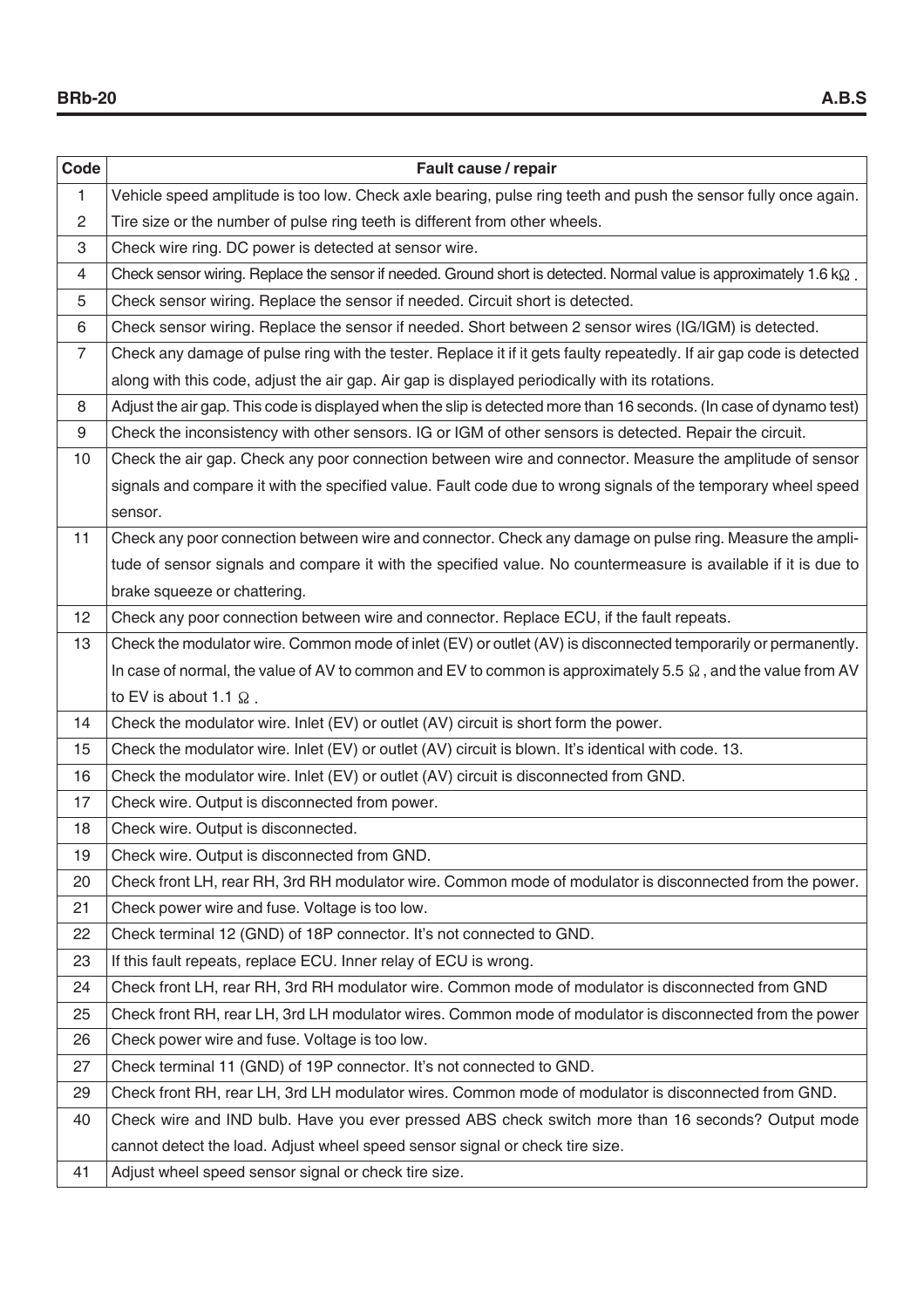| Code | Fault cause / repair                                                                                              |
|------|-------------------------------------------------------------------------------------------------------------------|
| 42   | Check wire. More than one SAE J1939 data link wire is not connected.                                              |
| 43   | Check wire. More than one SAE J1939 data link wire is disconnected.                                               |
| 44   | Check other ECU, which uses SAE J1939. That ECU transmits wrong signals.                                          |
| 45   | If this fault repeats, replace ECU.                                                                               |
| 49   | Check alternator and battery. It shows too high voltage more than 5 seconds.                                      |
| 50   | Check the parameter setting. Diff valve is detected under the condition of no Engine Control Unit (CAN, PWM,      |
|      | PROP)                                                                                                             |
| 51   | Wrong ECU                                                                                                         |
| 52   | Check the parameter setting. If this fault repeats, replace ECU.                                                  |
| 53   | Check the parameter setting. Didn't you remove the connector while diagnosing with diagnostic equipment?          |
|      | Reset the parameter.                                                                                              |
| 54   | Replace ECU if this fault repeats.                                                                                |
| 55   | Modulator is not connected. This fault is not memorized. It is normal if this code shows up in the EOL test where |
|      | CAB is only assembled.                                                                                            |
| 56   | Check air gap. One axle rotated faster than the other axle. It is normal if it shows up in the speed test of R/T. |
| 57   | Modulator keeps operating more than 3 minutes. It comes back to normal after some delay.                          |
| 58   | Replace ECU if this fault repeats.                                                                                |
| 59   | Check wire. No load on the DBR output mode. Load was detected before. Reset the parameter setting if there        |
|      | is no actual load.                                                                                                |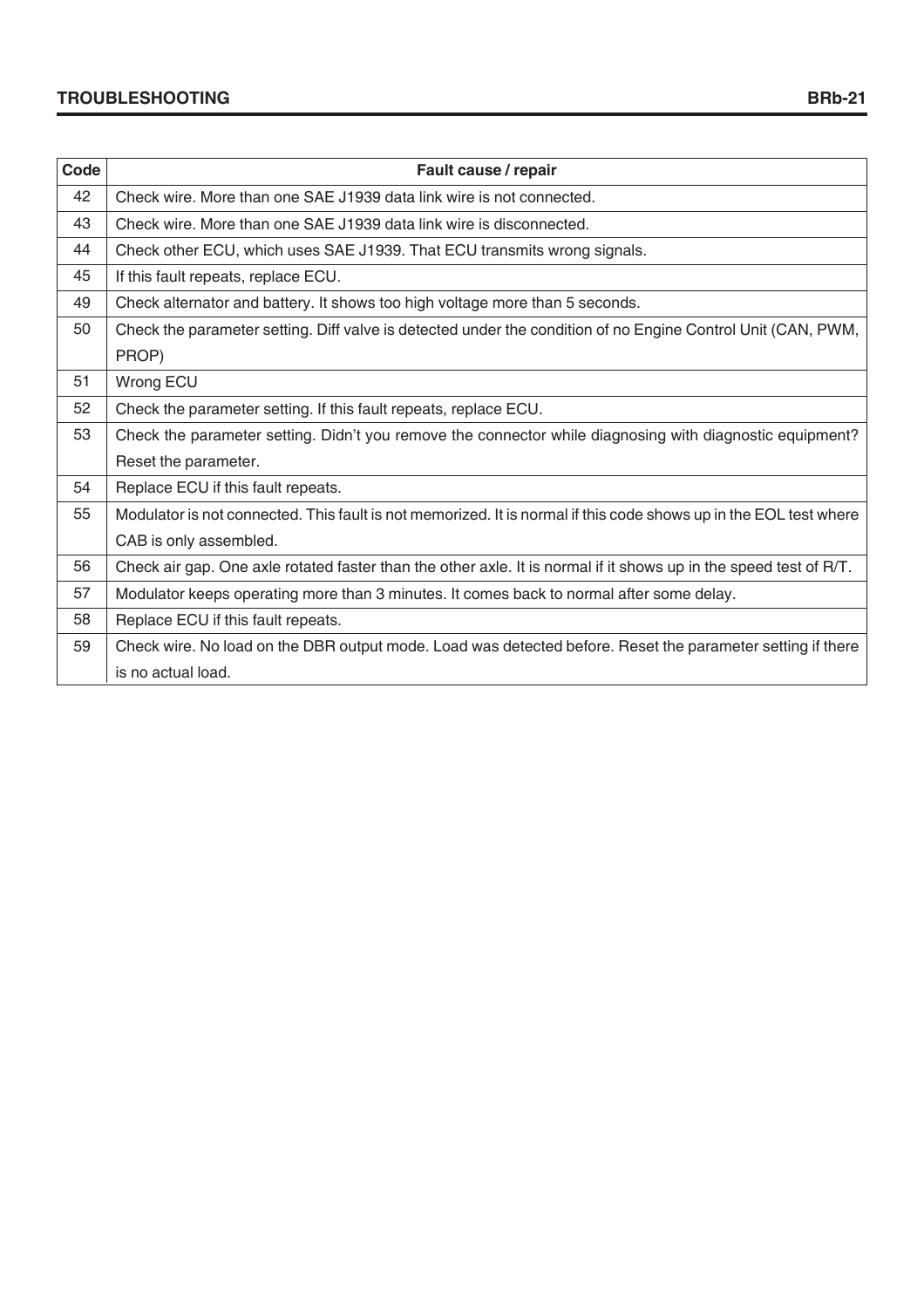# PARKING BRAKE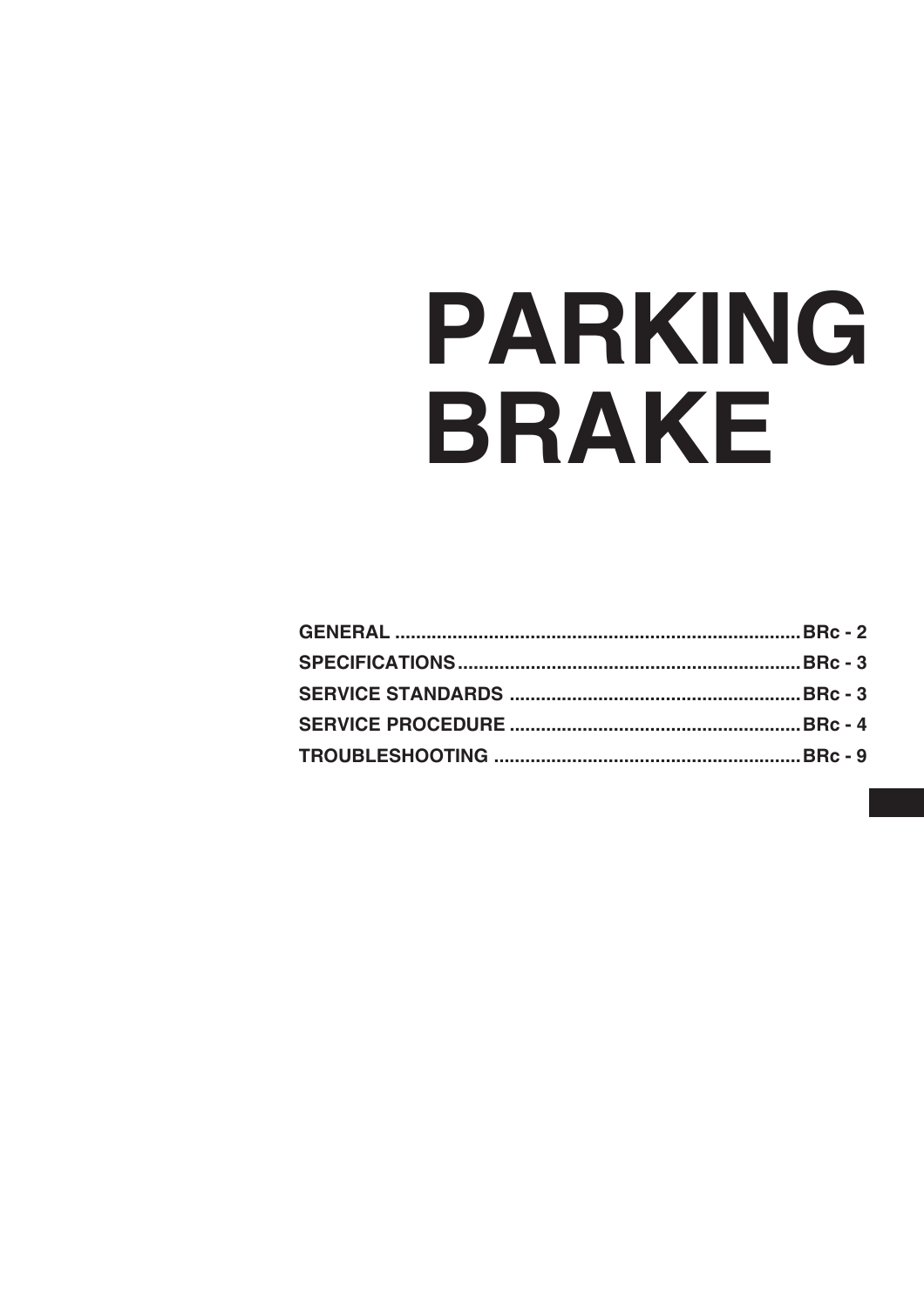# **GENERAL**

When the parking brake lever inside the cab is pulled up, the shoes of the parking brake located behind the transmission press against the drum to the bring the vehicle to a stop.



#### **Parking Brake Lever**

The parking brake lever incorporates a lock mechanism which holds the lever in the raised position.

Pressing the knob at the end of the lever disengages the pawl of the lock plate from the tooth of the bracket, the lever becomes unlocked, and can return to its original position.



## **Parking Brake**

When the parking brake lever is pulled up, the control wire pulls on the camshaft lever and the camshaft rotates. This expands the shoe and lining assembly.

The expanded shoes press against the drum, and the friction applied to the drum surface controls the rotation of the propeller shaft that is connected to the brake drum.

If the parking brake lever is released, the return spring pulls the camshaft lever back to its original position.

The shoe and lining assembly separates from the brake drum surface by the force of the shoe return springs, and the brake drum and propeller shaft are freed.

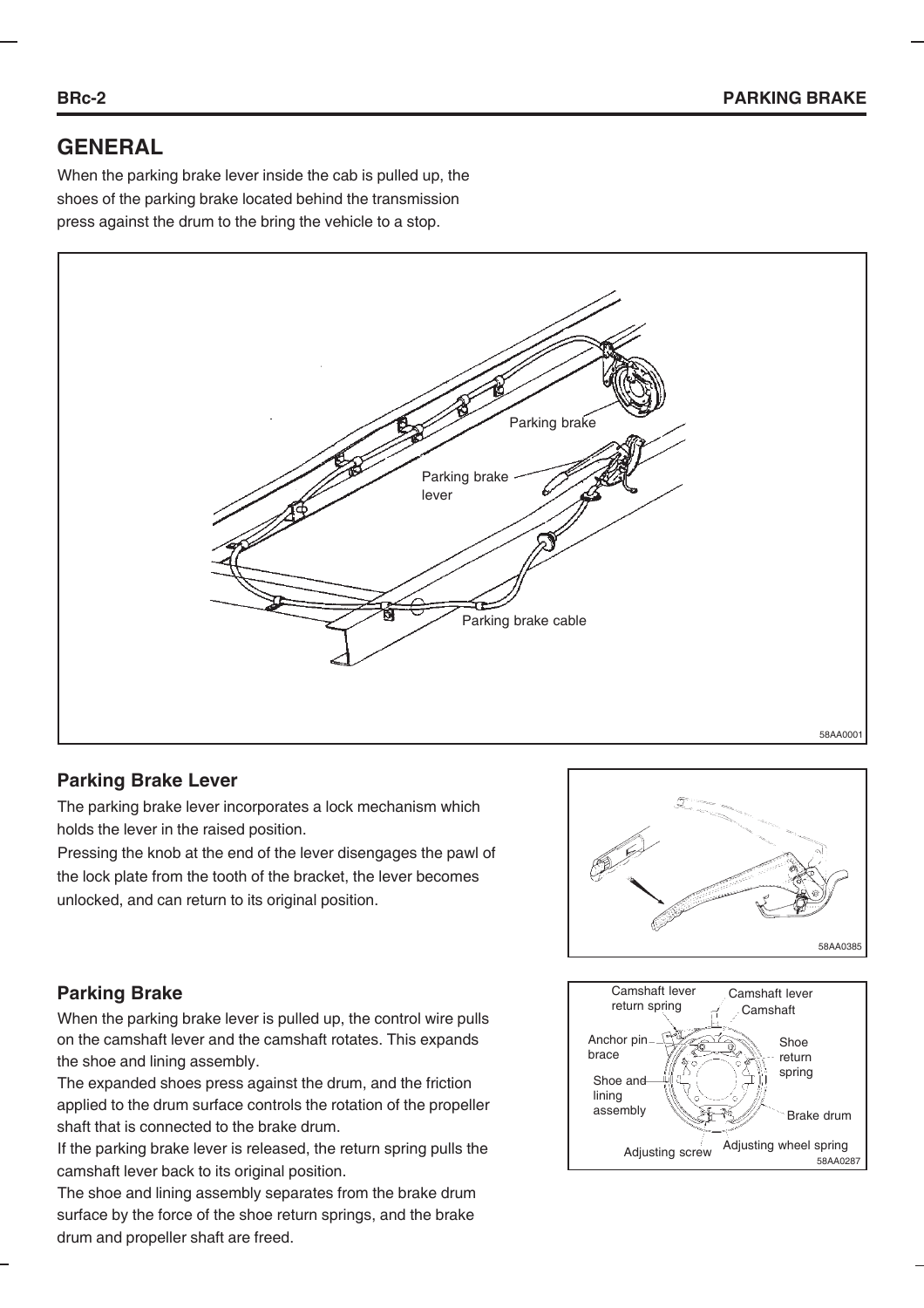# **SPECIFICATIONS**

| <b>Transmission model</b><br>Description | <b>KH10, M6S6</b>                                 |  |
|------------------------------------------|---------------------------------------------------|--|
| Parking brake type                       | Internal expansion type acting on propeller shaft |  |
| Brake drum I. D.                         | 203.2 mm                                          |  |
| Brake lining width x thickness           | $50 \times 40$ mm                                 |  |
| Control                                  | Mechanical control with wire                      |  |
|                                          | Air control type                                  |  |

# **SERVICE STANDARDS**

## **Service Standards Table**

| Maintenance item                               |                             |                  | Nominal value<br>(Basic diameter in [ ]) | Limit                   | Remedy and remarks                                                                                       |
|------------------------------------------------|-----------------------------|------------------|------------------------------------------|-------------------------|----------------------------------------------------------------------------------------------------------|
| Parking brake lever stroke (number of detents) |                             |                  | 7 to 10                                  |                         | Adjust                                                                                                   |
| Brake drum                                     | Static rotational imbalance |                  | $\varnothing$ 203.2 $^{+0.3}_{0}$        | 205                     | Repair if the<br>service limit has<br>not yet been reached;<br>replace if the limit<br>has been exceeded |
|                                                |                             |                  | 0.88 Ncm (90 gfcm)<br>or less            |                         | Replace                                                                                                  |
| <b>Brake lining thickness</b>                  |                             |                  | 4.0                                      | 1.4                     | Replace                                                                                                  |
| Shoe clearance                                 |                             |                  | 0.1 to 0.25                              |                         | Adjust                                                                                                   |
| Shoe return<br>spring                          | Load/installed length       | M <sub>5</sub> S | 145 N (15 kgf)/57.5                      | 115 N (12 kgf)<br>/57.5 | Replace                                                                                                  |
| Adjusting wheel<br>return spring               | Load/installed length       |                  | 78 N (8 kgf)/59                          | 63 N (6.4 kgf)<br>/59   | Replace                                                                                                  |

# **Tightening Torque Table**

-

| Location tightened                                               | Screw size        | Tightening torque      |
|------------------------------------------------------------------|-------------------|------------------------|
|                                                                  | O.D. x pitch (mm) | Nm (kgfm)              |
| Camshaft lever fastening nut                                     | M8 x 1.25         | 6.9 to 13 (0.7 to 1.3) |
| Transmission main shaft and transfer driver shaft rear lock nuts | M27 x 1.5         | 245 to 345 (25 to 35)  |
|                                                                  |                   |                        |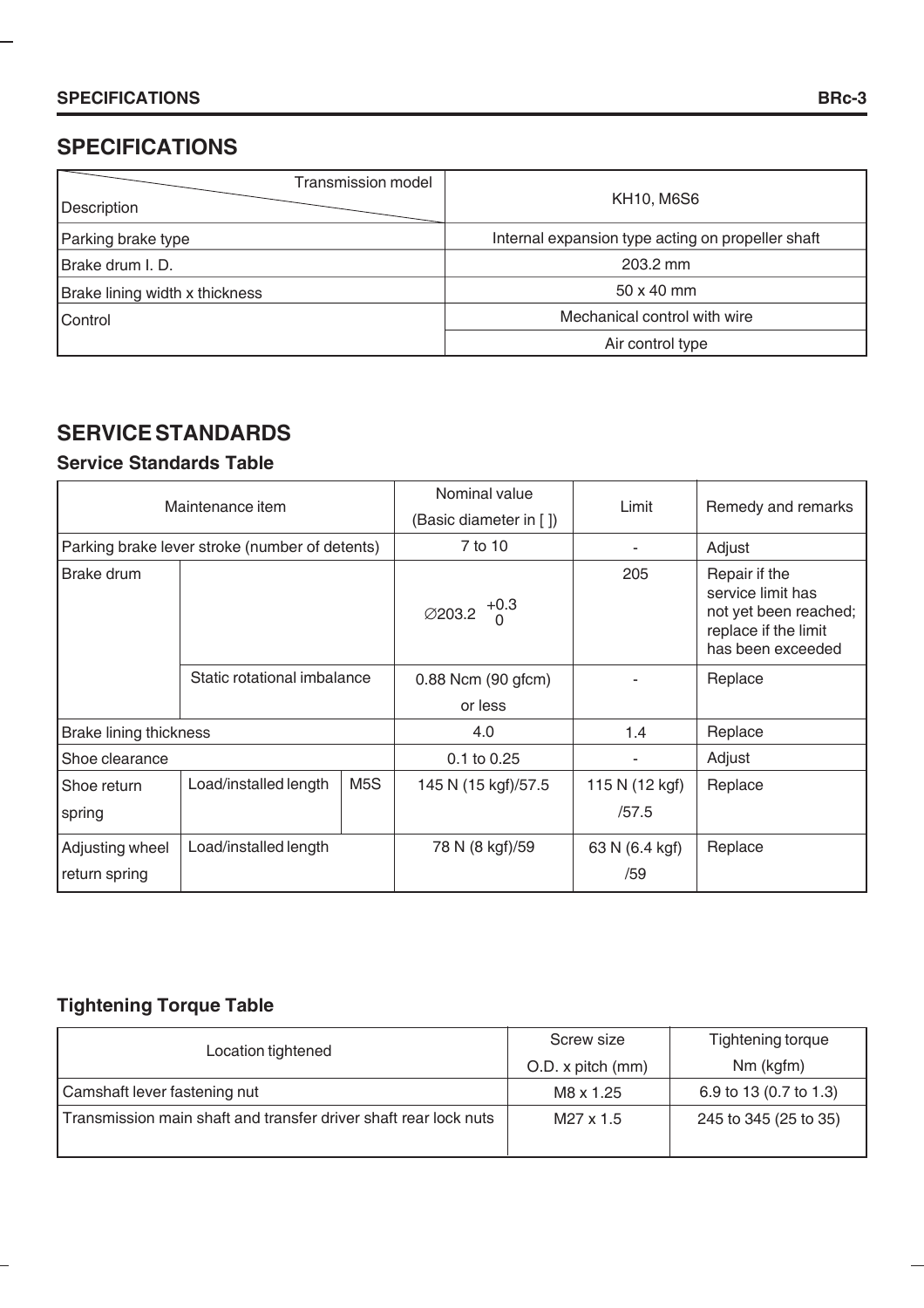#### **BRc-4 PARKING BRAKE**

# **SERVICE PROCEDURE**

#### **Parking Brake**

#### **Removal and installation**

- (1) Before removing the parking brake, apply chocks to the front wheels.
- (2) For removal of the propeller shaft, refer to Propeller shaft section.
- (3) When removing the companion flange, use care not to cause damage to the oil seal.
- (4) Remove the parking brake control.
- (5) Removal and installation of the transmission main shaft rear lock nut.



#### **Disassembly and inspection**

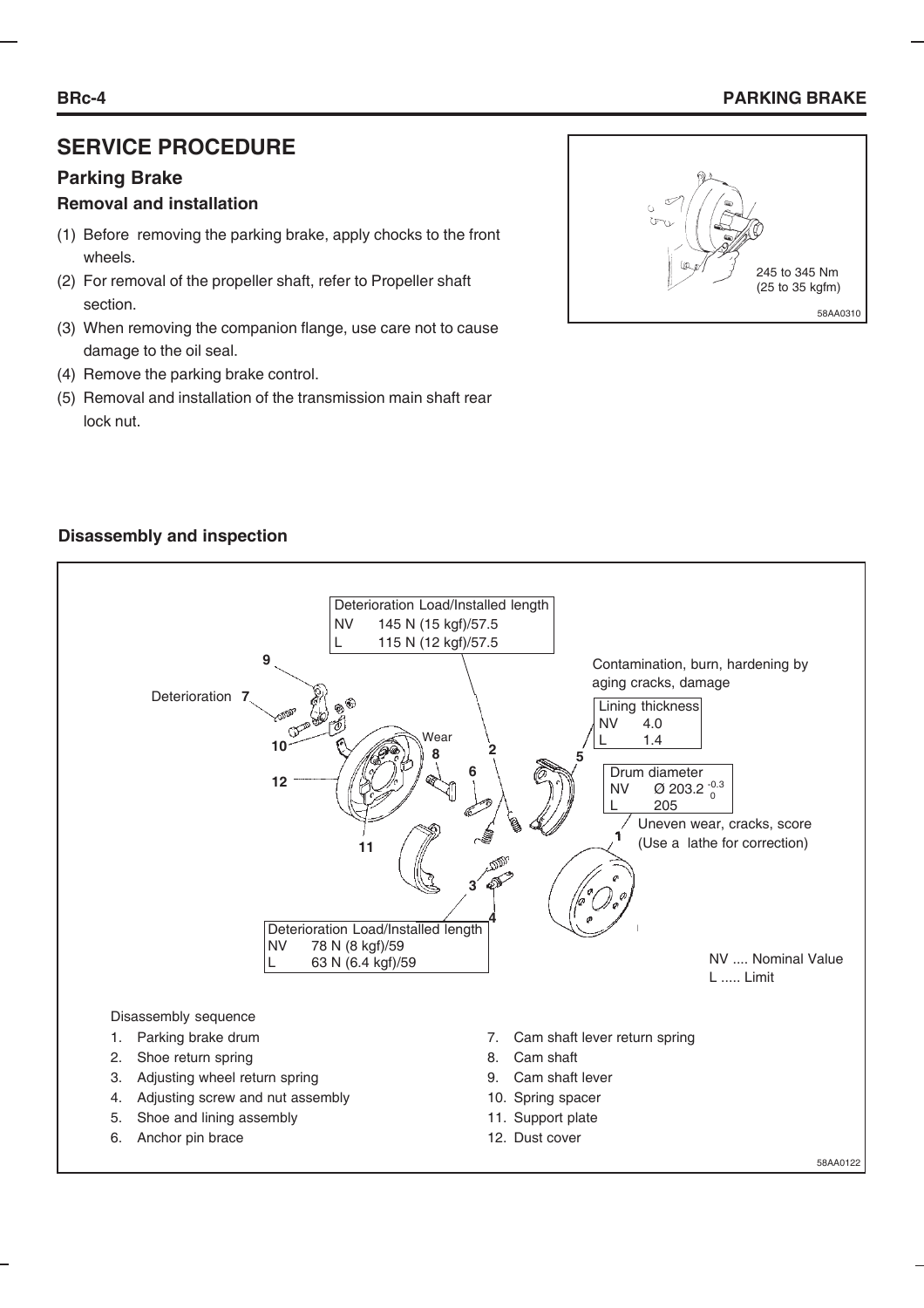#### **SERVICE PROCEDURE**

#### **Reassembly**



# **Parking Brake Control**

#### **Removal and installation**

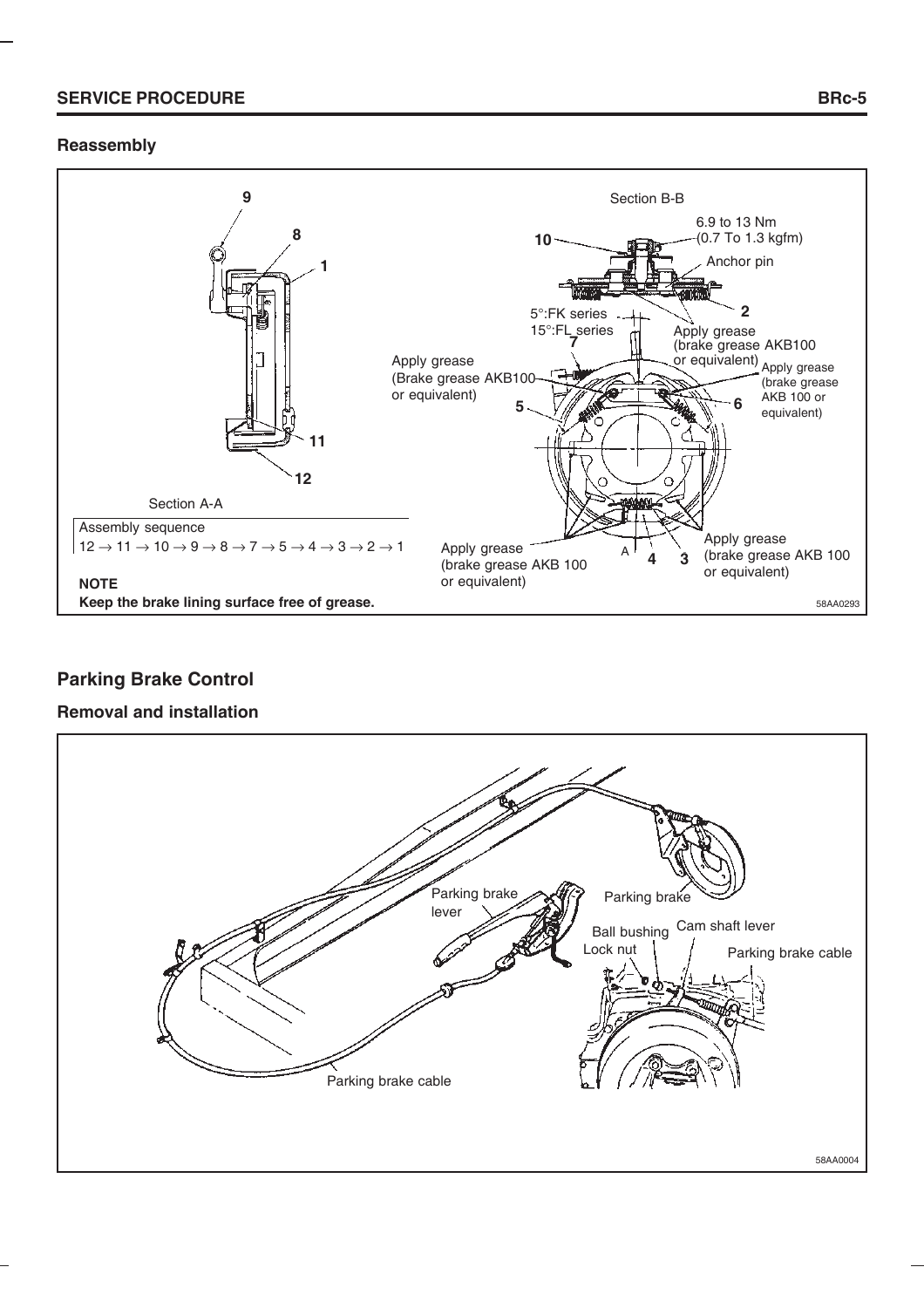#### **Parking brake lever Disassembly**



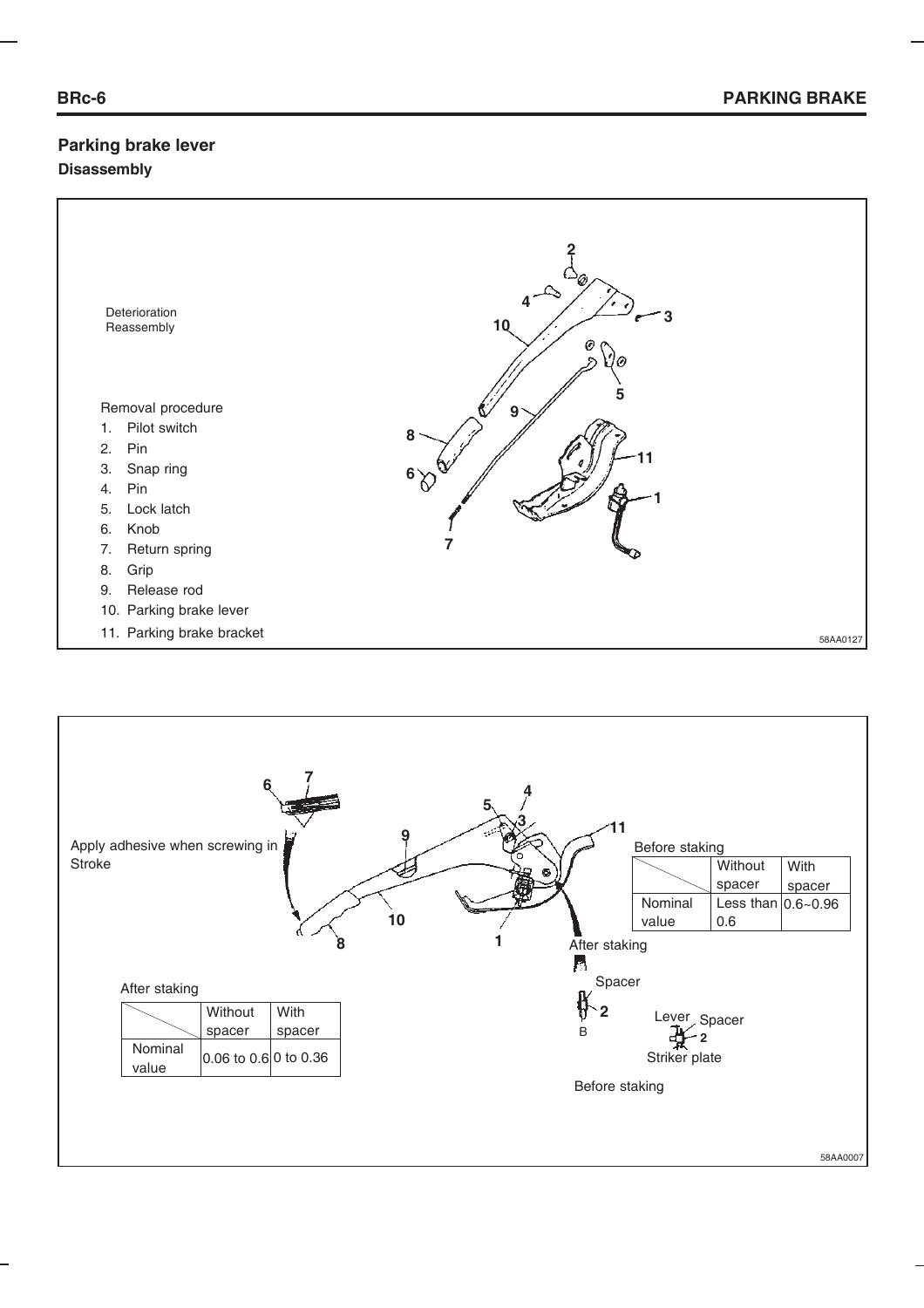#### **SERVICE PROCEDURE BRc-7**

#### **Air Parking Brake**

\The air parking brake uses compressed air generated by air compressor to operate parking brake.

When the parking brake is released, the compressed air is sent to remote air chamber through dash control valve and quick release valve to overcome the spring tension inside the remote air chamber causing the parking cable to be loosened. When the parking brake is applied, the dash control valve makes the compressed air to be extracted through quick release valve, thereby the parking brake cable is pressed by spring tension of remote chamber to tighten the propeller shaft.



#### **Air parking brake adjustment**

- 1) Fill the air tank with compressed air (6 kgf/cm² or more) and push the CAB control valve to actuate the remote air chamber.
- 2) Connect the clevis of parking brake to remote chamber.
- 3) Hard-tight the parking brake assembly ball so that the play of lever is to 1~2 mm.
- 4) Adjust the remote air chamber stroke to be 30~33 mm with ball while pulling the CAB control valve and tighten the nut.
- 5) Adjust the brake lining clearance to be nominal value (0.1~0.25 mm) if occurs slipping in parking brake.

#### **Inspection of parking brake.**

If the stroke of remote chamber push rod is 25 mm or more, adjust the lining clearance so that the stroke of chamber is 30~33 mm.

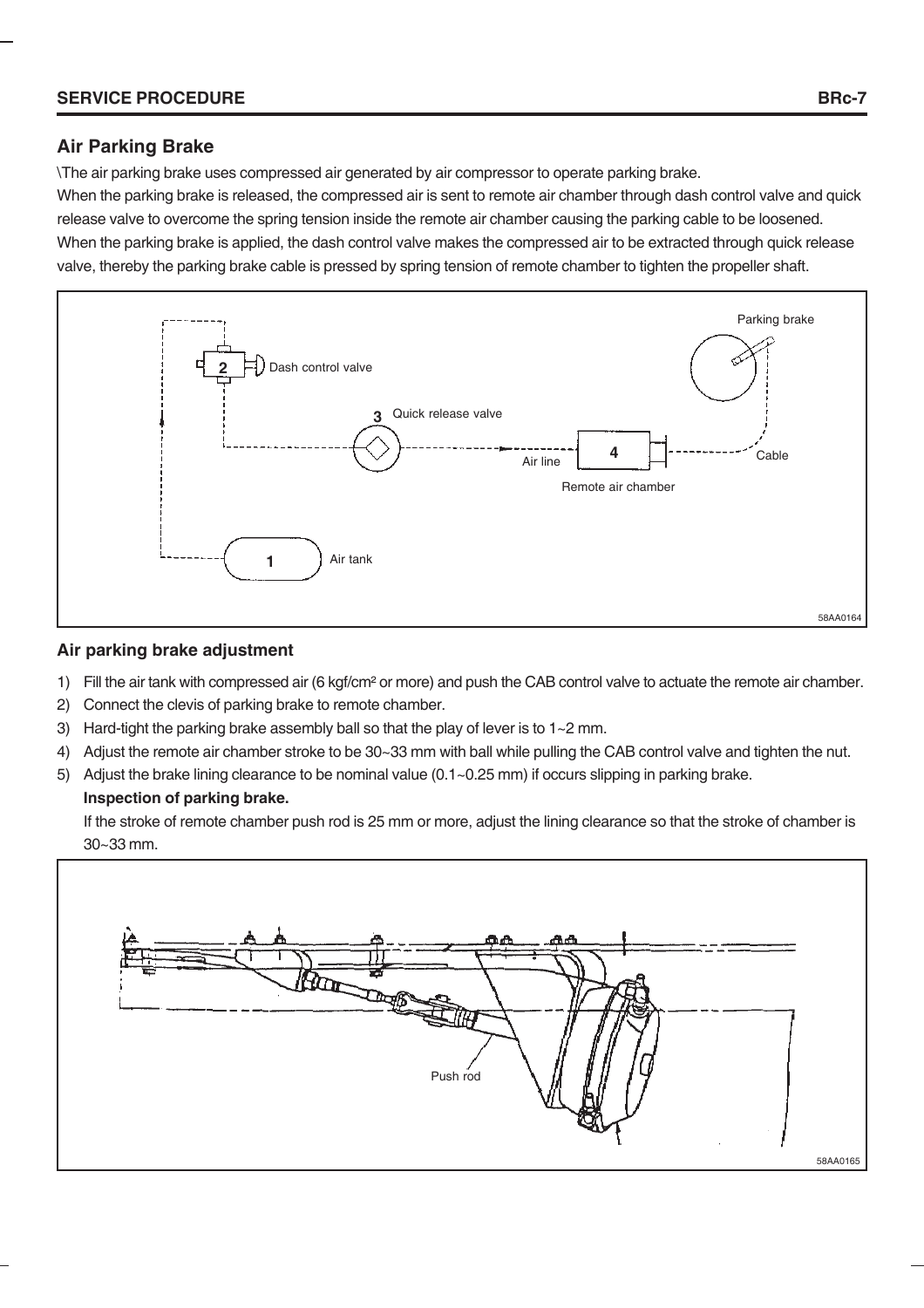# **Adjustment**



Place the camshaft lever in its released position.

Turn the adjusting screw by using a screwdriver through the shoe clearance adjusting hole in the drum until the shoes firmly contact the drum, and then back off the screw 8 notches. The shoe clearance then should be the nominal value of 0.1 to 0.25 mm.



Adjust the parking brake lever stroke by turning the cam shaft lever lock nut so that the number of the clicks produced when the lever is pulled up all the way from its released position with a force of 295 N (30 kgf) corresponds to the nominal value (7 to 10 notches).

After making the adjustment, operate the parking brake lever two or three times to make sure that the stroke is correctly adjusted, the parking brake operates normally and the brake drum does not drag.